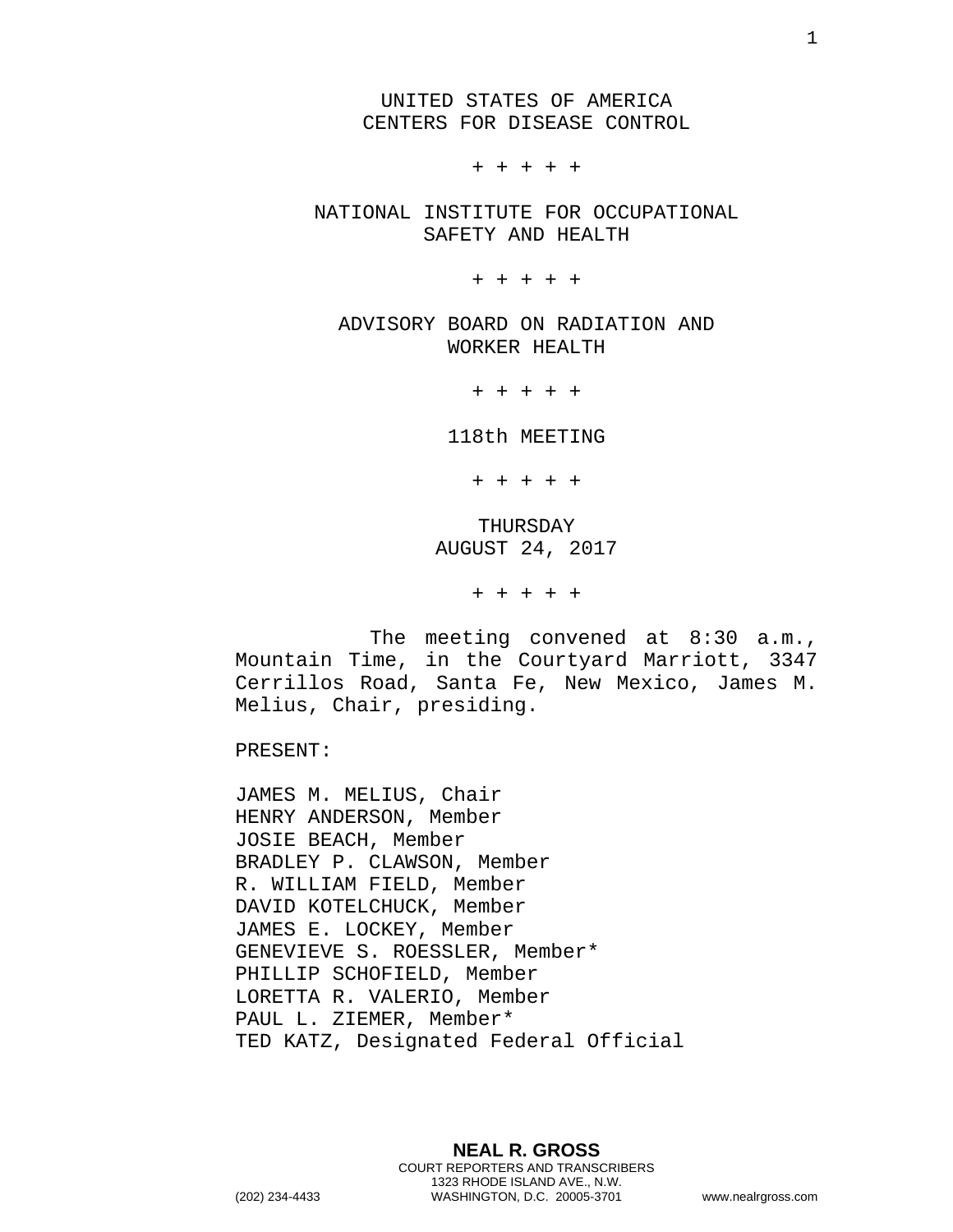## REGISTERED AND/OR PUBLIC COMMENT PARTICIPANTS

ADAMS, NANCY, NIOSH Contractor BLAZE, D'LANIE BURGOS, ZAIDA, NIOSH DOMINA, KIRK, Toxic Substances Board ELLIOTT, JOHN\* ELLIOTT, MICHAEL\* FITZGERALD, JOE, SC&A FROWISS, AL GRIFFON, MARK, Toxic Substances Board JOHNSON, DARRELL\* HINNEFELD, STU, DCAS LEWIS, GREG, DOE LORENZEN, WILLIAM\* NETON, JIM, DCAS RUTHERFORD, LAVON, DCAS STIVER, JOHN, SC&A TAULBEE, TIM, DCAS TOMES, TOM, DCAS\* VEALE, FRANCIS\* VIOLET, ARLENE\* WORTHINGTON, PAT, DOE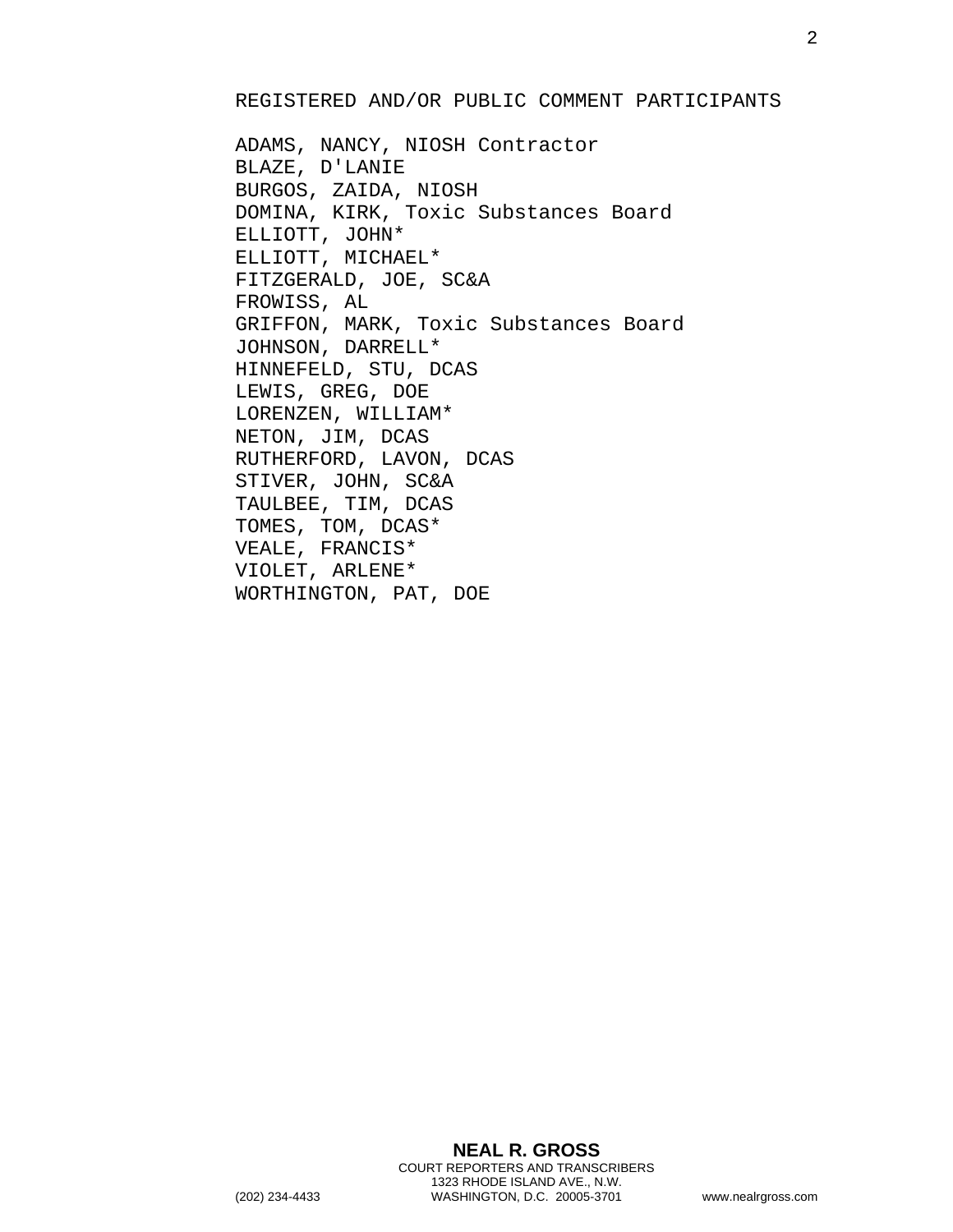## **Contents**

| Welcome and Introductions 4                     |  |
|-------------------------------------------------|--|
| Metals and Controls Corp. SEC Petition 5        |  |
| (1968-1997; Attleboro, MA) 5                    |  |
| Grand Junction Facilities SEC Petition 59       |  |
| $(1986 - 2010;$ Grand Junction, CO) 59          |  |
| Area IV of Santa Susanna Field Laboratory 71    |  |
| SEC Petition (1991-1993; Ventura County, CA) 71 |  |
|                                                 |  |
| Savannah River Site SEC Petition 107            |  |
| (1972-2007; Aiken, SC) 107                      |  |
|                                                 |  |
|                                                 |  |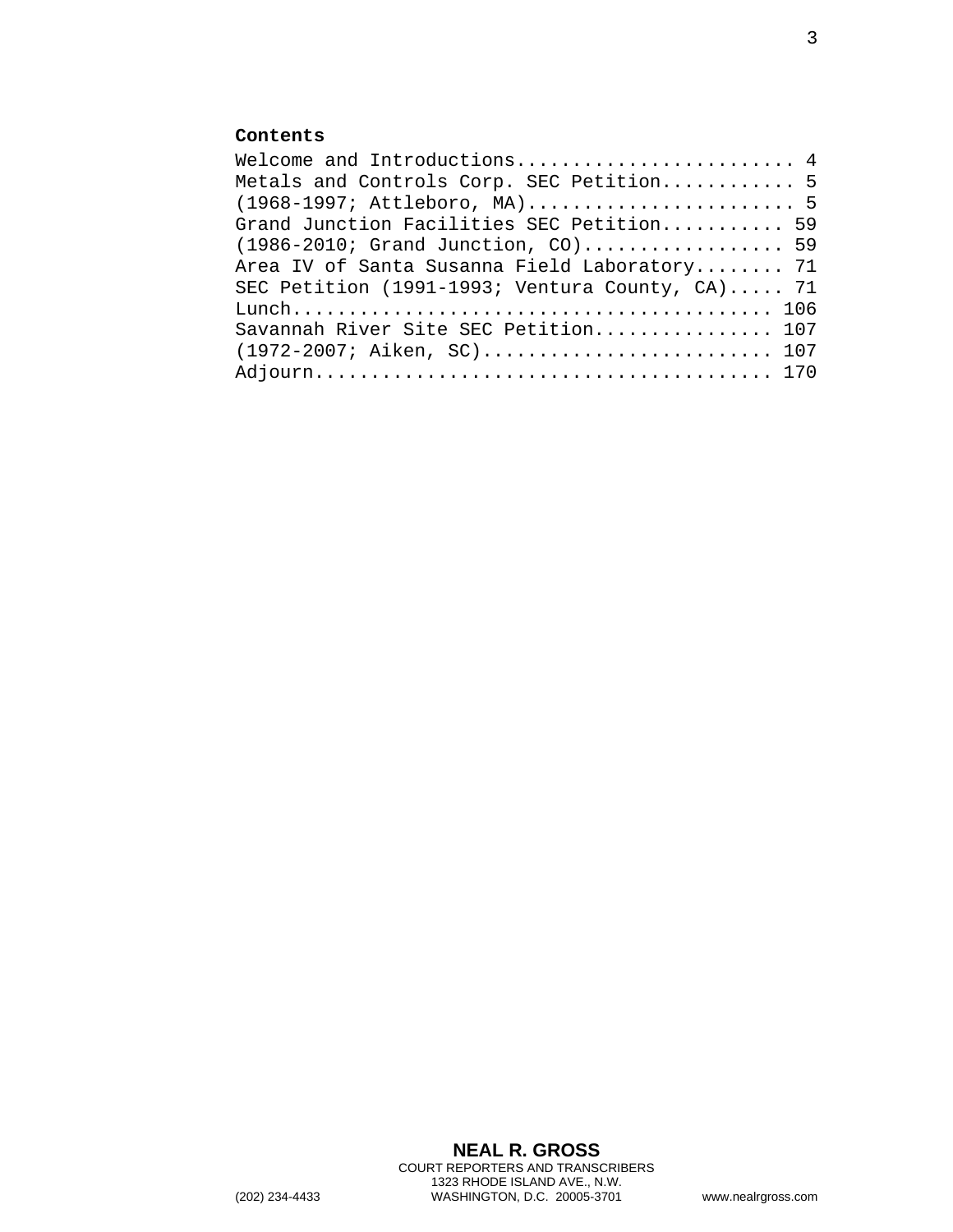<span id="page-3-0"></span>

| $\mathbf 1$    | $P-R-O-C-E-E-D-I-N-G-S$                           |
|----------------|---------------------------------------------------|
| $\overline{2}$ | (8:29 a.m.)                                       |
| 3              | Welcome and Introductions                         |
| 4              | CHAIR MELIUS: You might want to write             |
| 5              | that down. And welcome. And I'll let Ted do the   |
| 6              | introductory stuff.                               |
| 7              | MR. KATZ: Okay. Welcome, everyone,                |
| 8              | this is the Advisory Board on Radiation and       |
| 9              | Worker Health, Day 2 of our meeting here in Santa |
| 10             | Fe.                                               |
| 11             | And for people on the phone, just the             |
| 12             | preliminaries. The agenda for today, and for      |
| 13             | yesterday of course, and all the materials that   |
| 14             | we'll be discussing today are posted on the NIOSH |
| 15             | website for this program<br>under Schedule of     |
| 16             | Meetings, today's date.                           |
| 17             | You can go there, pull up all the                 |
| 18             | documents, including the background reading.      |
| 19             | Follow along as you wish. There is also a web     |
| 20             | conference link that's specified on the agenda,   |
| 21             | at the top of the agenda.                         |
|                | So, if you want to see the slides as              |

they're presented, as opposed to following

**NEAL R. GROSS** COURT REPORTERS AND TRANSCRIBERS 1323 RHODE ISLAND AVE., N.W.

(202) 234-4433 WASHINGTON, D.C. 20005-3701 www.nealrgross.com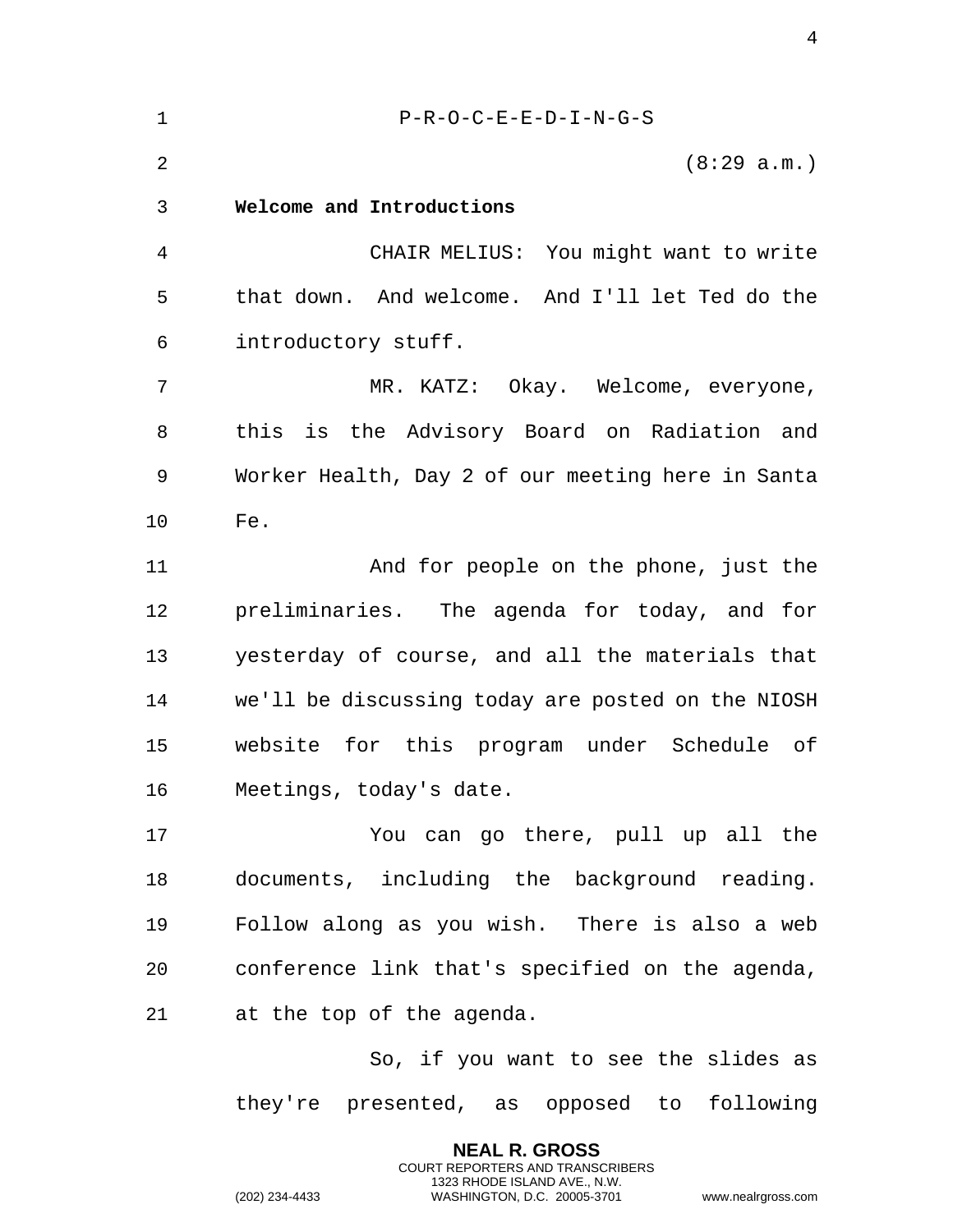through on your own with the slides that are posted there, you can do that to, join that web conference.

And finally, for everyone listening on the phone, please keep your phones muted, to help with everyone's audio quality, yourselves on the phone, as well as the people in the room. And if you don't have a mute button on your phone, press \*6, that will mute your phone. Thank you.

So, I'll get to roll call now. And I can just mention ahead of time, the Board Members have no conflicts for any of the sessions today. So, we don't need to address those. So, let's run down the list.

(Roll call)

CHAIR MELIUS: So, our first item on the agenda today is Metals and Controls Corporation, which is an SEC Petition. And Jim Neton's going to present.

<span id="page-4-0"></span>**Metals and Controls Corp. SEC Petition** 

<span id="page-4-1"></span>**(1968-1997; Attleboro, MA)** 

DR. NETON: Okay. Thank you, Dr. Melius. This is a Metals and -- I'm going to

> **NEAL R. GROSS** COURT REPORTERS AND TRANSCRIBERS 1323 RHODE ISLAND AVE., N.W.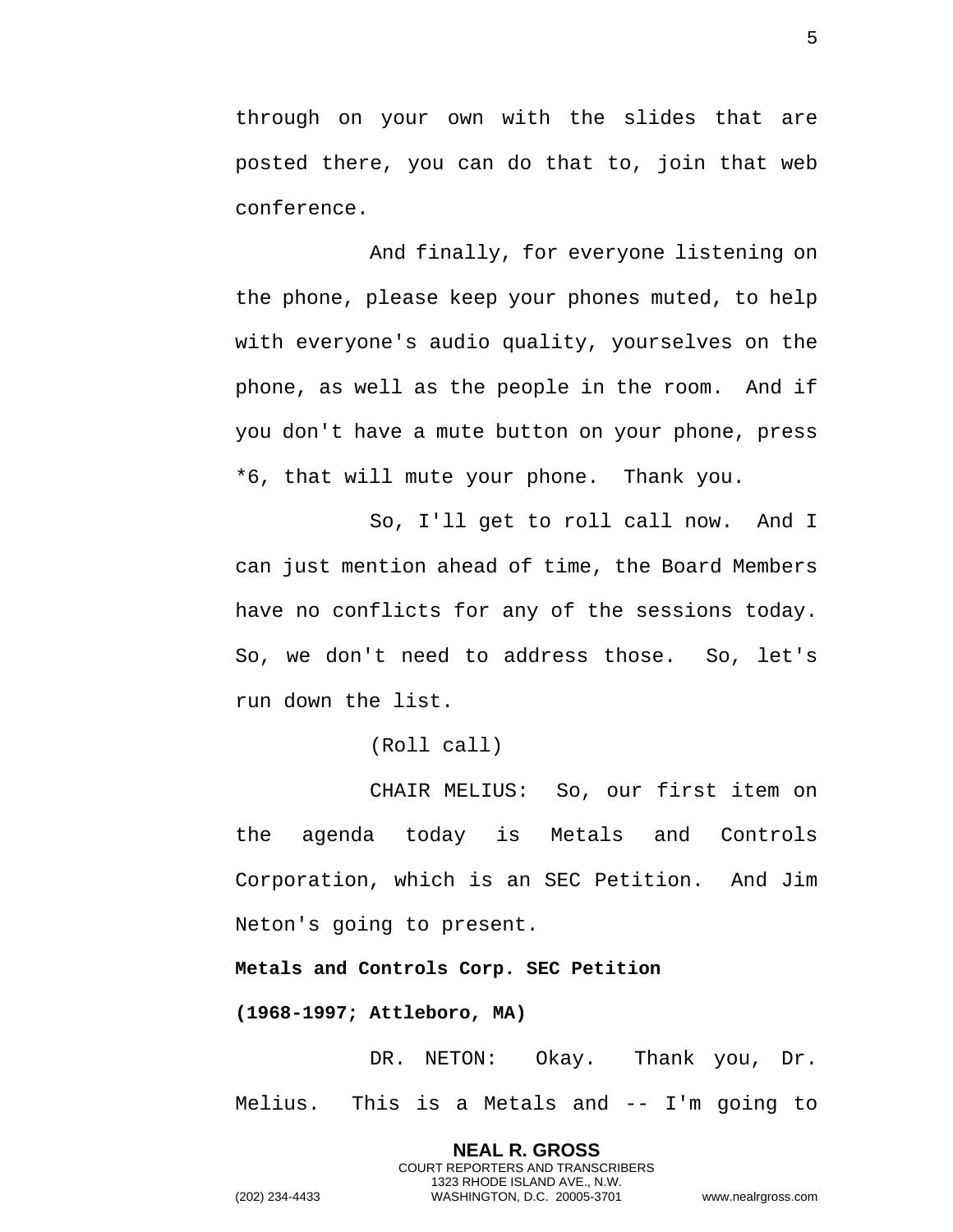present the Petition Evaluation Report for Metals and Controls Corporation. It's SEC Petition Number 00236.

Before I get started I would like to acknowledge the efforts of our NIOSH subject expert on this Evaluation Report, Pete Darnell, and the ORAU team specifically, Pat McCloskey, who did the bulk of the work putting this report together.

The Petition was received just about a year ago, September 1st, 2016. And it's a pretty lengthy Class. I think I'll read it in one time for the record, just so it's there.

It's all facilities construction maintenance workers, including lubricators, oilers, industrial pipefitters, engineering technicians, mechanical, electrical, structural, maintenance supervisors, electricians, plumbers, millwrights, carpenters, instrumentation technicians, chemical handlers, waste treatment operators, and all production workers, including machine operators, helpers, and repair and maintenance, commonly called R&M workers who

**NEAL R. GROSS** COURT REPORTERS AND TRANSCRIBERS 1323 RHODE ISLAND AVE., N.W. (202) 234-4433 WASHINGTON, D.C. 20005-3701 www.nealrgross.com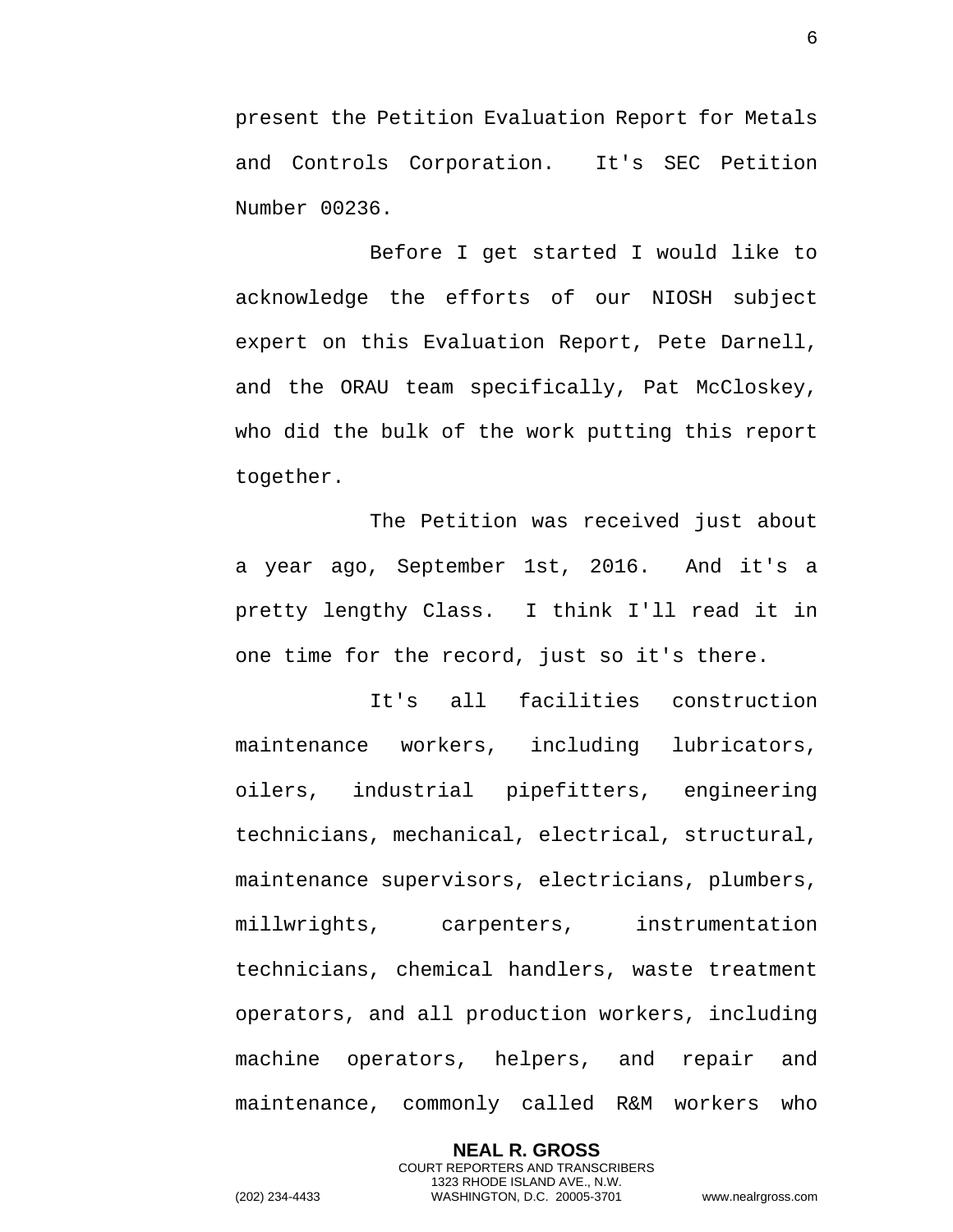worked in Buildings 4, 5, 10, interior areas, and Building 5, 10, 11, 12, 17 exterior areas at Metals and Controls Corporation in Attleboro, Massachusetts, during the period from January 1st, 1968 through March 21st 1997.

You can see that this is essentially a combination of building trades workers. And it does include all production workers though. So, it's essentially anybody that worked in the plant. But specifically doesn't address administrative type worker.

The Petition was qualified under Part 83.13, which is the case where we receive a Petition from a qualified person, or eligible person who files a Petition, as opposed to the 83.14, where it's a NIOSH self-initiated Petition.

It was qualified on November 14th, 2016. And like most Petitions that are Petitions for the residual period, it qualified based on lack of monitoring data.

The Petition Class we evaluated is essentially identical, with a few grammatical

> **NEAL R. GROSS** COURT REPORTERS AND TRANSCRIBERS 1323 RHODE ISLAND AVE., N.W.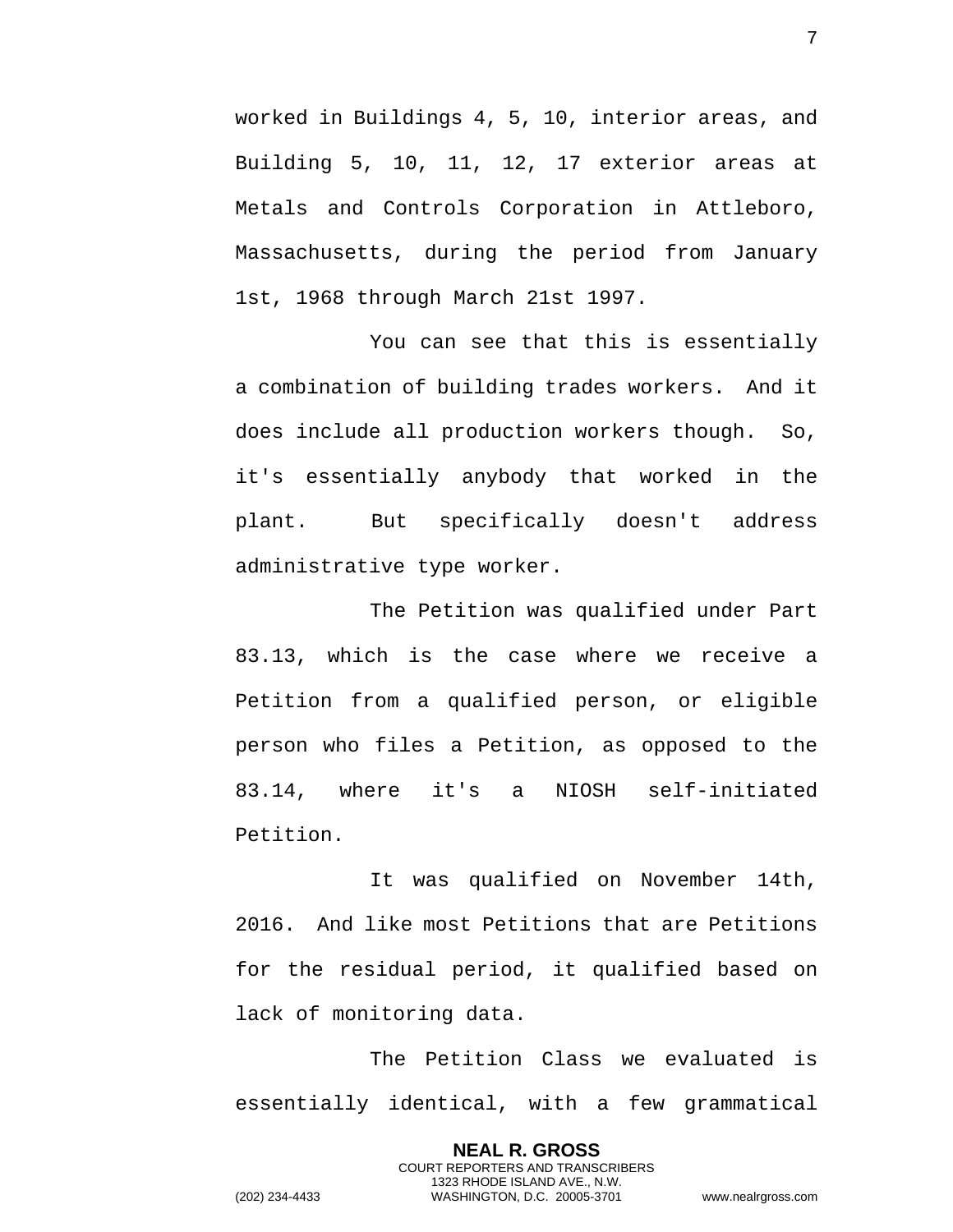commas thrown in, as the Class that was petitioned.

A little background and history. Metals and Controls is a fairly large site located on 100 acres in, like I said, Attleboro, Massachusetts. It's about 30 miles south of Boston.

The covered period for, the covered operations for AWE included January 1st 1952 through December 31st 1967. And there's a fairly lengthy residual radiation contamination period from January 1st '68 through March 21st, '97.

The Board might recall that all the AWE operations were added to the SEC under Petition 149, back in 2009. And that was an 83.14 Petition, that is, a Petition self-initiated by NIOSH, where we determine an infeasibility for reconstruction of doses during that time period.

So, the Petition itself now, of course, specifically only deals with the entire residual contamination period, this new Petition that is.

Radiological operations at the Metals

**NEAL R. GROSS** COURT REPORTERS AND TRANSCRIBERS 1323 RHODE ISLAND AVE., N.W. (202) 234-4433 WASHINGTON, D.C. 20005-3701 www.nealrgross.com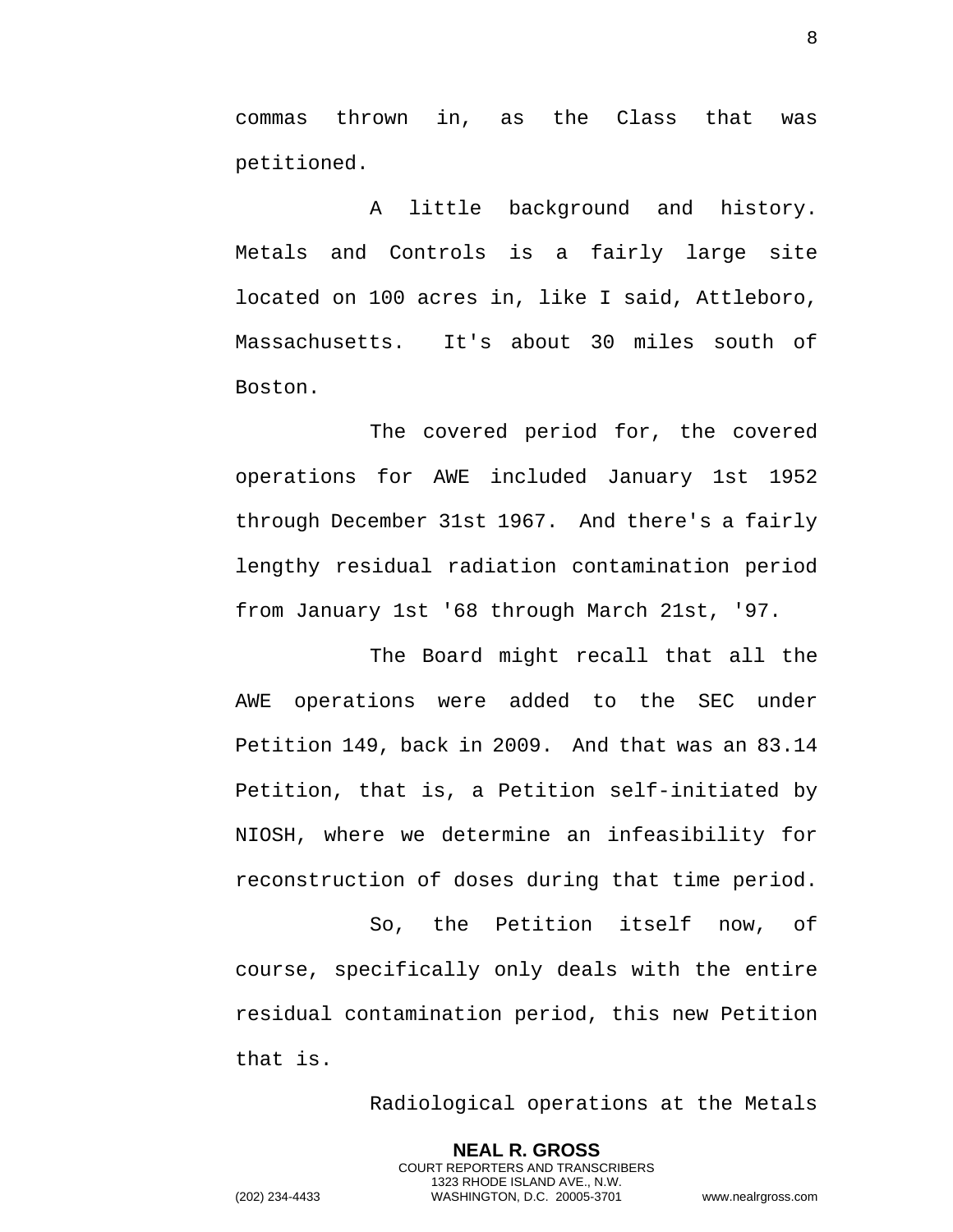Controls did begin in 1952. And it started in a couple of buildings. It originally started in Building 4, and moved some operations into Building 3. And included a fairly complex mixture of work for the Navy, Air Force, and other Government agencies.

In fact, the bulk of the work conducted, radiological work conducted in the covered period was work for the Navy. It's estimated that about 90 percent of the work during that time period, radiological work, involved fabrication of fuel for the Navy.

In 1957 all radiological operations were moved to Building 10. And I'll talk about this a little later. But Building 10 contained a fuel manufacturing area.

Just for a point of reference, in 1959 Metals and Controls merged with Texas Instruments. And although I'll still refer to them as Metals and Controls as I go through the presentation.

I mentioned a variety of operations during the AWE period, fabrication of enriched

> **NEAL R. GROSS** COURT REPORTERS AND TRANSCRIBERS 1323 RHODE ISLAND AVE., N.W.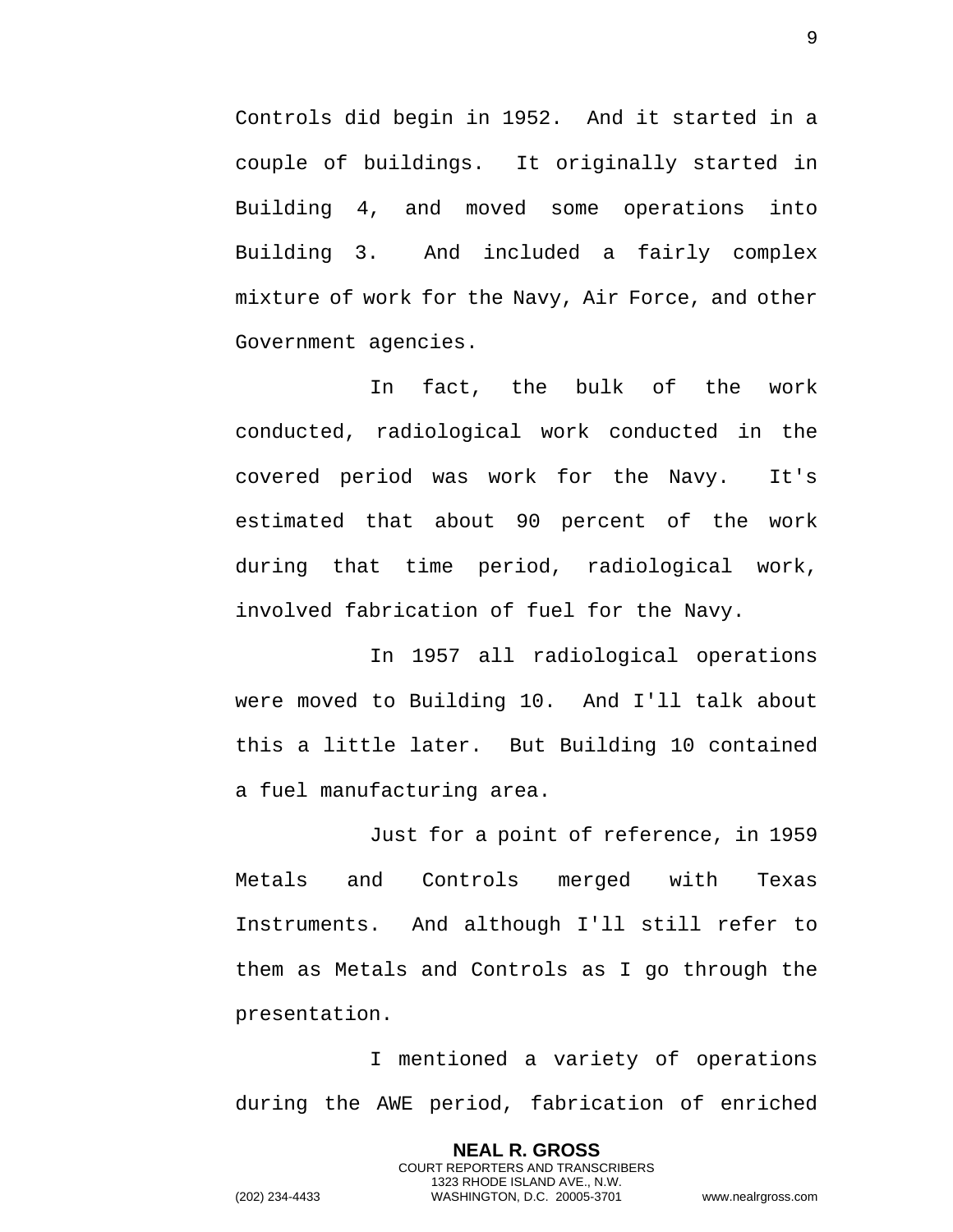uranium for the Navy, which was primarily 93 percent enriched uranium. Also, production of foils for the Government, and research, and some commercial customers.

The did process a fair amount of depleted uranium. I believe it was for Argonne National Laboratory. They took derbies, and made various pieces and parts out of the natural uranium, depleted natural uranium.

The did limited research and development, and fabrication work with thorium, included making thorium fuels, alloys, and foils for Brookhaven.

Early in the 19, no, mid, I think the late 1960s they did produce some electrical, self-illuminated circuit breakers that had radium in them. That was conducted in Building 1. That activity was a covered exposure during the covered period. But is not relevant to exposures during the residual contamination period, the radium exposures, that is, in Building 1.

Also, during the residual contamination period -- Well, all radiological

> **NEAL R. GROSS** COURT REPORTERS AND TRANSCRIBERS 1323 RHODE ISLAND AVE., N.W.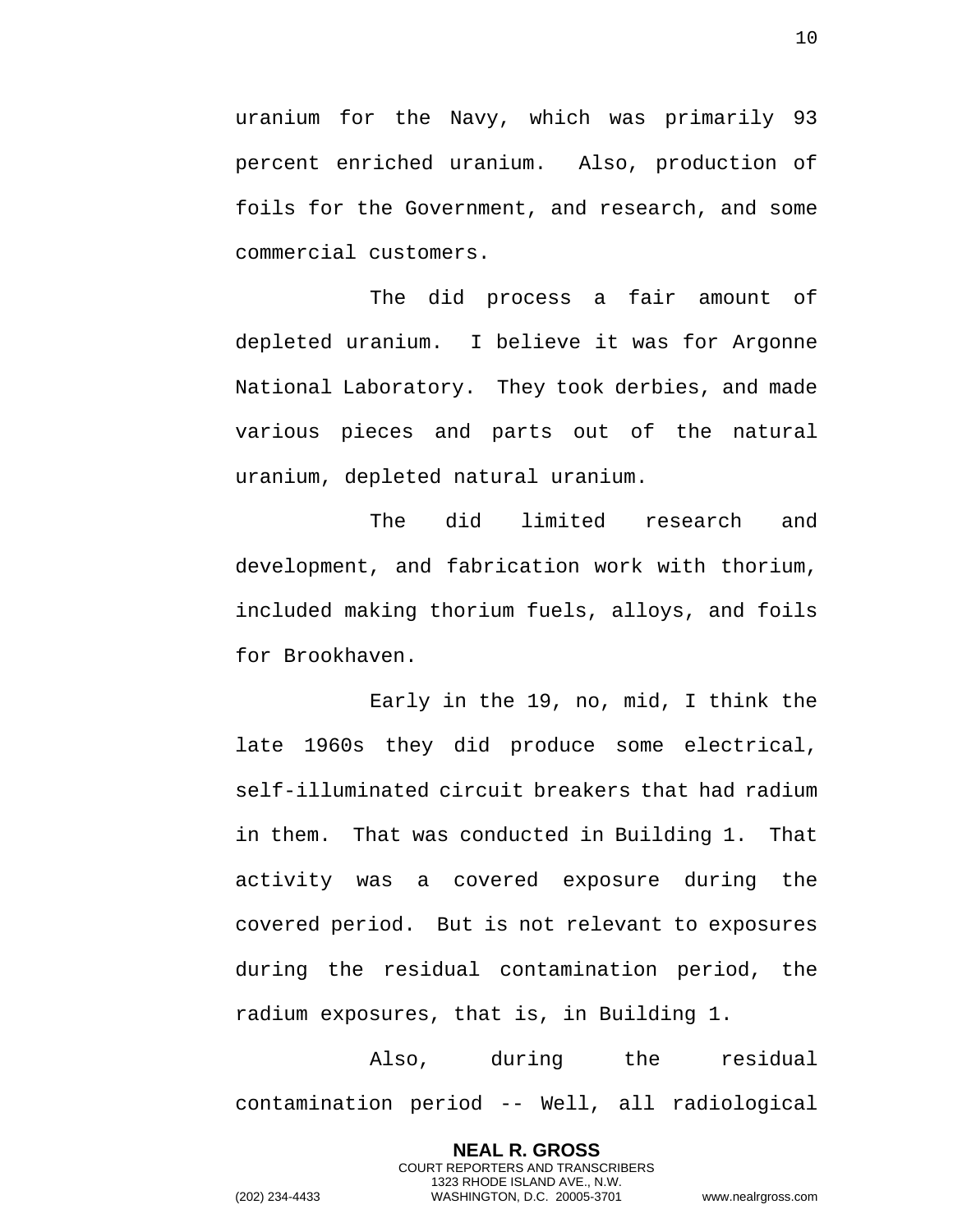operations stopped in 1967 at the site, except for these fuel fabrication for the High Flux Isotope Reactor. And it was work done for Oak Ridge National Laboratory, and some other Government researchers.

The High Flux Isotope Research Reactor operations, however, are not covered exposure under EEOICPA during the residual period.

Now, that's not a NIOSH determination. There's actually a letter in the Site Research Database from the DOE, issued in 2001, that made this determination. Basically concluding that the HIFR was a, used for peaceful operations, and not related to the nuclear weapons programs.

So, that complicates things a little bit. You have this ongoing operation in Building 10 during the residual period that is not covered exposure.

This is just a diagram of the site. You can see there in the sort of central part of the diagram, Buildings 3, 4, and 10, where all the radiological operations occurred.

> **NEAL R. GROSS** COURT REPORTERS AND TRANSCRIBERS 1323 RHODE ISLAND AVE., N.W.

Just south of Building 4, I don't know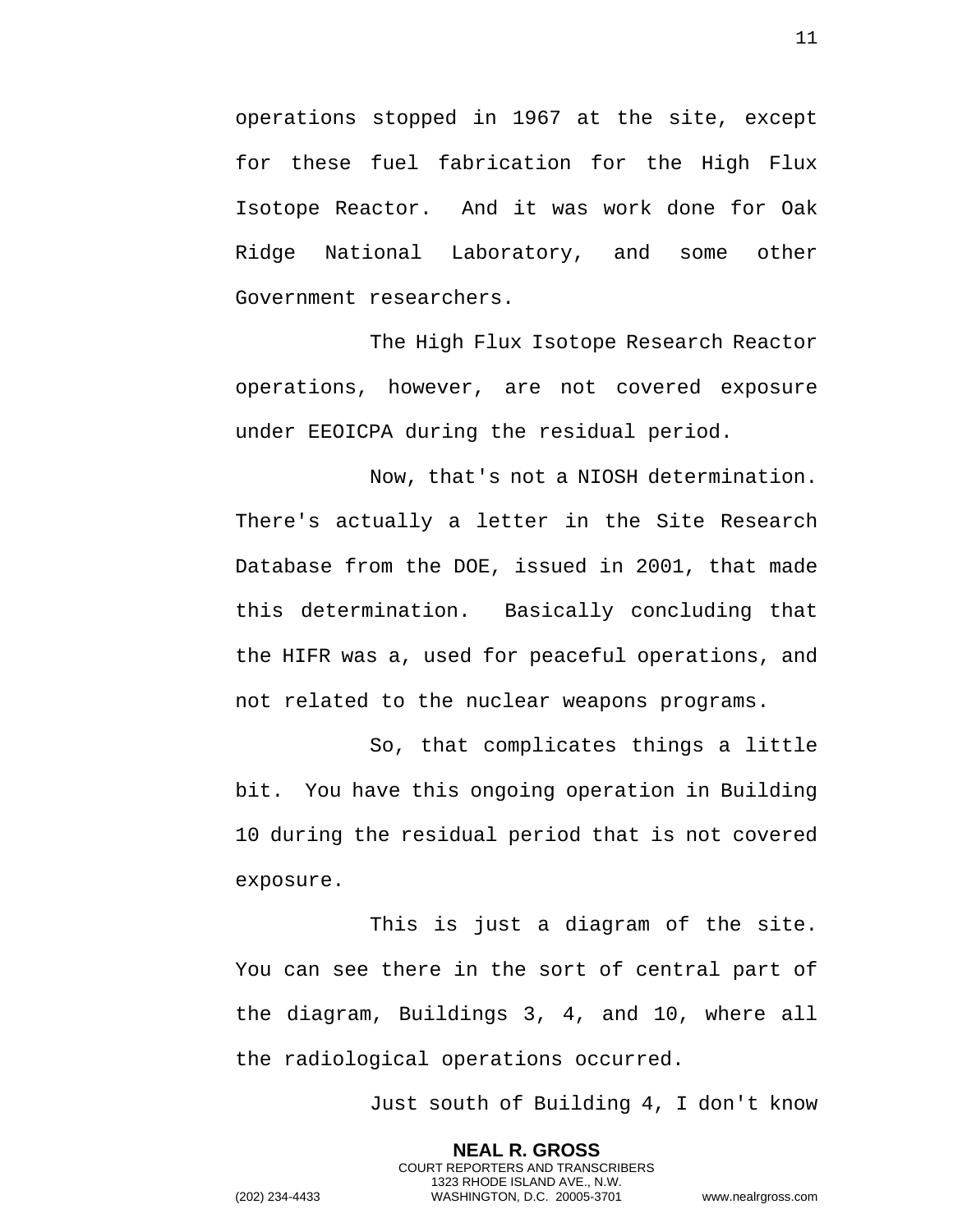if you can see it from the audience, but there's a little blurb of a Building 5, a little building there. And that was a radioactive materials area where they stored and processed some of the waste during the site. And that became contaminated.

And just to the east of Building 10, a little bit south and east you see Buildings 11 an 12. In between those buildings was essentially a waste burial grounds, where they took and disposed of some of the waste products from the operations.

But and large, those are the only areas of this 100 acre site, comprised of some 20 buildings, that involve contamination with covered exposures.

A little bit about Building 10, where they moved the fuel manufacturing operations. It was a building separated by floor to ceiling partitions, and had two separate areas, an unclad fuel machining area, and a clad fuel machining area.

And they were completely separated, had different ventilation systems, and such. And

> **NEAL R. GROSS** COURT REPORTERS AND TRANSCRIBERS 1323 RHODE ISLAND AVE., N.W.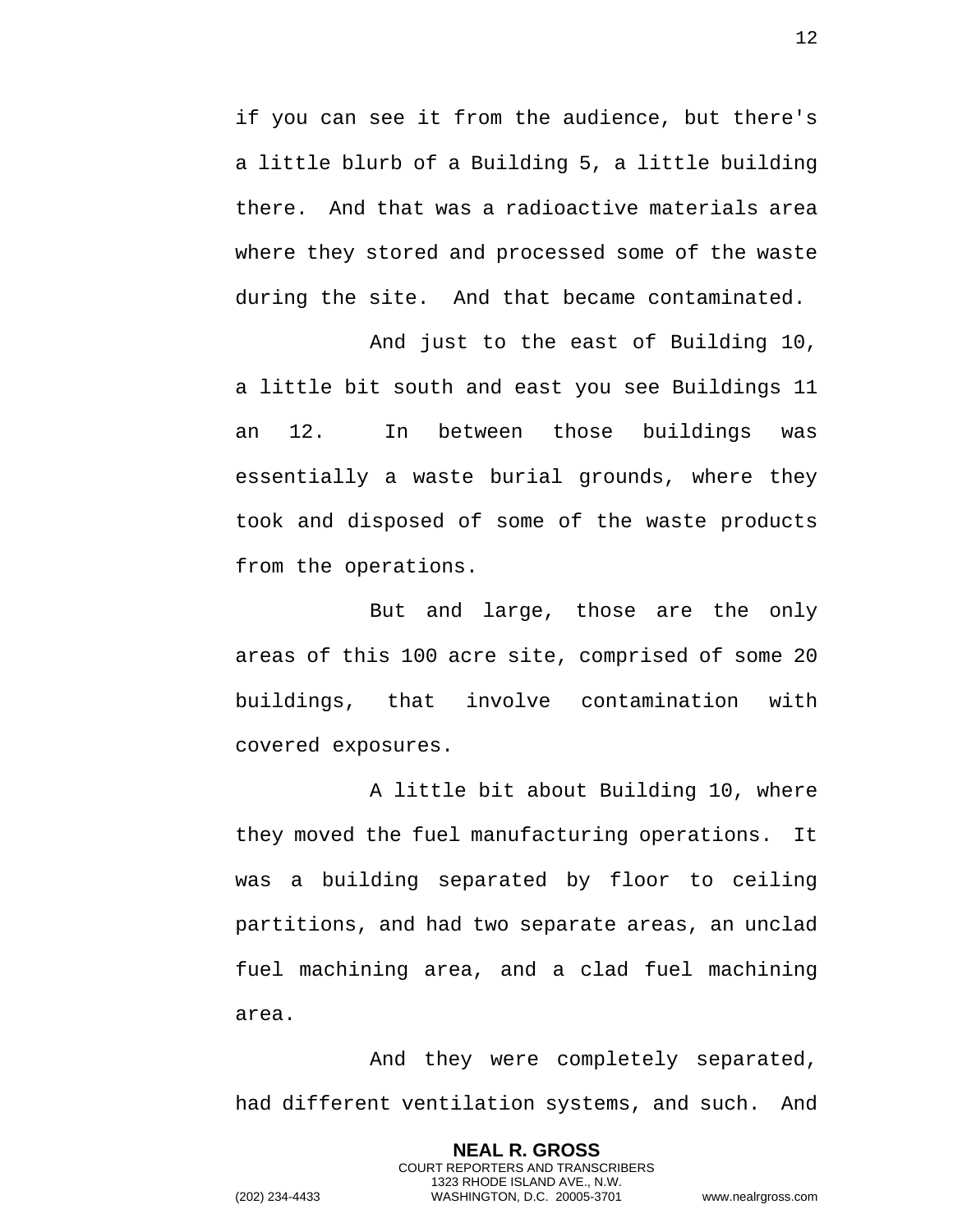they were not intermingled. They were handled separately, and processed separately.

And in Building 10 was also this High Flux Isotope Research Reactor area, where no unclad material was allowed. This is a depiction of that building. And you can see the large area, labeled CMA, the clad materials area, or clad machining area.

It's pretty large. It's about ten times larger than the unclad machining area, which you see in the lower left hand corner. And just to the south of the unclad machining area you see the HIFR area, where the High Flux Isotope Reactor work was conducted.

There's a fairly long decontamination, decommissioning program at this site. At the end of commercial operations in, of radiological operations in Building 3, 4, and 10, with the exception of the HIFR area, they were cleaned. That was in 1967, finishing in 1968. So, they were D&D'd at that time.

And no covered radiological work after those AWE operations was conducted in those

> **NEAL R. GROSS** COURT REPORTERS AND TRANSCRIBERS 1323 RHODE ISLAND AVE., N.W.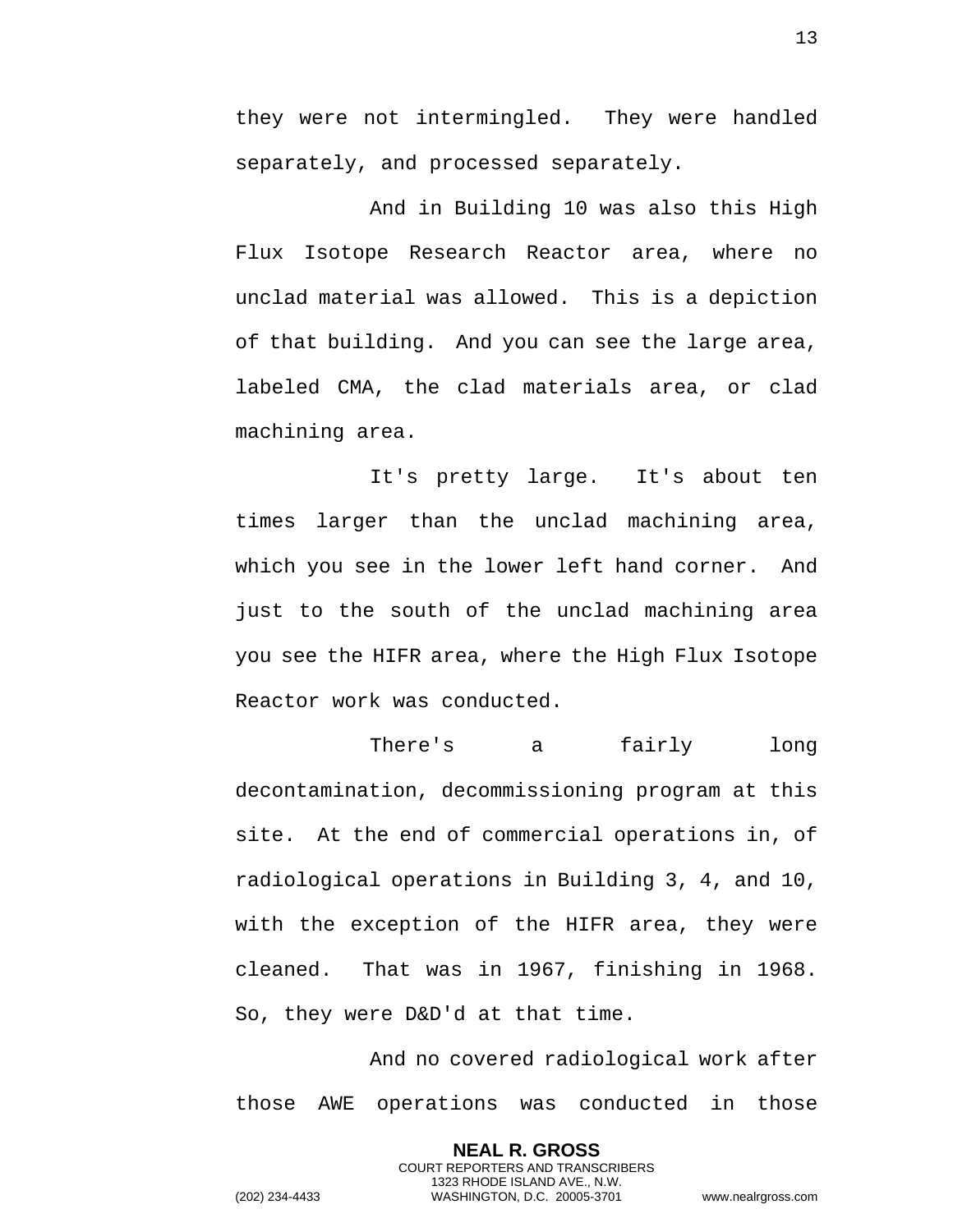buildings, with the exception of the HIFR. And surveys were taken at that time to demonstrate they were clean. Unfortunately the site could not locate those surveys in 1982.

So, they ended up re-surveying the site in 1982 to demonstrate that they were still indeed clean. We'll get into that a little bit later.

As I mentioned, the rad waste materials from the radiological operations was processed inside/outside of Building 5, and then shipped off site. And again, limited on site burial between Buildings 11 and 12.

Okay. In 1981 the site started to initiate a site wide D&D, because the HIFR operations were coming to an end. And that would have been the end of all radiological operations, both commercial and, well, AWE finished in '67.

And so, D&D was performed in the HIFR area by contractors. It was not done by the M&C personnel. Building 10 had the highest pre D&D contamination levels. They did a fairly comprehensive grid survey with the highest values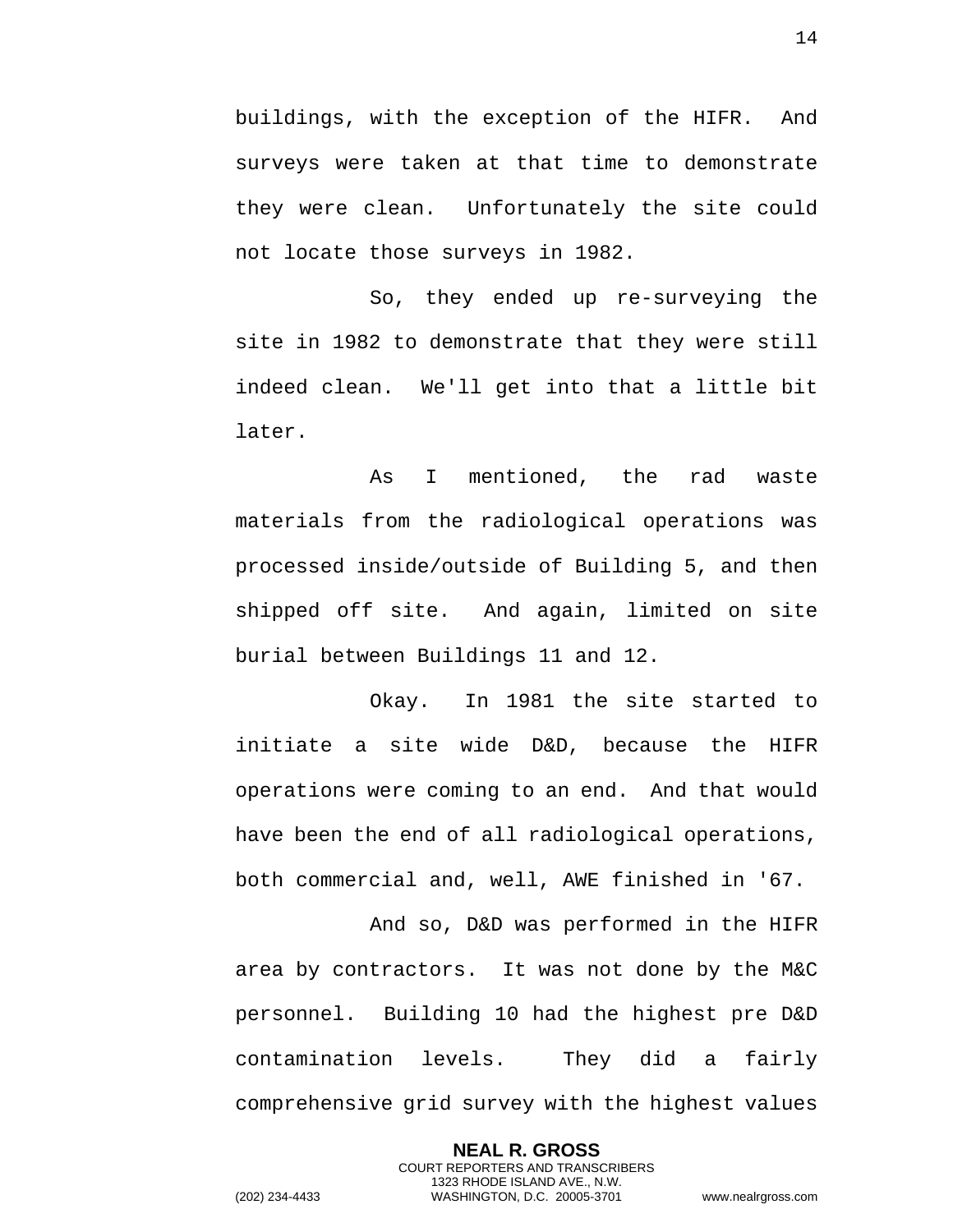about 1260 dpm per 100 square centimeters, and external exposure rates .15 mR per hour.

In 1983 the NRC allowed for initial release of the AWE processing areas. That's Building 3, 4, and 10. Now, this gets a little confusing. But in 1982 they D&D'd the HIFR area, and they thought they were done with D&D.

But what happened over time was little pockets of contamination showed up, not on necessarily accessible surfaces, but like burial grounds between Building 11 and 12, and some burial activities near Building 5. So, what you see here is sort of a listing of what happened in those D&D operations after 1982.

In '84 ORISE did a survey. And they, it was basically a gamma survey of the areas. And identified pockets of buried materials. So, they did a remediation in '92 through '93. The found some more pockets. And finally in 1994, around '93 the burial grounds were done, Building 11 and 12.

But once they started finding more and more buried contamination they decided to re-

> **NEAL R. GROSS** COURT REPORTERS AND TRANSCRIBERS 1323 RHODE ISLAND AVE., N.W.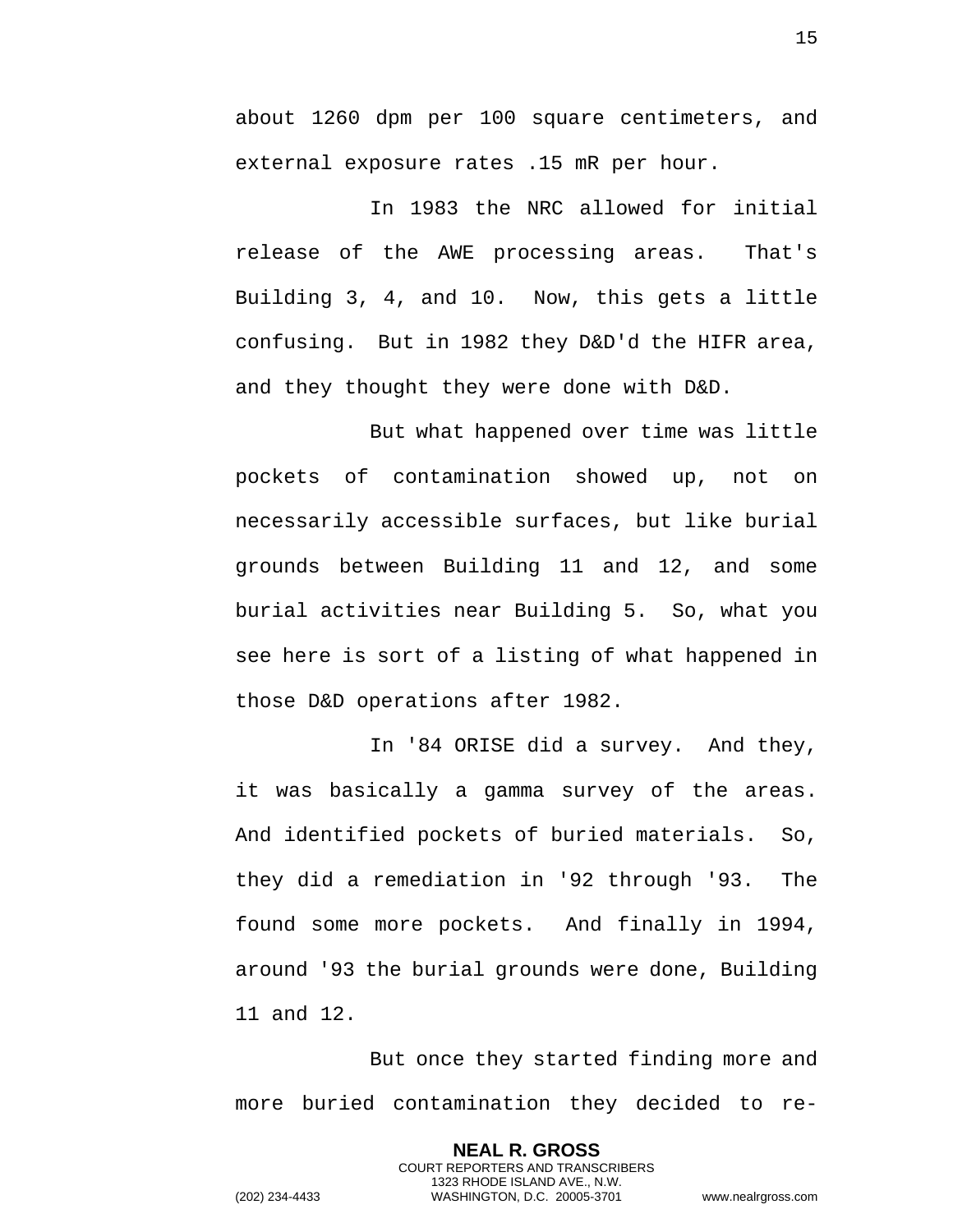survey the metals recovery area, metals areas. And it turns out they did find more contamination. But they were again on more inaccessible surfaces, joints between concrete cracks, underneath equipment, that sort of thing.

So, in general, the surveys that were done earlier were valid. But again, there was still contamination that would not allow the site to be free released to the public without, you know, cleaning up the rest of the material.

And this just sort of finishes the issue. In '95 the NRC did a site wide comprehensive characterization. A little more remediation occurred in '95, to clean up some of the more accessible areas again. And finally, in 1997, which is the end of the residual period, the NRC did a site wide release for unrestricted use of the site.

Okay. So, what do we have available to reconstruct exposures during this time period? There's about 600 documents in the SR, Site Research Database, that were collected over time from various locations.

> **NEAL R. GROSS** COURT REPORTERS AND TRANSCRIBERS 1323 RHODE ISLAND AVE., N.W.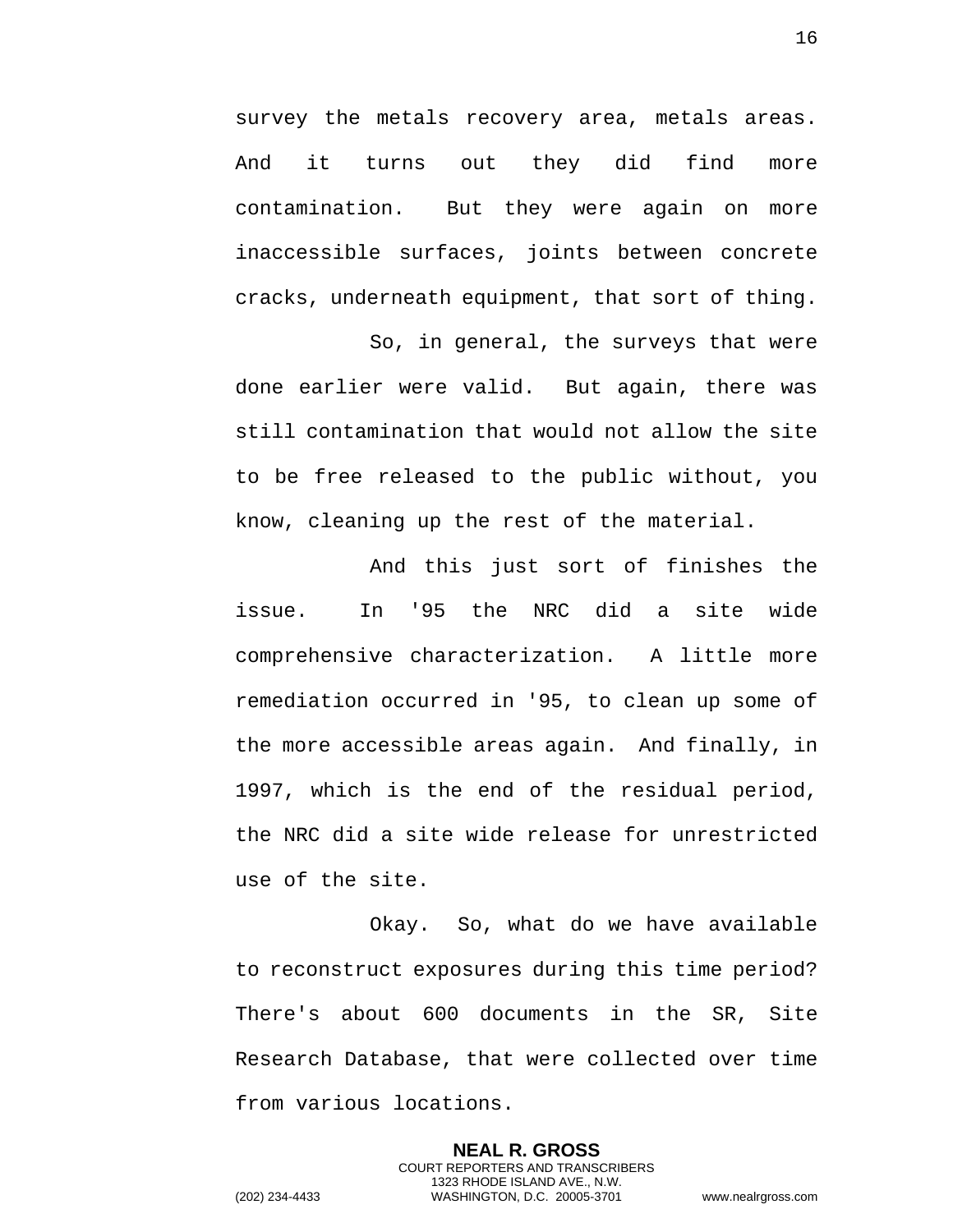We have documents and affidavits provided by the Petitioners. And we have our normal data searches that we conduct, such as internet searches, on the OSTI, Office of Science and Technology, DOE Legacy Management Database, those types of internet websites.

And we also have guidance available from some of our own documents, TBD-6000. We used NUREG/CR-5512 to estimate ingestion. And as we do in many residual contamination instances, we rely on OTIB-70 to model doses.

Just a little bit about the number of dose reconstructions from the site. There's 448 claims that were submitted for dose reconstruction. What's interesting to me is the number 314, which is dose reconstructions completed for energy employees who started their employment during the period under evaluation.

So, 70 percent of the claims we have are affected by this SEC Petition, which is higher than I expected. But it turns out that the site had a large number of employees. I think in the early '60s the site population was

> **NEAL R. GROSS** COURT REPORTERS AND TRANSCRIBERS 1323 RHODE ISLAND AVE., N.W.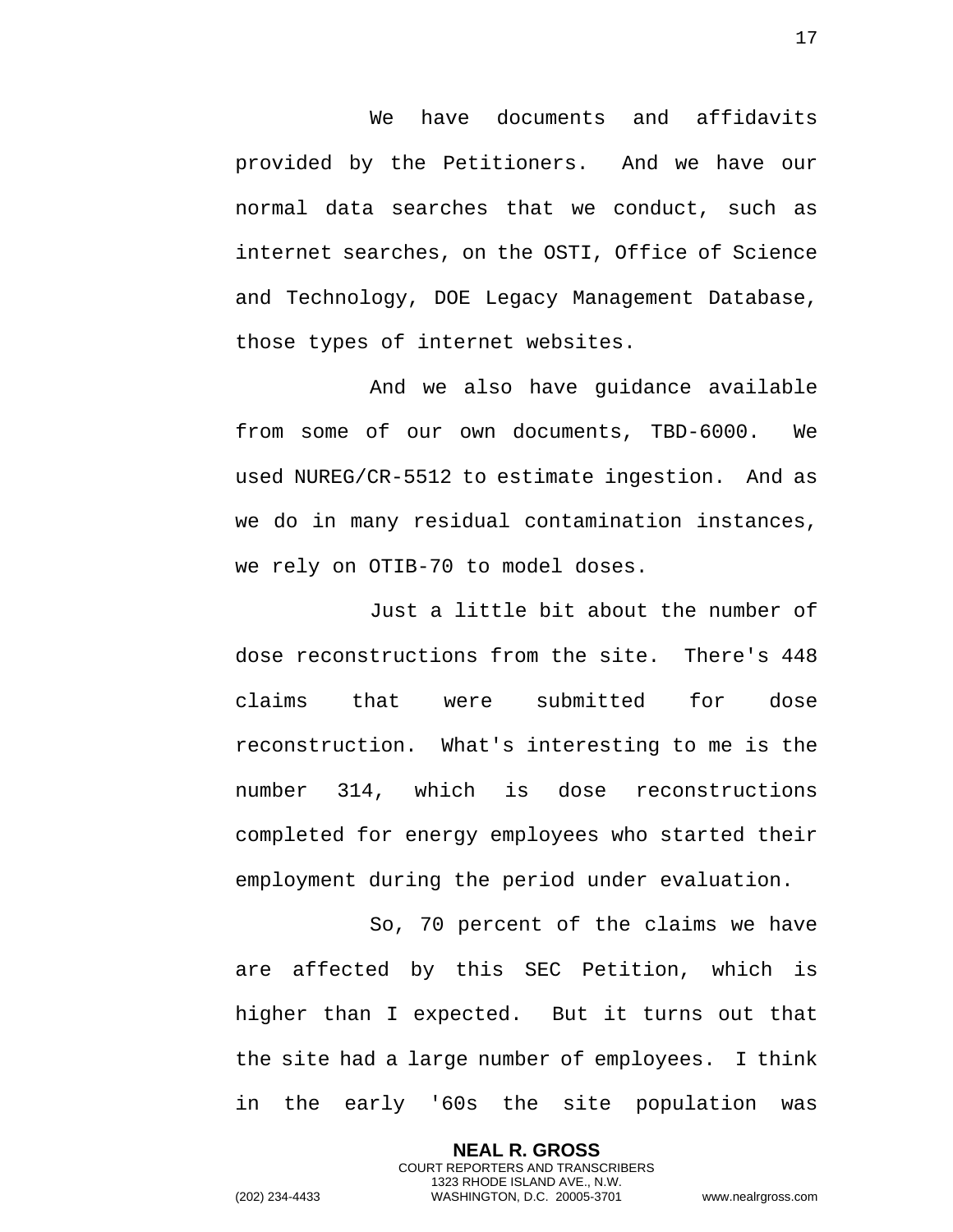somewhere around 6,000. And it diminished down over time in the '80s to around 1,000, in that ballpark.

So, it's a pretty large site, with a very active population in the '60s, which is the residual contamination period. So, I guess it shouldn't be surprising that we have that many claims affected.

And as you would expect, this is a residual contamination period. So, we have very little, limited personnel monitoring data, whether it's external or internal.

So, the potential for exposure is, as I talked about earlier, is inhalation, ingestion of uranium and thorium source terms. And for internal. And then, of course, there would be external photon and beta exposures from those materials.

So, the internal monitoring data. We have a fair amount of routine contamination survey data. We have survey data that we can take from the end of the operational period.

> **NEAL R. GROSS** COURT REPORTERS AND TRANSCRIBERS 1323 RHODE ISLAND AVE., N.W.

Remember, I said they surveyed the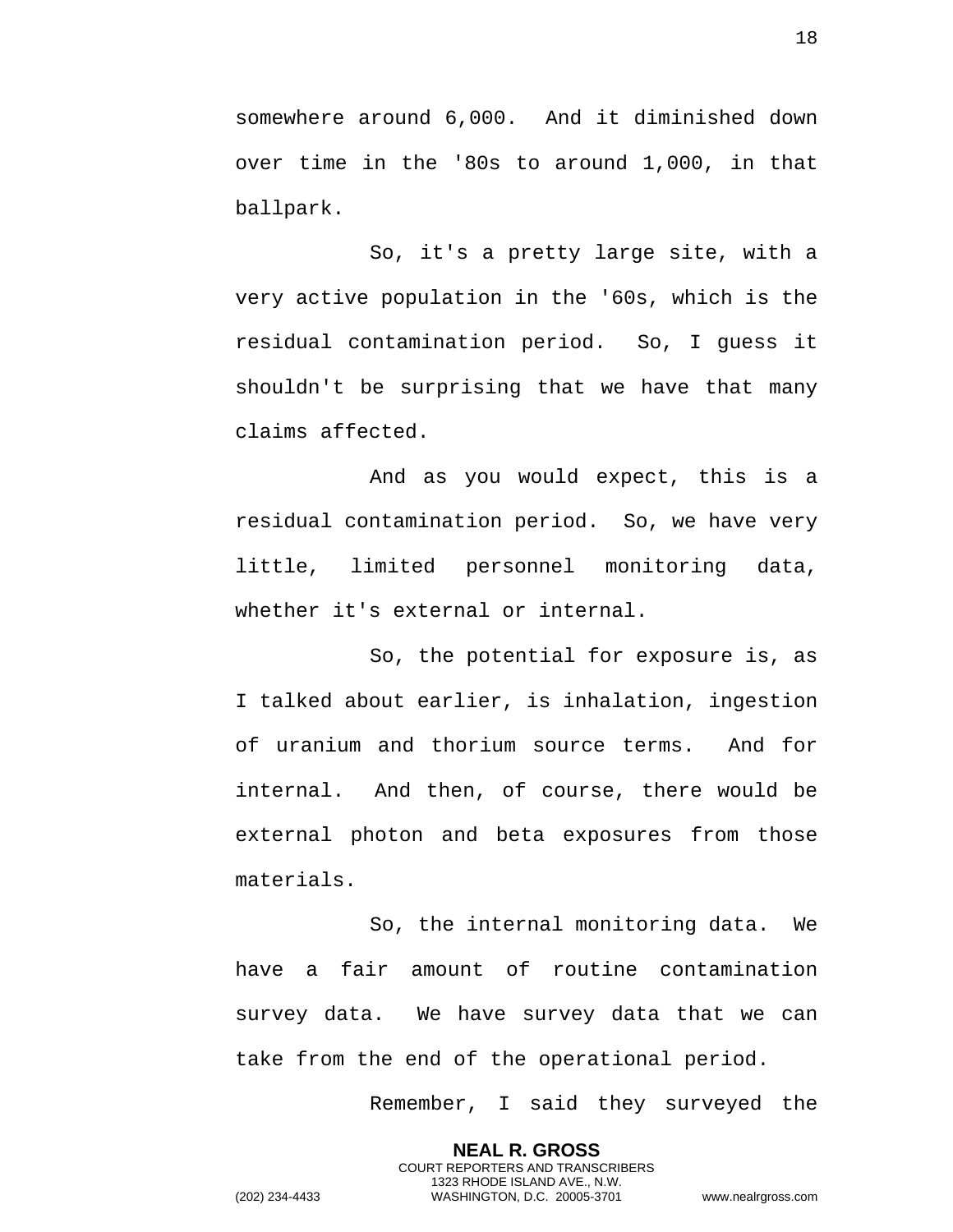Buildings 3, 4, and 10 in '68. And it was decontaminated, and determined to be clean. They couldn't find the data.

So, what we did is, we went back a little prior to that, and used some of the data, survey data from just at the end of the operational period, thinking that would provide a good starting point for bounding exposures in the residual period.

For comparison we actually did review some of the data in the residual period for the commercial activities, just to make sure there was no major disconnect between what was going on in the HIFR area, and what was going on in the rest of the site.

Similarly, with the external monitoring data, we had film badge data from the end of the operational period that does include exposures from both residual contamination and ongoing operations. But we could not figure out any way to separate those two. So, we just combined them together. Or we just didn't try to separate them.

> **NEAL R. GROSS** COURT REPORTERS AND TRANSCRIBERS 1323 RHODE ISLAND AVE., N.W.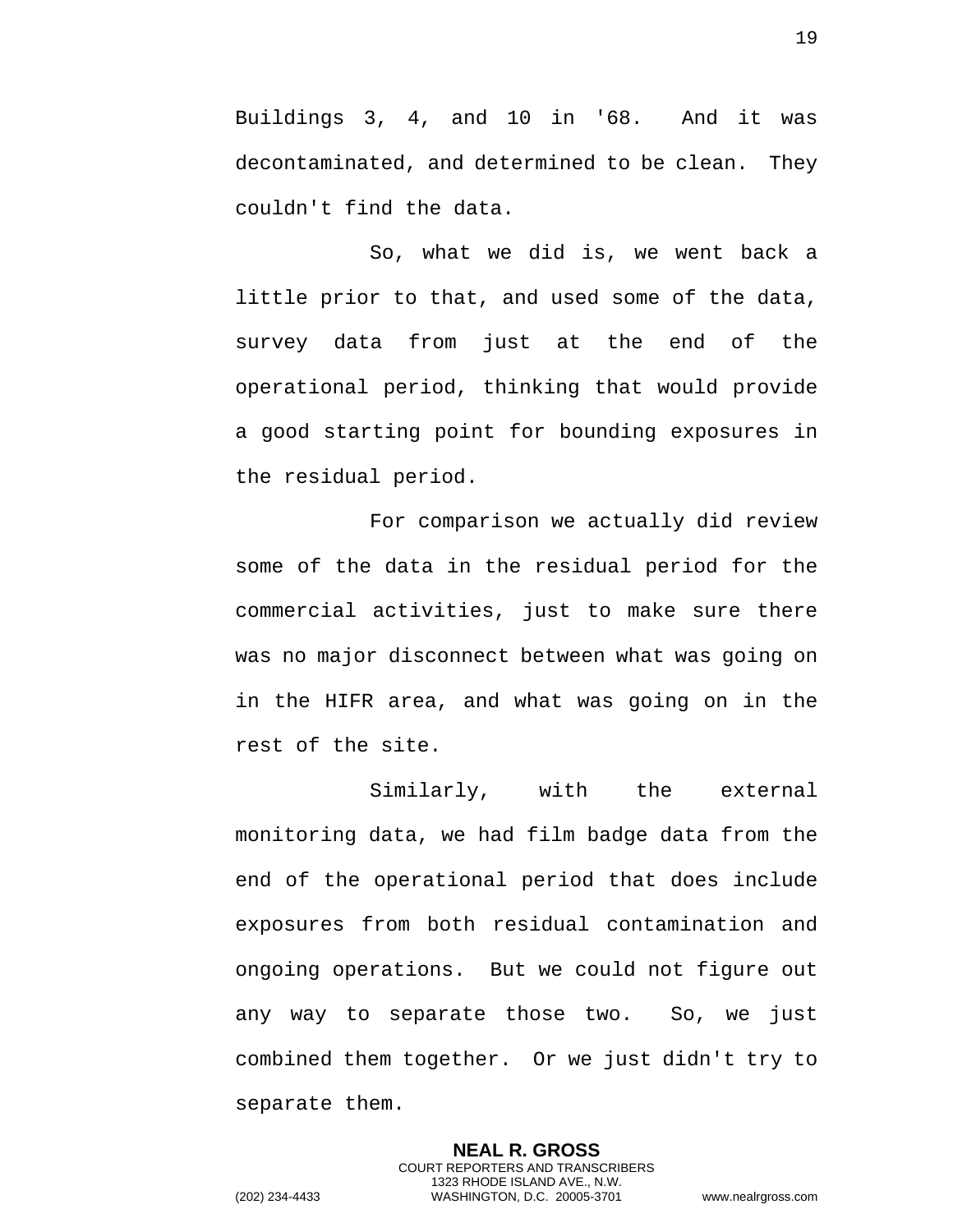And again, we looked at the film badge data, and survey contamination, survey, radiological survey data, as a sanity check on what we were using, to make sure we, there was no major disconnect there.

Okay. So, we found that the available monitoring records, those beginning survey data, ending survey data, and film badge results, are available so that we can develop a dose reconstruction approach for this time period.

So, to estimate internal doses in this time period we took the 200 plus survey data entries that were taken before the D&D was completed, and took the 95th percentile value.

So, we had a starting point, or what the surface contamination values were at the beginning of the residual period. And in the 1982 timeframe we had 7,000 survey data points at the end of the operation, at the end of the HIFR operations, that, and were compiled. And we took the 95th percentile of that.

Then we used the TIB-70 approach to do a source term depletion rate, as we normally do,

> **NEAL R. GROSS** COURT REPORTERS AND TRANSCRIBERS 1323 RHODE ISLAND AVE., N.W.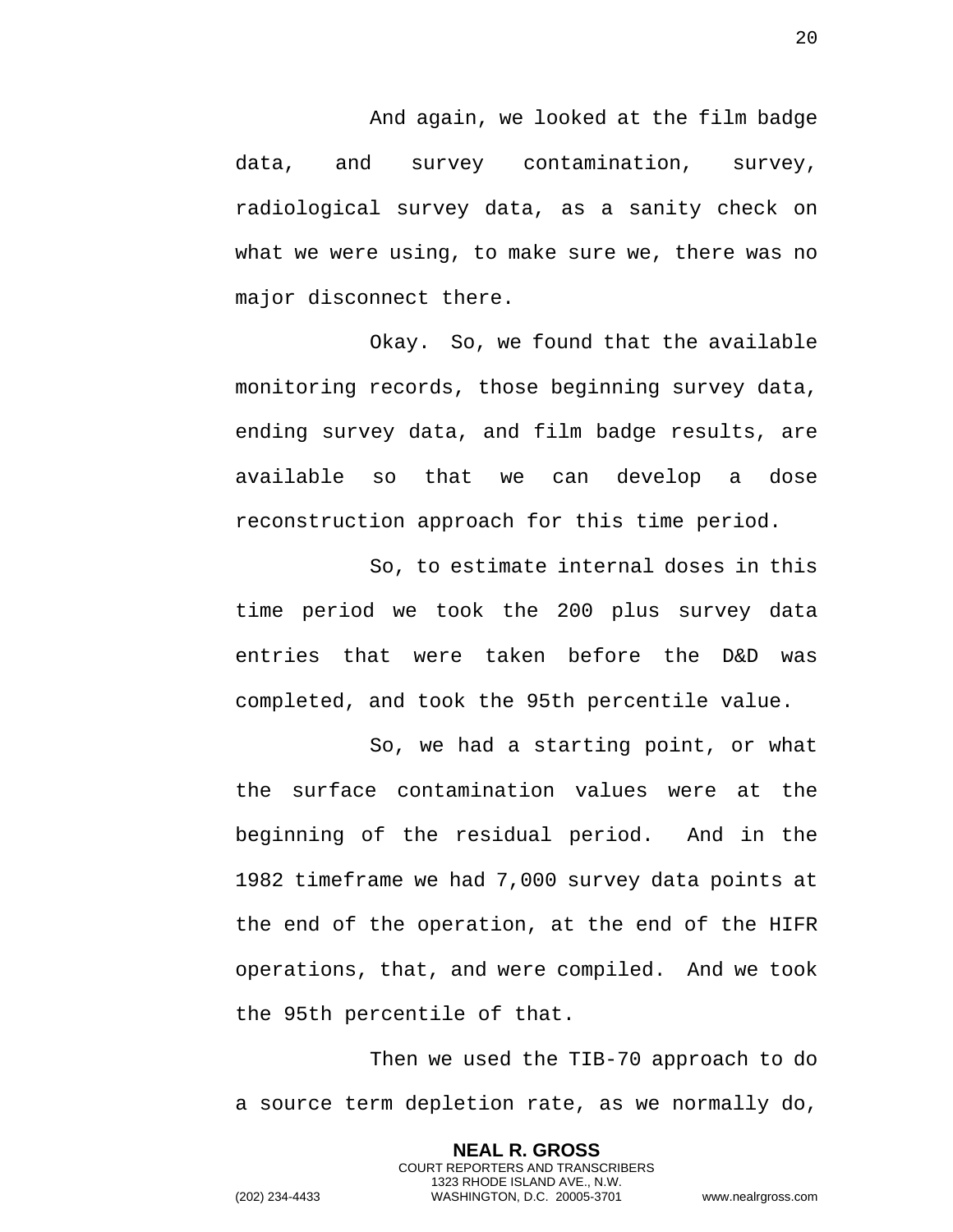using a re-suspension factor from those surface contaminations of ten to the minus six, so that we can get an air concentration data.

So, if you fold that all together, and for a certain breathing rate you end up with a curve that looks something like this, which is the annual inhalation of alpha emitting material. Not just uranium, but these are gross alpha measurements.

So, we started somewhere around 14 dpm in 1967 or '68, and diminishing down to somewhere around one dpm in the 1997 timeframe. So, this is our standard TIB-70 approach, where you take the starting survey contamination data, ending data, and develop an intake, inhalation intake based on that.

I did mention that these were for, these surveys were gross alpha surveys, not isotope specific. We do know that they processed both uranium and thorium. So we will, in the case of dose reconstruction for this time period we'll take the most claimant favorable intake of either uranium and thorium for the cancer being

> **NEAL R. GROSS** COURT REPORTERS AND TRANSCRIBERS 1323 RHODE ISLAND AVE., N.W.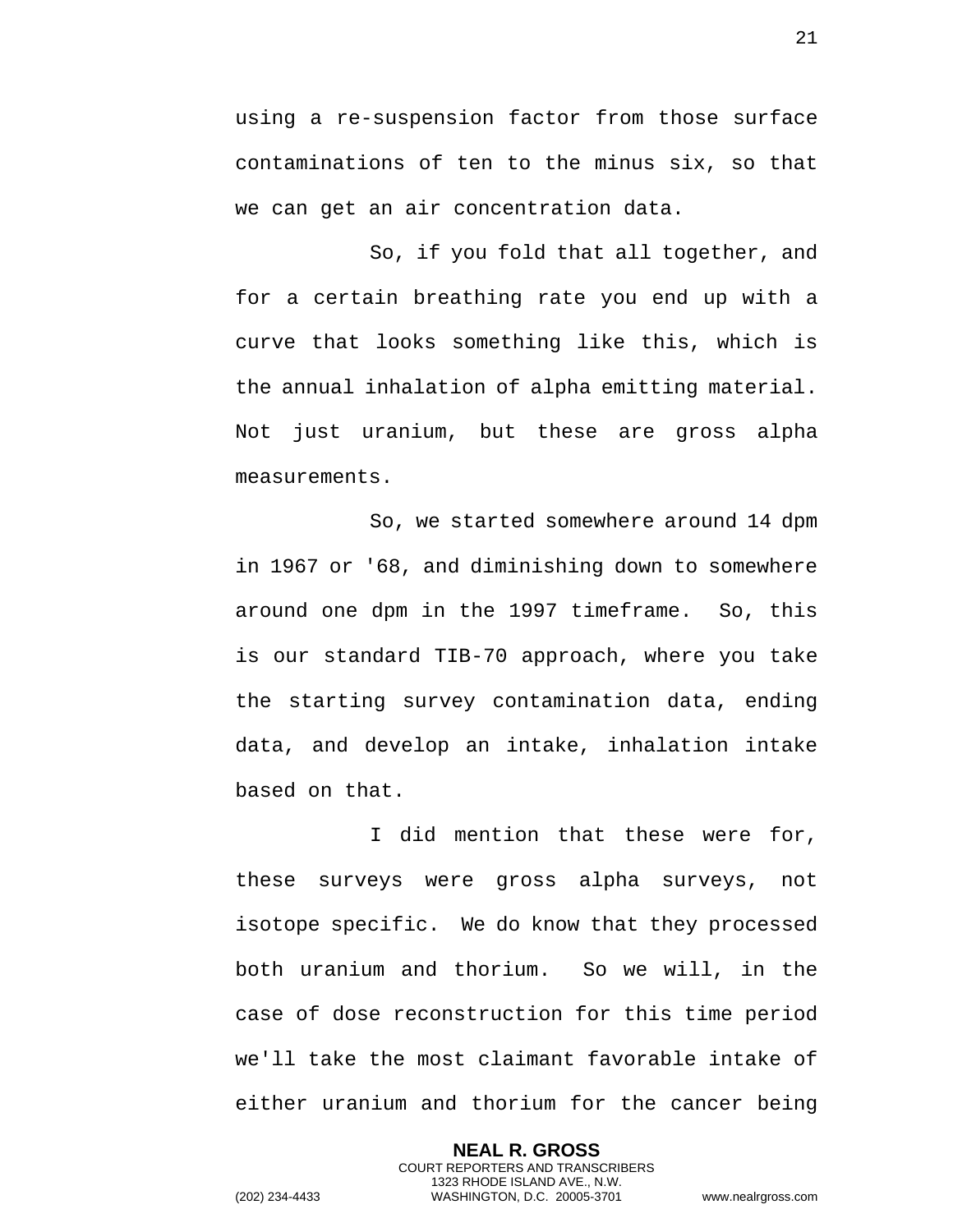evaluated, and use that in the dose reconstruction.

The amount of activity ingested can be computed using the survey contamination data, and using the NUREG/CR-5512 value of ten to the minus four of square meters per hour of ingestion, which we've used in the past.

Okay. External dose is a little more straightforward. We had 162 film badge results from the end of the operational period. These are Landauer film badge results. And we located the 95th percentile in that distribution.

And by the time, we added in missed dose, two dose film badges. And in doing that we ended up estimating a total exposure at the end of the operational period of 165 millirem per year, which would include ongoing operations at the HIFR.

We also looked at film badge data for non-covered work during the residual period in the HIFR area. And that came out, based on five quarters of data in the '70s, to 193 millirem per year.

> **NEAL R. GROSS** COURT REPORTERS AND TRANSCRIBERS 1323 RHODE ISLAND AVE., N.W.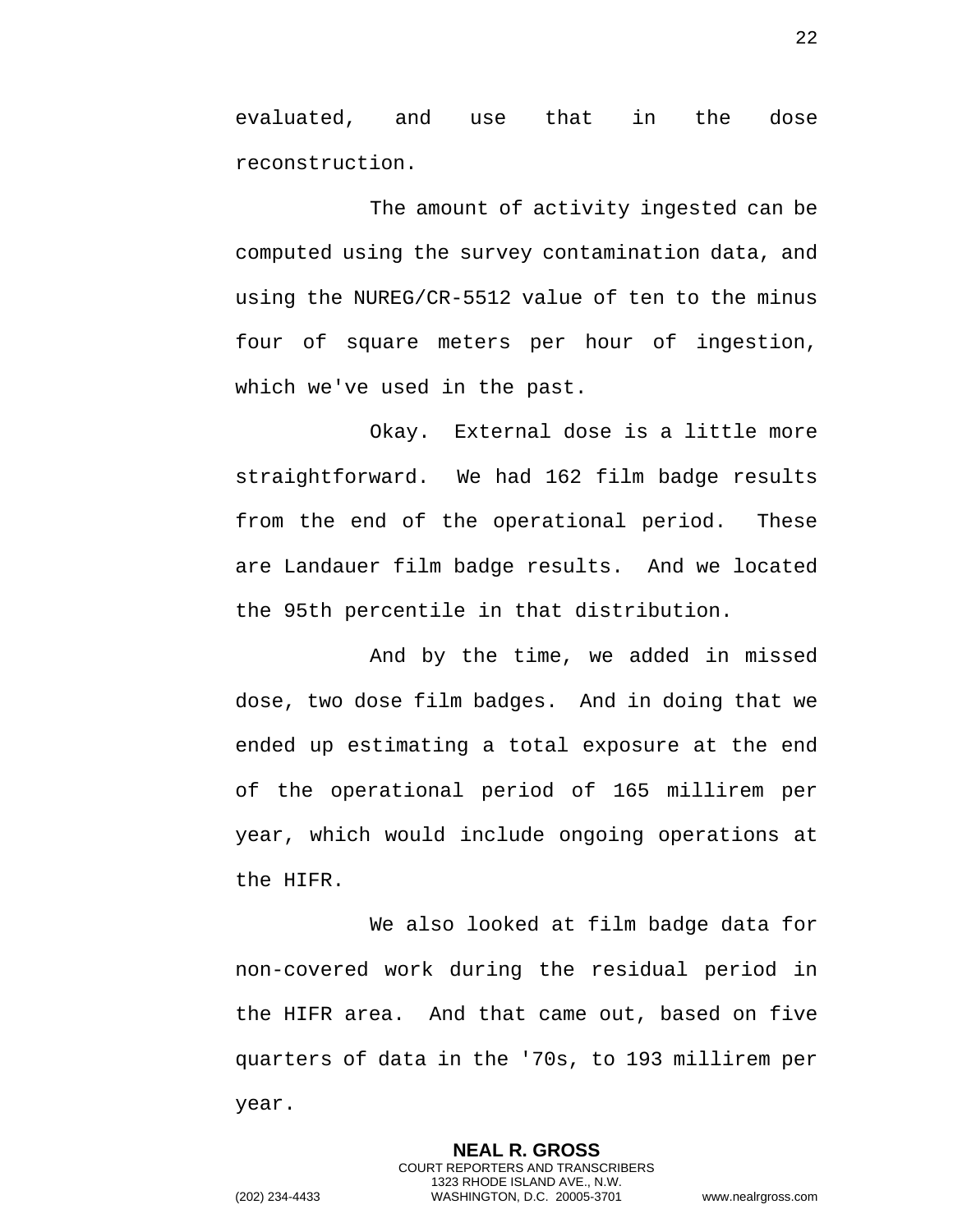So, given the uncertainties involved in all of this we ended up using a claimant favorable constant distribution of 200 millirem per year, assigned for every year, with no source term depletion.

Medical x-ray is not covered in the residual contamination period. So, we didn't have to worry about that for this evaluation.

So, the intakes of these external doses for the residual will apply to all personnel with primary responsibilities in the rad area, both the intakes, internal inhalation intakes, and the external doses.

For administrative or non-production personnel we're going to assume that the workers' exposures were ten percent of those associated with the production workers. And that's something that's defined right in TBD-6000. So, that's what we intend to use.

So, just to wrap it up here. We're in the residual contamination period. We believe that we can reconstruct between 1/1/68 and 3/21/97 internal exposures and external

> **NEAL R. GROSS** COURT REPORTERS AND TRANSCRIBERS 1323 RHODE ISLAND AVE., N.W.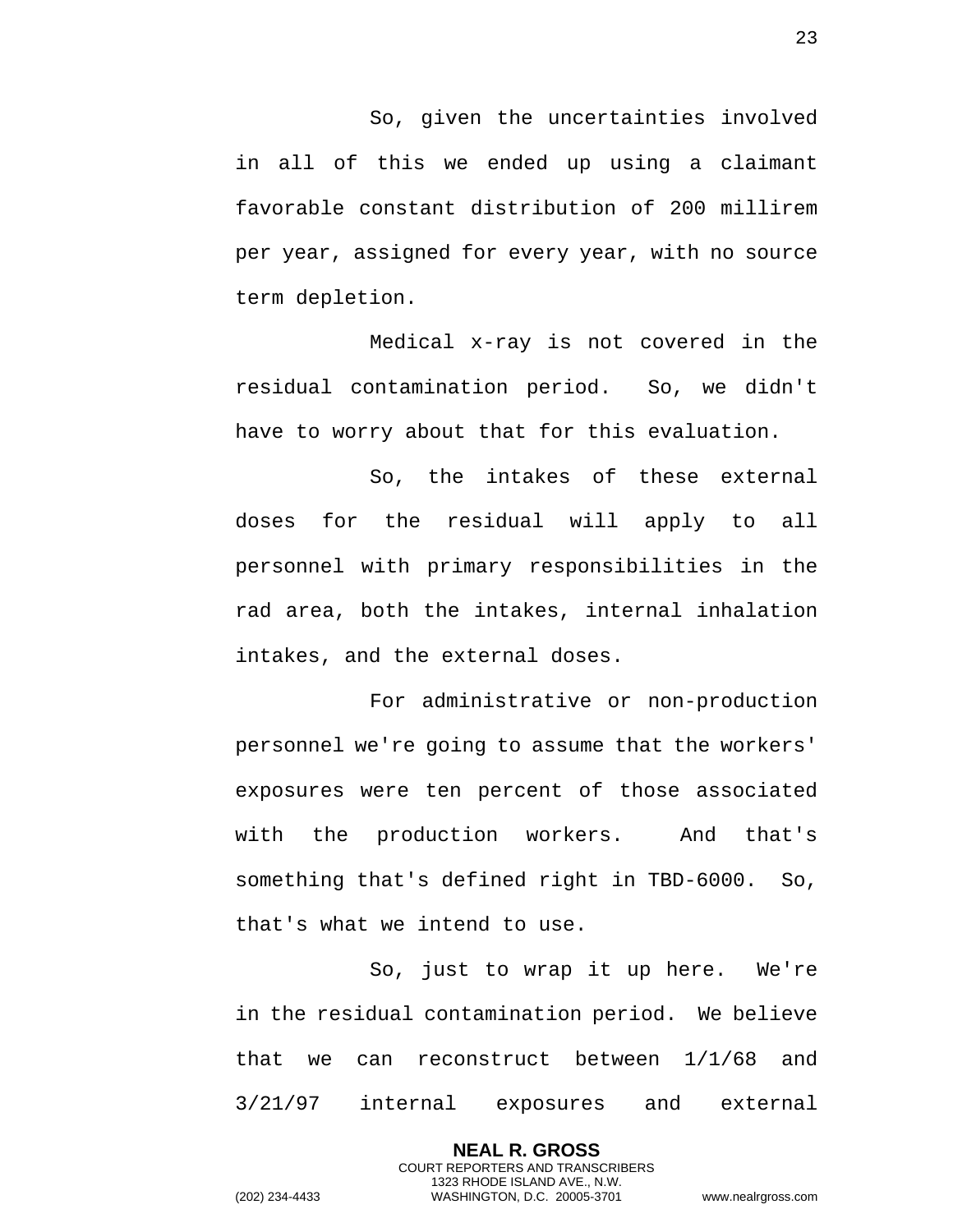exposures. And we believe that there is sufficient accuracy to estimate both the internal and external for all members of the evaluated Class. And that's it for my presentation.

CHAIR MELIUS: Thank you. Thank you, Jim. Questions from Board Members? Josie?

MEMBER ZIEMER: Jim?

CHAIR MELIUS: Oh, I'm --

MEMBER ZIEMER: Jim, this is Paul Ziemer. And I wanted to let you and Ted know that I came on the line just as Jim was starting. So, I am here today. I just missed the roll call, I guess.

CHAIR MELIUS: Okay. Well, welcome. We started on time for a change. Almost on time anyway. Thanks, Paul. Good. Josie, you had a question?

MEMBER BEACH: Yes. Jim, you partially answered it. There's so many questions I have with this site. But your Class Definition, you excluded the administrative Class.

And as you were going through this, I know there's a lot of buildings where interior

> **NEAL R. GROSS** COURT REPORTERS AND TRANSCRIBERS 1323 RHODE ISLAND AVE., N.W.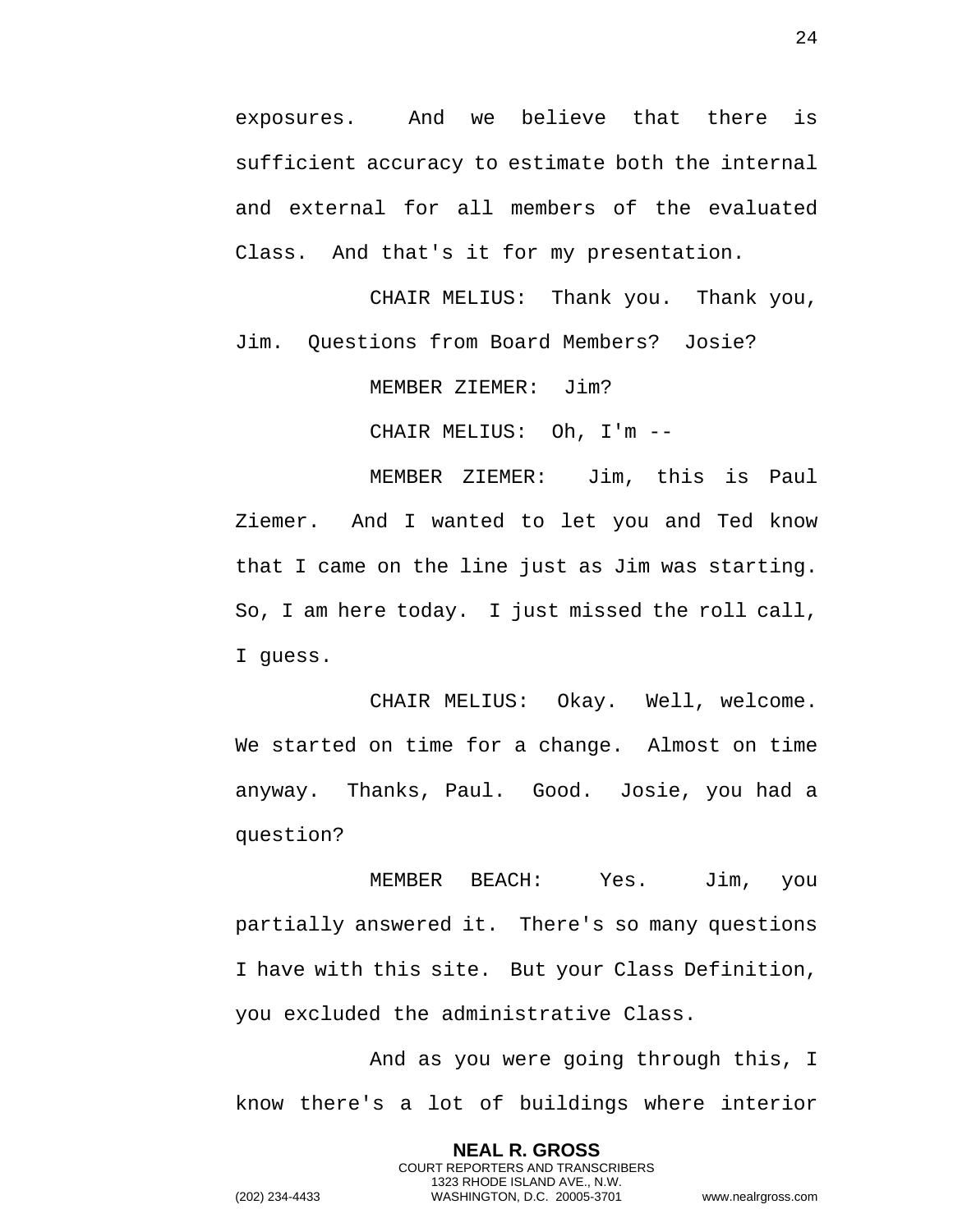was an issue. But there's several buildings where exterior is an issue. And looking at, just briefly at the cleanup in the different years, I wonder if ten percent is an adequate number.

And I know you can't get into that now. But that would be a question I'd have for administrative personnel. We know that that can be a very different set of people that would be in and around those areas.

DR. NETON: Right. I meant to say this, and I didn't. The cleanup, the D&D work that was done after '80, and starting in '82 and later, was done by subcontractors.

MEMBER BEACH: Right.

DR. NETON: It was not done by Metals Controls personnel. And they were done under some fairly well defined health and safety plans. We have copies of them. They were well described. Where they would actually cordon off areas, use HEPA filters, ventilation, those sort of things, to minimize exposure. So, we're pretty comfortable with the fact that we don't believe that on site personnel were unduly exposed during

> **NEAL R. GROSS** COURT REPORTERS AND TRANSCRIBERS 1323 RHODE ISLAND AVE., N.W.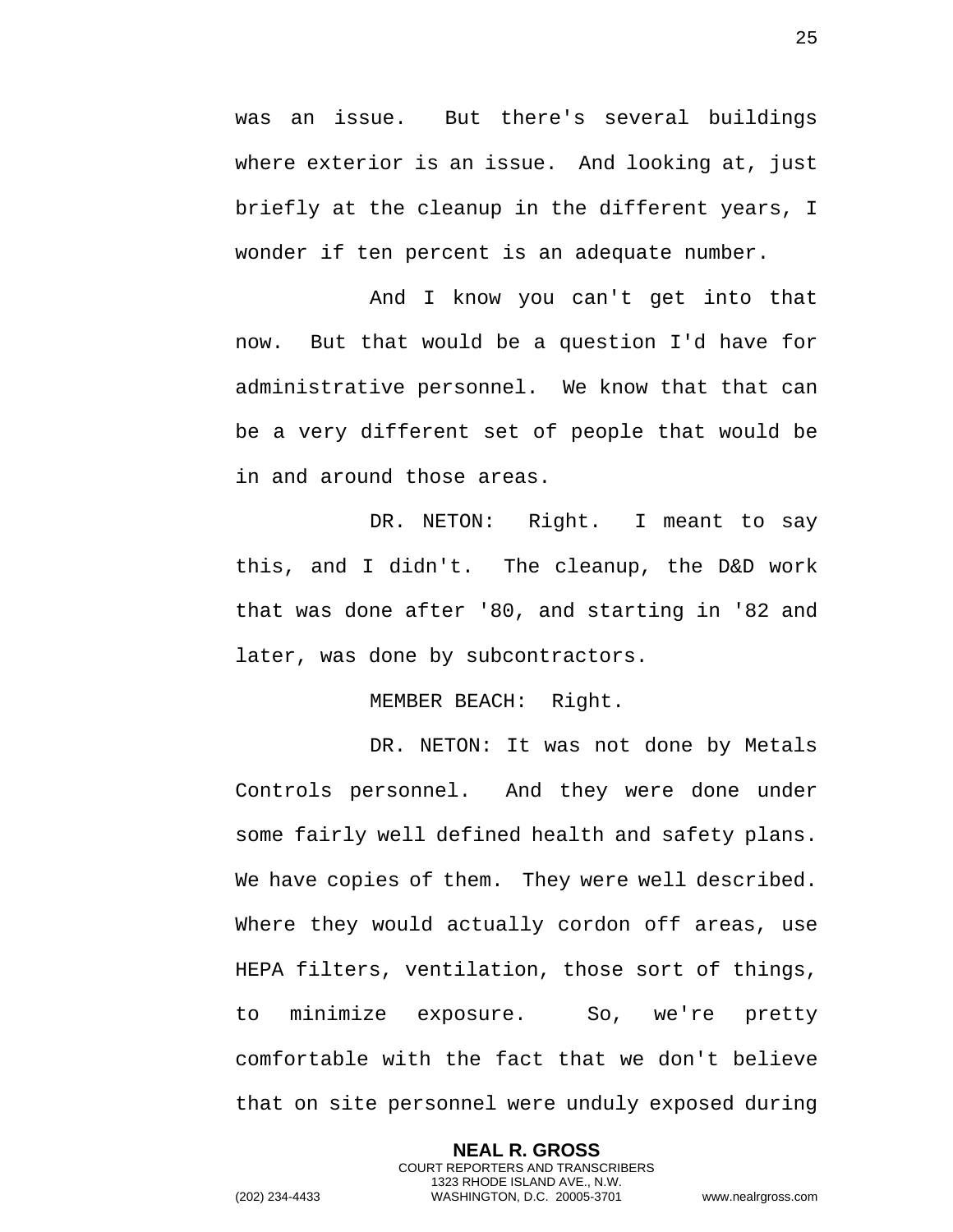those D&D efforts.

MEMBER BEACH: Yes. And my concern isn't really the D&D efforts. I realize those would be monitored, and closely cordoned off. But those areas were available for access potentially before D&D. The D&D years weren't, were several years after.

And then, what was going on around Building 1 at -- Your slide said everything was released unrestricted except for Building 1. I didn't realize Building 1 was part of the contaminated areas. And when I went back to look, I couldn't find anything.

DR. NETON: Yes.

MEMBER BEACH: But you mentioned it in your slides.

DR. NETON: Yes. I noticed that going over it this morning too. And I think, well, all I know that happened in Building 1 that was radiological work was those electrical circuit breakers that had radium in them.

And if there was some residual contamination from radium it wouldn't be covered

> **NEAL R. GROSS** COURT REPORTERS AND TRANSCRIBERS 1323 RHODE ISLAND AVE., N.W.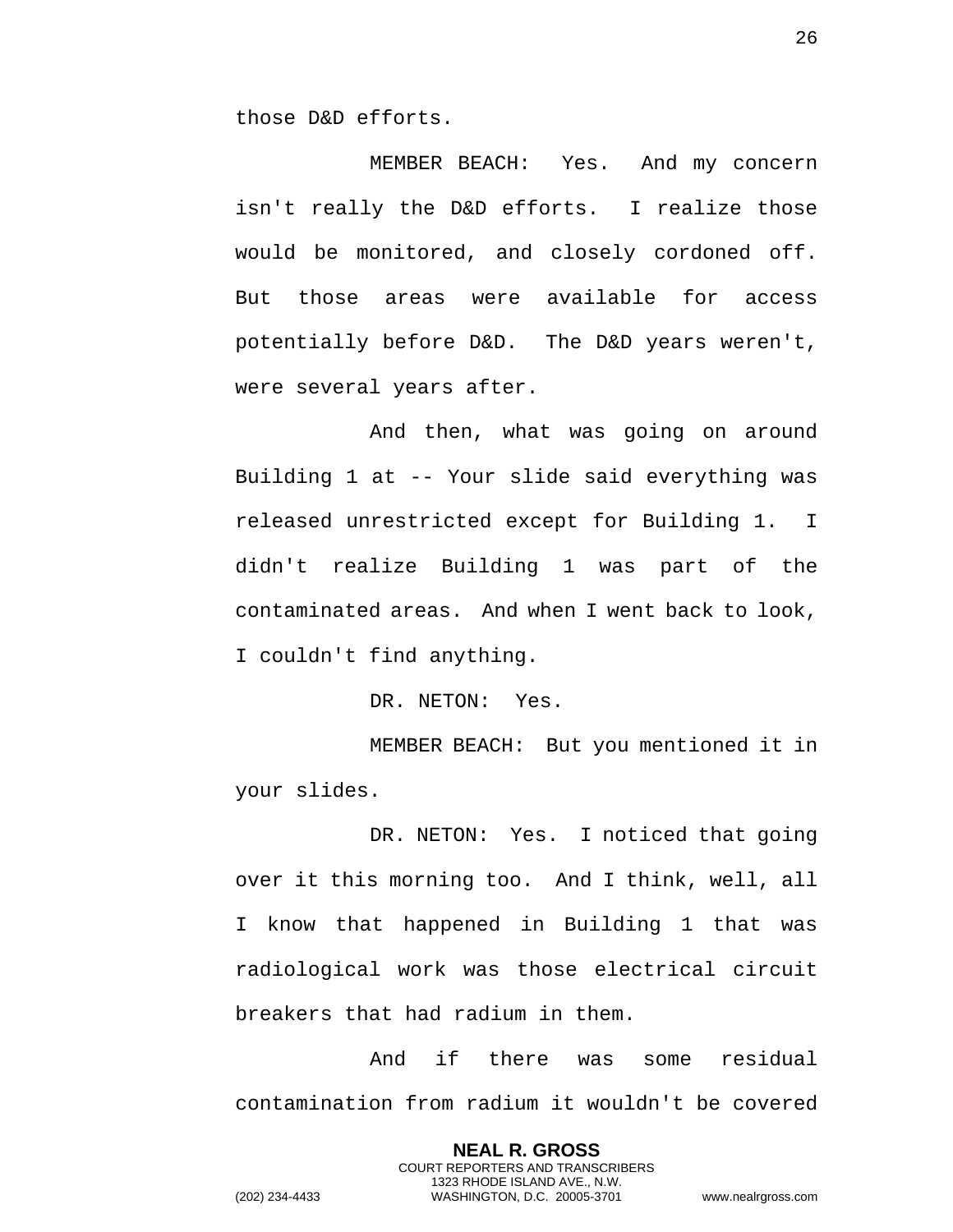anyways. Because that's not an AEC derived source of exposure.

That was done for, I forget if it was the Navy, some armed forces. It was done for the military. And so, that wouldn't be covered. But you're right. It would be best to know what that was. I really don't know that.

MEMBER BEACH: Okay. Thanks.

CHAIR MELIUS: Other Board Member questions? Yes, Henry.

MEMBER ANDERSON: Yes. You started with the survey data from '66/'67. How did that compare to the 1982 data?

DR. NETON: It was higher. What we did, to be clear, is we took, the '82 data was a fixed contamination survey, not a smear.

MEMBER ANDERSON: Okay.

DR. NETON: And we used an approach where in general it's assumed that ten percent of the contamination is loose, out of total contamination value. So, we when we took ten percent of that I think it was probably about, I can't remember now, quite a bit lower. I can't

> **NEAL R. GROSS** COURT REPORTERS AND TRANSCRIBERS 1323 RHODE ISLAND AVE., N.W.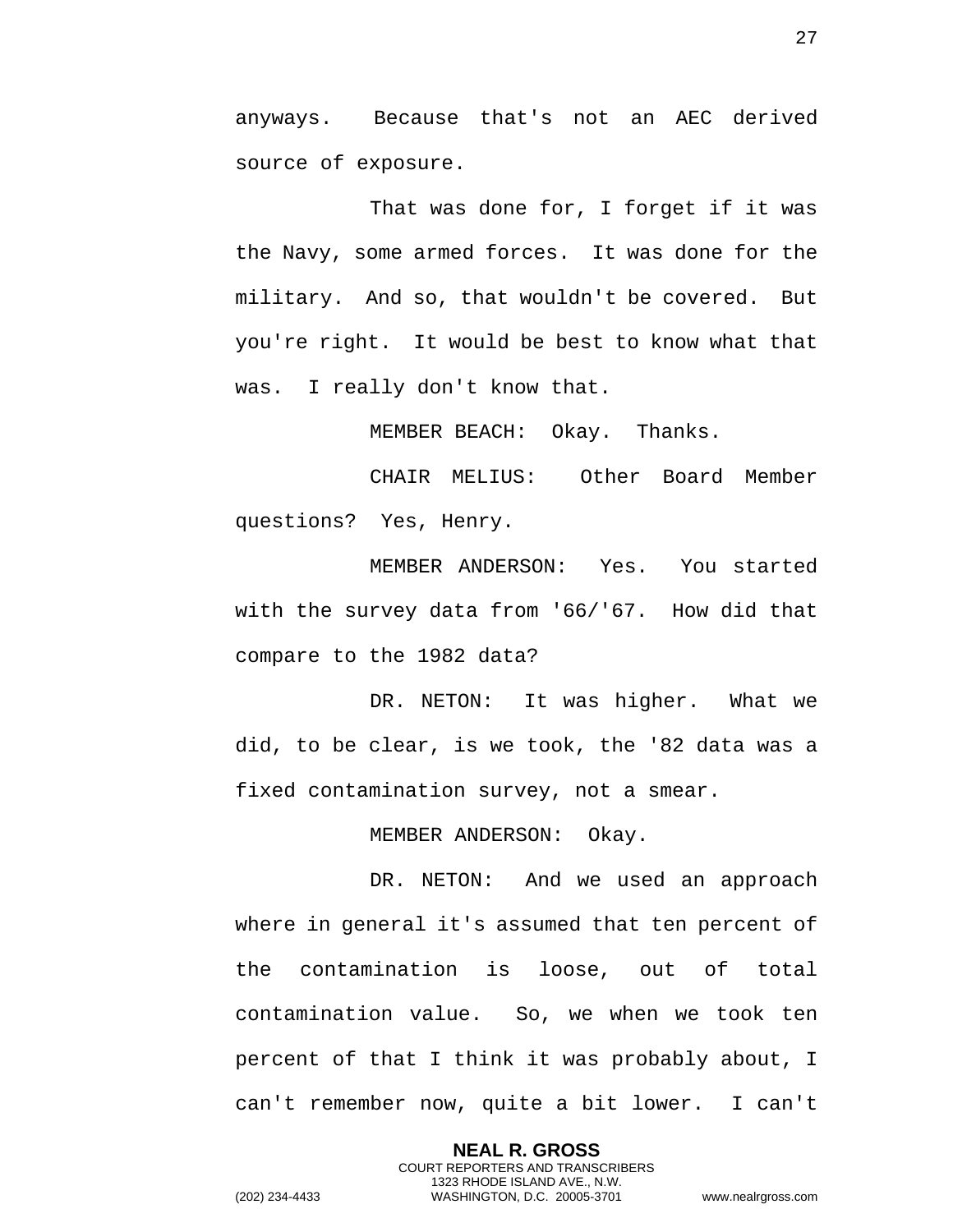tell you exactly.

MEMBER ANDERSON: Yes.

DR. NETON: Not an order of magnitude, but much lower than the data that we started with in 1968.

MEMBER ANDERSON: Because I was just looking at your decay curve there. It looks to be pretty regular --

DR. NETON: Yes.

MEMBER ANDERSON: -- which I would assume would be --

DR. NETON: Well --

MEMBER ANDERSON: -- different if you start from the high --

DR. NETON: Well, if you have two points you can generate a pretty smooth curve.

MEMBER ANDERSON: Yes.

DR. NETON: I mean, but --

MEMBER ANDERSON: Well, that's --

DR. NETON: To be fair. Let me just bring that up. You can see, you can get a rough idea if you look at that graph. The data points were in '82. So, you're somewhere around four

> **NEAL R. GROSS** COURT REPORTERS AND TRANSCRIBERS

1323 RHODE ISLAND AVE., N.W.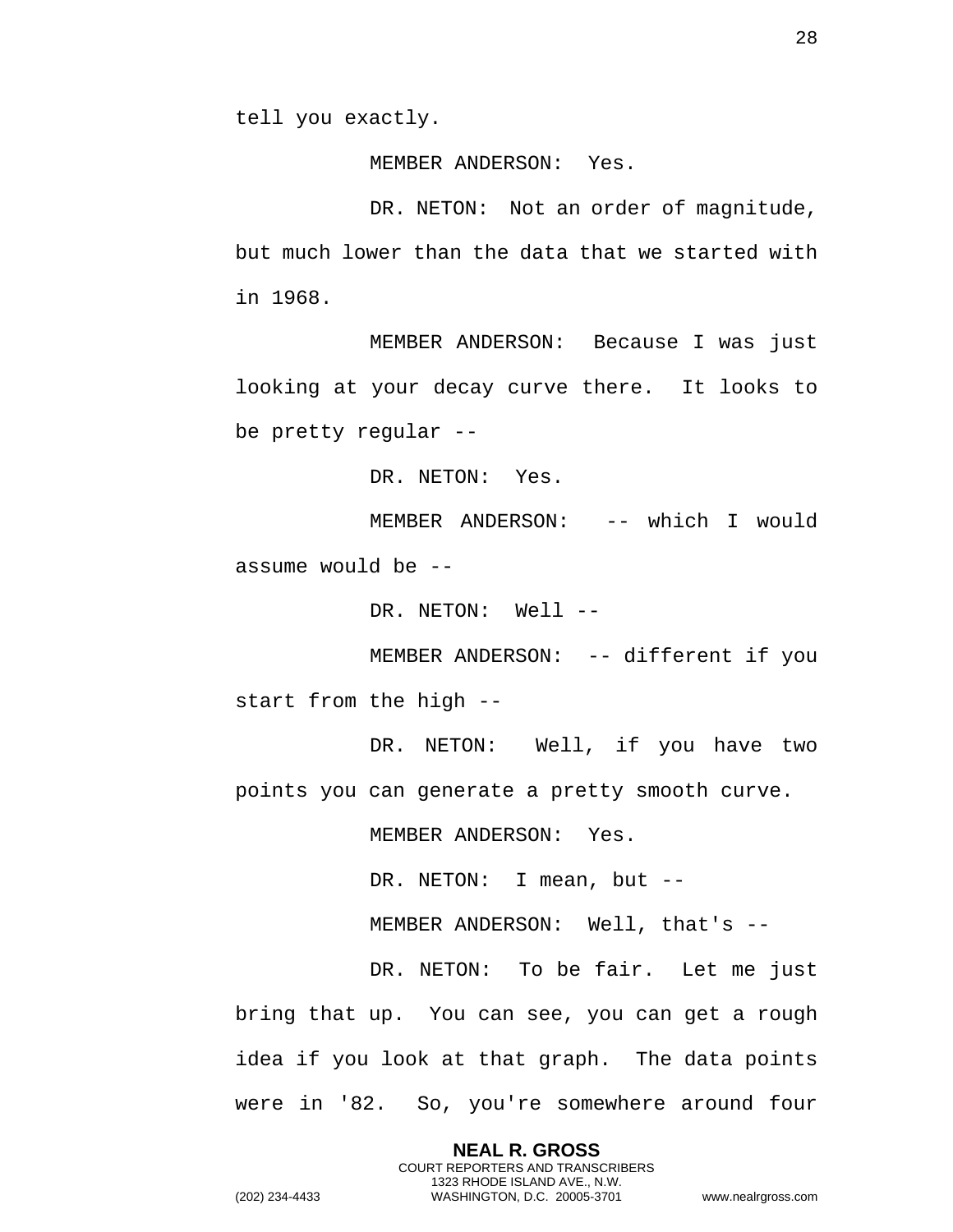dpm in '82, and 14. So, that ratio would be the difference. You know, it's all scalable from that graph. So, 4/14ths.

MEMBER ANDERSON: And the graph is starting from the '66 data?

DR. NETON: Yes. The starting point was the 1966/'67 survey data. The ending point, I probably should have showed that on this graph, was the '82 data. And we fit an exponential, just like we do, TIB-70 recommends, through those points to estimate in between all the intervening years.

MEMBER ANDERSON: Okay.

CHAIR MELIUS: Brad.

MEMBER CLAWSON: Yes. I just a clarification question. We're using TBD-6000 for that to do it?

DR. NETON: Well, 6000, only to the extent we're using some of the concepts in it. We're not using any surrogate data from 6000. We're using the fact that a ten to minus 6 degree resuspension factor is valid.

> **NEAL R. GROSS** COURT REPORTERS AND TRANSCRIBERS 1323 RHODE ISLAND AVE., N.W.

We're using the concept that ten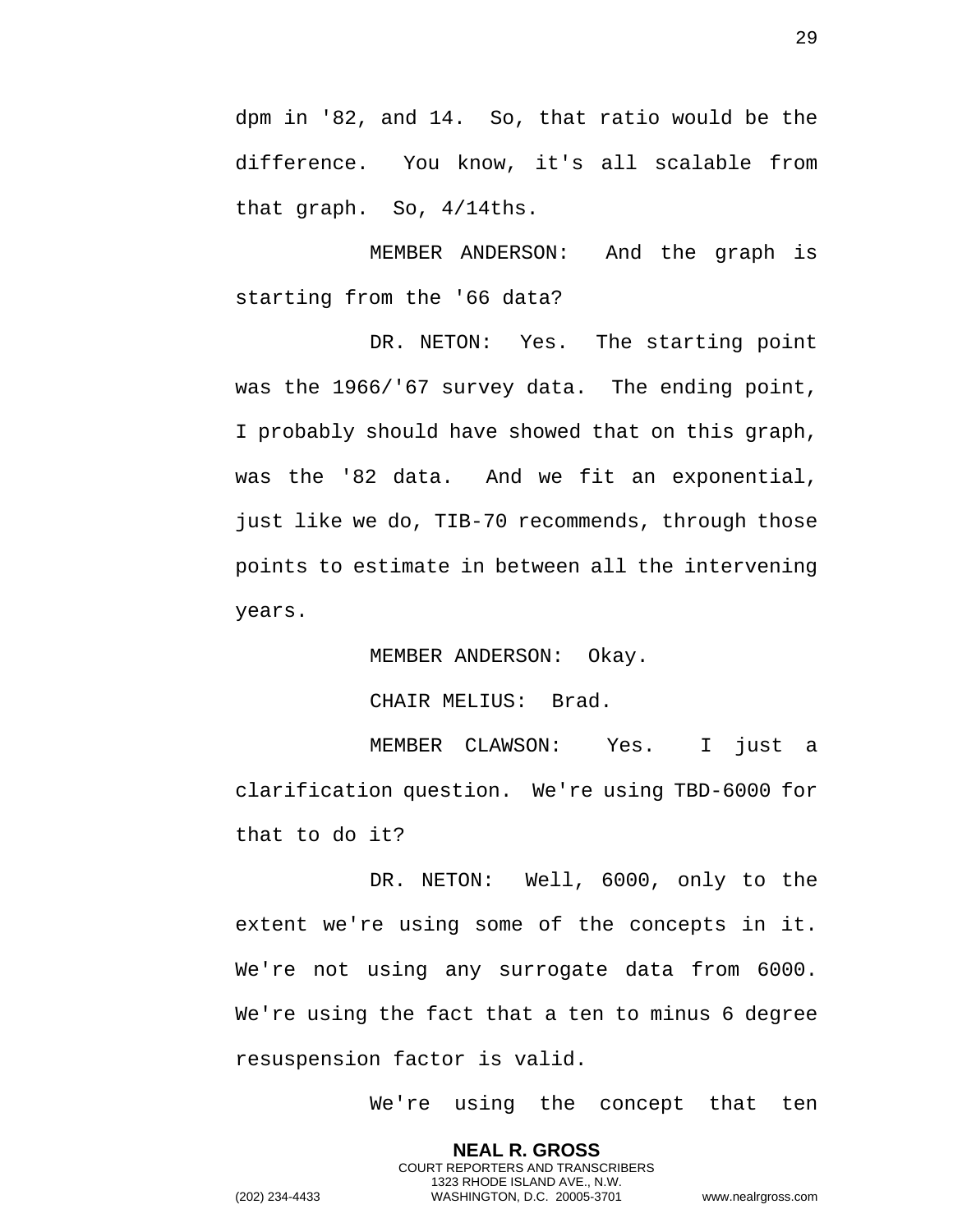percent of, the administrative people have ten percent of the exposure to the production workers. That's about the only two things out of 6000 that are used. Again, we have site specific data here that we're using.

MEMBER CLAWSON: Okay. I'm just trying to get a clarification on that. Now, has SC&A even looked at this?

DR. NETON: They have not.

CHAIR MELIUS: Okay. I actually have a question on the earlier D&D effort. I think you said the original SEC Class went through '67, but the D&D was '67 and '68?

DR. NETON: Right.

CHAIR MELIUS: And so, who did it in '68? I mean, was that contracted out? Or was that people on the site? Or don't we know?

DR. NETON: I don't know that --

CHAIR MELIUS: Okay.

DR. NETON: -- the answer to that question.

CHAIR MELIUS: Yes. Trick question. Yes. Because I think theirs would be different.

> **NEAL R. GROSS** COURT REPORTERS AND TRANSCRIBERS 1323 RHODE ISLAND AVE., N.W.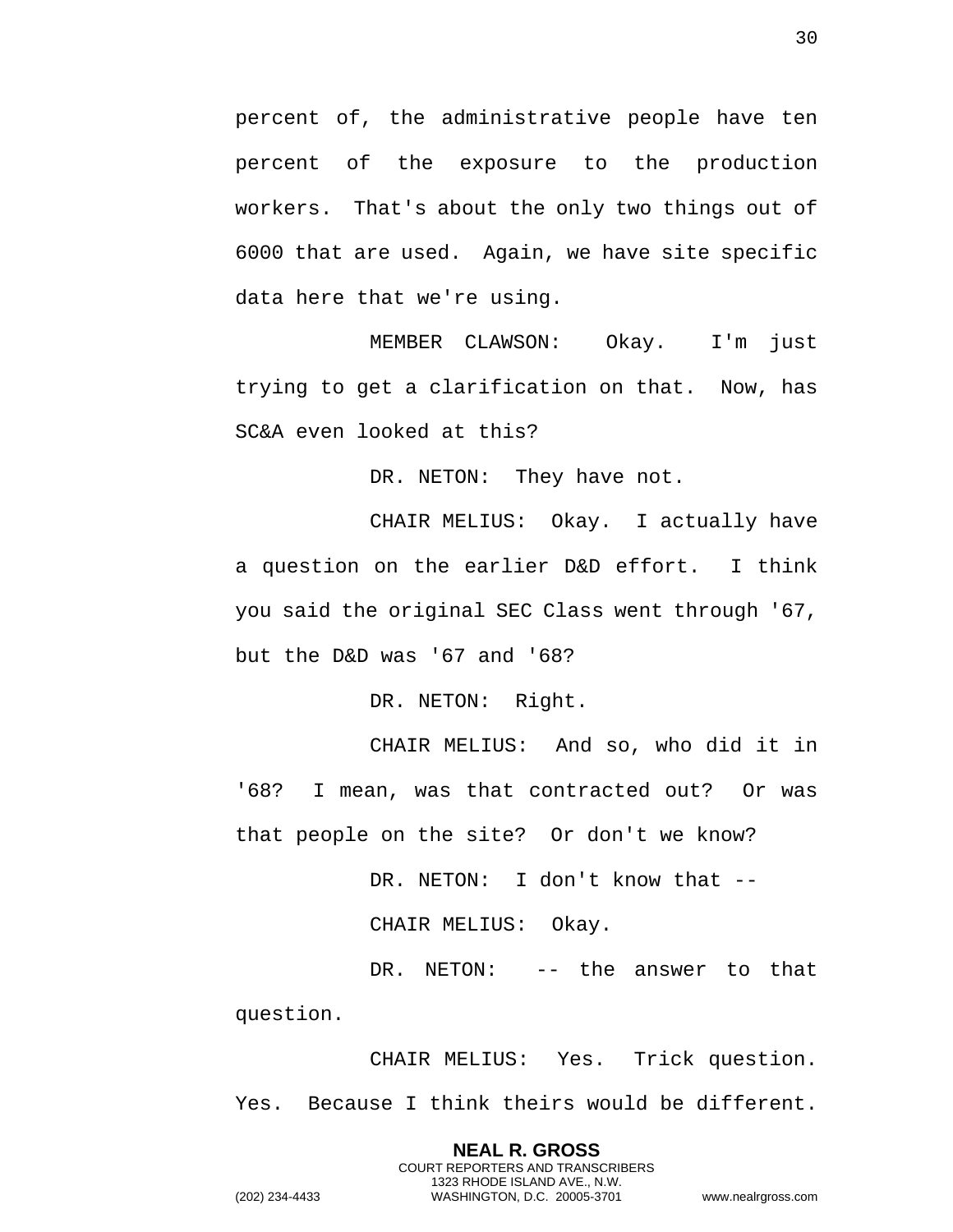DR. NETON: Yes.

CHAIR MELIUS: Yes.

DR. NETON: You're right.

CHAIR MELIUS: Yes. A different approach. Okay. Other questions from Board Members? Paul, Gen, anybody on the line? Okay.  $Well1$   $--$ 

PARTICIPANT: Yes. The Petitioners are on the line here.

CHAIR MELIUS: Well, we'll call on you in a little bit.

PARTICIPANT: Okay. I'm sorry. I misunderstood.

CHAIR MELIUS: That's okay. I was looking for, we have a couple of Board Members that are on the line. I have a couple of Board Members who --

MEMBER ROESSLER: This is Gen. I have no question.

CHAIR MELIUS: Okay. Paul? Okay. Dave, and then whoever.

MEMBER ZIEMER: Yes. My only question was, I think it was, may have been covered. But

> **NEAL R. GROSS** COURT REPORTERS AND TRANSCRIBERS 1323 RHODE ISLAND AVE., N.W.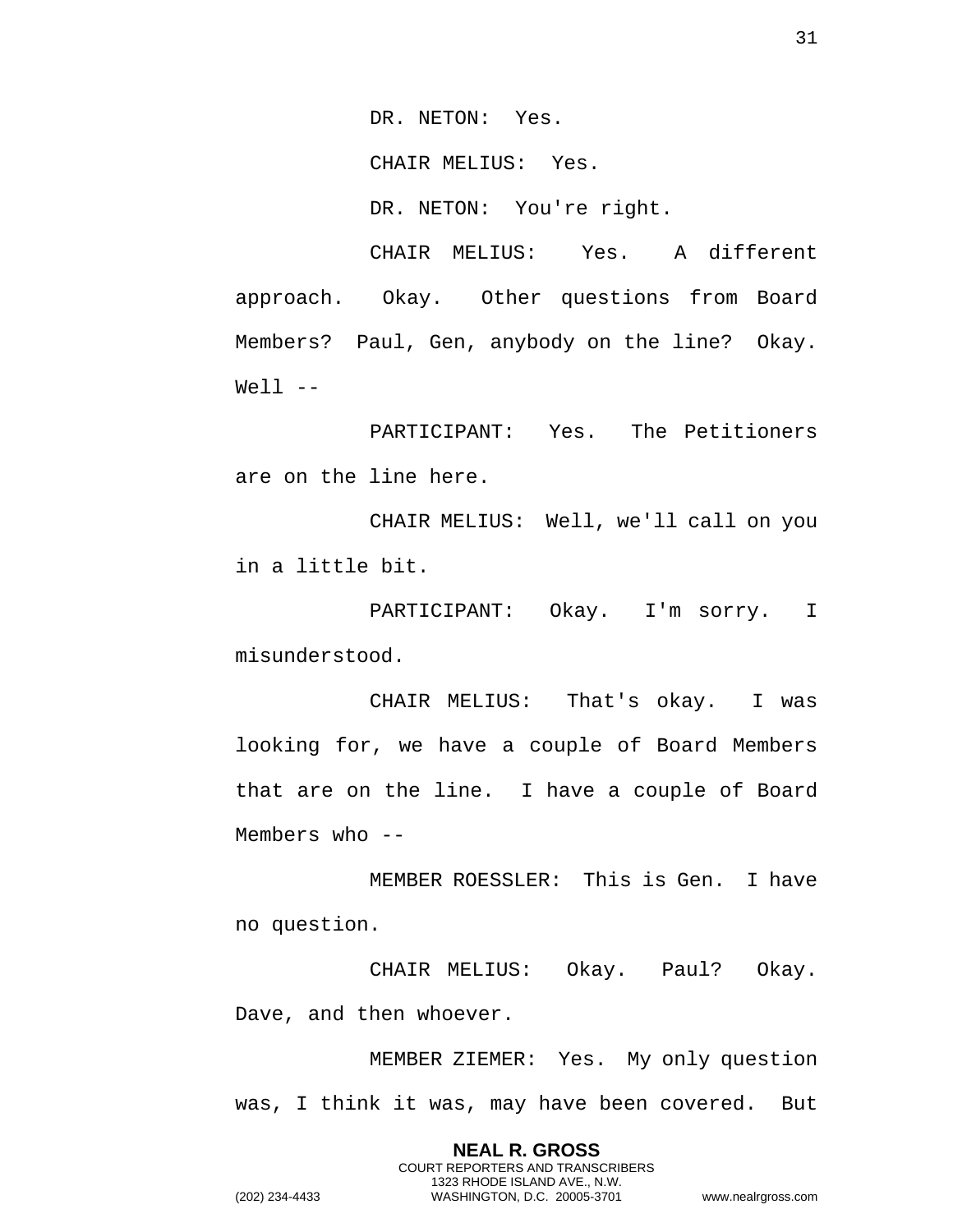is SC&A going to review this? Or are we going ahead today?

CHAIR MELIUS: We're not, we haven't decided that yet.

MEMBER ZIEMER: Yes. Okay.

CHAIR MELIUS: Okay.

MEMBER KOTELCHUCK: Dave Kotelchuck. That was my question.

CHAIR MELIUS: Well, hold on. Maybe we could give the Petitioner time to talk. And we have a few more questions of the Board Members. So, Loretta?

MEMBER VALERIO: Can you hear me? Is this on? Okay. So, I actually have two questions. One is, looking at the Petition Class, I'm wondering are laborers and custodians considered part of the repair and maintenance group? That's the first question.

And the second half of that question is, who handled the waste? How was it shipped? Because you said it was limited. So, who handled it? Who moved it --

DR. NETON: Which --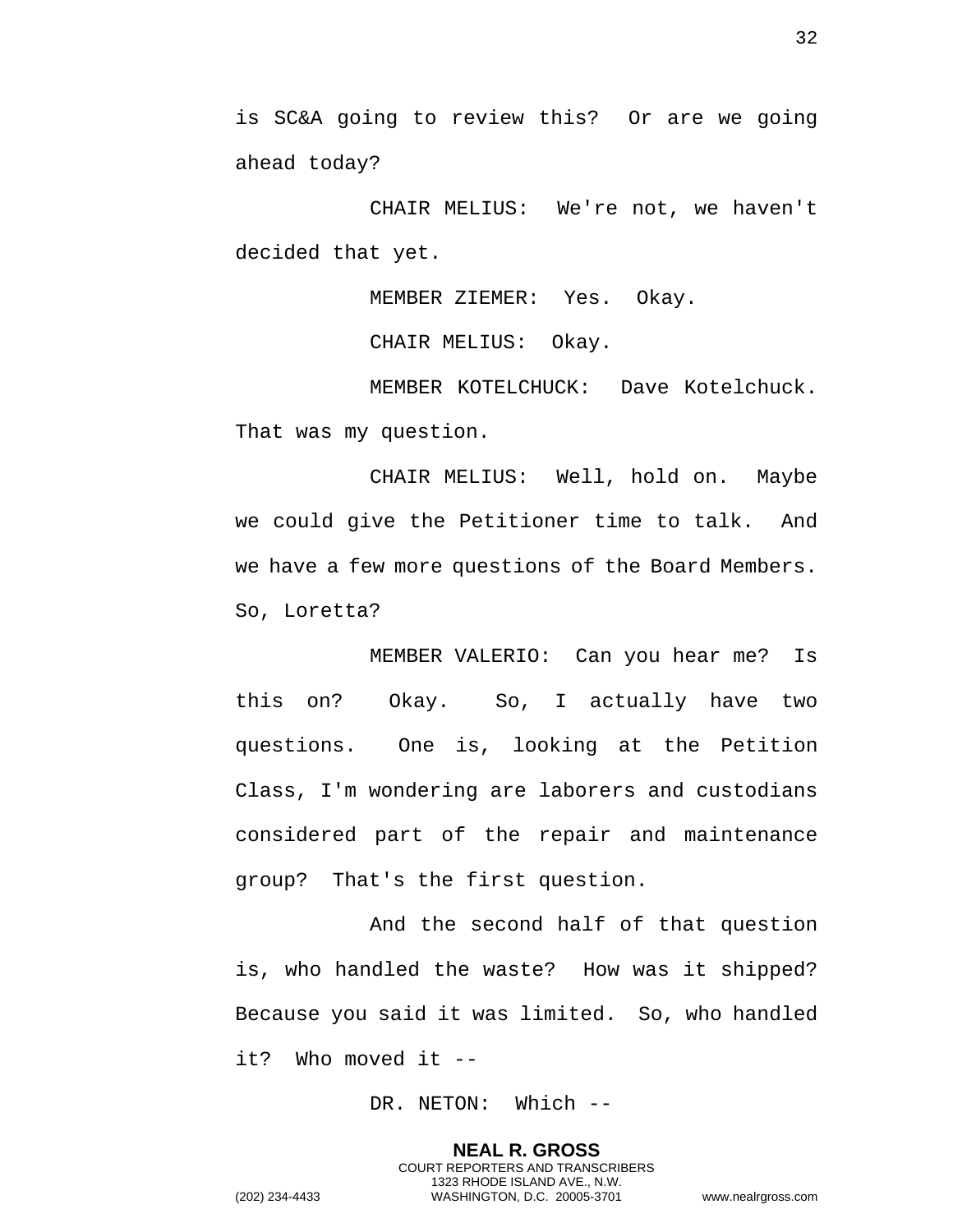MEMBER VALERIO: -- the radioactive waste? And --

DR. NETON: During which period, I guess? During the residual period?

MEMBER VALERIO: During the residual period.

DR. NETON: Yes. There was really no waste generated at that point until the D&D operations occurred. All radiological operations stopped, AEC radiological operations stopped in 1967.

And from '67 to '82 the HIFR was in place. But that was not AEC activity. So, any waste generated during the HIFR would not be covered exposure in the residual period.

MEMBER VALERIO: Okay. So, what about during the covered period?

DR. NETON: It's an SEC during the covered period. So, I don't know the answer to that. But it's, you know, all employees are considered covered under the SEC during that period.

## MEMBER VALERIO: Okay.

**NEAL R. GROSS** COURT REPORTERS AND TRANSCRIBERS 1323 RHODE ISLAND AVE., N.W. (202) 234-4433 WASHINGTON, D.C. 20005-3701 www.nealrgross.com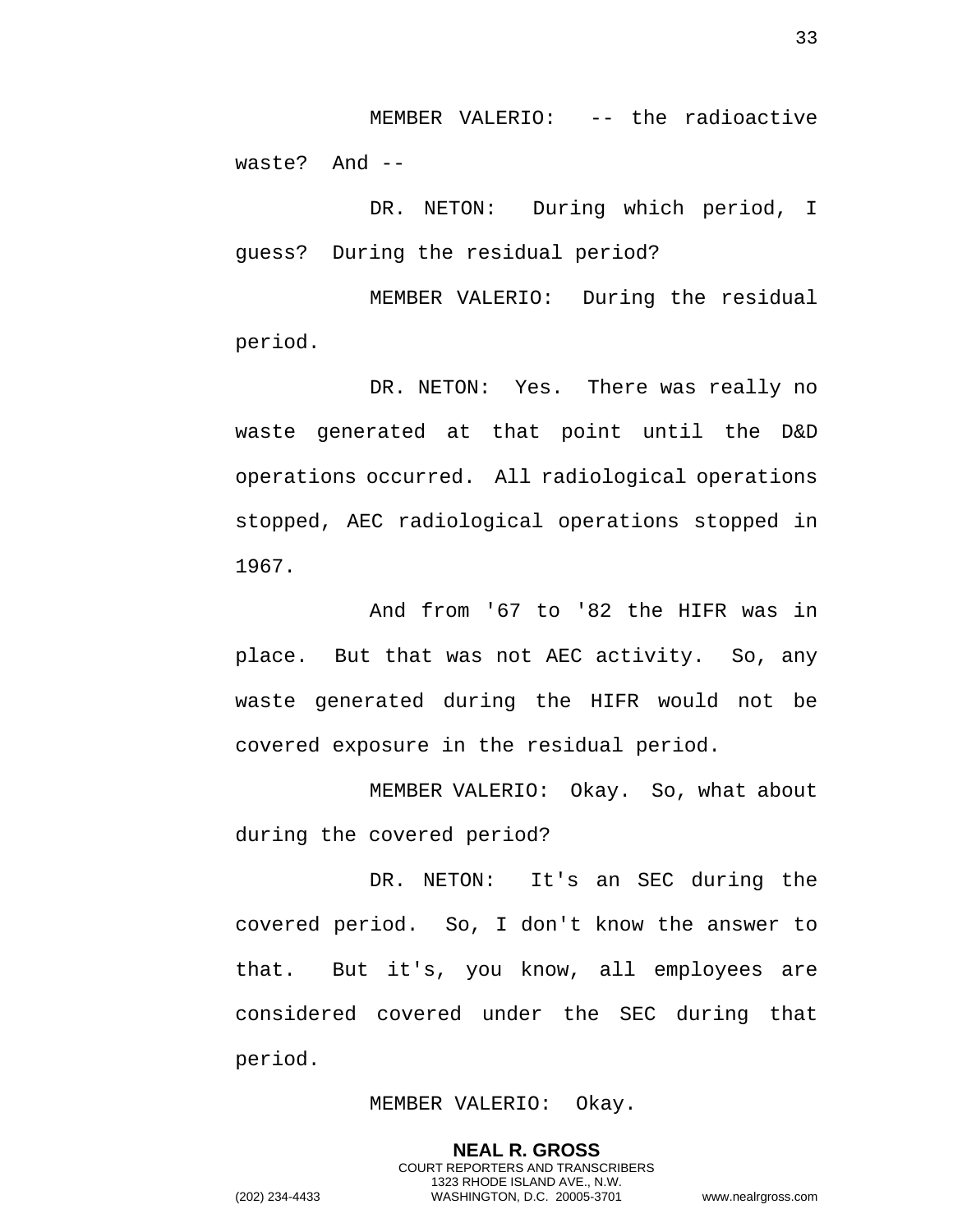(Off microphone comment)

DR. NETON: I don't know the answer to that question.

CHAIR MELIUS: Loretta, you have another question? Or, you got your hang tag up there. Okay. Okay. If there are no further questions then Petitioners who would like to make comments, you may.

MR. ELLIOTT: Yes. This is Michael Elliott. I am one of the Petitioners on this SEC Petition. And first, I want to thank Dr. Melius, and all the esteemed Members of the Board for allowing me to speak.

I want to make sure that, I submitted a written statement to the Board on August 18, 2007, 2017, excuse me. And I'm hoping that perhaps you have that. That's where the majority of what I'm going to say today is drawn. So, hopeful you've got that. And if you don't, would you let me know? I'll make sure that I get it to you.

CHAIR MELIUS: Okay.

MR. ELLIOTT: Can you -- Dr. Melius,

**NEAL R. GROSS** COURT REPORTERS AND TRANSCRIBERS 1323 RHODE ISLAND AVE., N.W. (202) 234-4433 WASHINGTON, D.C. 20005-3701 www.nealrgross.com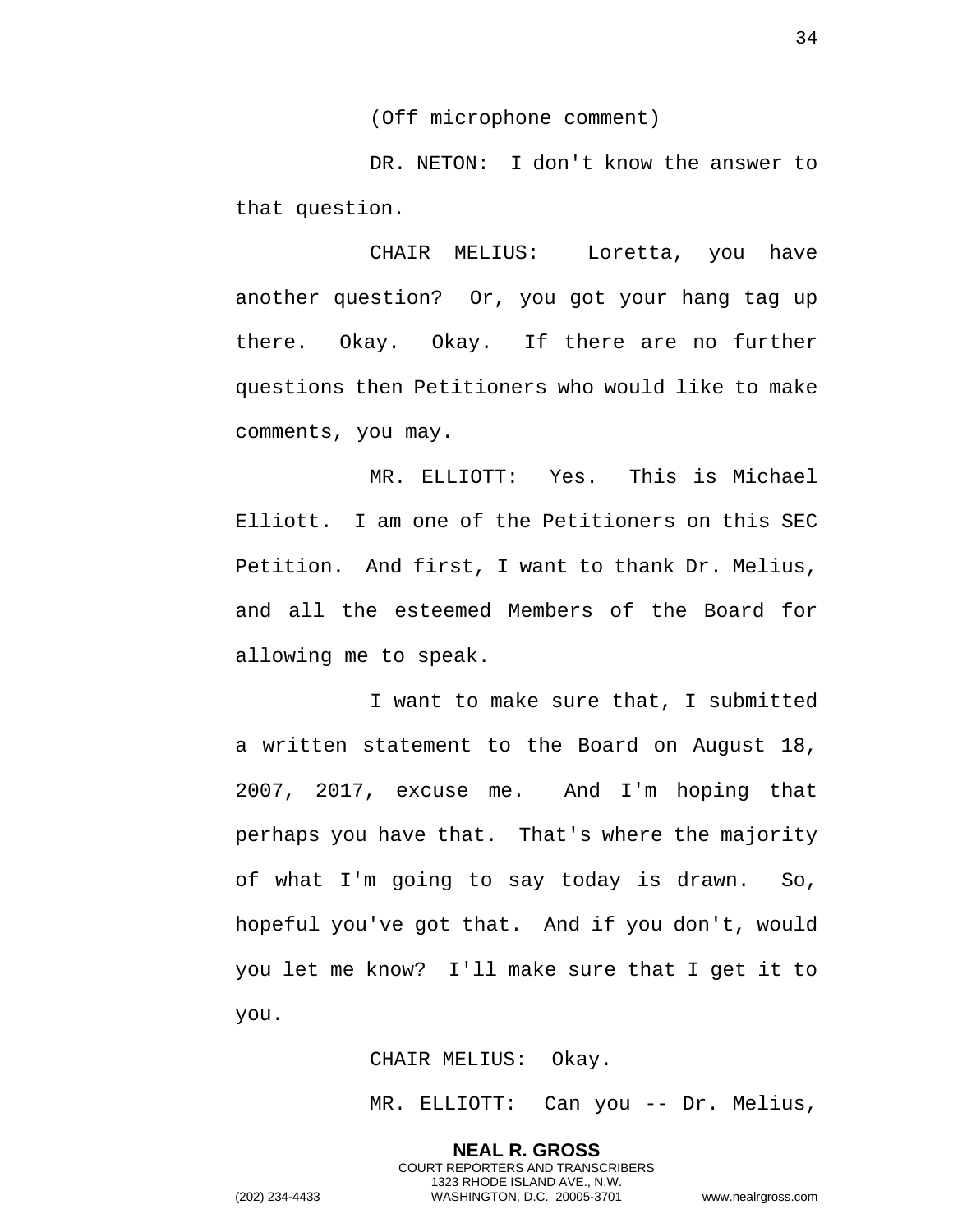did you receive my written statement?

CHAIR MELIUS: I don't believe so. And I don't think anybody here is familiar with it. So, if you could resubmit it, that would --

MR. ELLIOTT: Okay.

CHAIR MELIUS: -- be helpful. But go ahead and make any comments now.

MR. ELLIOTT: Okay. And to whom should, I submitted it to Josh Kinman. To whom should I submit the written statement?

CHAIR MELIUS: We, it would be to Josh. That would be the person. He's not here today. So, we --

MR. ELLIOTT: Okay.

CHAIR MELIUS: -- don't have any way of knowing what happened to it.

MR. ELLIOTT: That's fine. That's

fine.

CHAIR MELIUS: Okay. Yes.

MR. ELLIOTT: I just wanted to make sure that you got it.

CHAIR MELIUS: Yes. And just ask, when you submit it to Josh this time, make sure

> **NEAL R. GROSS** COURT REPORTERS AND TRANSCRIBERS 1323 RHODE ISLAND AVE., N.W.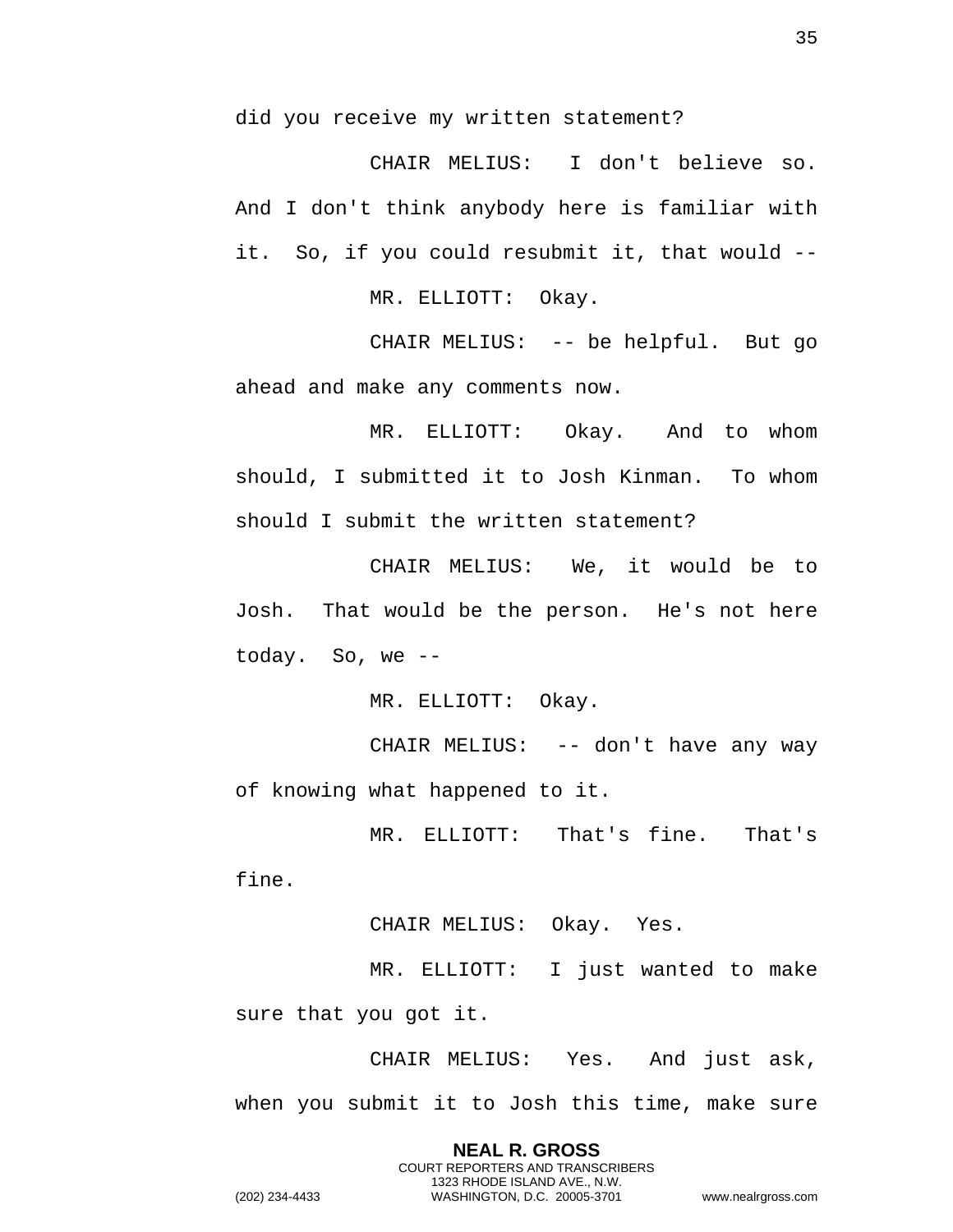you ask for a confirmation, so you know, and we know. Okay?

> MR. ELLIOTT: Got it. CHAIR MELIUS: Yes. MR. ELLIOTT: Okay. Thank you very

much.

CHAIR MELIUS: Yes.

MR. ELLIOTT: Okay. I'd also like to start off, before I read my statement, I'd like to clarify and correct one statement that Dr. Neton just made during his presentation.

He incorrectly characterized the Class of employees that we asked to be covered. He said that all production workers during the residual period are part of this Class.

We absolutely did not say that. We, in fact, defined the Class very, very narrowly. If he were to look at Section E of our Petition, he would see that we limited it to facilities maintenance workers, and he did a good job describing what those job titles are within the facilities maintenance workers Class.

> **NEAL R. GROSS** COURT REPORTERS AND TRANSCRIBERS 1323 RHODE ISLAND AVE., N.W.

We included repair and maintenance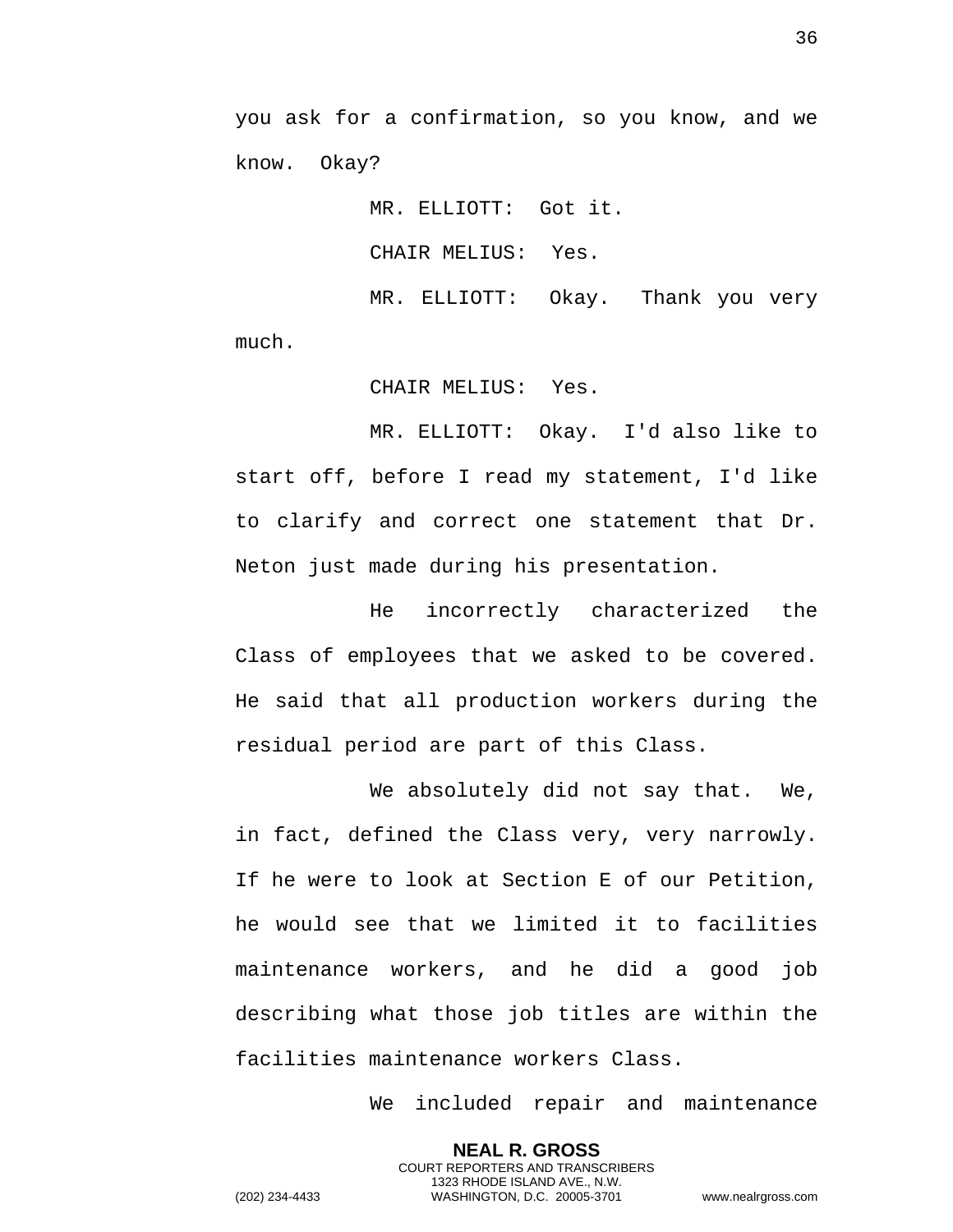workers, equipment repair and maintenance workers who worked in, but only those who worked in Buildings 4 and 10.

And we included production workers, limited to just the production workers who worked on the machines within Building 4 and 10, that were identified in the documents we submitted as having contamination.

So, things like the Lewis Mill in Building 4, the M-110 wire drawing machine, the Bickhart (phonetic) wire drawing machine in Building 10. We were very specific.

It was a very limited, small, small, the number of production employees would be - you know, really much less than the facility's maintenance workers. The major Class here is the facility's maintenance workers. It is not production workers. Am I clear?

CHAIR MELIUS: Yes, you're clear.

MR. ELLIOTT: Okay. Thank you. So, I'm not sure how that confusion got started. All right. Thank you for allowing us the opportunity to address the Advisory Board on Radiation and

> **NEAL R. GROSS** COURT REPORTERS AND TRANSCRIBERS 1323 RHODE ISLAND AVE., N.W.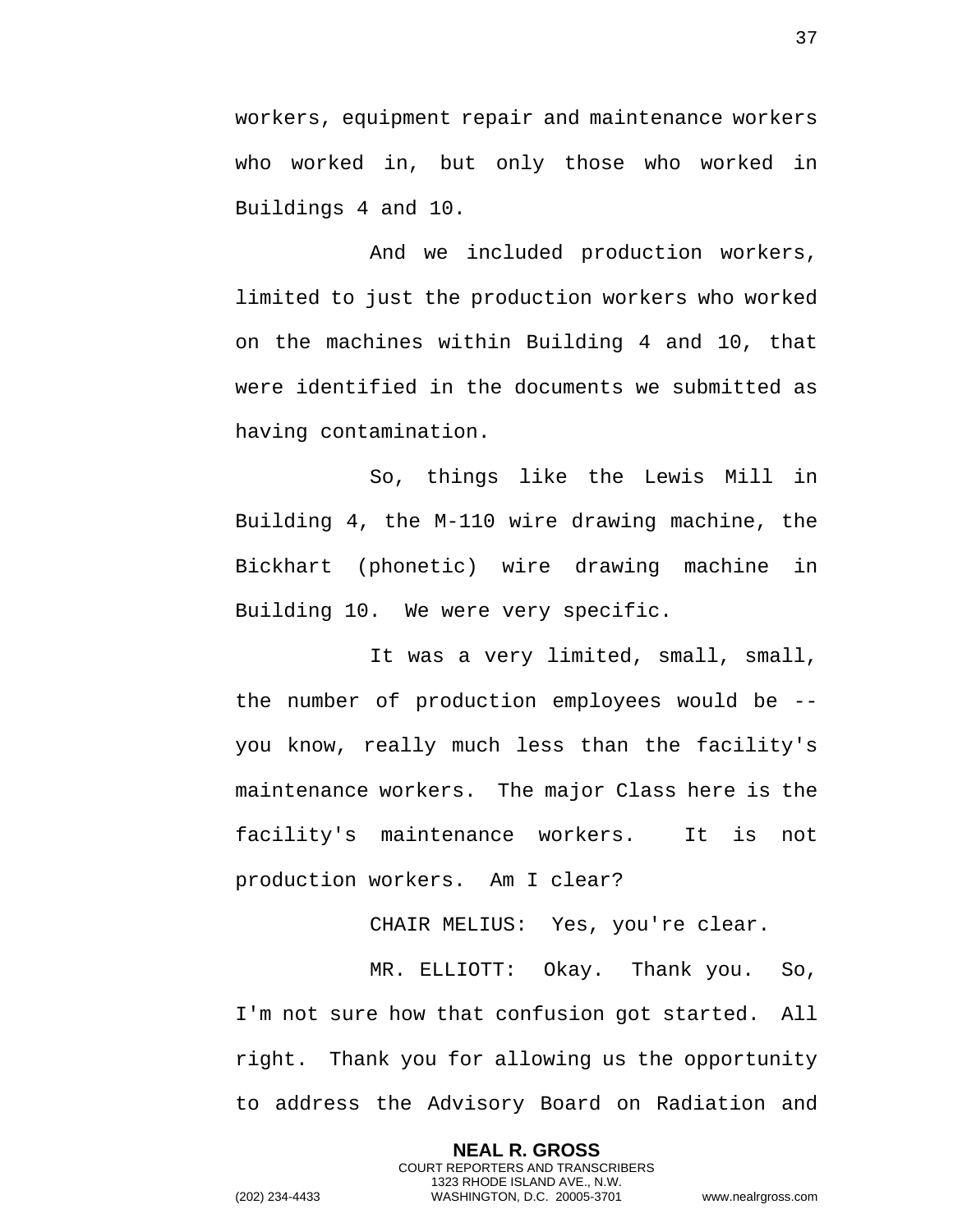Worker Health, in response to NIOSH's summary of its SEC Petition Evaluation Report.

We, the Petitioners, and by the way, with me here is John Elliott, one of the other Petitioners. We do have legal counsel with us, Arlene Violet. John's [identifying information redacted] is with us. And our health physicist is on the call as well, William Lorenzen, who was one of the health physicists during the decommissioning project in the 1990s.

We the Petitioners contend that the assumptions used in the NIOSH Evaluation Report are both inadequate and incomplete for the workers this Petition covers.

I will briefly review some of the historical context, and the work practices of these employees, as well as the observations of a health physicist, that's William Lorenzen, who worked on the M&C site nuclear decommissioning project, that support our position.

NIOSH's analysis is based on the assumption that the principle source of exposure to members of the Class under evaluation is the

> **NEAL R. GROSS** COURT REPORTERS AND TRANSCRIBERS 1323 RHODE ISLAND AVE., N.W.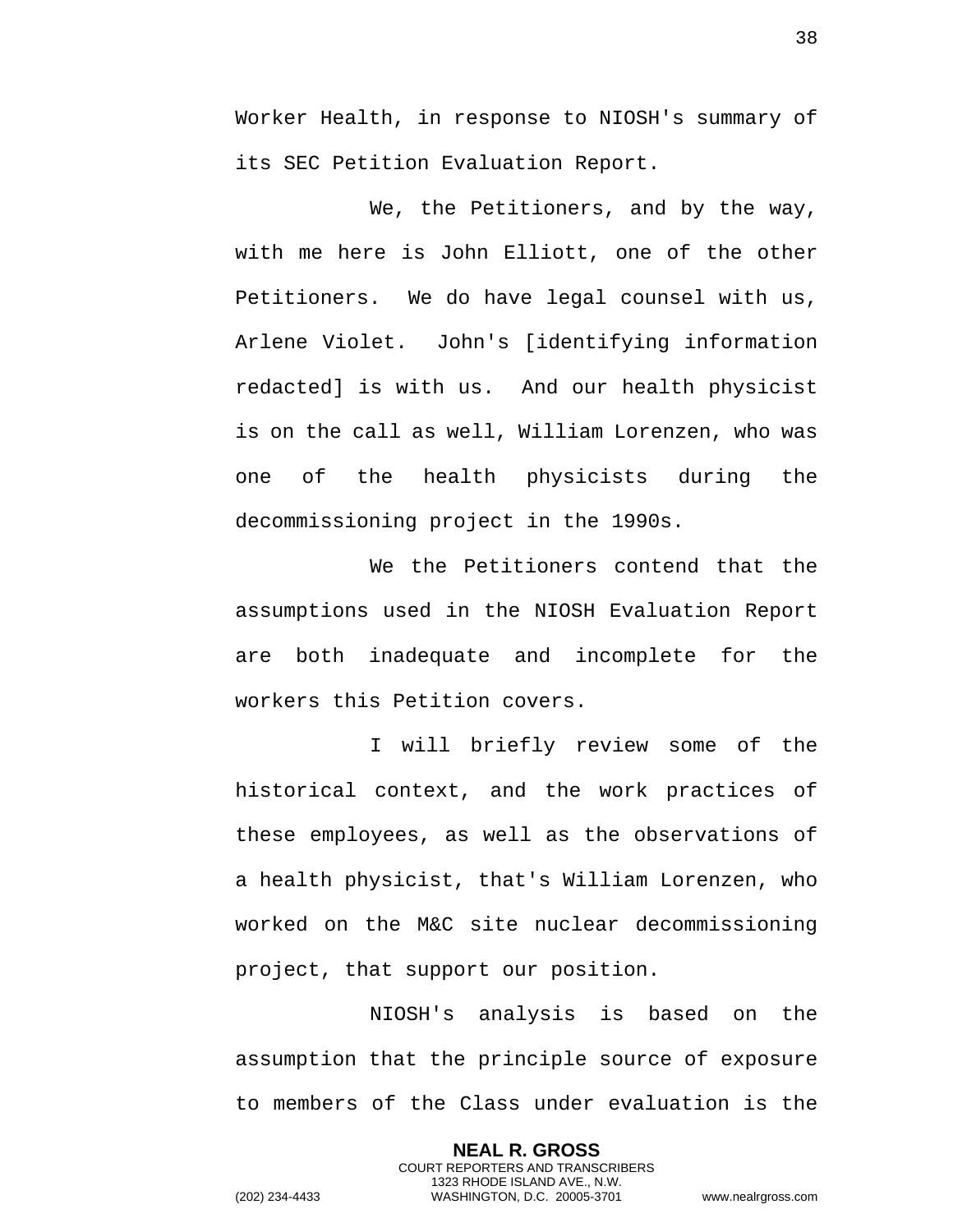residual surface contamination left behind in manufacturing areas where former atomic weapons facilities related operations were conducted.

And I tell you, that phrase appears at least a half dozen times throughout this report. That is their basic assumption.

This assumption is reasonable for your average production and office worker. But it is not reasonable for the Class of employees this Petition addresses.

A review of the work practices of the facility's maintenance workers, R&M workers, and specific production workers clearly shows that they encountered what could only be described as gross contamination.

As the project manager during the M&C site nuclear decommissioning project, I can confirm that site characterization studies determined that source material originating from atomic weapons facilities related operations was released in an uncontrolled manner into subsurface soil, into drains, utility trenches, onto the roof decking.

> **NEAL R. GROSS** COURT REPORTERS AND TRANSCRIBERS 1323 RHODE ISLAND AVE., N.W.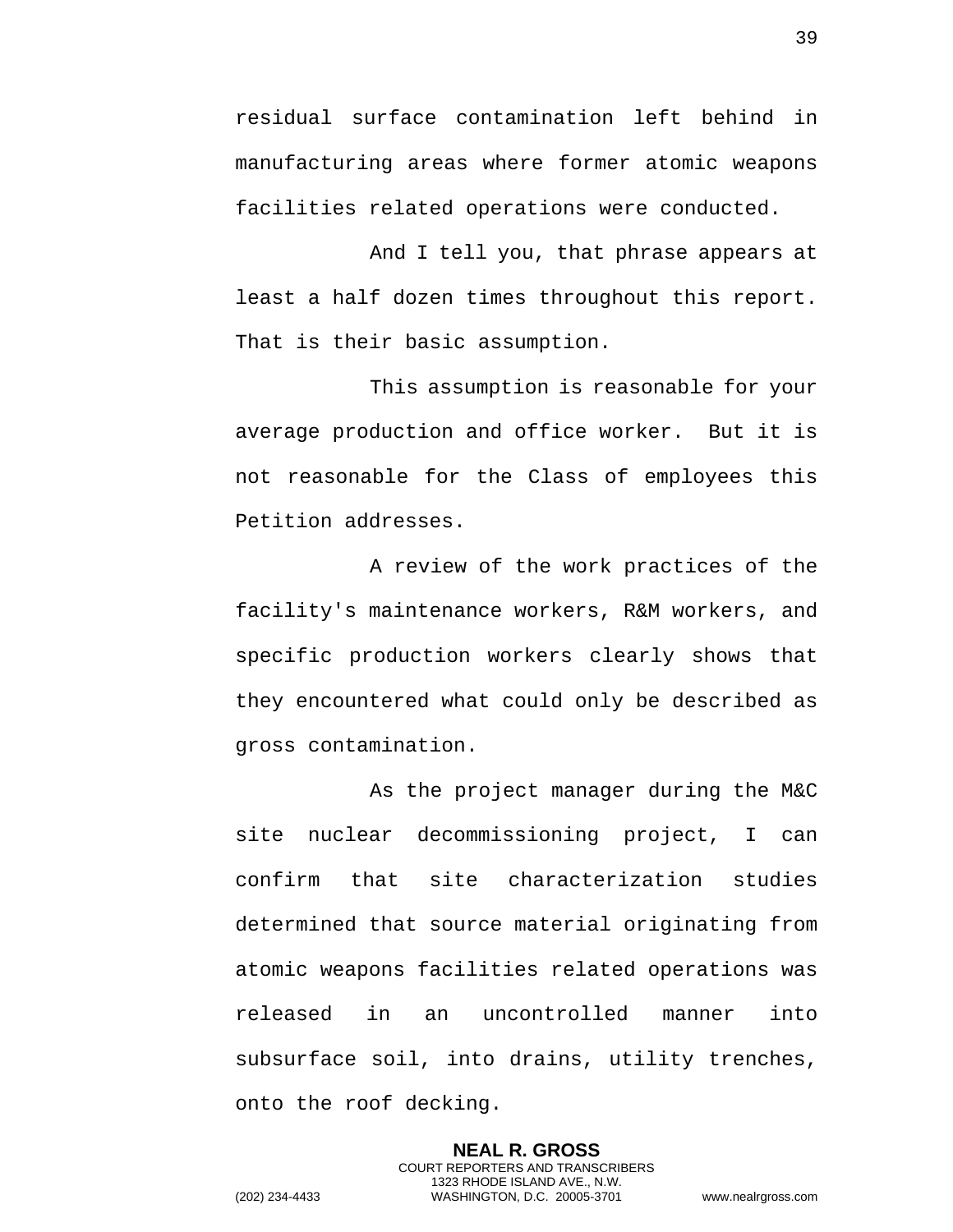Without getting into a detailed critique of everything Dr. Neton just described in his presentation, his statement that the Buildings 3, 4, and 10 were cleaned at the end of the operational period, circa 1967/'68, is misleading.

Our Petition provides evidence that there were significant quantities of contamination that remained inside on the site, that was later removed during our decommissioning project, in the '95 timeframe that he kind of dismissed as a little more remediation.

Well, let me tell you, it was more than a little more remediation. Exhibit 6 of our Petition, which is an internal memo from [identifying information redacted] to the NRC Commission, documents large quantities of contaminated materials.

And I'm going to quote from that Petition very briefly, from Exhibit 6, which, what did I do with Exhibit 6? Ah, okay. Here it is, Exhibit 6. I'm sorry.

In this exhibit, on, and this exhibit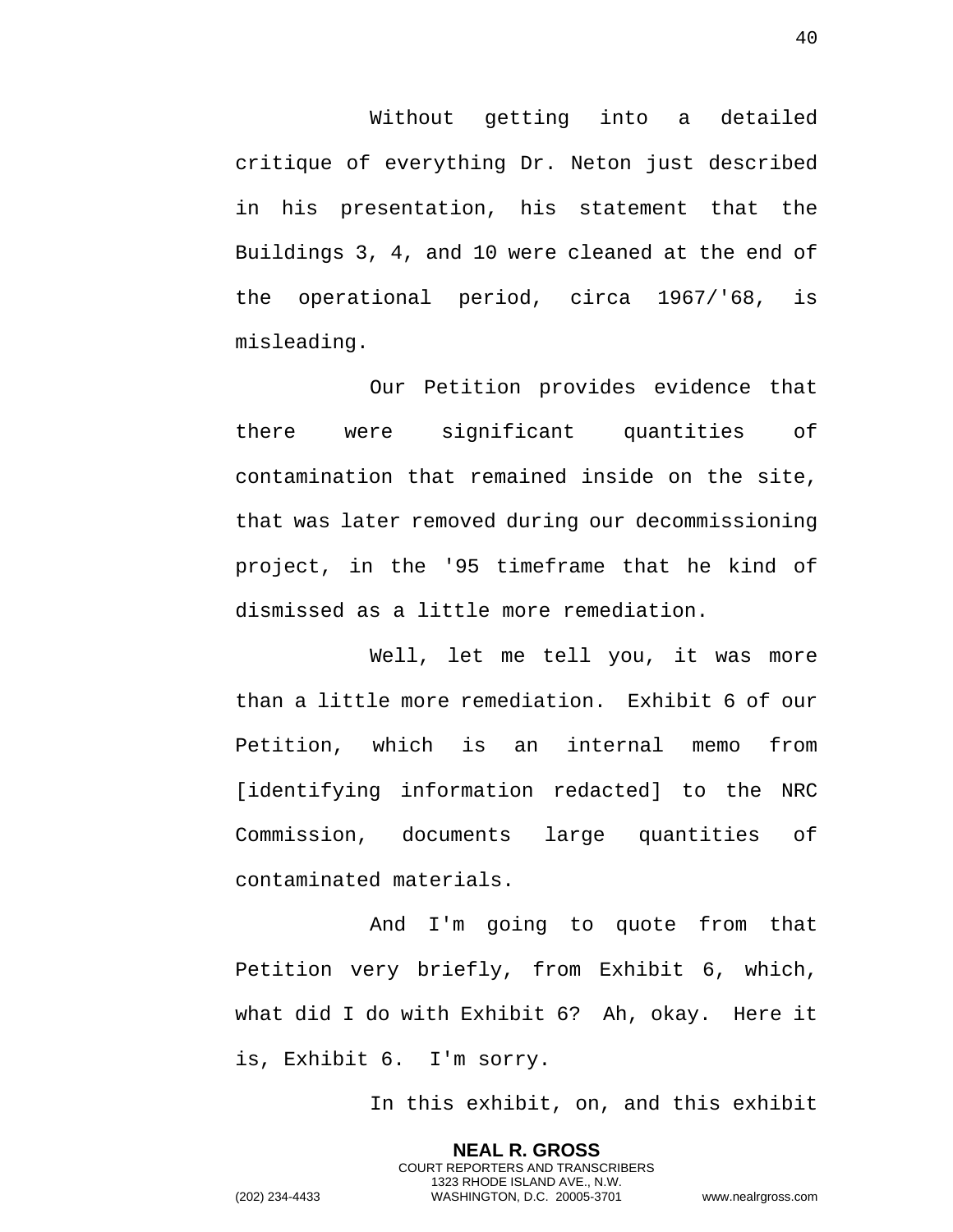is in our Petition. On Page 5 of that internal memo, [identifying information redacted]states, "The volume of uranium contaminated waste generated in the interior remediation project was 980 cubic meters, or 34,600 cubic feet of soil and concrete rubble. The exterior remediation projects generated primarily contaminated soil totaling 15,100 cubic meters, or 532,000 cubic feet."

So, I can assure you that this was much more than mere inaccessible surface contamination, as Dr. Neton would have you believe.

For over 25 years this contamination was never measured, monitored, or controlled. Because the source materials emitted primarily alpha radiation, which I'm sure as you know, can only be detected in close proximity to the source.

The released source material would have evaded the detection of any routine monitoring in a controlled manufacturing areas, such as what Dr. Neton was describing he used as

> **NEAL R. GROSS** COURT REPORTERS AND TRANSCRIBERS 1323 RHODE ISLAND AVE., N.W.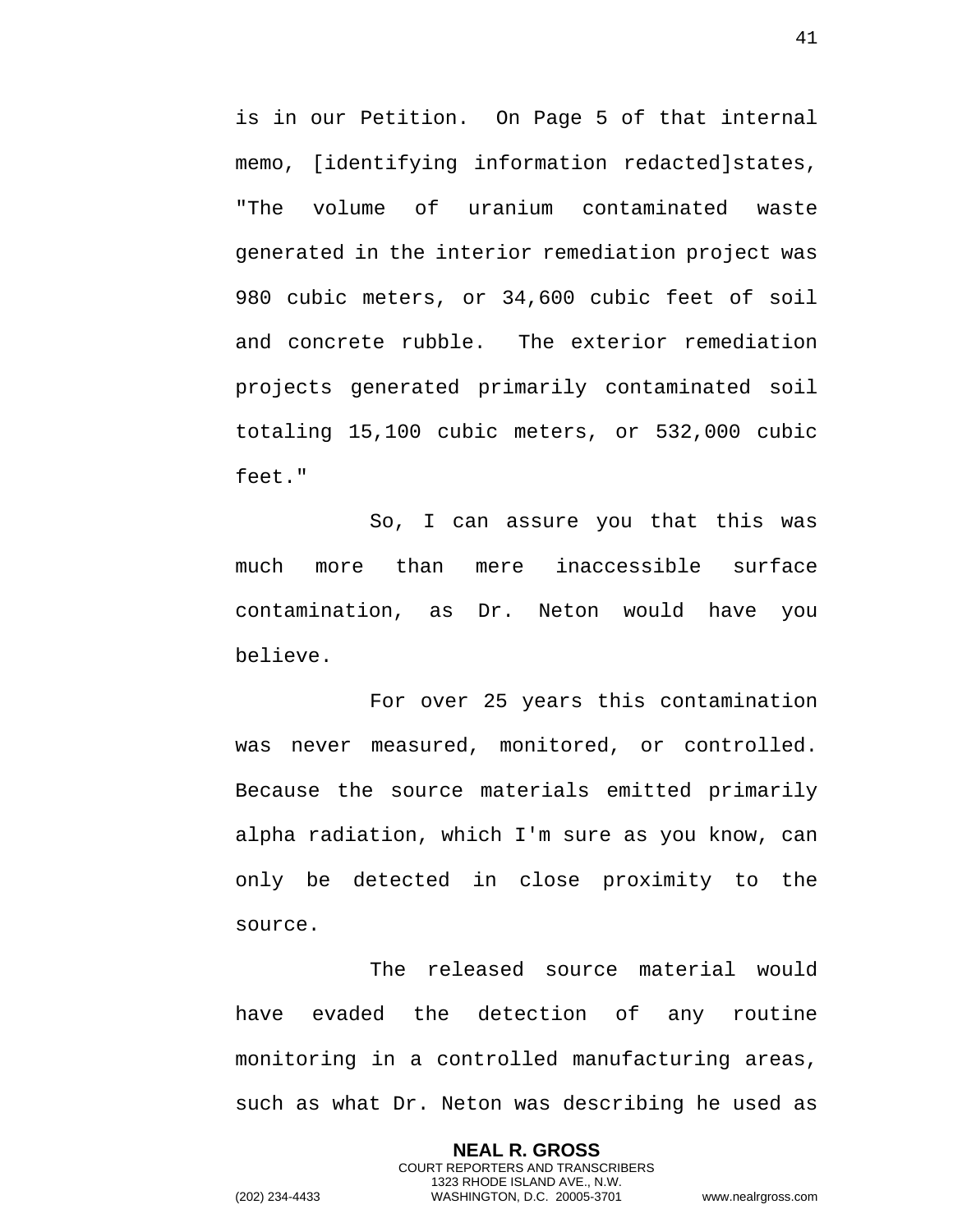the basis of his evaluation, especially given the remote locations where this contamination came to reside.

Yet, it remained present as an unknown hazard to maintenance and other workers who were completely unaware of the risks. Nor were they afforded any radiological monitoring or controls. Proper management and control only began when it was eventually identified during the later site decommissioning project between the years 1992 and 1997.

Because of this, on almost a daily basis facilities maintenance workers, equipment R&M workers, and certain production workers were exposed to gross residual radioactive contamination, without any radiological monitoring or controls.

In the absence of these controls it is neither possible to know, nor estimate the bounds of the dose they received using the methods that NIOSH applied in their evaluation.

Here are some activities referenced in our Petition that illustrates the kin of

> **NEAL R. GROSS** COURT REPORTERS AND TRANSCRIBERS 1323 RHODE ISLAND AVE., N.W.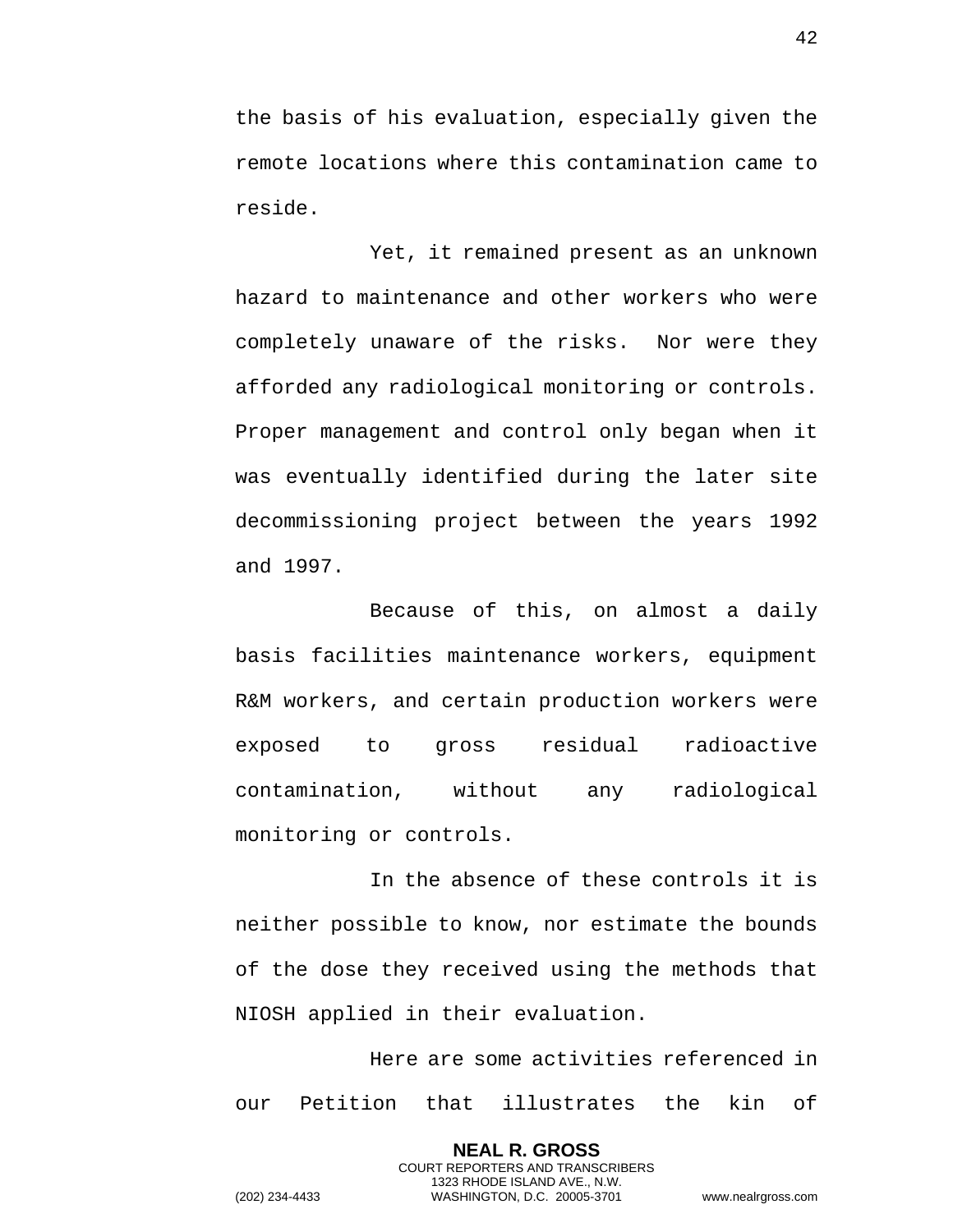conditions that resulted in exposures to gross contamination. This was, these actually, I'm paraphrasing the affidavit by my colleague John Elliott.

One, drain repair work where maintenance workers were working in direct contact with contaminated residue in surrounding soils. No personal protective equipment or radiological controls were provided.

The drains were completely blocked with radioactive residue deposited during the atomic weapons program operational period. Please note that the drain survey, which is included in our Petition as Exhibit Number 1 documents that the concentration of uranium in these drains ranged from 10,000 to 50,000 picocuries per gram.

As further insult to these workers we have no measurement to their exposures to thorium, which would have certainly be present in the residues as well.

Two, rooftop installation of site services, where maintenance workers were showered

> **NEAL R. GROSS** COURT REPORTERS AND TRANSCRIBERS 1323 RHODE ISLAND AVE., N.W.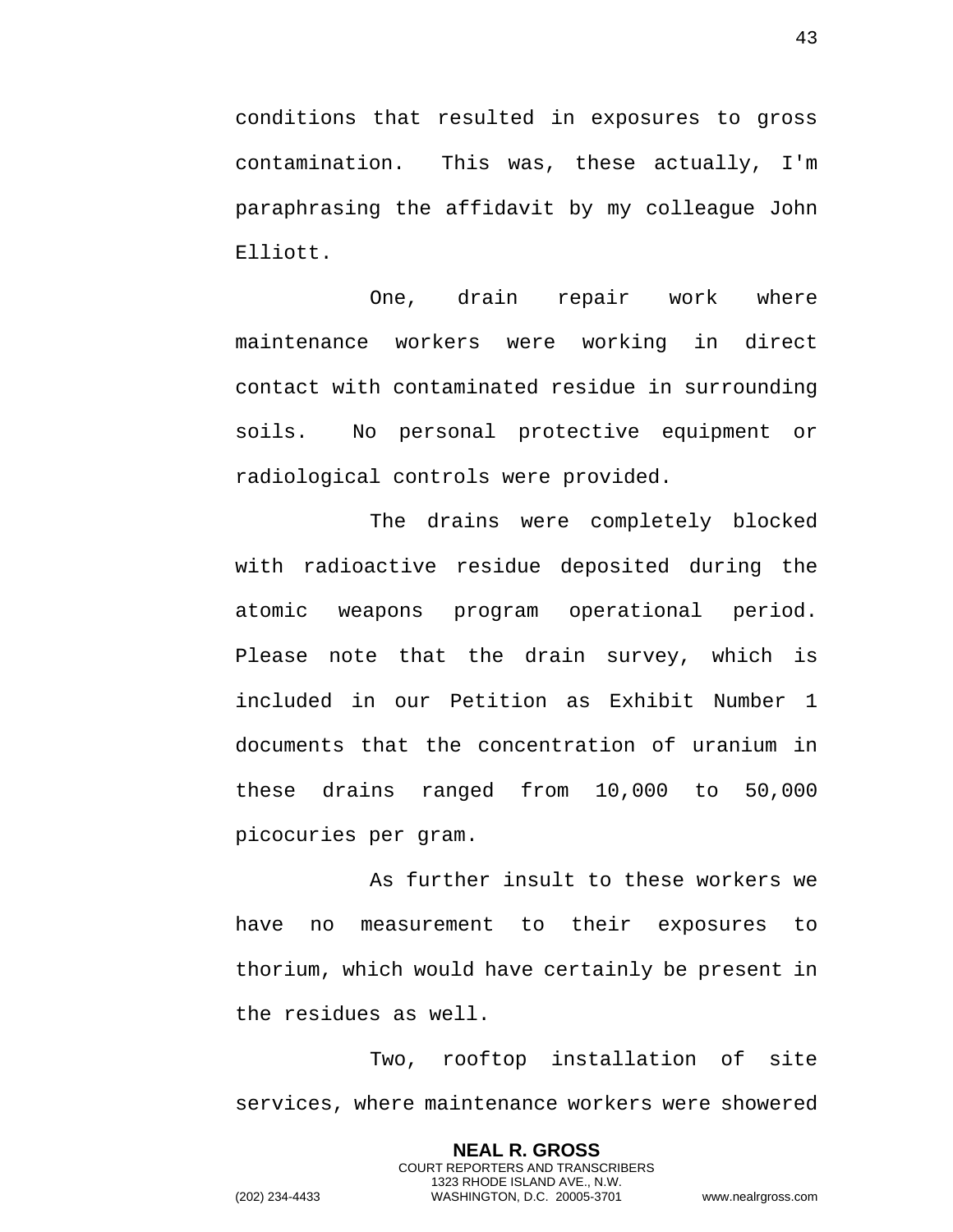by dust and debris every time they installed roof penetration for roof mounted equipment.

Three, cleaning contaminated mechanical equipment preceding any lubrication tasks. Often cleaning included the use of compressed air, which obviously increased the potential for inhalation.

Four, working in the utility trench networks, in direct contact with radioactive contaminated residues.

Five, working on, in, and around manufacturing equipment that still contained pockets of residual radioactivity.

Six, working in direct contact with contaminated soils external to the manufacturing buildings, where radioactive waste materials had previously been buried.

All of this work was performed in areas where gross contamination was found, as demonstrated in the exhibits submitted in support of our Petition.

William Lorenzen, a health physicist during the decommissioning of the M&C site

> **NEAL R. GROSS** COURT REPORTERS AND TRANSCRIBERS 1323 RHODE ISLAND AVE., N.W.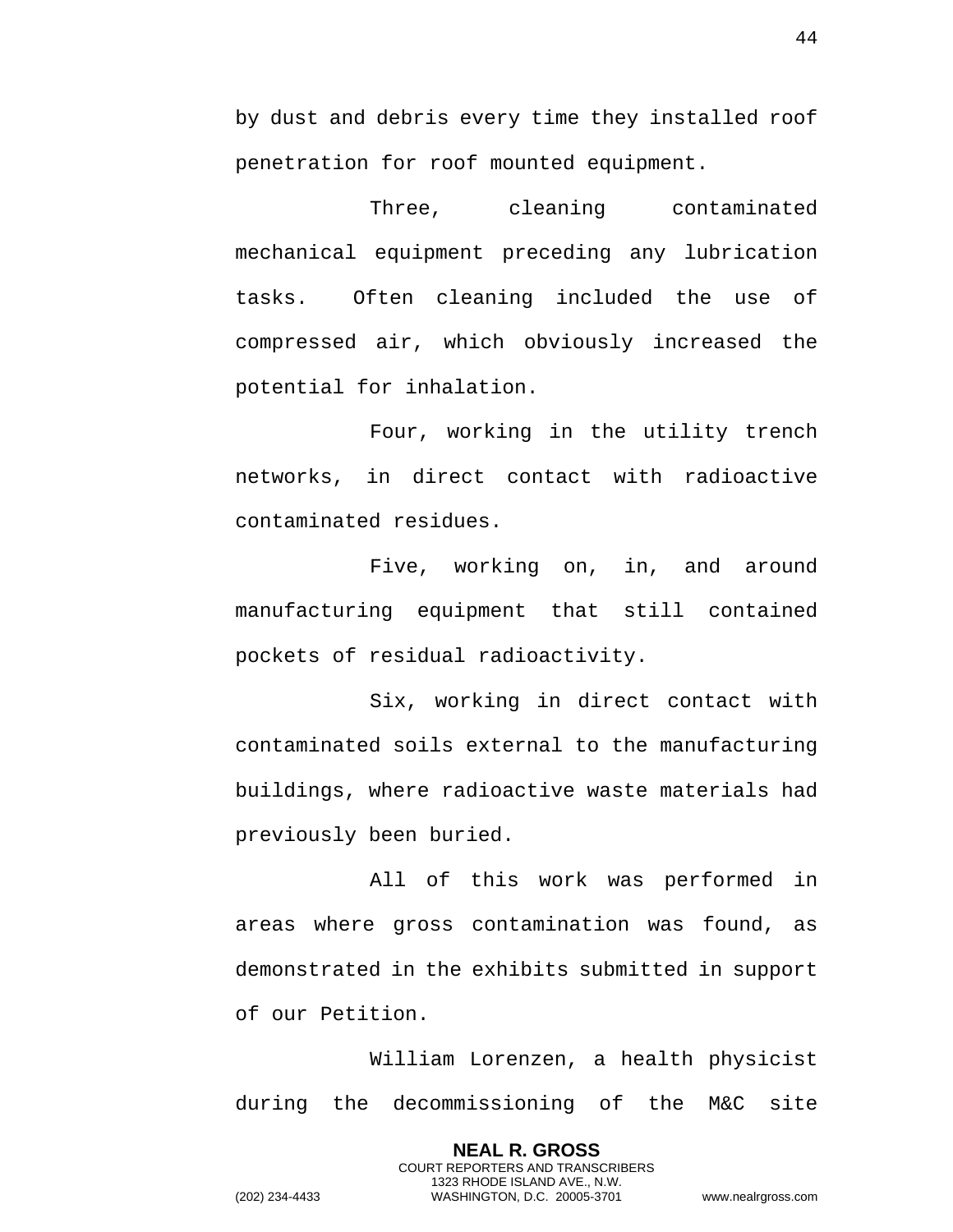concluded the following, and I quote, "The SEC evaluation that NIOSH conducted and used to determine that exposures could be bounded does not adequately evaluate the types of exposures and conditions experienced by the Class of workers."

Please note that in addition to his work at the M&C site, Mr. Lorenzen also worked as an operational health physicist for over ten years in uranium and source material facilities, both at the Watertown Arsenal, and at Nuclear Metals, Inc.

In his capacity as an operational health physicist he was responsible for monitoring the work and exposure of this very Class of workers, and gained first-hand knowledge and experience with how their exposures differ from those of the general workforce.

Mr. Lorenzen cites several factors that show the assumptions used by NIOSH were inappropriately applied to these workers, including, one, breathing zone proximity to contamination.

> **NEAL R. GROSS** COURT REPORTERS AND TRANSCRIBERS 1323 RHODE ISLAND AVE., N.W.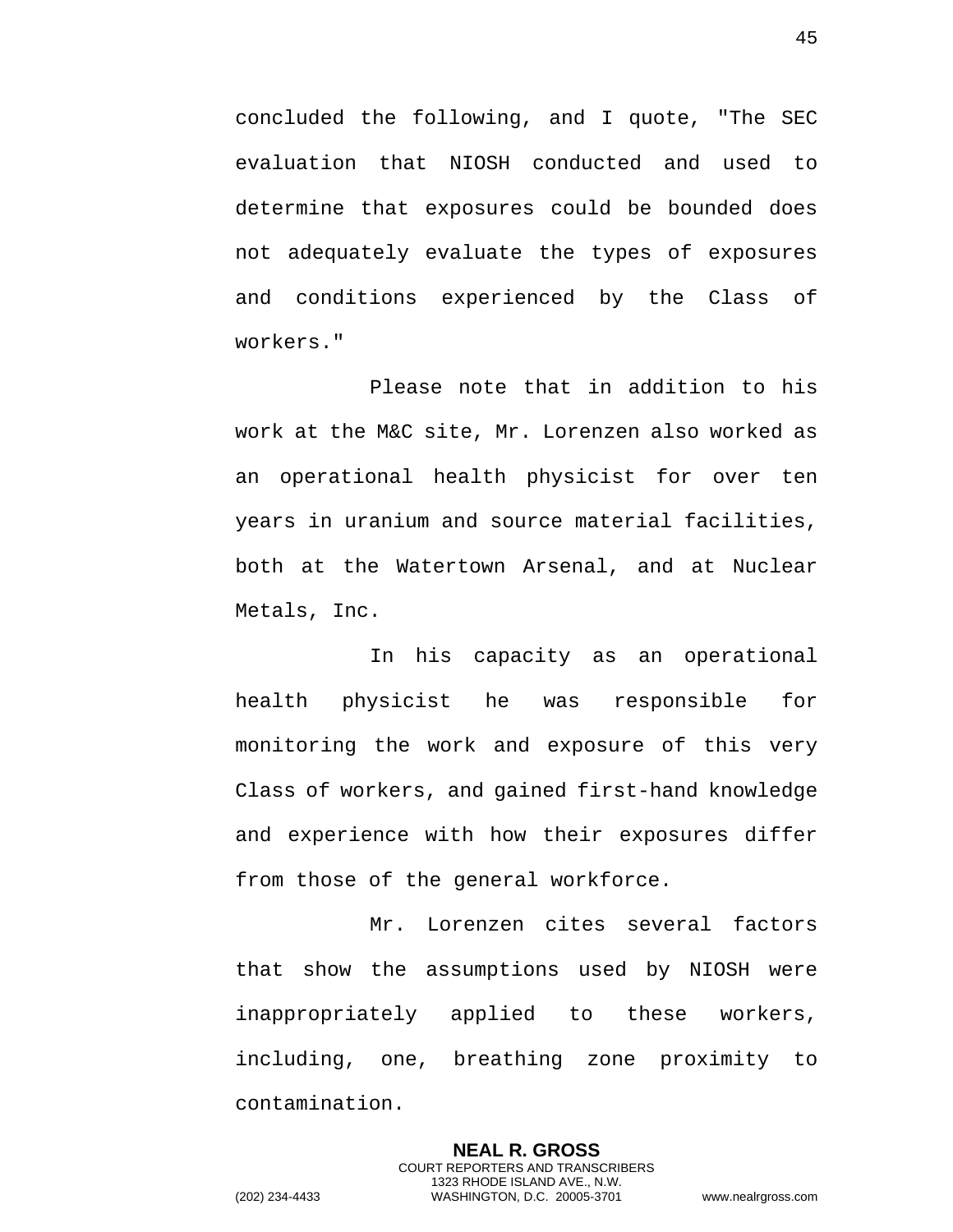Localized airborne clouds of contamination were generated by intrusive and aggressive processes used by these workers in performing these tasks, and/or generated by the extensive levels of contamination in and on the surfaces, and the materials that they worked on.

Two, contamination levels in and on the work zones, and/or the equipment, were much greater than typical work area surfaces, making resuspension levels very high.

Three, the physical nature of the work these tasks required increased the breathing rate above that seen during typical working conditions.

Four, the particle size distribution of the airborne contaminants generated from the invasive, destructive, and aggressive tasks would be significantly different than that assumed by the NIOSH resuspension methodology.

In conclusion, we contend that NIOSH's evaluation of the SEC Petition is inadequate and incomplete. Because NIOSH's assumptions for estimating dose only recognize a small fraction

> **NEAL R. GROSS** COURT REPORTERS AND TRANSCRIBERS 1323 RHODE ISLAND AVE., N.W.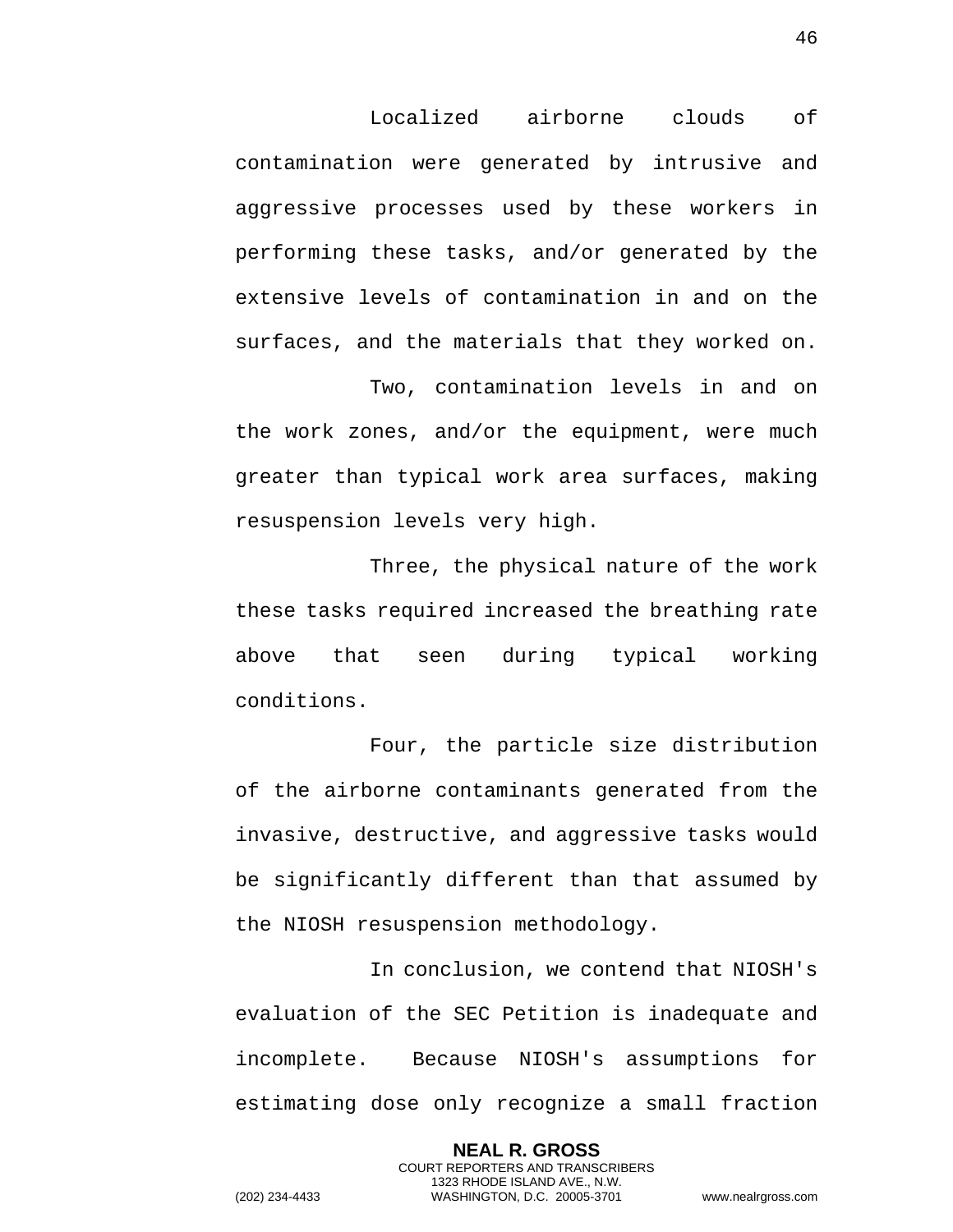of the total dose that this Class of employees received.

An objective review of the history, the work practices, and corresponding exposure scenarios for the workers in this Petition can only conclude that their exposures were never measured or monitored. And there is insufficient data to estimate a bounding value of the total dose they received.

The exhibits we submitted show an enormous quantity, as I mentioned, close to 20,000 cubic meters, that have been ignored by NIOSH in the evaluation.

We respectfully request that the Board assign an independent Work Group. I think you refer to it as the SC&A review, to objectively reevaluate the SEC Petition with a complete understanding of the nature of the exposures that this Class of employees received.

We the Petitioners, and our health physicist, would be happy to work with the independent Work Group, if we can help clarify any of the facts. Thank you again for the

> **NEAL R. GROSS** COURT REPORTERS AND TRANSCRIBERS 1323 RHODE ISLAND AVE., N.W.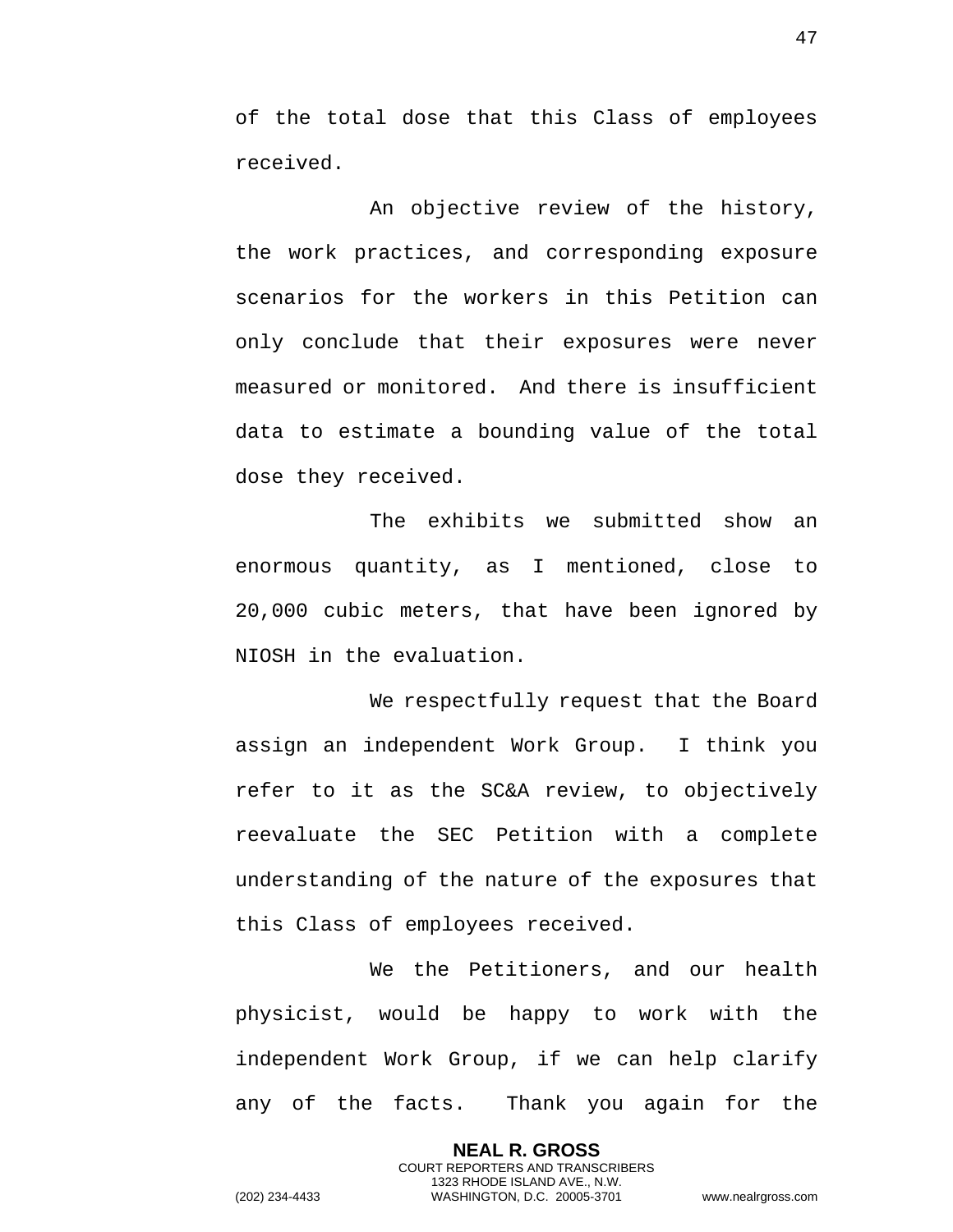opportunity to deliver this statement today.

CHAIR MELIUS: Okay. Thank you. So, any other questions or comments from the Board Members? Yes.

MEMBER ANDERSON: Yes. This is for the, that you had previous dose reconstructions. And you note here that one claim had internal dosimetry, and four claims had external dosimetry.

How do those measure correspond with your estimate? I mean, most of the rest of this is all done kind of without measurements. And these claims, is there anything unusual about them? Or what was actually measured? And how does that compare to what your estimates generate, you know?

DR. NETON: Yes. I don't know. I, we have to go back and look at that, to make that determination.

MEMBER ANDERSON: Why were these individuals --

> **NEAL R. GROSS** COURT REPORTERS AND TRANSCRIBERS 1323 RHODE ISLAND AVE., N.W.

DR. NETON: Yes. I don't recall.

MEMBER ANDERSON: Okay. Or what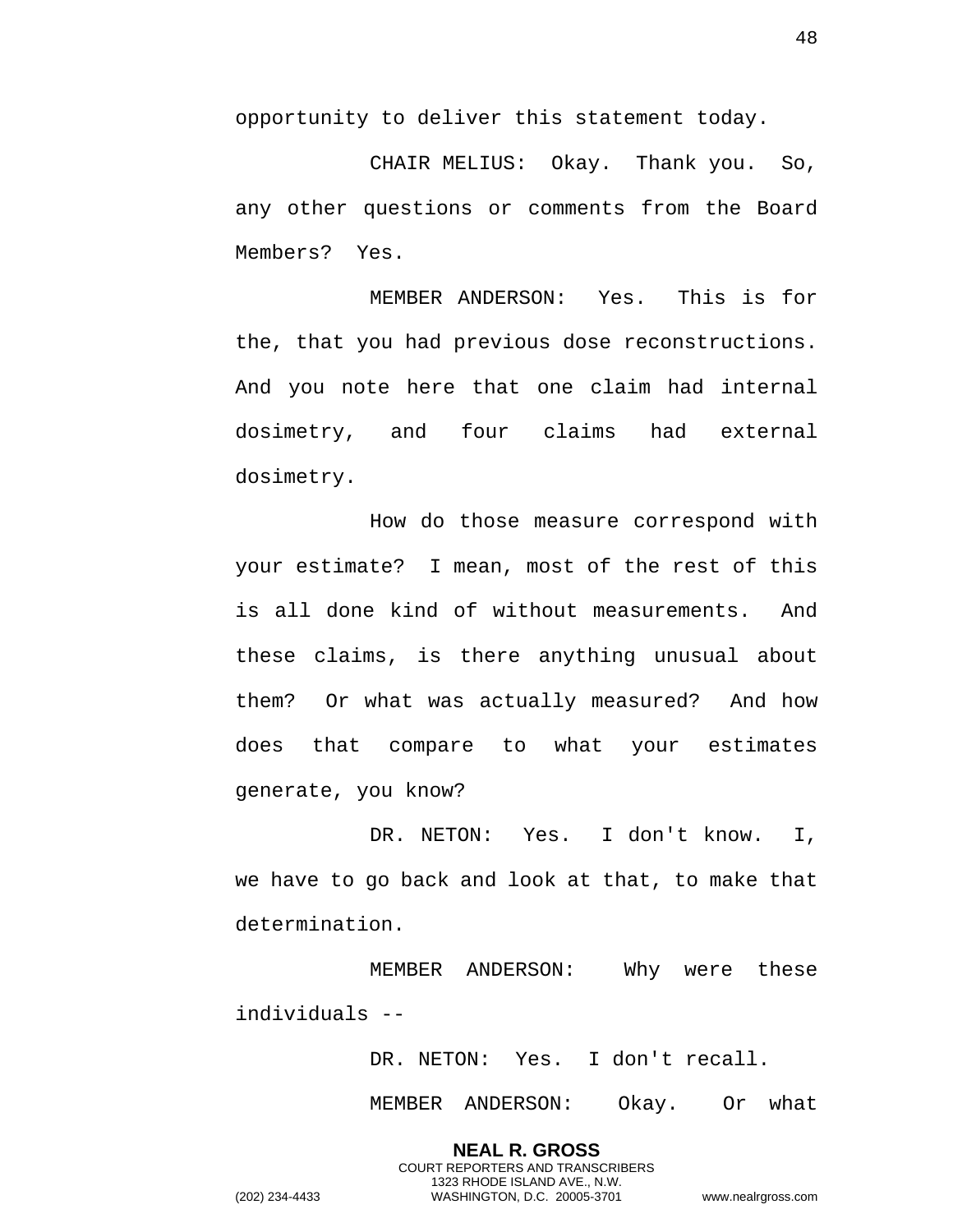years?

## DR. NETON: Yes.

MEMBER ANDERSON: I think these might be, I mean, there are very few of them. But it seems to be the only measurements you have for individuals during this period.

DR. NETON: Yes.

CHAIR MELIUS: Any other questions or comments? If not, I mean, again, this has already sort of come up for Members. But our usual procedure is to refer to a Work Group, and get further evaluation. Does that seem reasonable to everybody? If not, I don't think we need a vote to do that. Josie?

MEMBER BEACH: Well, I was curious. I was originally thinking it needed to go to the TBD-6000. But it probably could stand alone with a separate Work Group, based on what we heard from Jim today. I don't know if you've given that any thought.

CHAIR MELIUS: Either way. I'm not quite -- Dr. Ziemer and TBD-6000 people would be, might be happy not to have more to do right now.

> **NEAL R. GROSS** COURT REPORTERS AND TRANSCRIBERS 1323 RHODE ISLAND AVE., N.W.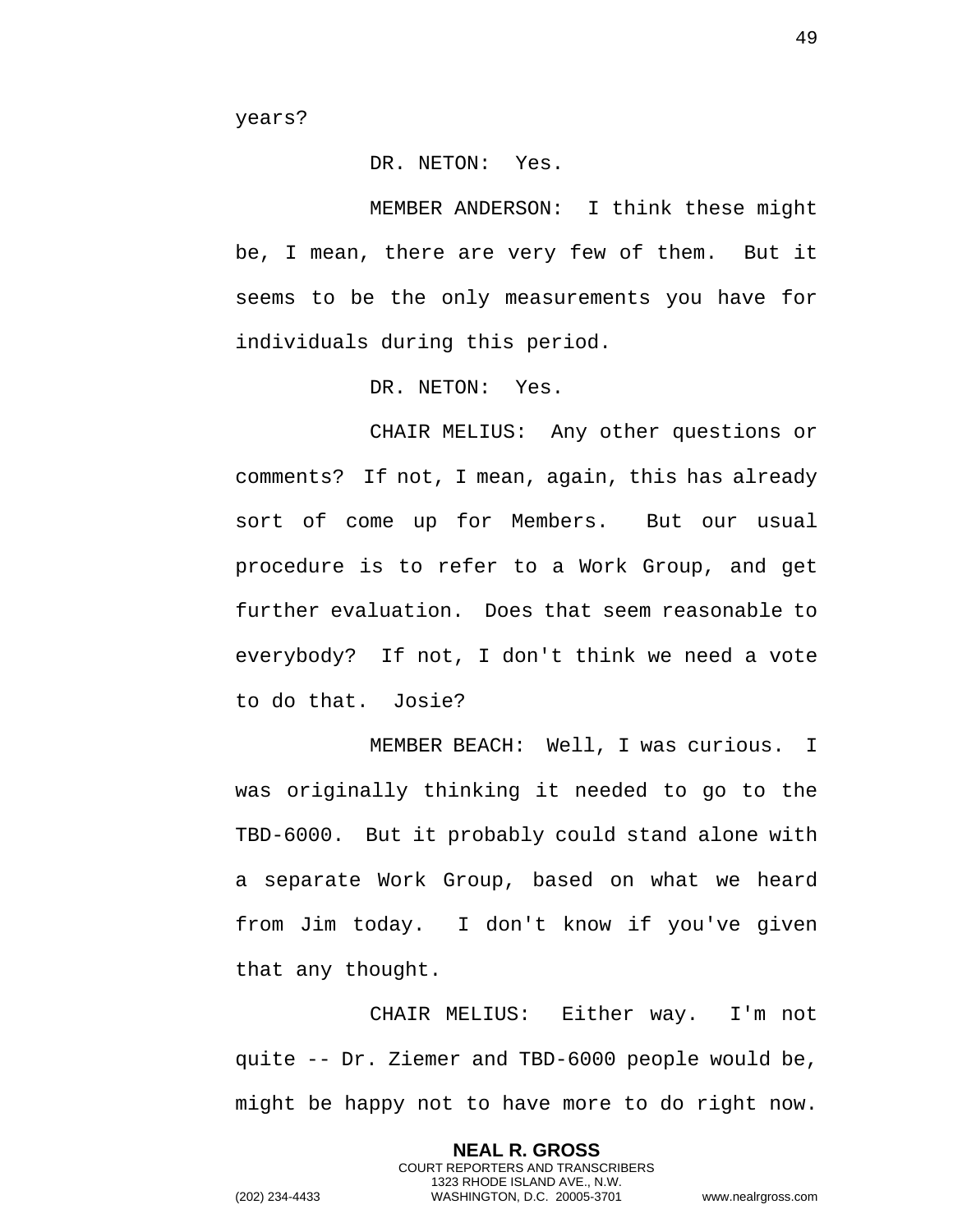They're busy.

(Off microphone comment)

MEMBER ZIEMER: Well, I'm not, yes.

CHAIR MELIUS: So, we'll set up a Work Group. It's going to take some time, that's all. John is happy, whatever it took on that. Okay. Yes.

(Off microphone comment)

CHAIR MELIUS: The doc --

MR. ELLIOTT: Dr. Melius, I, forgive me for, if I'm speaking out of turn. But I don't quite understand the last discussion about whether or not this is referred to, is it internal or external review group? Can you explain what you're thinking about?

CHAIR MELIUS: Yes. We have Work Groups that guide the evaluation, our evaluation. And we have a technical contractor who reports to us. But all that, the direction for that all comes from the Board. We don't refer it to outside independent groups for evaluation. That's not permitted under our, the way we proceed. So, we're just --

> **NEAL R. GROSS** COURT REPORTERS AND TRANSCRIBERS 1323 RHODE ISLAND AVE., N.W.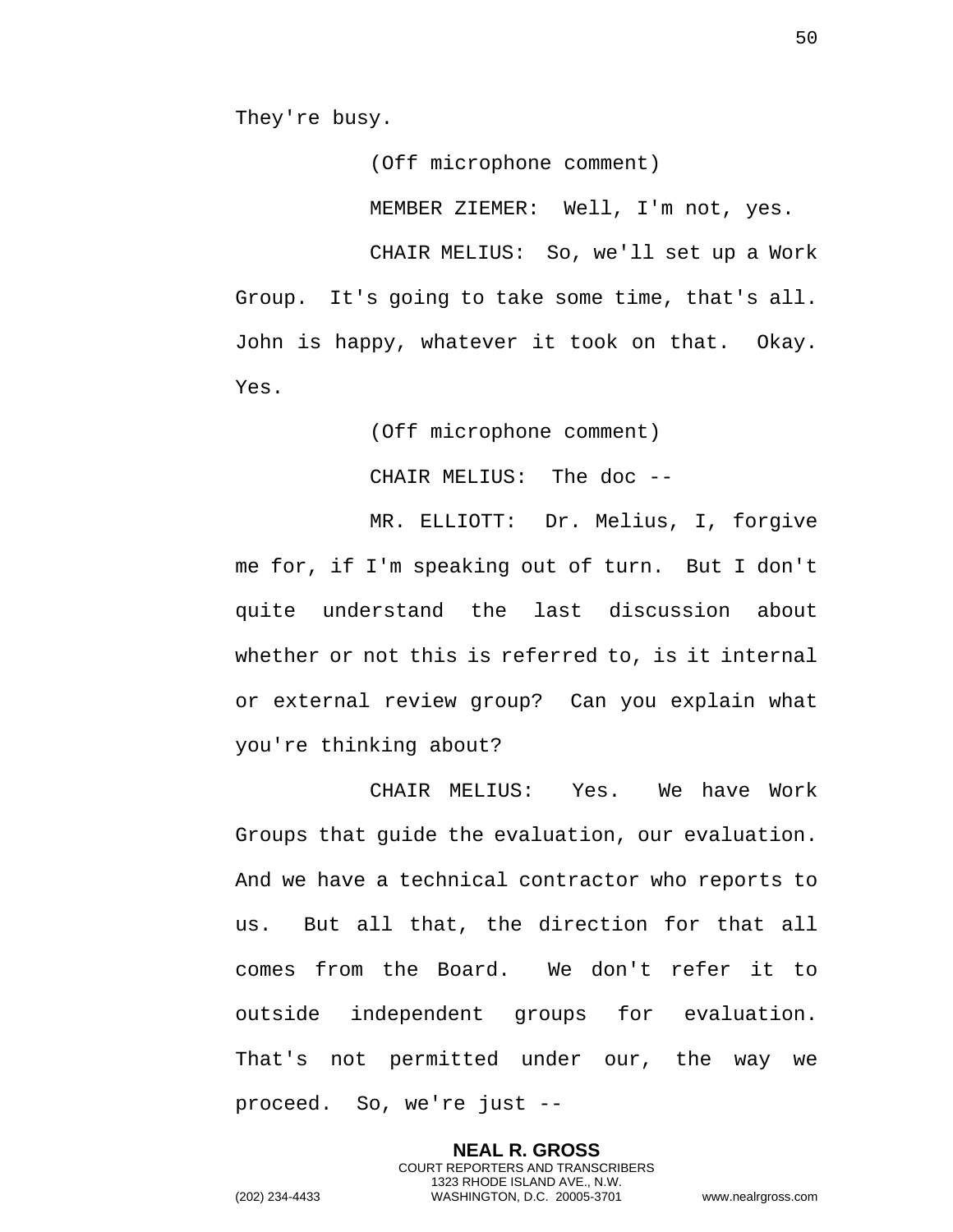MR. ELLIOTT: Was there any question about that? Or --

CHAIR MELIUS: What?

MR. ELLIOTT: Was there a question about that?

CHAIR MELIUS: The question was about whether we have a, we have standing Work Groups that handle certain types of facilities. And then we have others that we refer to. We can set up a Work Group. The Work Group consists of Board Members.

And what I was pointing out, if we do it independently it's going to take time. Because I have to canvass the Board Members, including those not here, to see who's interested and willing to serve.

MR. ELLIOTT: Okay.

CHAIR MELIUS: But, and some --

MR. ELLIOTT: Okay.

CHAIR MELIUS: And some of what we decide depends on how busy the standing Work Group is that would maybe usually handle this type of facility, and has handled many of them.

> **NEAL R. GROSS** COURT REPORTERS AND TRANSCRIBERS 1323 RHODE ISLAND AVE., N.W.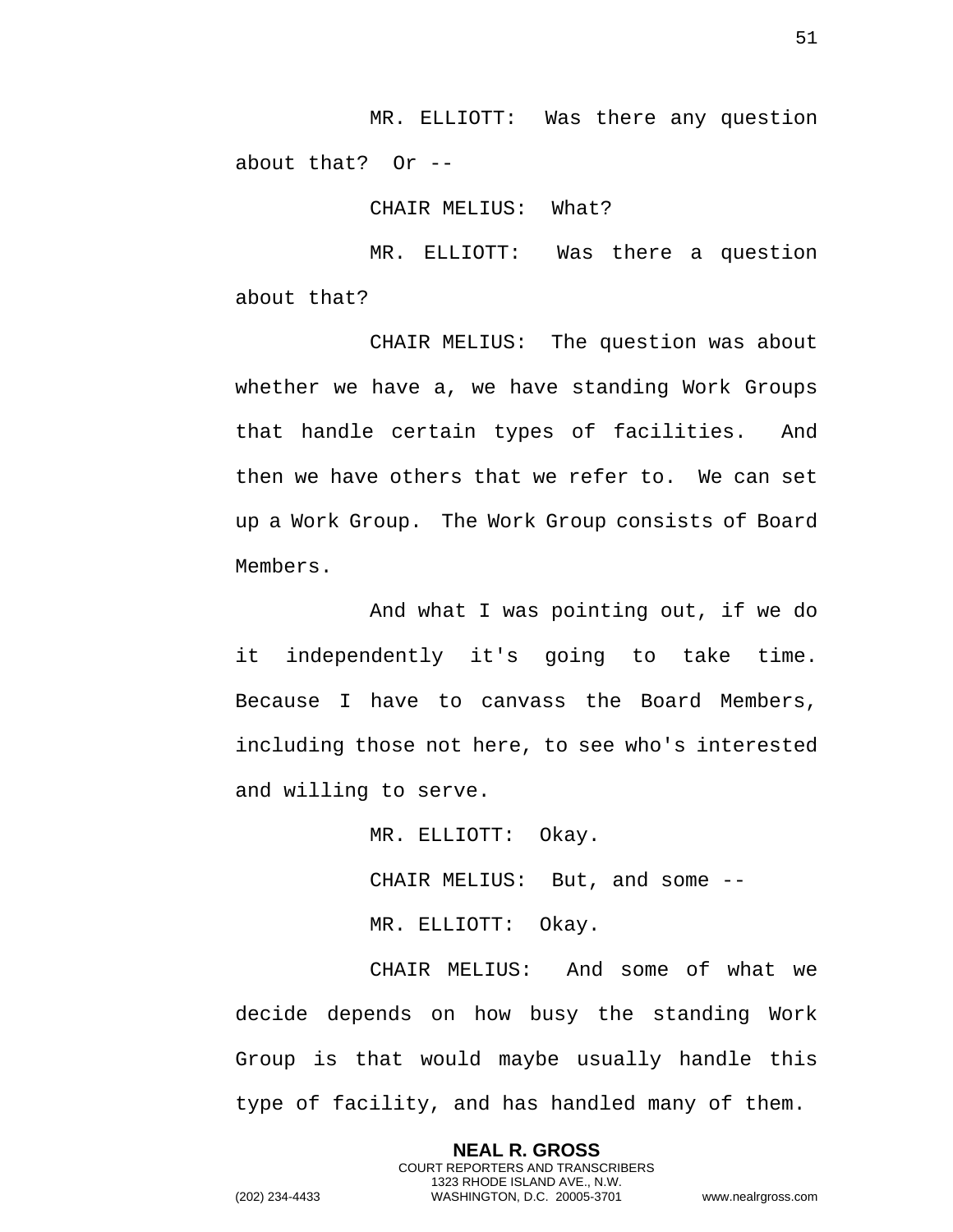I think in this case, since they're back logged we'll set up a group. That will take some time to do.

MR. ELLIOTT: Okay.

CHAIR MELIUS: Yes.

MR. ELLIOTT: And obviously, we'll be notified however it's being handled?

CHAIR MELIUS: Oh, yes. You'll be notified. And when there are Work Group meetings you're notified, and can submit information, and comment as to that process. So, it's an open process. All our Work Group meetings are.

(Off microphone comment)

CHAIR MELIUS: What? Speak. I mean, you can't --

MEMBER BEACH: I was going to say, Bill and I were just talking that we were both interested in this. And then Henry jumped in. So, anyway, hopefully you'll go by email, and the normal channels.

> **NEAL R. GROSS** COURT REPORTERS AND TRANSCRIBERS 1323 RHODE ISLAND AVE., N.W.

CHAIR MELIUS: No. It's not fair to

--

MEMBER BEACH: All right. Because I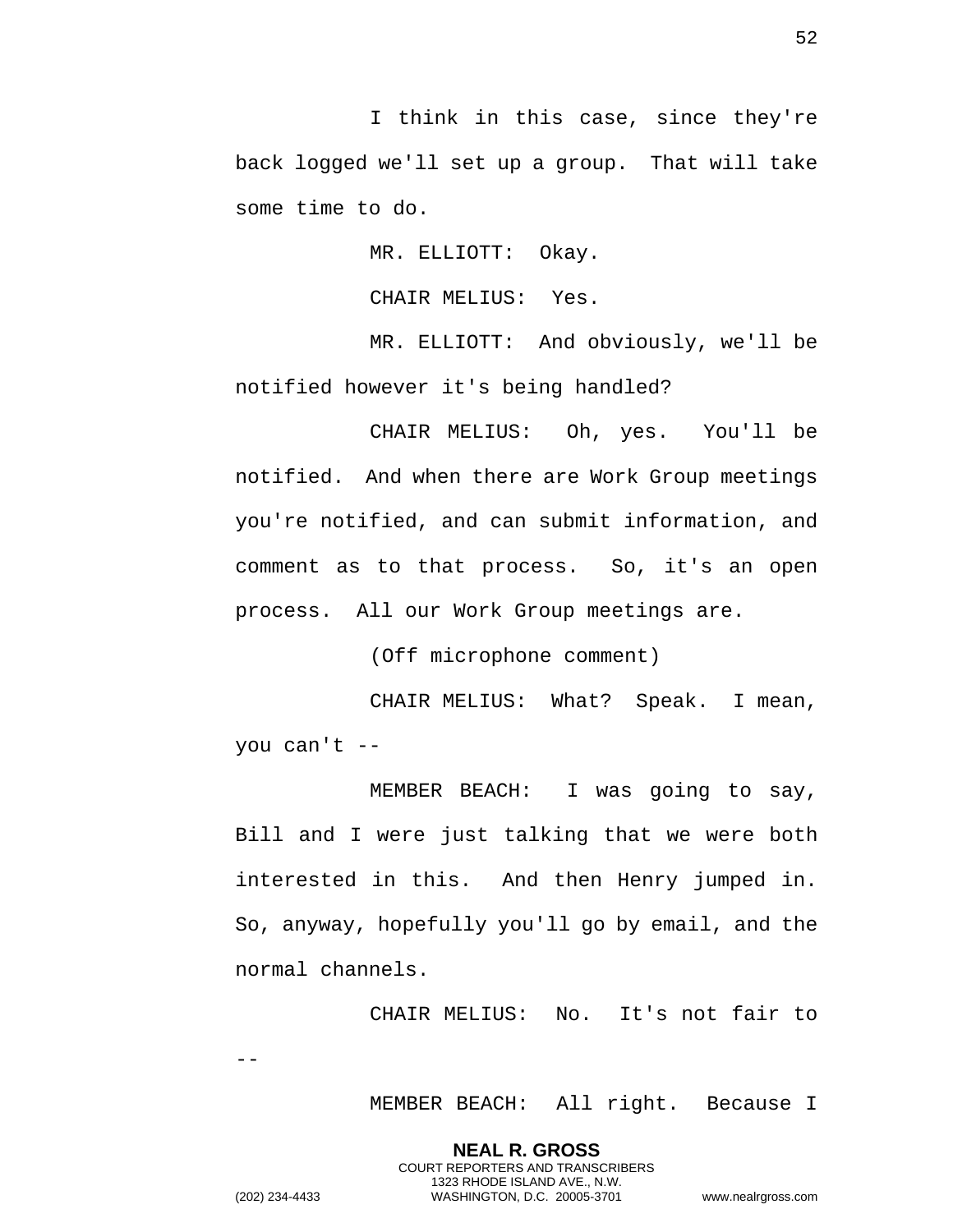think this is gearing a lot of interest in looking at this one.

CHAIR MELIUS: Okay. So, do you want to take it on? I mean, I can refer it to the 6000, what I call the 6000 group. Yes.

(Off microphone comments)

CHAIR MELIUS: Okay. Then, make up your mind here. Come on.

(Off microphone comments)

MEMBER BEACH: Yes. I only jumped in because I saw Henry grabbing your arm. And I'm interested in it as well. So, we'll leave it to you, Jim.

CHAIR MELIUS: Yes, yes. Okay. And meanwhile, I think we should task SC&A with doing a review, start their review. Hopefully they'll be in the midst of their review, and the Work Group can meet. And if there's other particular areas they want focused on, that's fine.

MR. ELLIOTT: And I was just, the last thing I'll make, and I promise I won't make another word. But I hope that whoever does the review will look carefully at the internal dose

> **NEAL R. GROSS** COURT REPORTERS AND TRANSCRIBERS 1323 RHODE ISLAND AVE., N.W.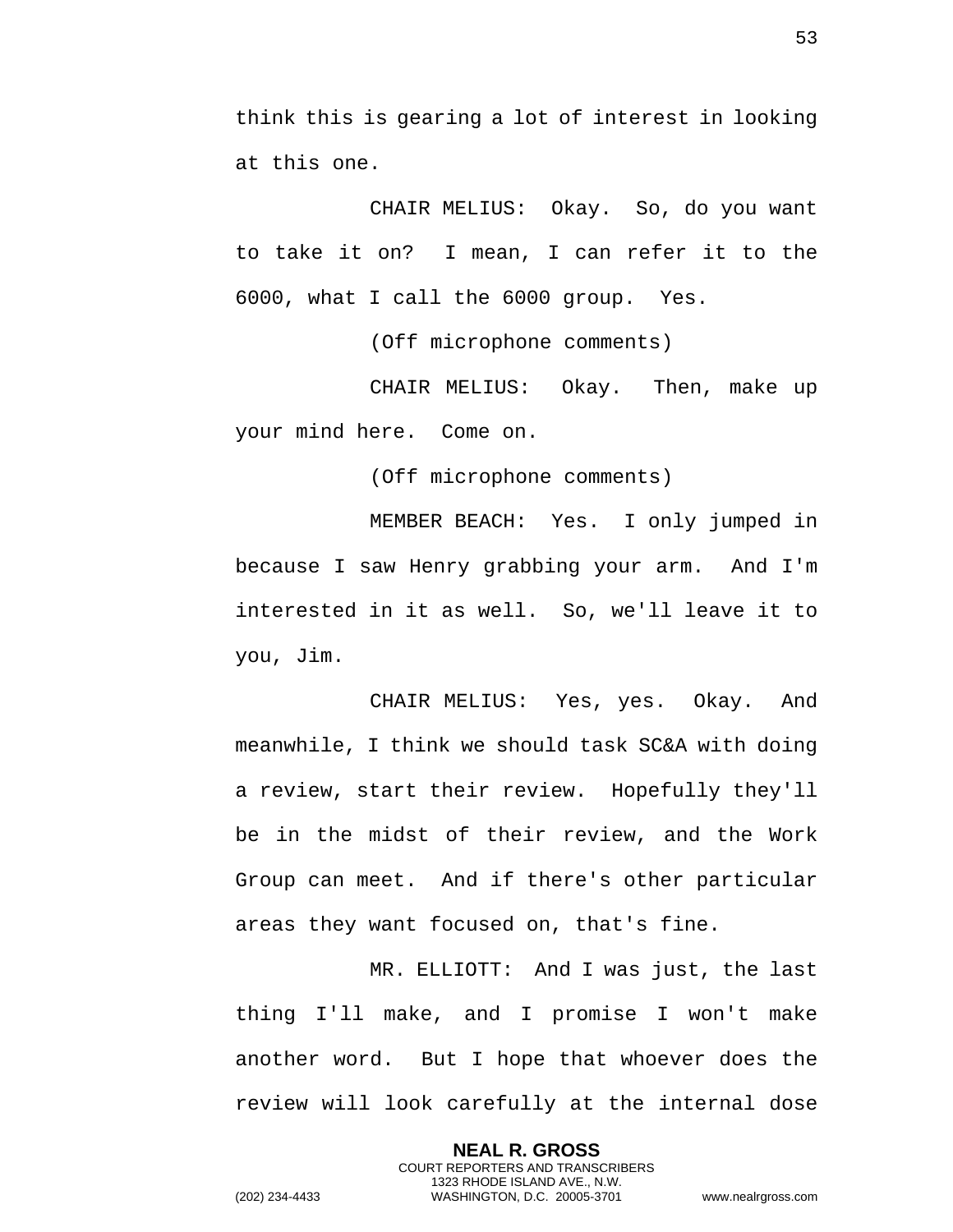from, you know, direct contact with this gross contamination, you know, in all the places where it came to reside, the subsurface drains, the utility trenches, up on the roof decking, you know, all the places that we documented in our Petition.

CHAIR MELIUS: They will receive the Petition, the, sort of the, what's the so called missing documents that you sent in earlier. If you resend them in we'll make sure that the contractor has those, as well as the Work Group Members, and so forth.

And again, you'll be contacted. And the SC&A, which is the contractor, or the Work Group may contact you about specific information. So, yes.

> MR. ELLIOTT: That's great. CHAIR MELIUS: Yes. MR. ELLIOTT: Thank you, Dr. Melius. CHAIR MELIUS: Yes, sure. MR. ELLIOTT: And thank you to all the

CHAIR MELIUS: Yes, yes.

**NEAL R. GROSS** COURT REPORTERS AND TRANSCRIBERS 1323 RHODE ISLAND AVE., N.W. (202) 234-4433 WASHINGTON, D.C. 20005-3701 www.nealrgross.com

Board.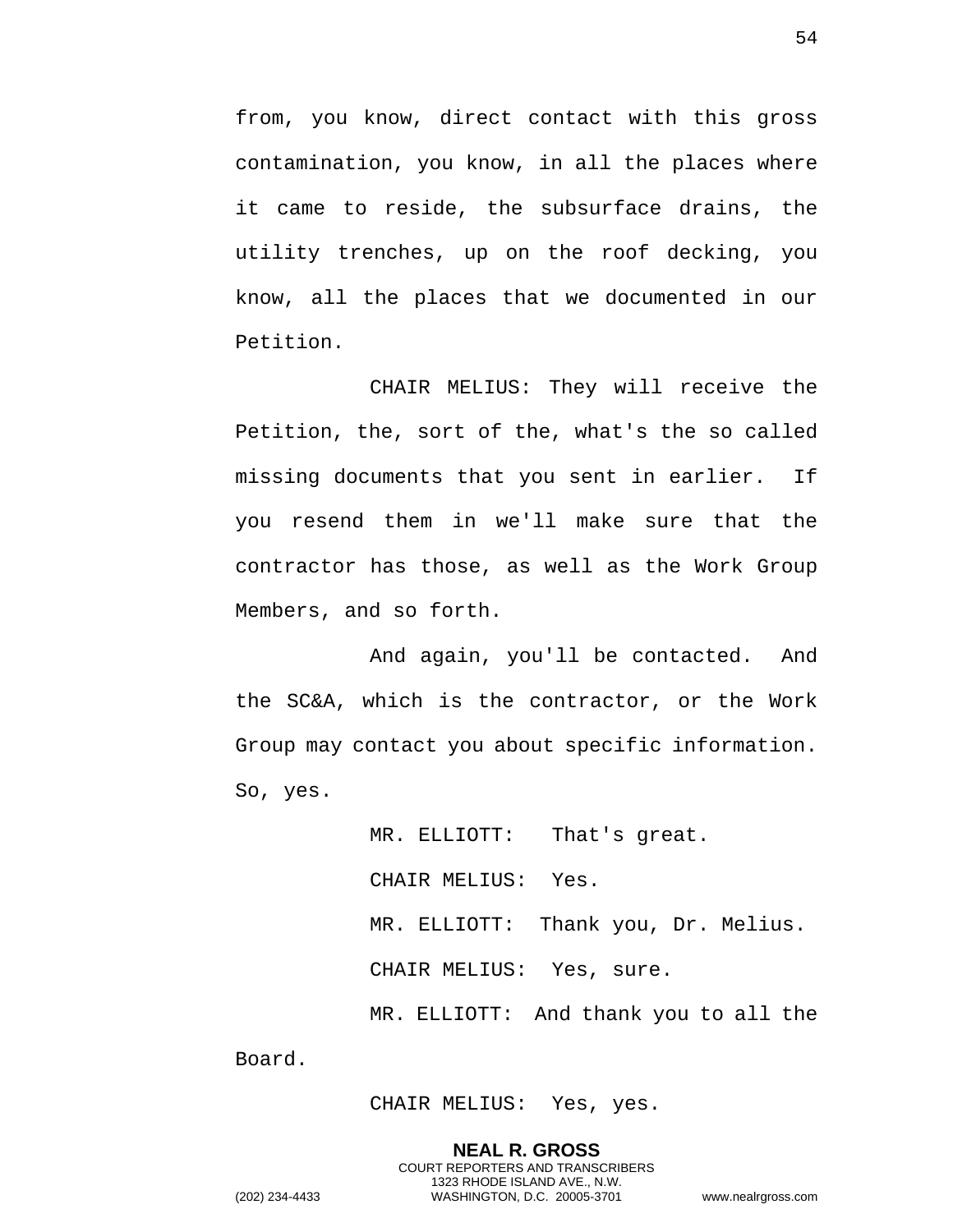MR. ELLIOTT: Thank you.

MEMBER CLAWSON: Jim, also, just so you know, in the Site Research Database is all the paperwork. We've just been looking through it. So it, Josh did put it in there. But it's under the metals, it's under supporting documents.

CHAIR MELIUS: Not exactly helpful for us. Okay. So, I think that takes care of --

(Off microphone comments)

CHAIR MELIUS: Sorry. It's identified as -- So you have another, you're a problem there. We have eye problems, ear. So, it's identified as Board Public Comments and Comment Transcript Section. Boy, it's, the, it's almost as long as the document. Yes, okay.

I combine them all. That's all I have. And I have to hunt through them to find something. So there's no good way. So, anyway, let me go through this fairly brief, since everything's been responded to.

So, first we had a speaker who spoke about Carborundum. And Jim Neton responded to

> **NEAL R. GROSS** COURT REPORTERS AND TRANSCRIBERS 1323 RHODE ISLAND AVE., N.W.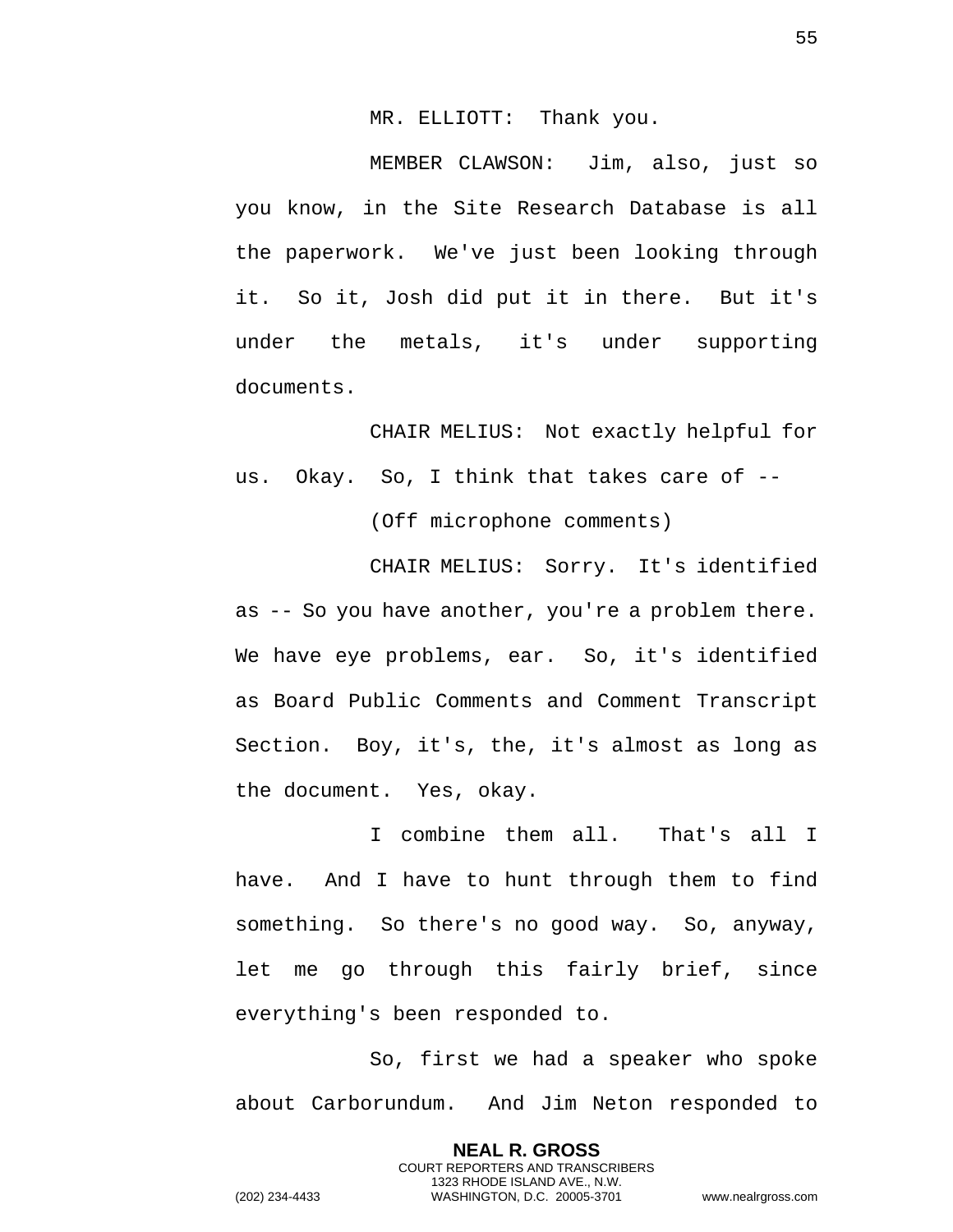that. I think that's JN, right? That. Next we had a person, the issue that came up about the non-SEC cancers, made comments I think fairly similar. Again, there was a response to that.

The next two are involving Argonne East. And again, those were both responded to. They're really the, essentially they're comments were being followed up on.

The, another one, the next one down, number 5, referring to Rocky Flats, actually a series of comments. And again, LaVon, that one really didn't need a response. That was essentially a request.

The next ones down, nine, ten, 11, were related to Pinellas. And again, were sort of general comments of really no response was necessary. That's referenced there.

Then Ted got one to work, and read comments from, related to Rocky Flats, regarding the Grand Jury report. Again, LaVon responded to that. And then from [identifying information redacted]. Again, Ted read a, information again related to Rocky Flats, the magnesium thorium

> **NEAL R. GROSS** COURT REPORTERS AND TRANSCRIBERS 1323 RHODE ISLAND AVE., N.W.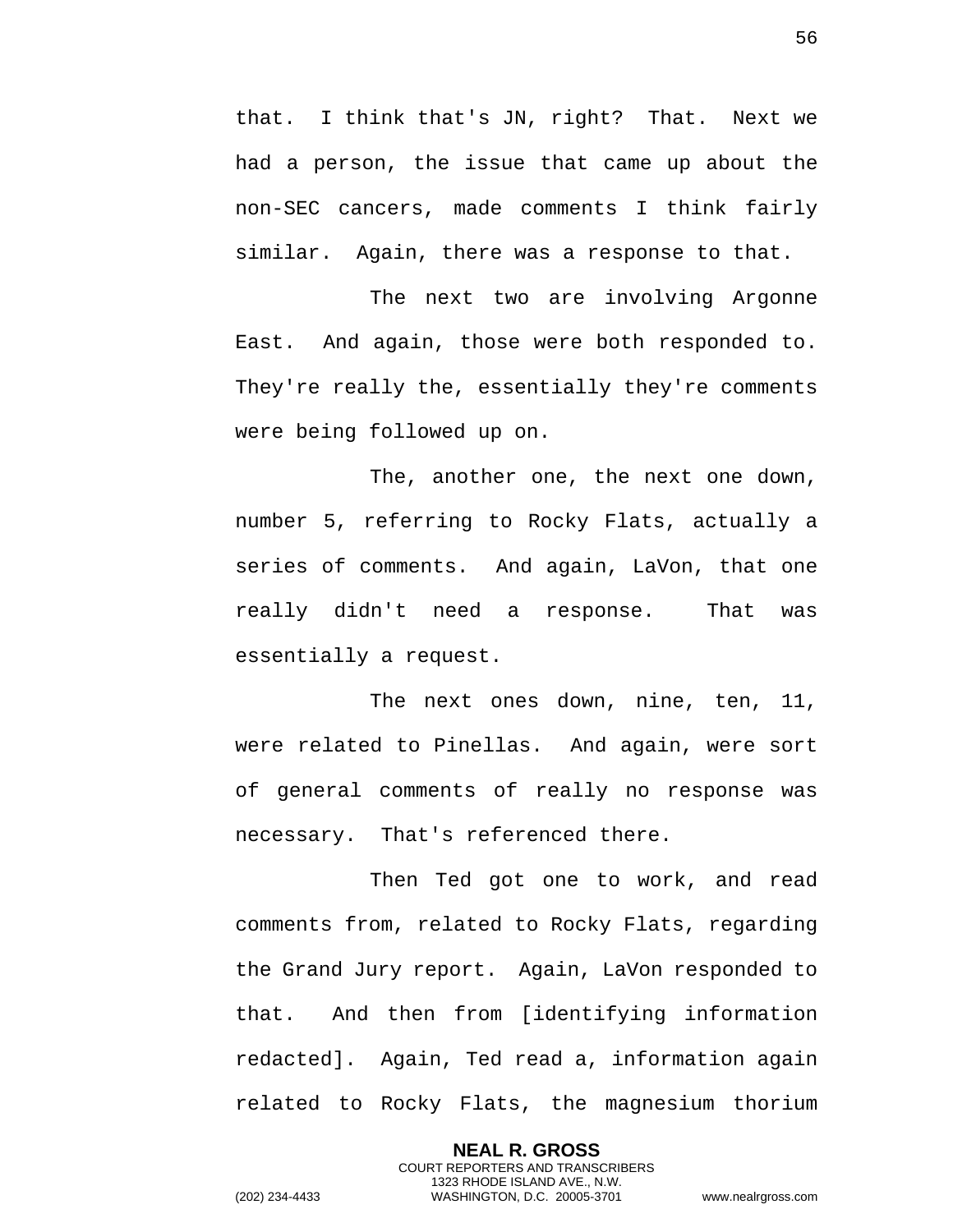alloy issue.

And then Terrie Barrie made comments. And again, all referencing Rocky Flats. And those were all responded to. So, any questions or comments? I mean, still --

And then below that, again for Board Members, there's references to the transcript, the portions of the transcripts related to those comments. So, unless there's comments or questions, I think we've addressed what needed to be addressed in those. And --

(Off microphone comments)

MR. KATZ: So, we did have one Board correspondence related to ANL-East, from someone whose father worked at ANL-East, to the Board. This letter was encouraging the Board to consider the human factor basically in these decisions.

Mentioned a memo sent to NIOSH by an outside consulting firm, related to the radiation dose information in the dose reconstruction program being used. And gave a little bit of other background.

But it's mostly, so, encouraging the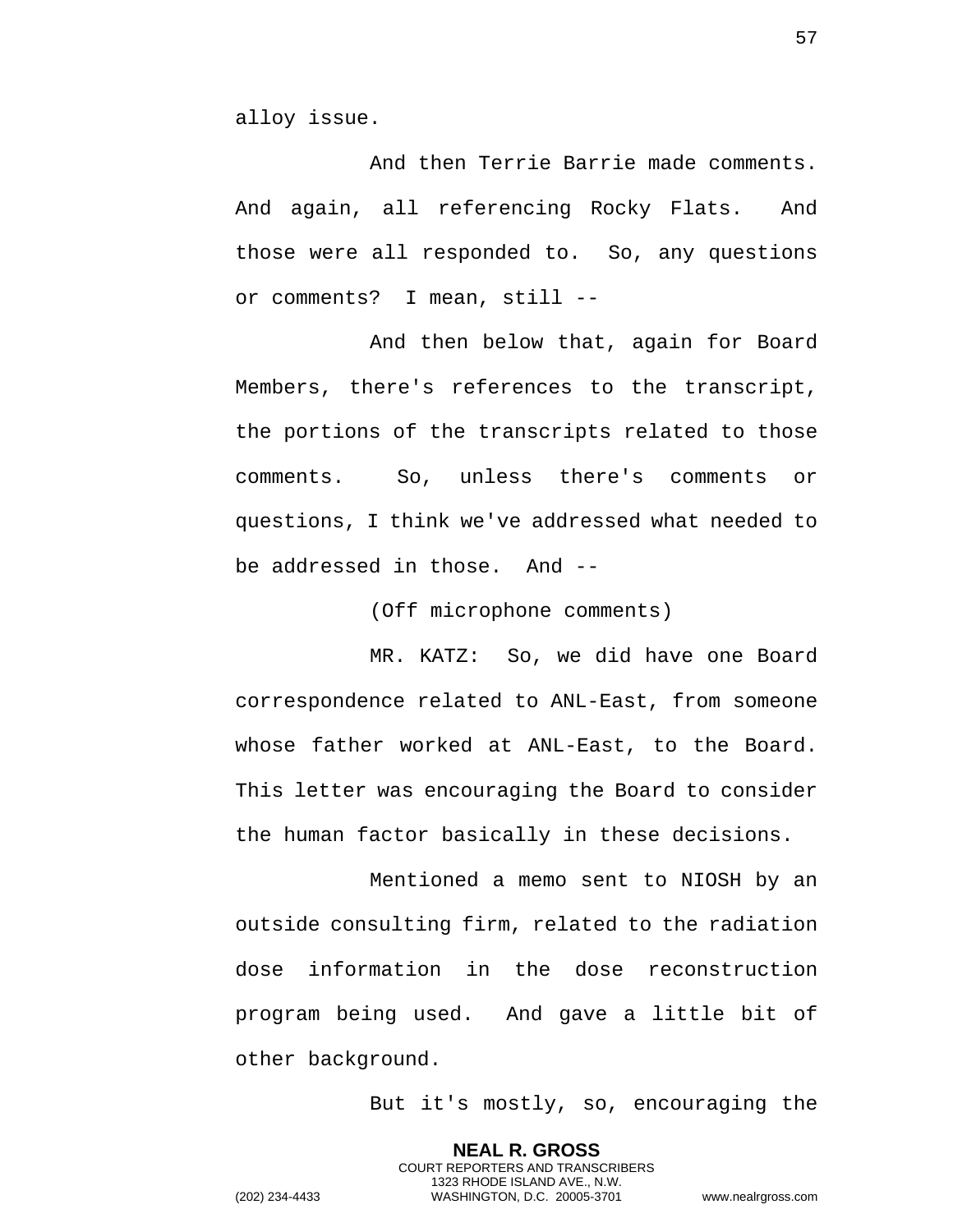Board's progress on this. And that for our, Argonne needs to be added to the SEC.

CHAIR MELIUS: And then, the other correspondence I think was shared among the Board was the, again, the lawyer referencing the issues regarding the non-SEC cancers.

Sort of a general letter that I think went to everybody. I think the Board, I will need to check and see if it actually got to other, the other groups about this. Ted?

MR. KATZ: It did. So, I shared that with OGC and NIOSH.

CHAIR MELIUS: Okay.

MR. KATZ: Yes.

CHAIR MELIUS: And I think if there is a, necessary for us to do a response as the Board, it would be saying that we would refer it to them, since the issues relate to the regulations and the law.

MR. KATZ: Correct.

CHAIR MELIUS: Not our place to interpret those issues. So, I think that's it. And why don't we take a short break until 10:00.

**NEAL R. GROSS**

COURT REPORTERS AND TRANSCRIBERS 1323 RHODE ISLAND AVE., N.W. (202) 234-4433 WASHINGTON, D.C. 20005-3701 www.nealrgross.com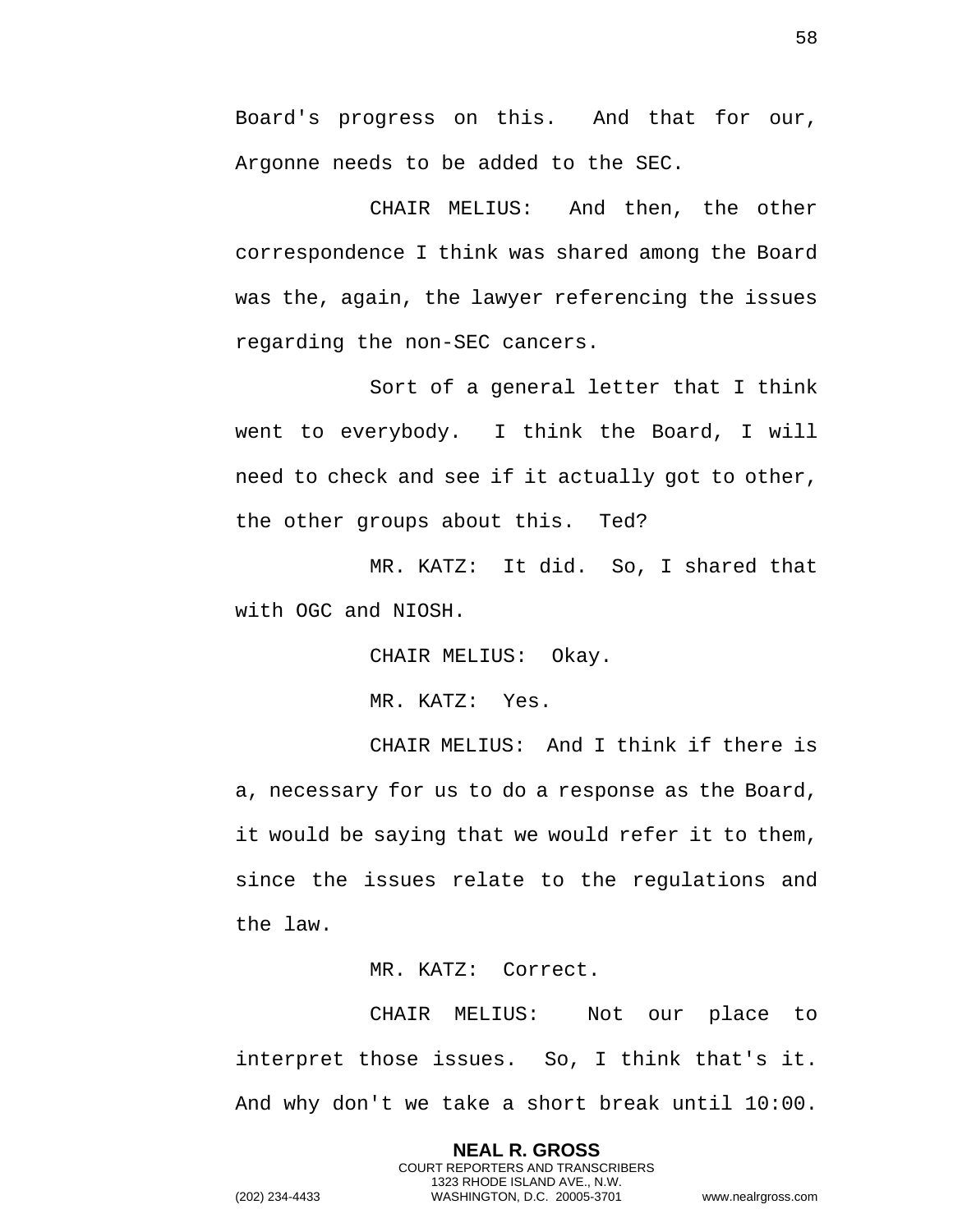MR. KATZ: Right. So, back at 10:00.

(Whereupon, the above-entitled matter went off the record at 9:31 a.m. and resumed at 10:01 a.m.)

CHAIR MELIUS: Okay. If we can get started and seated, quiet. Our next item on our agenda is Grand Junction's facility, SEC Petition and the presentation will be from Bill Field.

## **Grand Junction Facilities SEC Petition**

**(1986-2010; Grand Junction, CO)** 

MEMBER FIELD: All right. Thank you, Dr. Melius. There we go.

I'd like to start out by thanking the Work Group, Jim Lockey, Gen Roessler and Loretta Valerio, and also for the great assistance we've had from Tom Tomes, Doug Farver and John Stiver.

So this is SEC Petition 00175, Grand Junction. And it's a U.S. Department of Energy facility in Grand Junction, Colorado.

Between 1943 and 1946, the Manhattan Engineering District acquired the Grand Junction site in order to concentrate triuranium, I guess that's octoxide.

> **NEAL R. GROSS** COURT REPORTERS AND TRANSCRIBERS 1323 RHODE ISLAND AVE., N.W.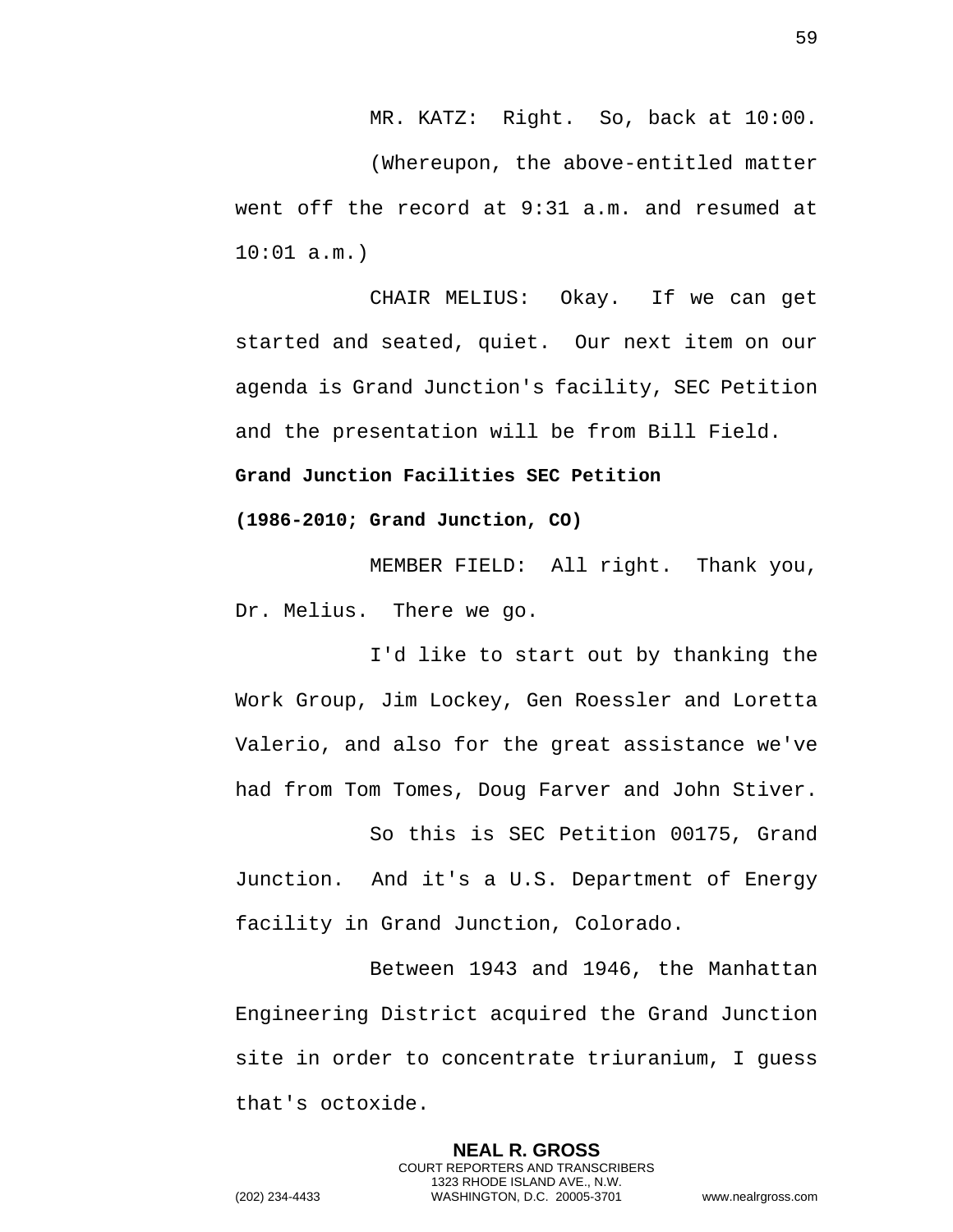From 1974 to '84, Grand Junction Facilities supported the National Uranium Resource Evaluation Program in the preparation of samples prior to analytical analysis.

And you can see here there were a lot of different projects over the years. Our main focus today will be talking about the time period after 1985.

Looking at a little bit about the chronology. On June 30th, Special Exposure Cohort Petition was received by NIOSH. On January 12th NIOSH drafted an Evaluation Report covering all onsite personnel who worked at Grand Junction Operations from January 1st, '43, through July 31st, 2010.

February 24th the Board voted to recommend adding worker Class from March 23rd, 1943, to January 31st, 1975, to the SEC.

NIOSH informed the Board that additional work will continue for the time period January '75 through July 2010.

March 12, 2015, NIOSH drafted an Addendum to the Evaluation Report that addressed

> **NEAL R. GROSS** COURT REPORTERS AND TRANSCRIBERS 1323 RHODE ISLAND AVE., N.W.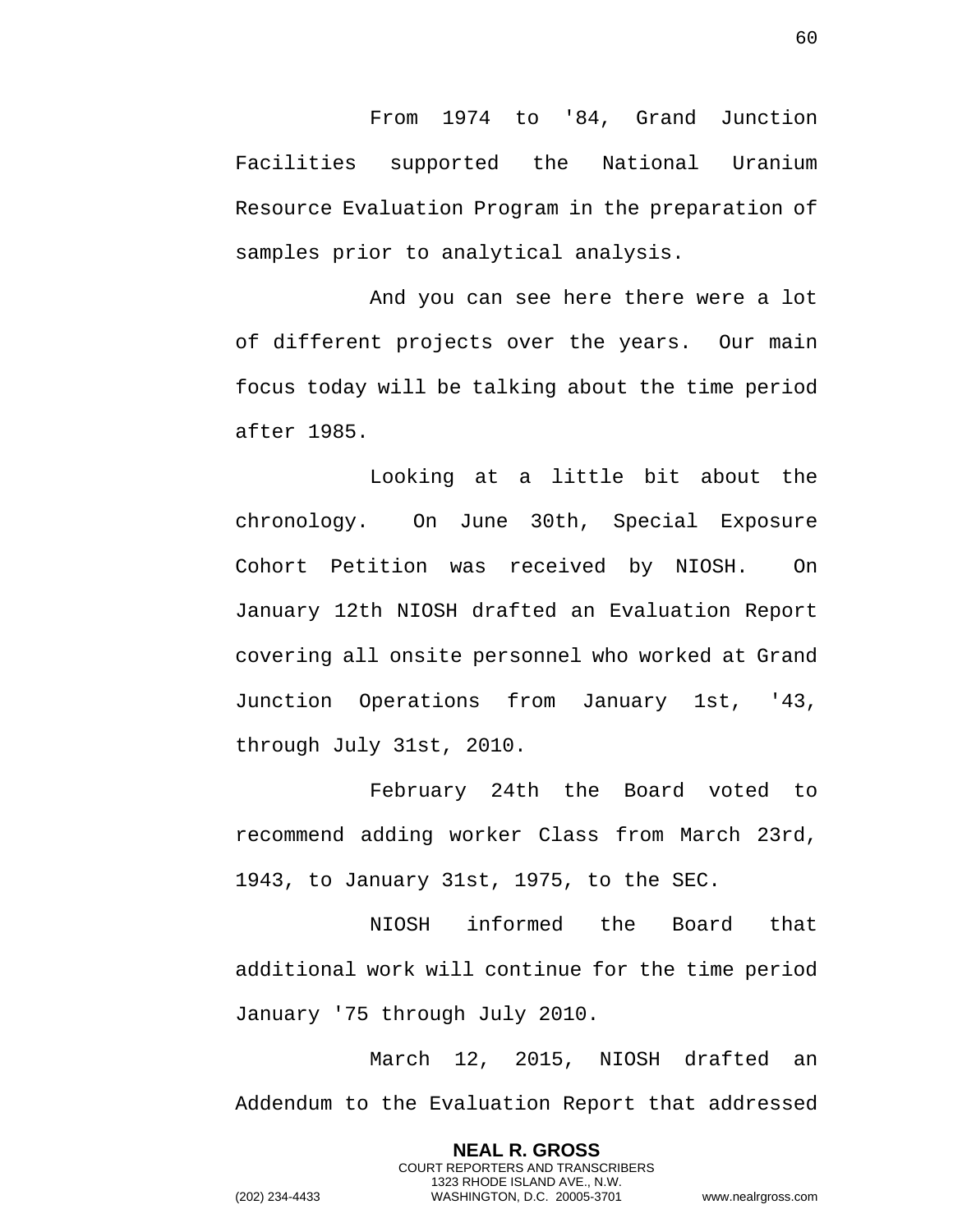the time period from February 1st, '75, through July 31st, 2010. The Addendum identified insufficient information to fully reconstruct internal doses prior to January 1st, 1986.

March 26th the Board voted to add a worker Class from February 1st, 1975, to December 31st, 1985, to the SEC.

The Board then tasked SC&A to conduct a focus review of the Addendum and assess the appropriateness of the revised SEC time period and the adequacy of air monitoring and bioassay data.

And Work Group Activities. We met on October, May 2016, or rather, May 2016, SC&A submitted a Focused Review of the NIOSH SEC Evaluation Report for Grand Junction Operations for the Addendum.

SC&A concluded the SEC time period beginning in February 1st, '75, through December 31st, '85, is appropriate based on lack of sufficient air monitoring data prior to 1986.

Work Group Activities focused primarily around one finding and there were two

> **NEAL R. GROSS** COURT REPORTERS AND TRANSCRIBERS 1323 RHODE ISLAND AVE., N.W.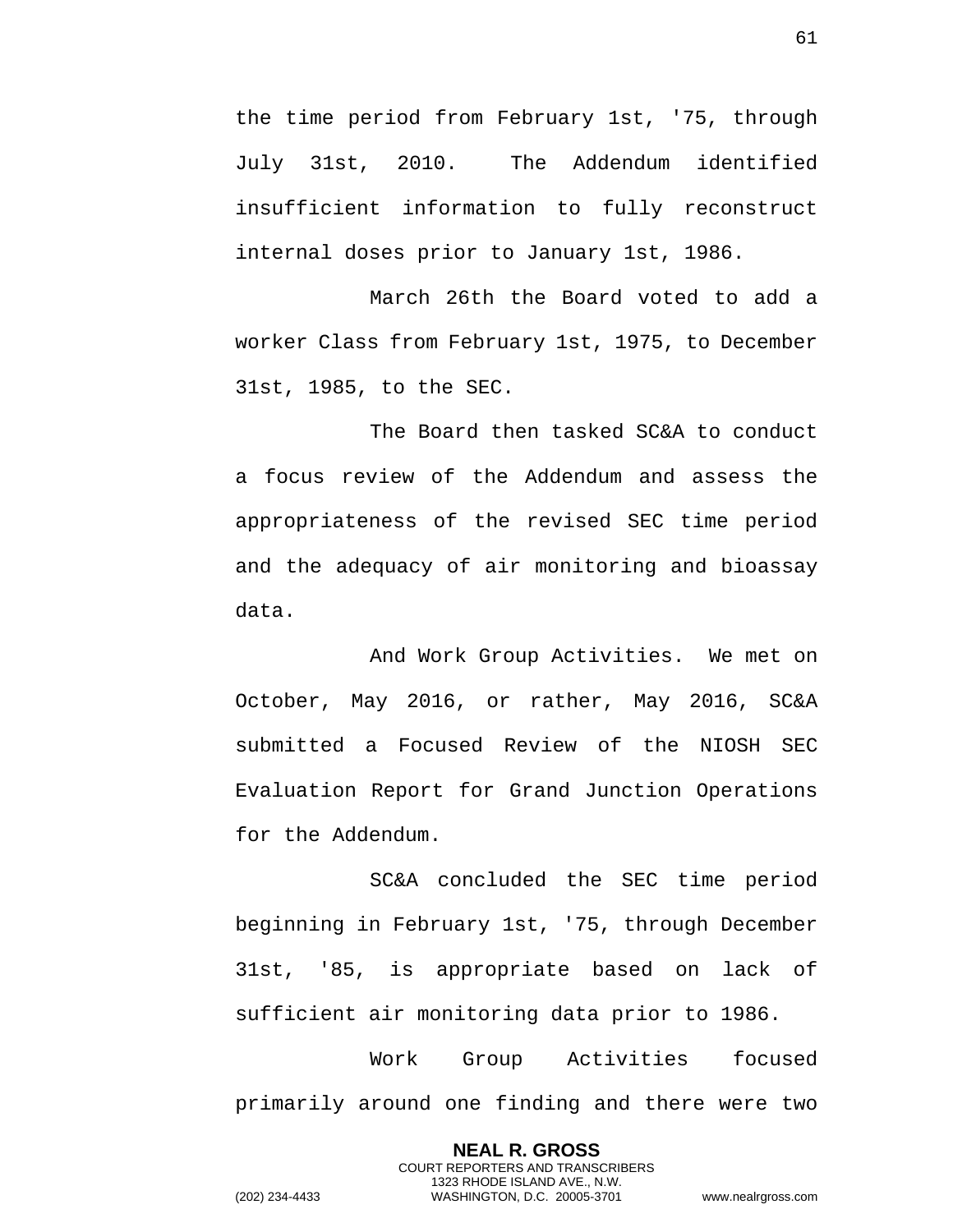concerns. The finding was that there was insufficient workplace, there are insufficient workplace air monitoring data that support the assumption that unmonitored radiation workers would not have exceeded 200 DAC-hours or that non-radiation workers would have not, would have exceeded 40 DAC-hours in a given year.

The finding questioned whether Grand Junction had implemented a workplace monitoring and worker bioassay program in 1991 that could be used to provide an upper bound intake for radiation and non-radiation workers.

Work Group Activities continued. Subsequent Work Group discussions did not resolve the issue. We discussed the issue for about an hour so we couldn't come to an agreement.

So the Work Group tasked NIOSH with determining activities in the 1991 era with the potential for generating significant air concentration data. And interviewing Grand Junction personnel and internal dosimetrist, I think he was interviewed twice if I recall correctly, for potential information about air

**NEAL R. GROSS** COURT REPORTERS AND TRANSCRIBERS 1323 RHODE ISLAND AVE., N.W. (202) 234-4433 WASHINGTON, D.C. 20005-3701 www.nealrgross.com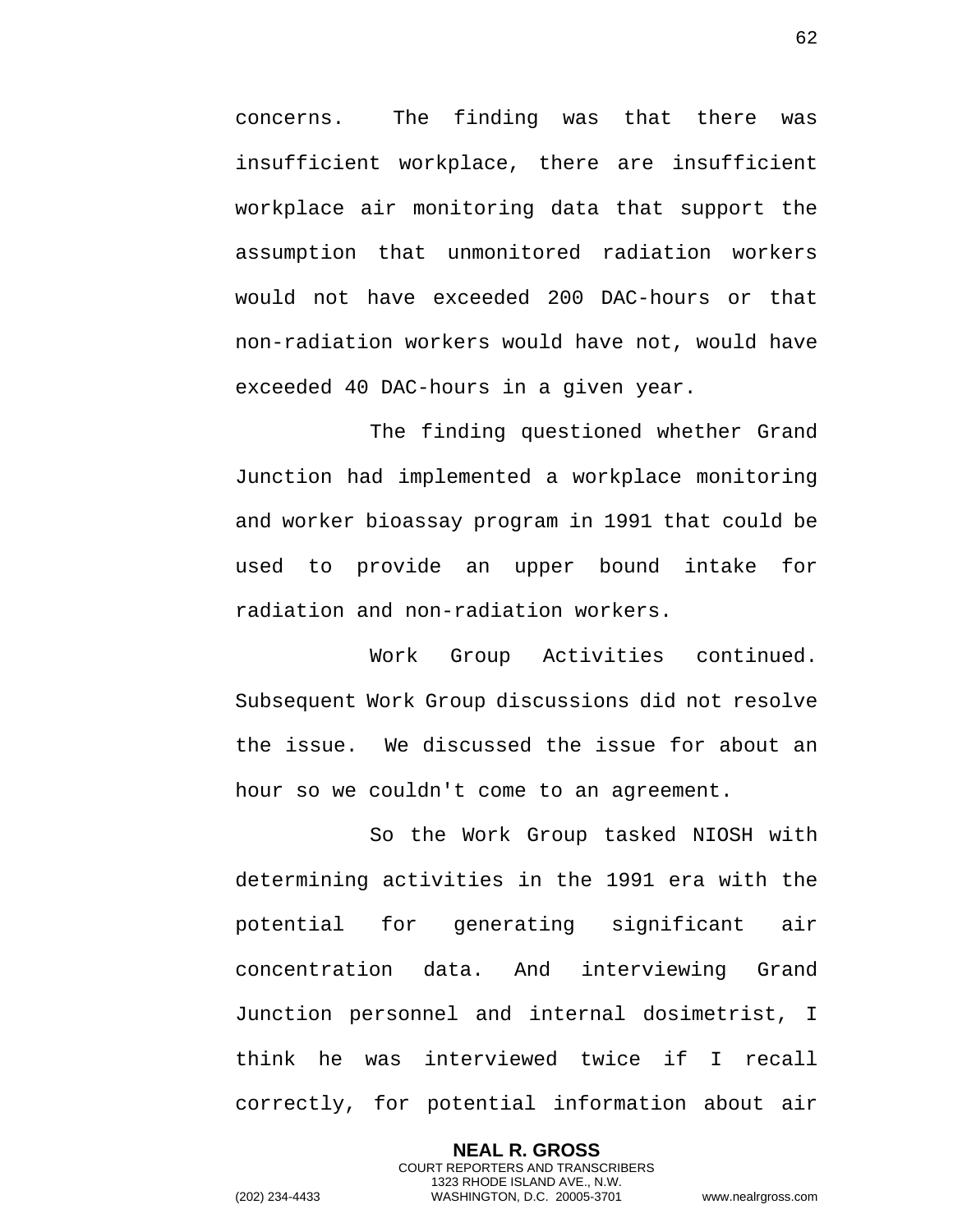sampling and the bioassay program.

NIOSH conducted additional searches of air monitoring records for the period of '91 through '93. NIOSH also interviewed a Grand Junction employee who had direct knowledge of work activities and monitoring programs that were conducted during the same time, during that time period.

Based on the employee's interview combined with the identification of Radiation Work Permits, surveys, air monitoring records for specific projects requiring air sampling, it was evident that the monitoring program was in place at Grand Junction during the time period in question.

So Work Group Summary. The Work Group considers the additional information in NIOSH references and the records sufficient to conclude that Grand Junction implemented a monitoring and bioassay program in 1991 sufficient to identify workers who were exposed to the site's 10 percent Derived Air Concentration trigger levels for bioassay.

> **NEAL R. GROSS** COURT REPORTERS AND TRANSCRIBERS 1323 RHODE ISLAND AVE., N.W.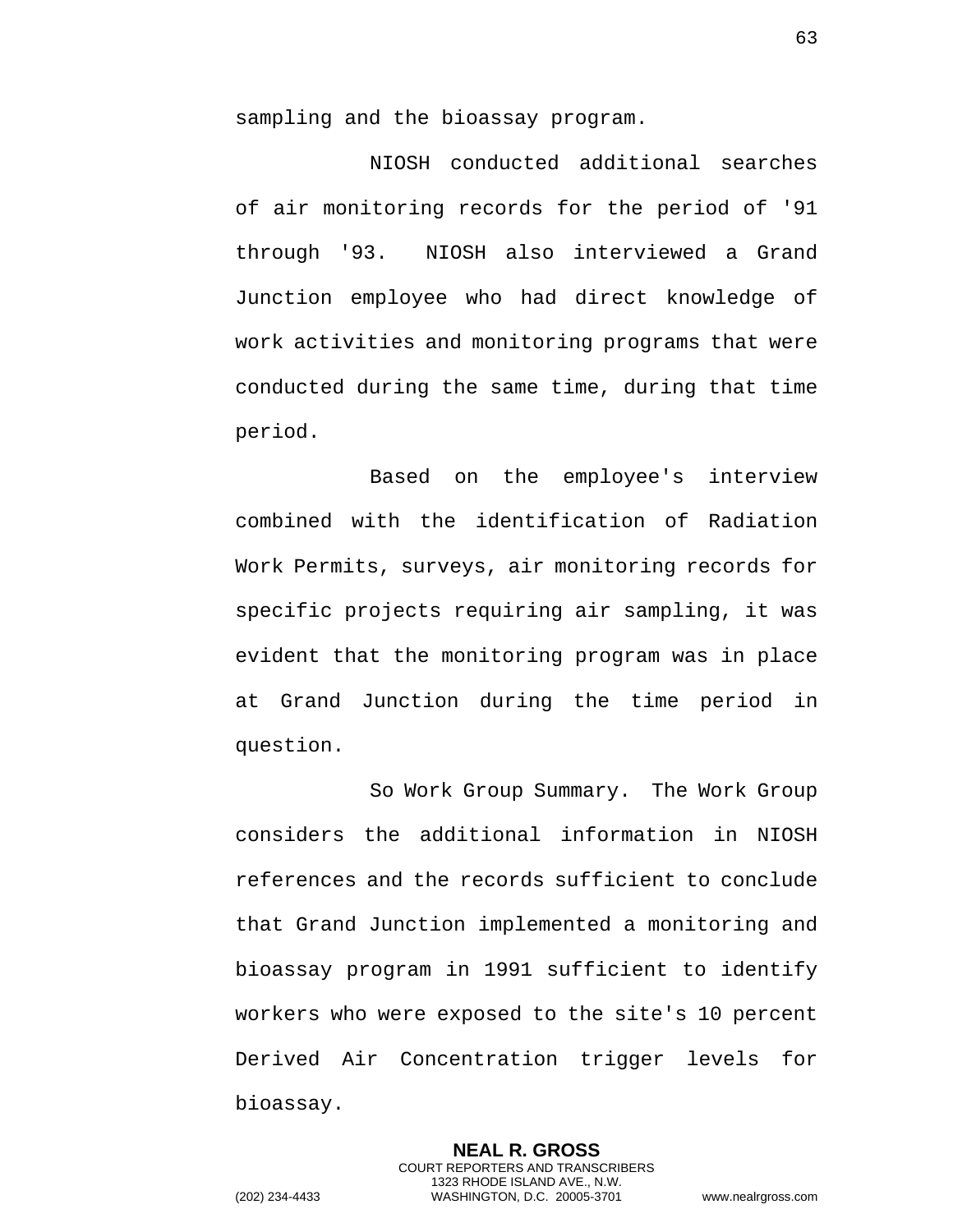The Work Group believes the information available to NIOSH is sufficient to document or estimate the maximum internal and external potential exposures to all employees under plausible circumstances during the specified period from January 31st,'86, through July 31st, 2010.

So it's our recommendation, it was a unanimous recommendation within the Working Group, based on the information in the original Evaluation Report and follow-up investigations, that Grand Junction Work Group recommends that the Board find radiation doses can be estimated with sufficient accuracy for employees of Grand Junction from January 1st, '86, through July 31st, 2010.

So I was wondering if Work Group Members had any additional comments at the presentation? No? And I'm not sure, there's a petitioner on the line?

CHAIR MELIUS: Yes. If the petitioner is on the line, you may make the public comments. You don't have to, you're not required, but

> **NEAL R. GROSS** COURT REPORTERS AND TRANSCRIBERS 1323 RHODE ISLAND AVE., N.W.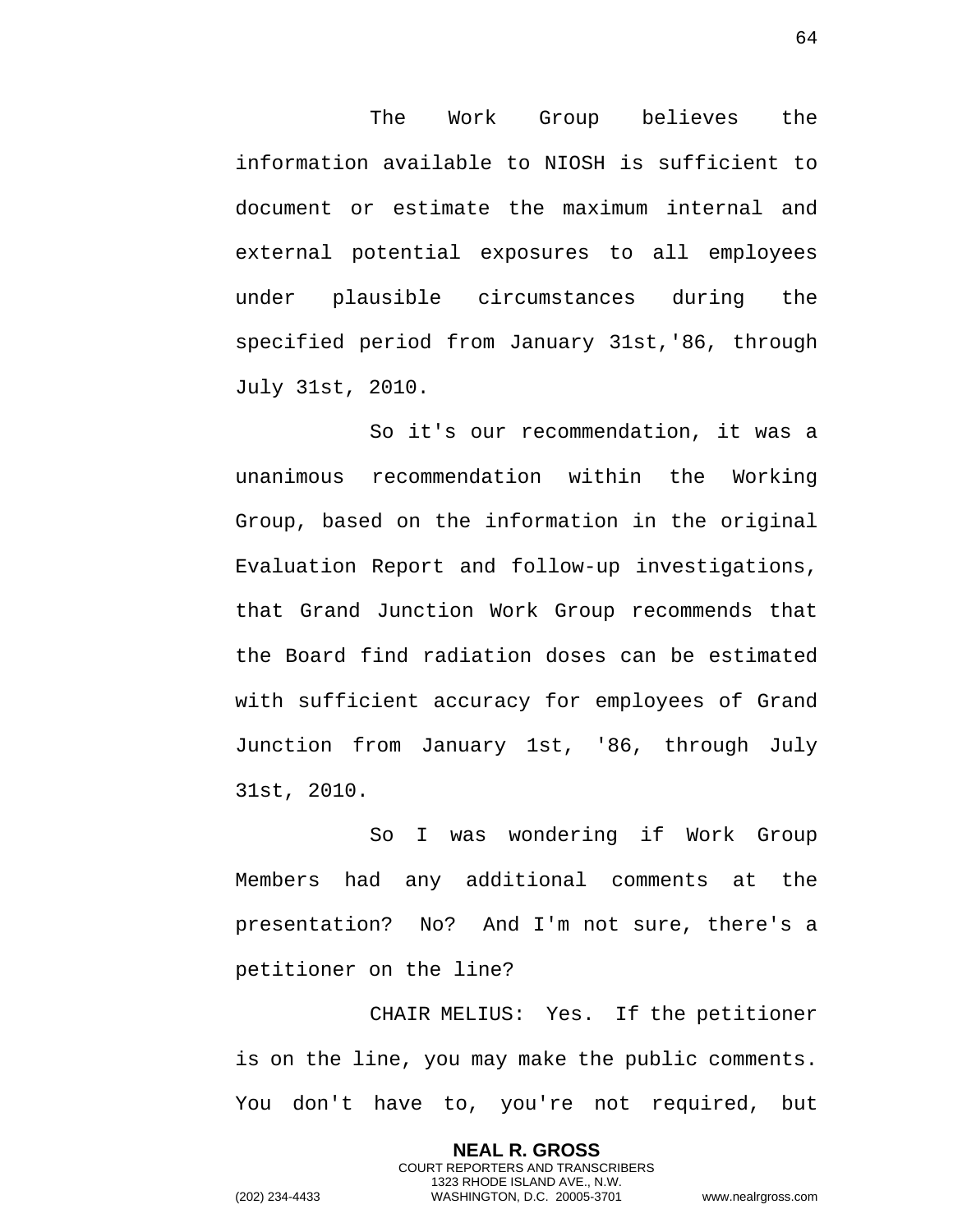apparently not.

MEMBER FIELD: Okay.

CHAIR MELIUS: Yes. Board Member questions? Yes?

MEMBER ANDERSON: Yes. It seems like the data in 1991 shows they had it in place and does that also carry back to '87? What about '86 to '91? Was the same monitoring program in place or -- sounds very confident about '91 and beyond but what about that '86 timeline?

MEMBER FIELD: Yes, I think that was the period that was looked at. Is Tom on the phone? Maybe he can --

MR. TOMES: Yes, I am.

MEMBER FIELD: Okay. Could you provide some more details about maybe your discussions with the one employee?

MR. TOMES: Yes, what happened, we didn't discuss the 1986 time frame simply with that interview because he didn't work there at the time.

But we focused on the '91 because that was the finding from SC&A. But for 1986, we

> **NEAL R. GROSS** COURT REPORTERS AND TRANSCRIBERS 1323 RHODE ISLAND AVE., N.W.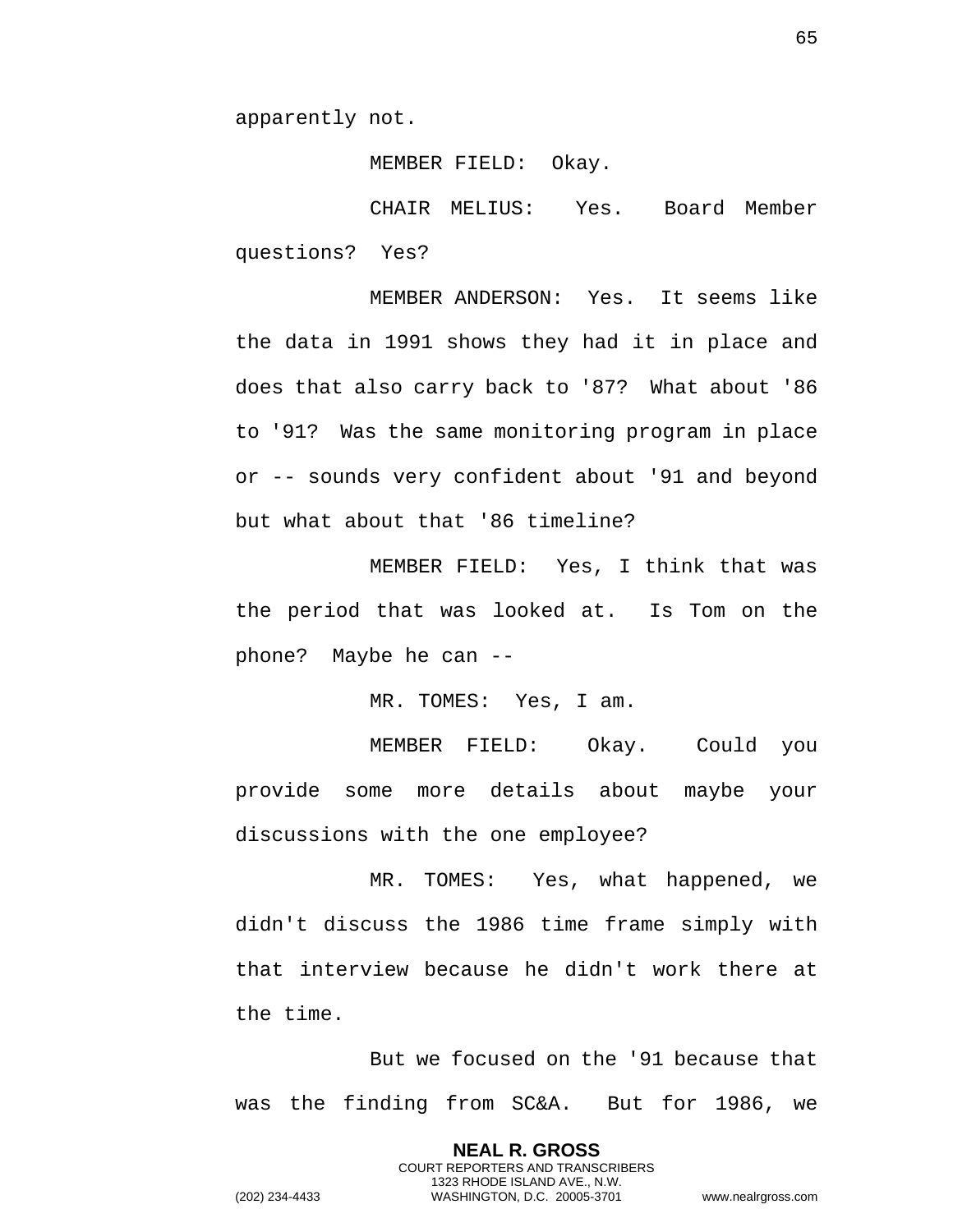recommended that we assign the limiting air concentration value starting in '86 based on the information we provided in the ER Addendum.

And SC&A concurred that the limit would bound worker starting in 1986 but in '91 we recommend that ten percent of that limit would be a bounding intake.

MEMBER FIELD: Thank you.

MEMBER ROESSLER: This is Gen on the phone. I could hear Bill talking and I could hear Tom but I've been unable this morning to hear much of anything from the speakers around the table. I wonder if your mics are working?

CHAIR MELIUS: I think they're working and they, yes.

MEMBER ROESSLER: I can hear you, Jim, but I could not hear the comment that was just presented that Tom answered.

CHAIR MELIUS: Okay. The person handling the audio is, yes, I think we'll try to address that.

MEMBER ROESSLER: Yes, it's been a problem all morning and makes it very difficult

> **NEAL R. GROSS** COURT REPORTERS AND TRANSCRIBERS 1323 RHODE ISLAND AVE., N.W.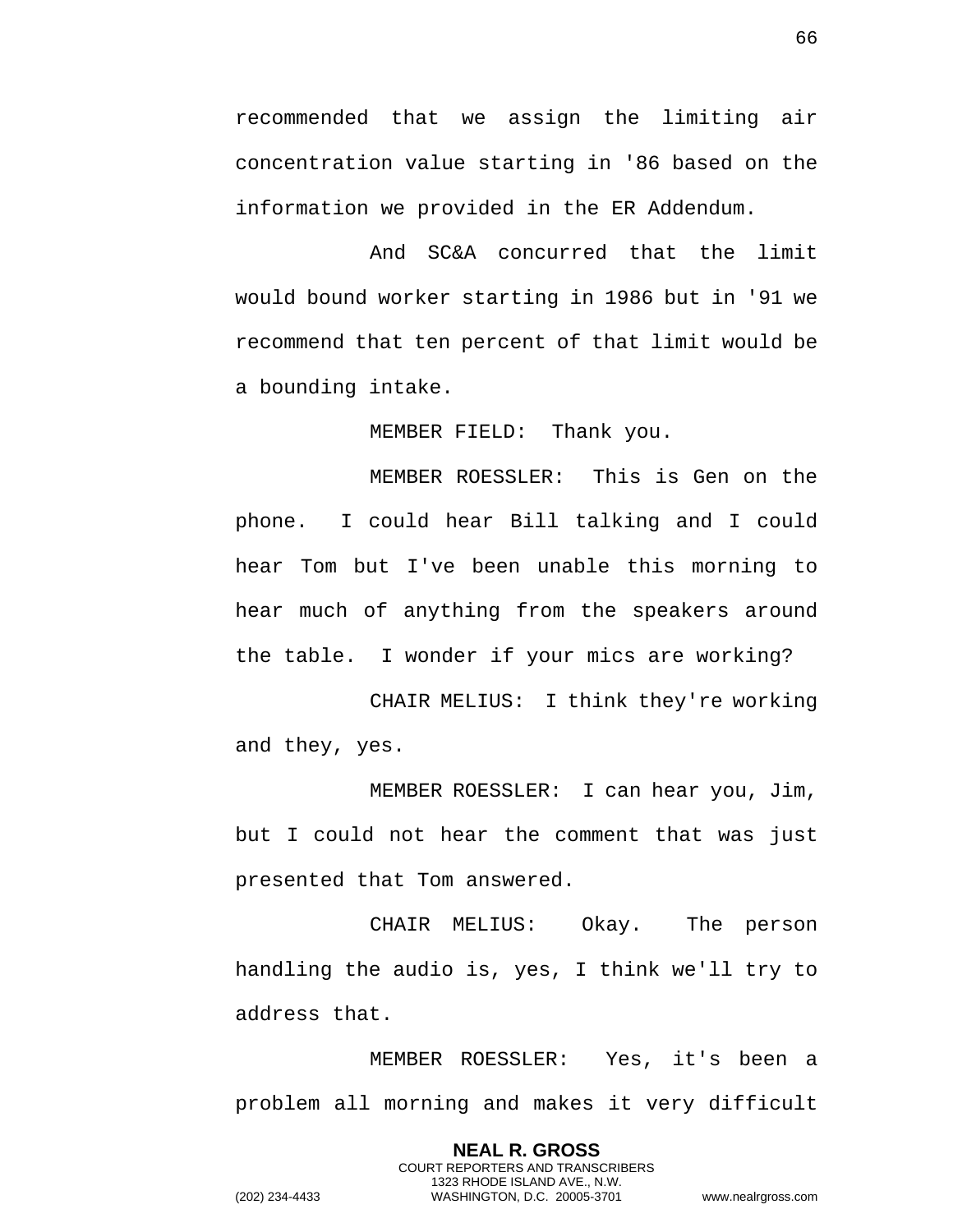on the phone to hear everything that's going on.

CHAIR MELIUS: Yes, I understand and they've been trying to address it and I think that's all we can really do.

MEMBER ROESSLER: Okay. Thanks.

CHAIR MELIUS: Thanks, Gen.

Other, oh, sorry.

MEMBER BEACH: Yes, my question has to do with the templates. SC&A recommended that once the template was updated it would be reviewed. Did that ever get done, Bill, do you know?

MEMBER FIELD: It's my understanding it was done but maybe Tom can confirm that.

MR. TOMES: We were waiting for the outcome of the Board conclusion here to update everything finally. I believe the intention is to make that a Technical Basis Document after we conclude the, wrap up the SEC Petition.

MEMBER BEACH: Okay. And then that would be available for review after that?

> **NEAL R. GROSS** COURT REPORTERS AND TRANSCRIBERS 1323 RHODE ISLAND AVE., N.W.

MR. TOMES: Able to be available, yes. MEMBER BEACH: All right. And then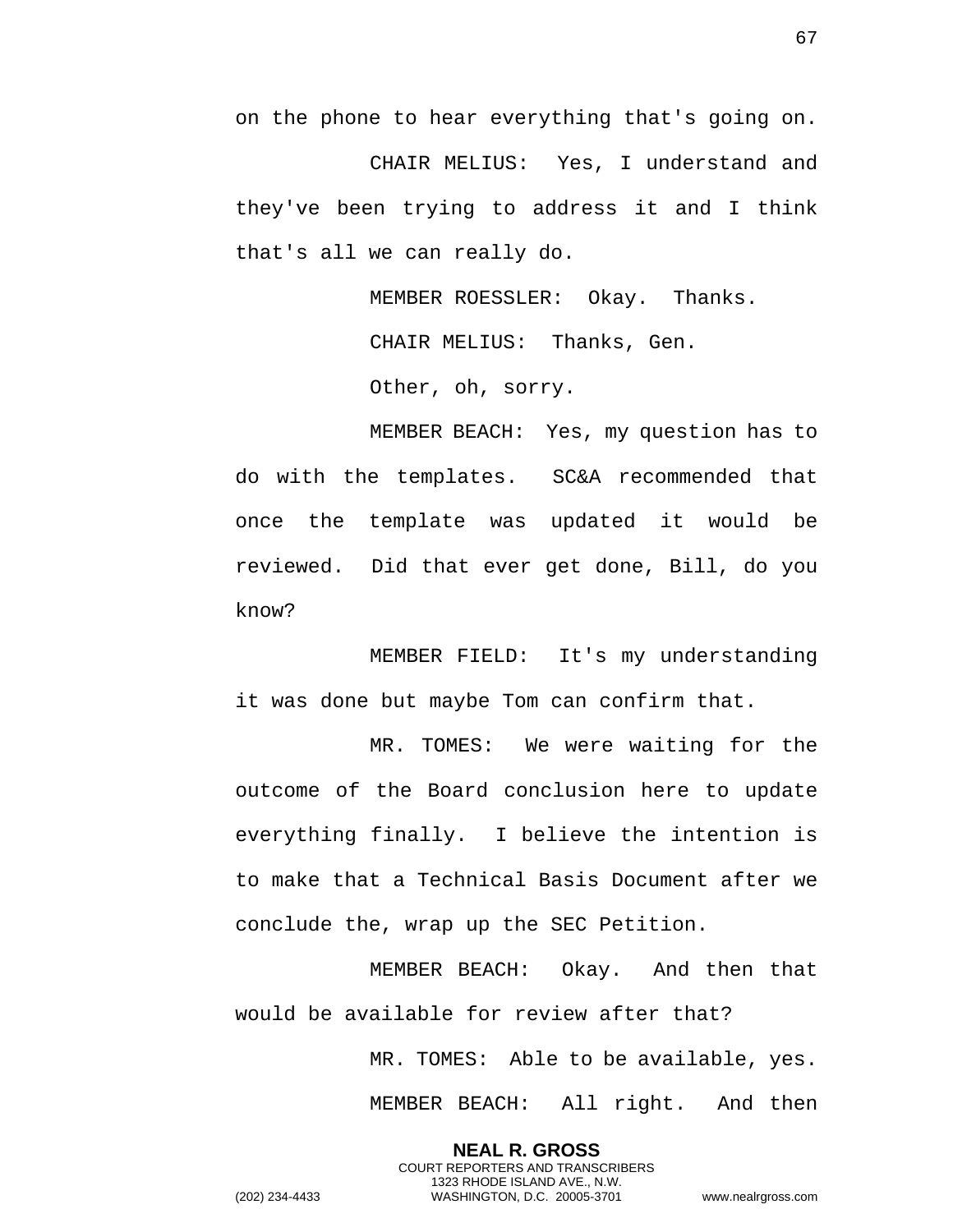there was another, the finding on the insufficient workplace air monitoring with the DAC-hours for the non-radiation workers. It's, did that also get cleared up, that finding?

MR. TOMES: The limits of nonradiation workers?

MEMBER BEACH: Yes. I think it, the concern was the 200 DAC-hours and they shouldn't have exceeded 40. I just wanted to make sure that was clear. I didn't hear that in the comments.

MR. TOMES: Well, in our finds we addressed the fact that the ambient air concentration at the site itself was very low. And we came up with some numbers like left of one percent of DAC which falls below that number. And but the, obviously the bounding situation would be the ten percent DAC limit for the SEC purposes.

MEMBER BEACH: Okay. And I brought up the templates because that's something that we don't really have a trigger at times to verify or look at those templates and it's been brought up

> **NEAL R. GROSS** COURT REPORTERS AND TRANSCRIBERS 1323 RHODE ISLAND AVE., N.W.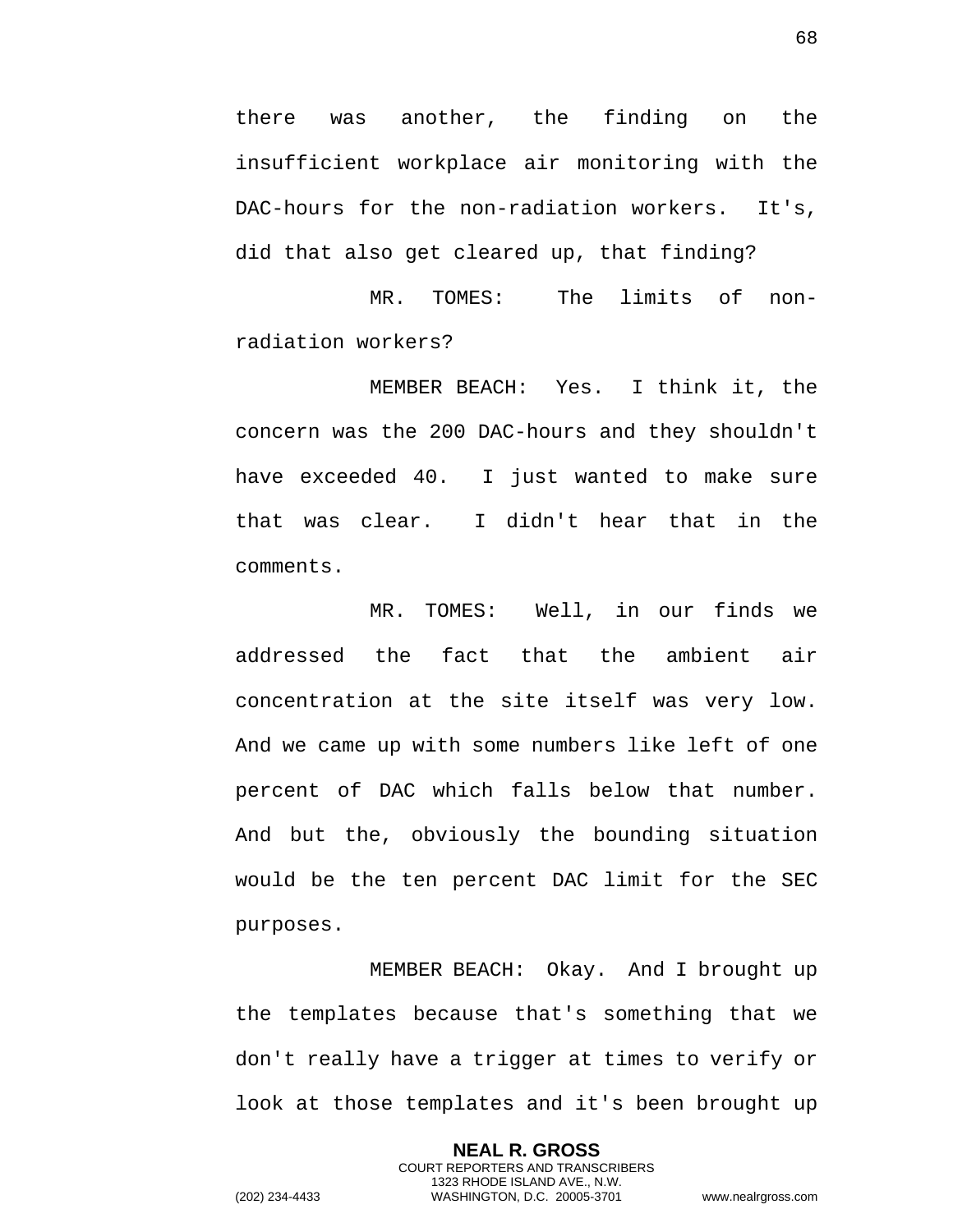before, so thank you.

CHAIR MELIUS: Okay. Just a reminder to the Board Members regarding our audio that you need to, after you speak or if you could all check, make sure your microphones are off because that makes a difference. If we all have ours on I think it limits the volumes of that. Any other Board Members with questions? I think this comes as a motion from the Work Group.

(Roll call vote)

CHAIR MELIUS: Yes, yes. So Ted will do the roll call.

> MR. KATZ: Yes, thanks. Anderson? MEMBER ANDERSON: Yes. MR. KATZ: Beach? MEMBER BEACH: Yes. MR. KATZ: Clawson? MEMBER CLAWSON: Yes. MR. KATZ: Field? MEMBER FIELD: Yes. MR. KATZ: Kotelchuck?

MEMBER KOTELCHUCK: Yes.

**NEAL R. GROSS** COURT REPORTERS AND TRANSCRIBERS 1323 RHODE ISLAND AVE., N.W. (202) 234-4433 WASHINGTON, D.C. 20005-3701 www.nealrgross.com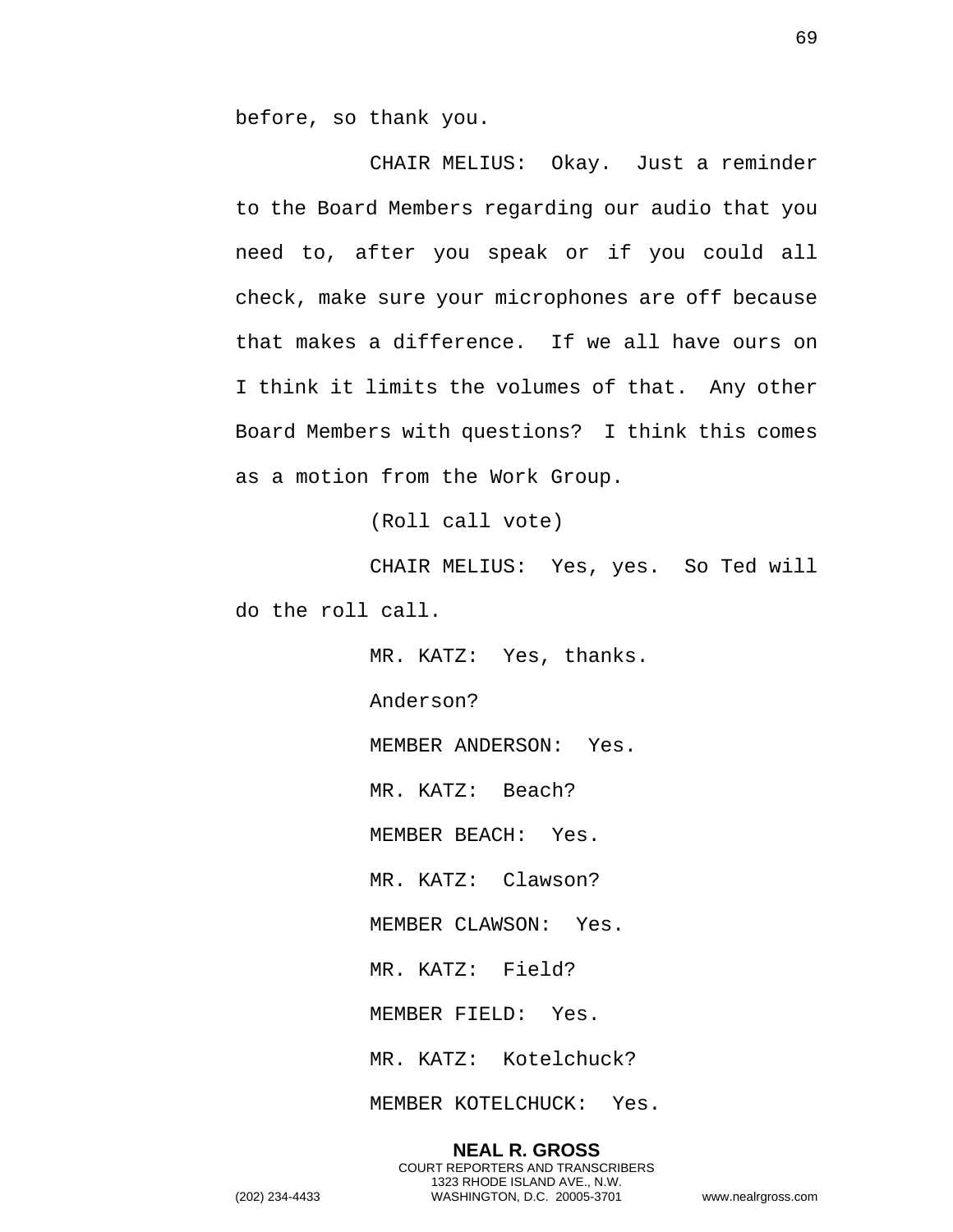MR. KATZ: Dr. Lemen is absent. I'll collect his vote after this meeting.

Lockey?

MEMBER LOCKEY: Yes.

MR. KATZ: Melius?

CHAIR MELIUS: Yes.

MR. KATZ: Munn, Poston and Richardson

are absent. I'll collect their votes after.

Roessler?

MEMBER ROESSLER: Yes.

MR. KATZ: Schofield?

MEMBER SCHOFIELD: Yes.

MR. KATZ: Valerio?

MEMBER VALERIO: Yes.

MR. KATZ: And I'm not sure, Dr. Ziemer sent me a note saying he'd be absent for a brief period. Are you back on the line, Paul?

Okay. I'll collect his vote too. But the motion passes.

CHAIR MELIUS: Thank you, Ted. Okay. It is 10:15. We're not scheduled to take up our next petition until 11:30. The petitioner is here. I don't, are you expecting other people on

> **NEAL R. GROSS** COURT REPORTERS AND TRANSCRIBERS 1323 RHODE ISLAND AVE., N.W.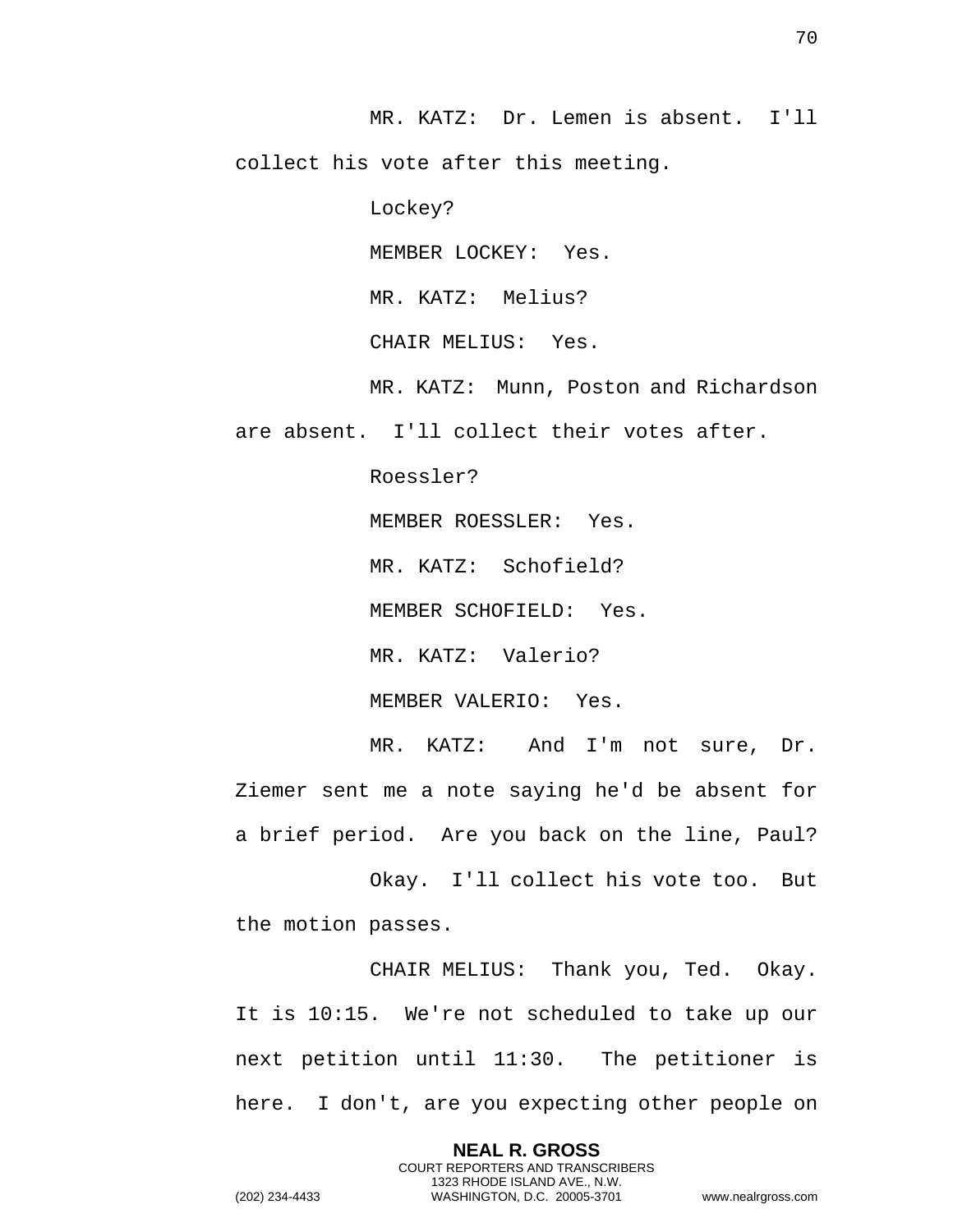the line?

Okay. Then we will wait until 11:30. So we're on break again until 11:30.

(Whereupon, the above-entitled matter went off the record at 10:13 a.m. and resumed at 11:32 a.m.)

CHAIR MELIUS: Okay, if everyone could get seated we'll reconvene. And next we're doing Area 4 of Santa Susana, the petition. And first we'll hear from Dr. Lara Hughes from NIOSH. Lara, go ahead.

**Area IV of Santa Susanna Field Laboratory** 

**SEC Petition (1991-1993; Ventura County, CA)** 

DR. HUGHES: Thank you, Dr. Melius. This is the presentation for Area 4 of the Santa Susana Field Laboratory, SEC 235. This was an 83.13 evaluation based on a petition that we received.

So at this point I would like to acknowledge and thank our ORAU Team, the NIOSH contractor who did the most part of this work. Monica Harrison-Maples and Roger Halsey, as well as all the members of the team that did the data

> **NEAL R. GROSS** COURT REPORTERS AND TRANSCRIBERS 1323 RHODE ISLAND AVE., N.W.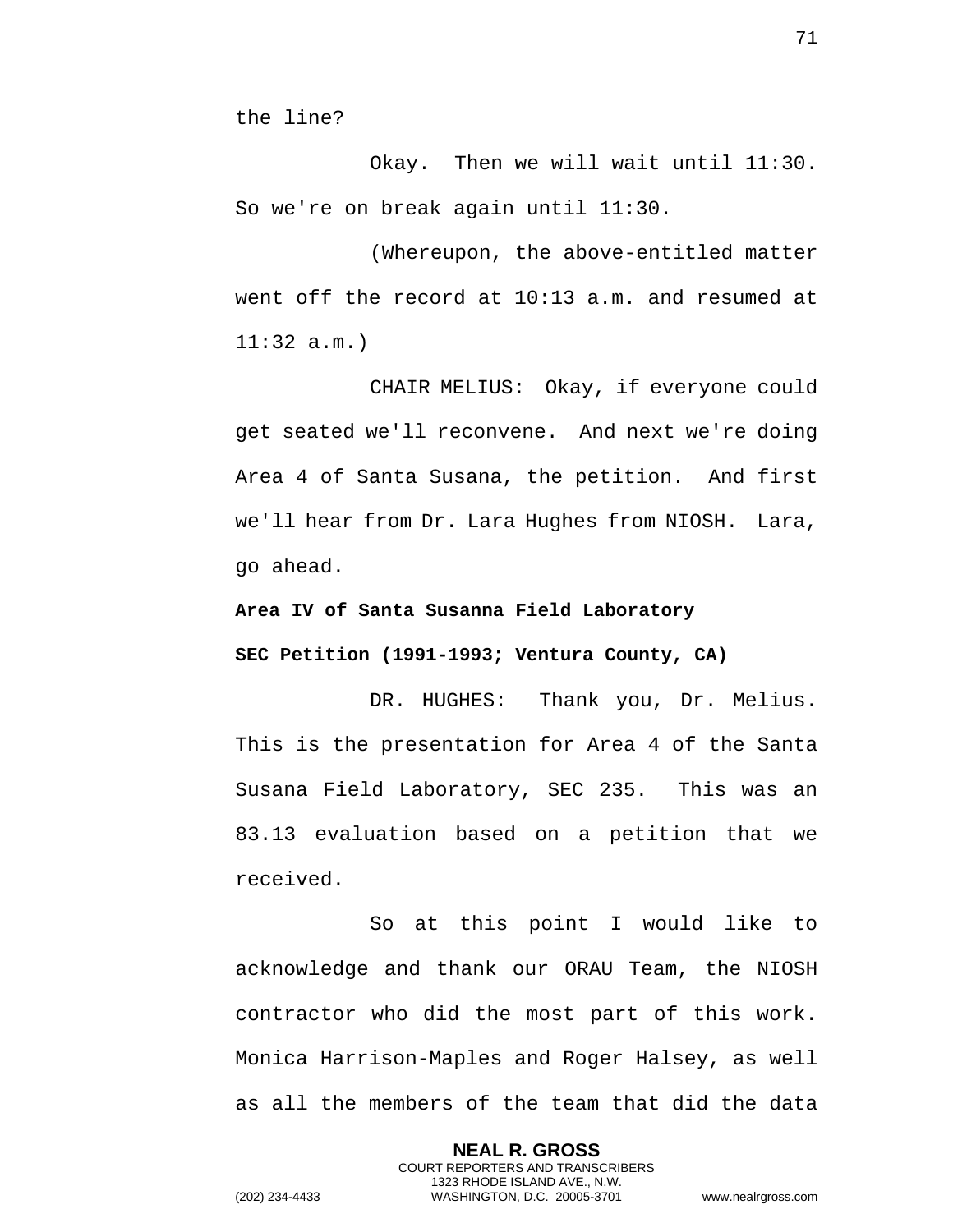analysis, and also especially the data capture team who did a very good job tracking down data from the remediation period for this site because it turned out that in very recent years they had actually moved all the records off site and we didn't know. They were unresponsive.

So it took some effort to actually track the data down which happened just to be in Cincinnati. So it was very fortunate that we were able to capture 173 additional documents dealing with the remediation period of the site and managed to review the data and also send the Evaluation Report to the Board within the amended 180 days which does not always happen.

CHAIR MELIUS: That's the first I've heard in a while.

DR. HUGHES: Right.

CHAIR MELIUS: Don't want to say that too loudly, but.

DR. HUGHES: So there are three previous Classes, SEC Classes, for Area 4, Santa Susana. The first was SEC 93. It was added for the pre-1959 period to the SEC that was done in

> **NEAL R. GROSS** COURT REPORTERS AND TRANSCRIBERS 1323 RHODE ISLAND AVE., N.W.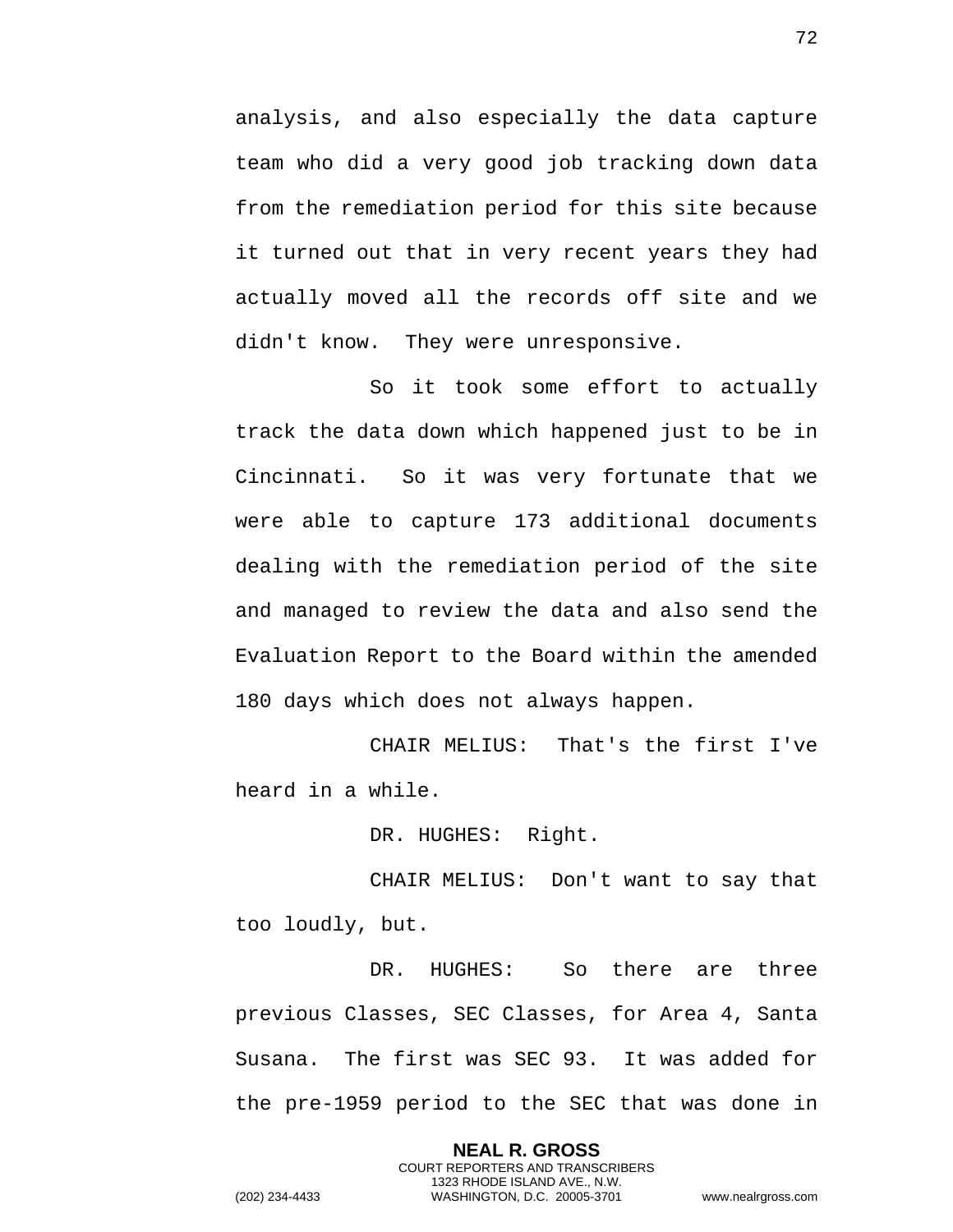2009. It was based on lack of internal monitoring.

The next one was SEC 158 which expanded the Class to 1965, or end of 1964, also based on issues of internal monitoring.

And the last petition was SEC 234 which was an 83.14 Petition based on also again, issues with internal data, the infeasibility of reconstruct internal doses from americium and thorium. This was presented to the Board in December of 2016.

The current SEC 235 does not recommend a Class. Now the previous three Classes actually encompassed the entire operational period of Area 4 so the current period that we looked at was actually only the remediation period.

Sorry. Okay. The petition was received on August 9, 2016 for the Class. The Class requested by the petitioner was all employees of North American Aviation to include corporate successors and self-contractors who worked at Area 4 of the Santa Susana Field Laboratory from December 31st, 1964 through

**NEAL R. GROSS** COURT REPORTERS AND TRANSCRIBERS 1323 RHODE ISLAND AVE., N.W. (202) 234-4433 WASHINGTON, D.C. 20005-3701 www.nealrgross.com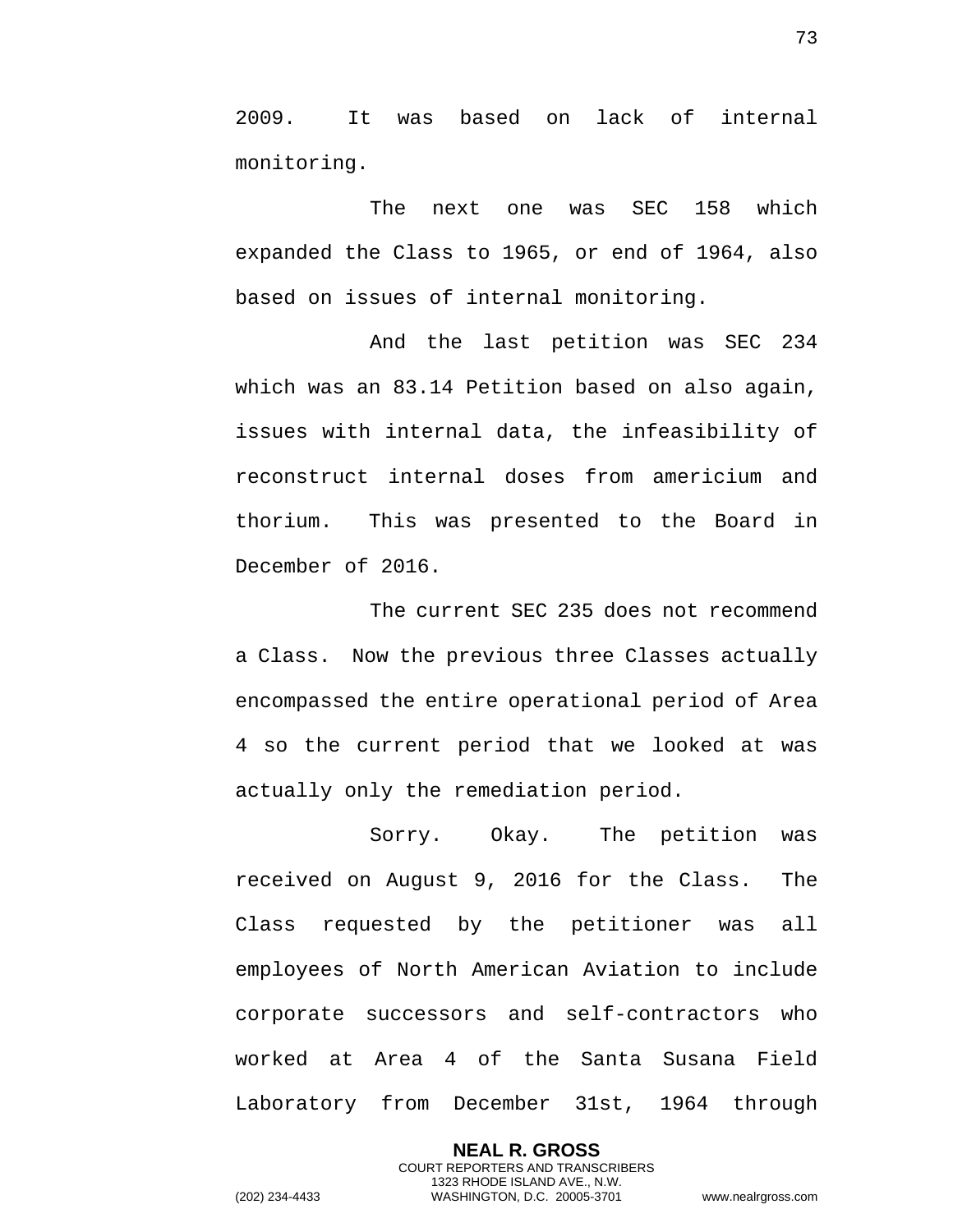present.

Now when this petition was submitted, we had not issued the latest SEC Petition 234 which we were working on at that point. However, it hadn't been presented and hadn't been recommended so there was a bit of an overlap between our work and this petition that came in.

Now that we already knew that SEC 234 was going to be presented and hopefully be added so when we evaluated for qualification, we qualified, sorry, let me not get ahead here.

The cost we evaluated for qualification was all employees that worked during the remediation period. So when we looked at the remediation period to see if there was anything that would warrant qualification of this petition.

So what we ended up qualifying was all employees off the DOE, its predecessor agencies and the contractors, self-contractors who worked in Area 4 from August 1st, 1991, through June 30th of 1993. Currently we do not propose to be adding a Class.

> **NEAL R. GROSS** COURT REPORTERS AND TRANSCRIBERS 1323 RHODE ISLAND AVE., N.W.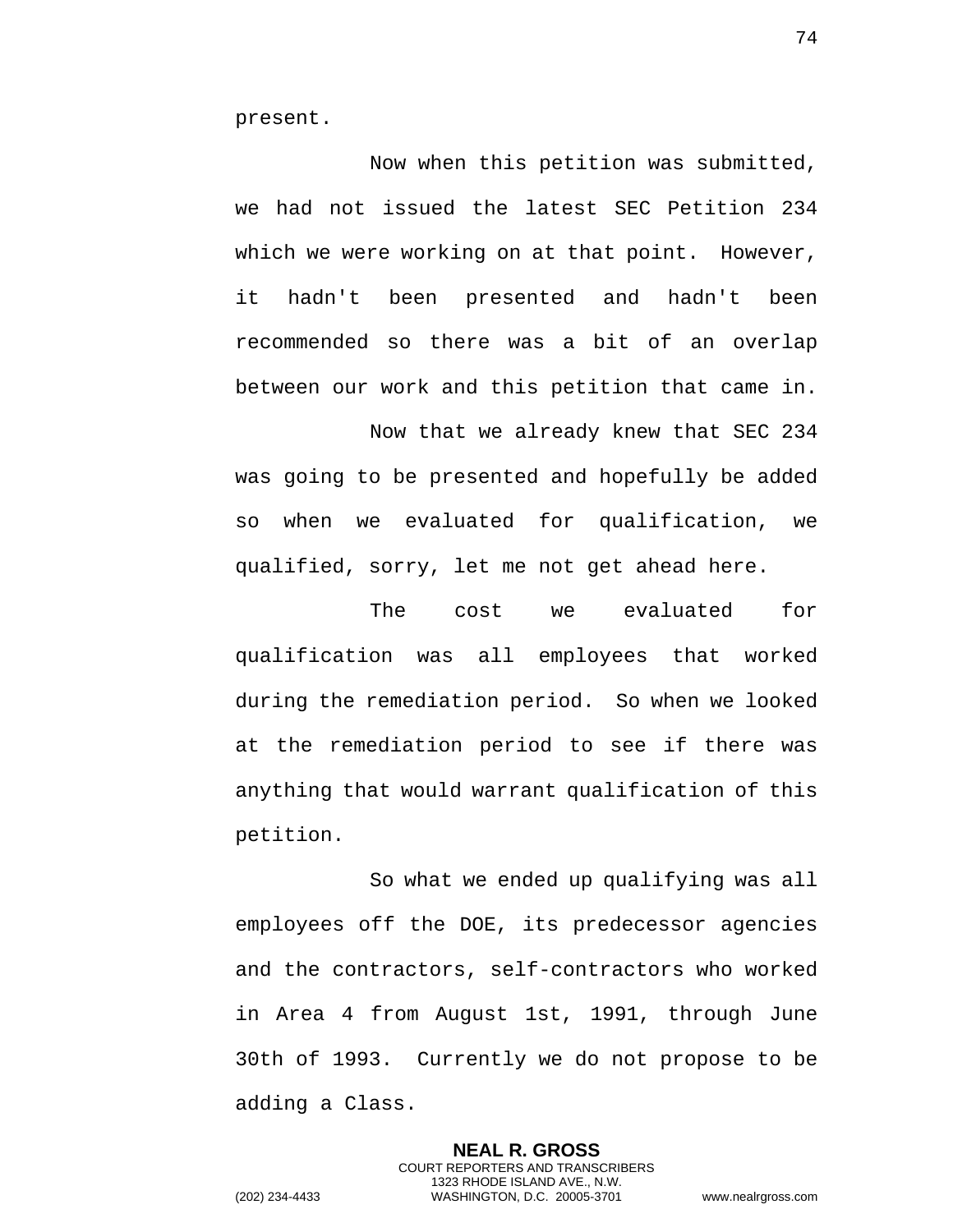The reason why this qualified -- now the petition had a lot of supporting documentation that we reviewed but it was almost in its entirely focused in the pre-remediation period, the later operational period after 1965.

So whereas the petition itself, we found it not adequately support the defined basis for the remediation period which is really all that was left for us to look at.

We knew of this issue with CEP Controls for Environmental Pollution which was a bioassay contractor that the sites used as many other sites have in the complex.

It was suspected of data falsification at another site, not at Area 4, but what NIOSH is doing is we do not use any of the CEP data for dose reconstruction.

So because of this issue that we were aware of, we decided that the petition basis F.2 of data falsification loss or destroyed record would be in some form supported. And so we decided to look into that this issue needed to be looked at a little more.

**NEAL R. GROSS** COURT REPORTERS AND TRANSCRIBERS 1323 RHODE ISLAND AVE., N.W. (202) 234-4433 WASHINGTON, D.C. 20005-3701 www.nealrgross.com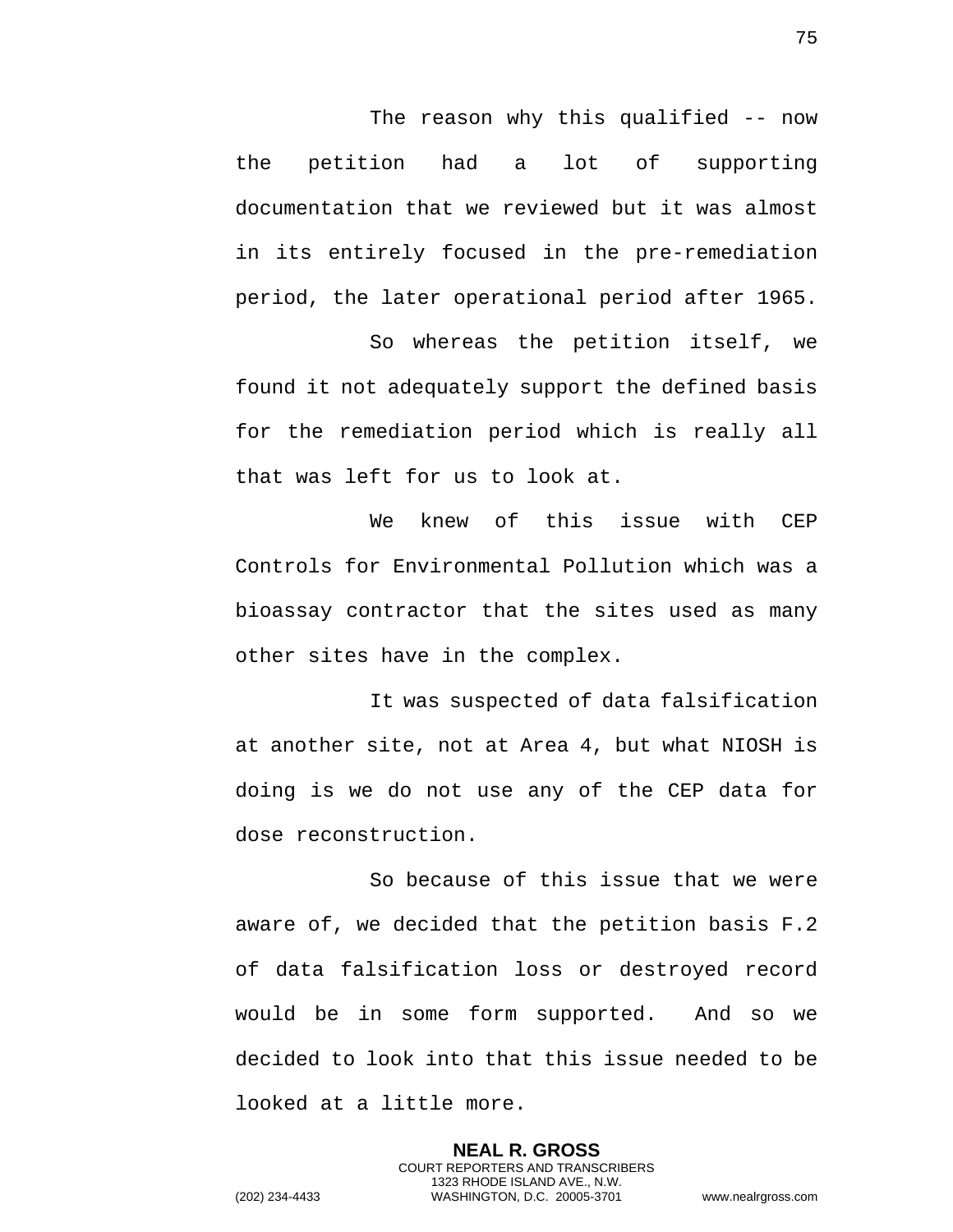Area 4 used Controls for Environmental Pollution (CEP) as the urine sample analysis vendor from August '91 to June '93. We did some research into when the contract terminated and found that it ended in June 1993. And so this report really is evaluating whether or not we find that this omission of this data would have any impact on our ability to do dose reconstruction during the remediation period at Santa Susana Area 4.

A little claim overview. We have currently at NIOSH for dose reconstruction, 316 claims.

The total number of claims we have for workers who worked during this period that we're considering from '91 through '93, to '93, is 29. There are six of those claim workers started employment during that period.

Currently the number of DRs completed is 22. There's currently nothing active. The rest of them are somehow pulled or closed or in any, in some other form not completed with the DR. There's a reason for it. We looked at all

> **NEAL R. GROSS** COURT REPORTERS AND TRANSCRIBERS 1323 RHODE ISLAND AVE., N.W.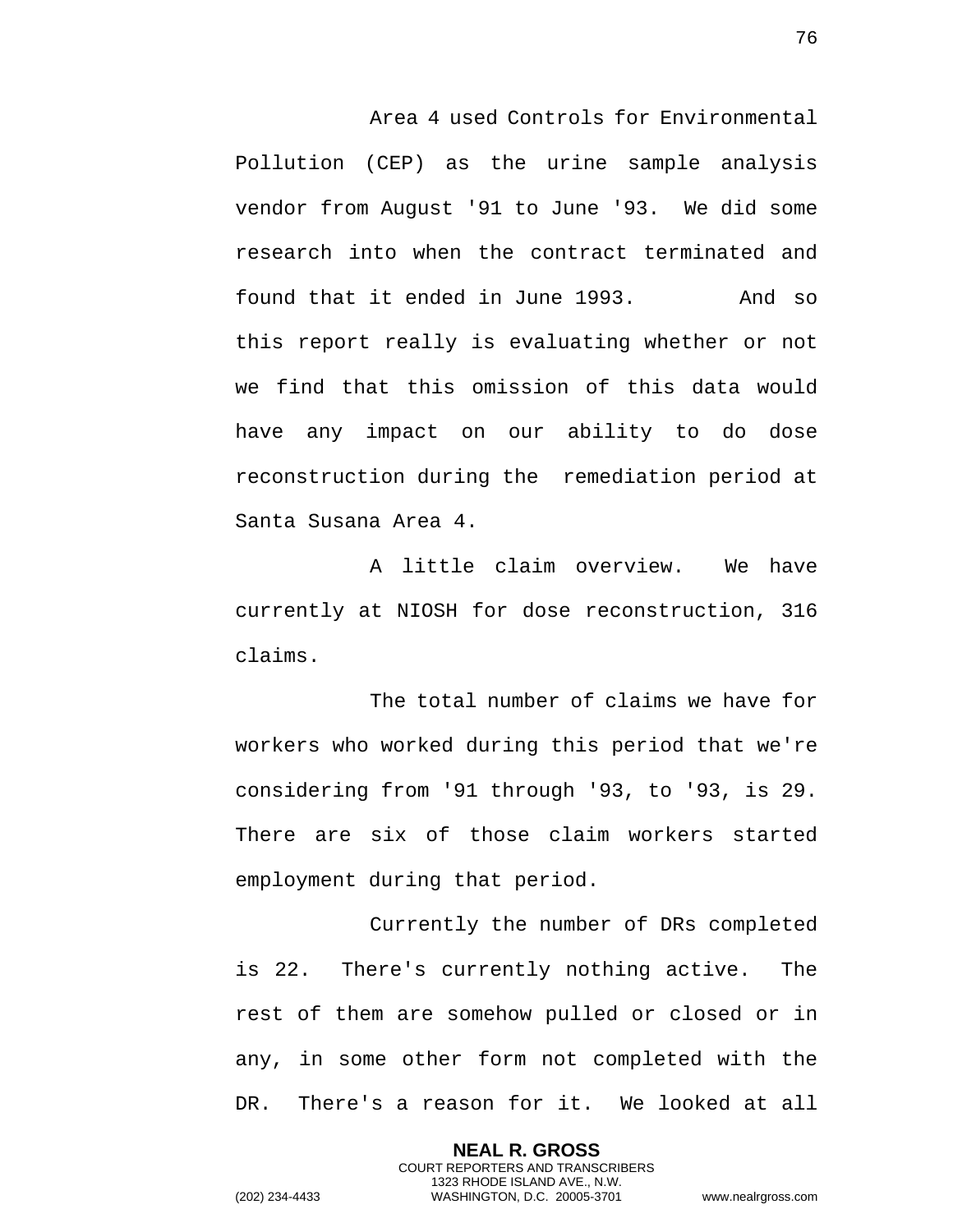of them.

The number of claims that have internal dosimetry records for the evaluated period is five and the number of claims with external dosimetry records for this period is ten.

A little bit of background. You're quite familiar with the site by now. 2,850 acres, 50 acres total, located in the Simi Hills, Ventura County, 30 miles northwest of Los Angeles. It consists of four administrative and operational areas, labeled I through IV.

What's labeled Area 4 is about 290 acres and it's the only covered area. It also went by the name ETEC at some point. We currently try to stick to Area 4 because it seems to eliminate confusion.

The contractor during the '91-'93 period was Rockwell International. The processes, the operational processes was reactor testing and development. This went on from '55 through 1988. That was the operational period. So reactor testing, experimental reactors of

> **NEAL R. GROSS** COURT REPORTERS AND TRANSCRIBERS 1323 RHODE ISLAND AVE., N.W.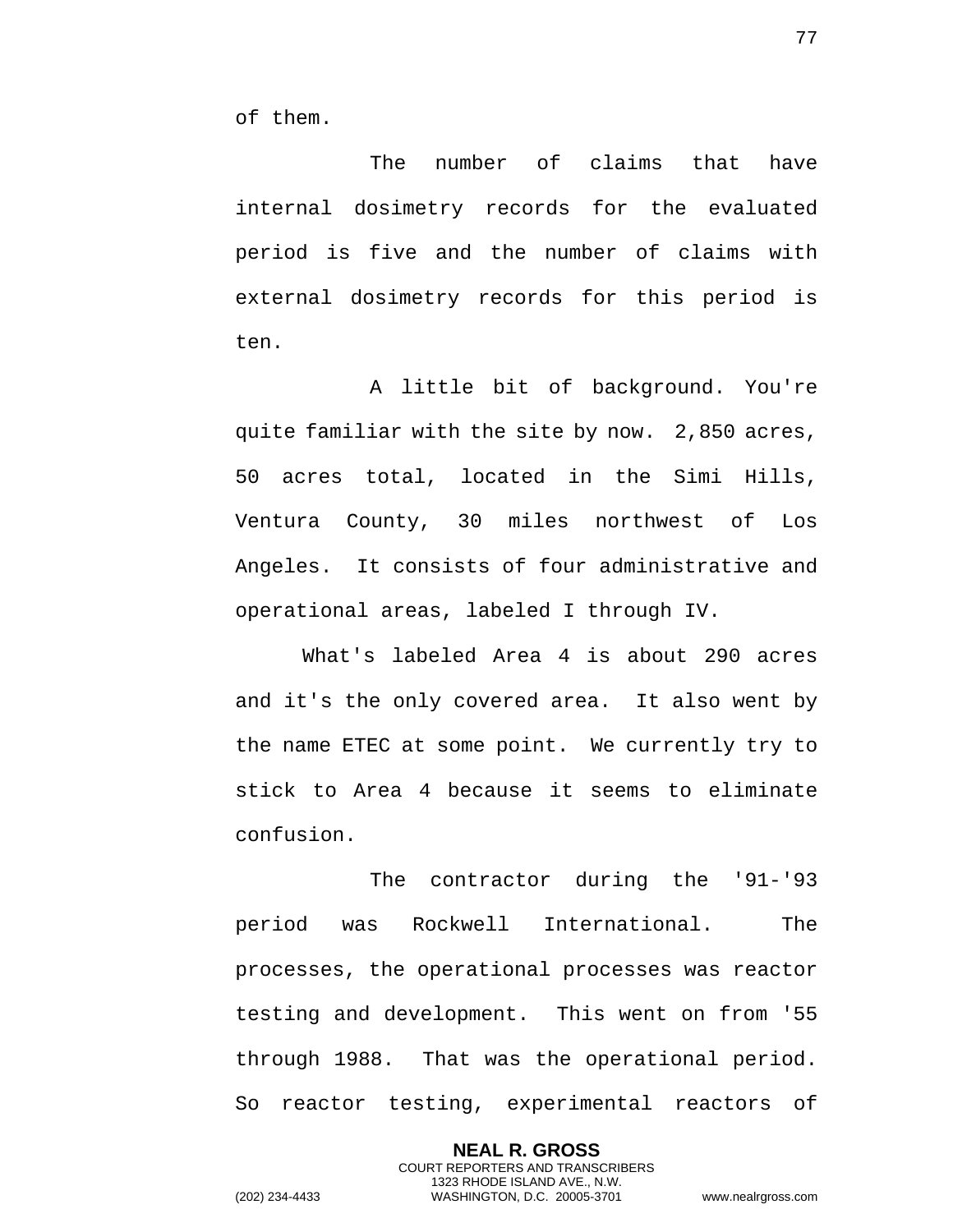various forms, fairly small reactors, the nuclear support operations that go with the reactor testing and energy research.

They also did energy and non-nuclear research and development. A lot of it had to do with liquid metal technologies.

The DOE remediation period is 1988 through present, well, it should be the beginning of 1989 to present, consisted of D&D of structures and components, the characterization treatment packaging, temporary storage of the radioactive and mixed wastes.

The highest exposure potential during the D&D period would be the SNAP reactor development facility D&D, as well as the dismantling and decommissioning of the hot lab, the hot cells, that were present at the site.

There are three facilities that are still operating, not currently but at the time of evaluation, was the Fuel Storage Facility, the Radioactive Materials Handling Facility Complex, which is a complex consisting of nine buildings, and the Radiation Instrument Calibration

> **NEAL R. GROSS** COURT REPORTERS AND TRANSCRIBERS 1323 RHODE ISLAND AVE., N.W.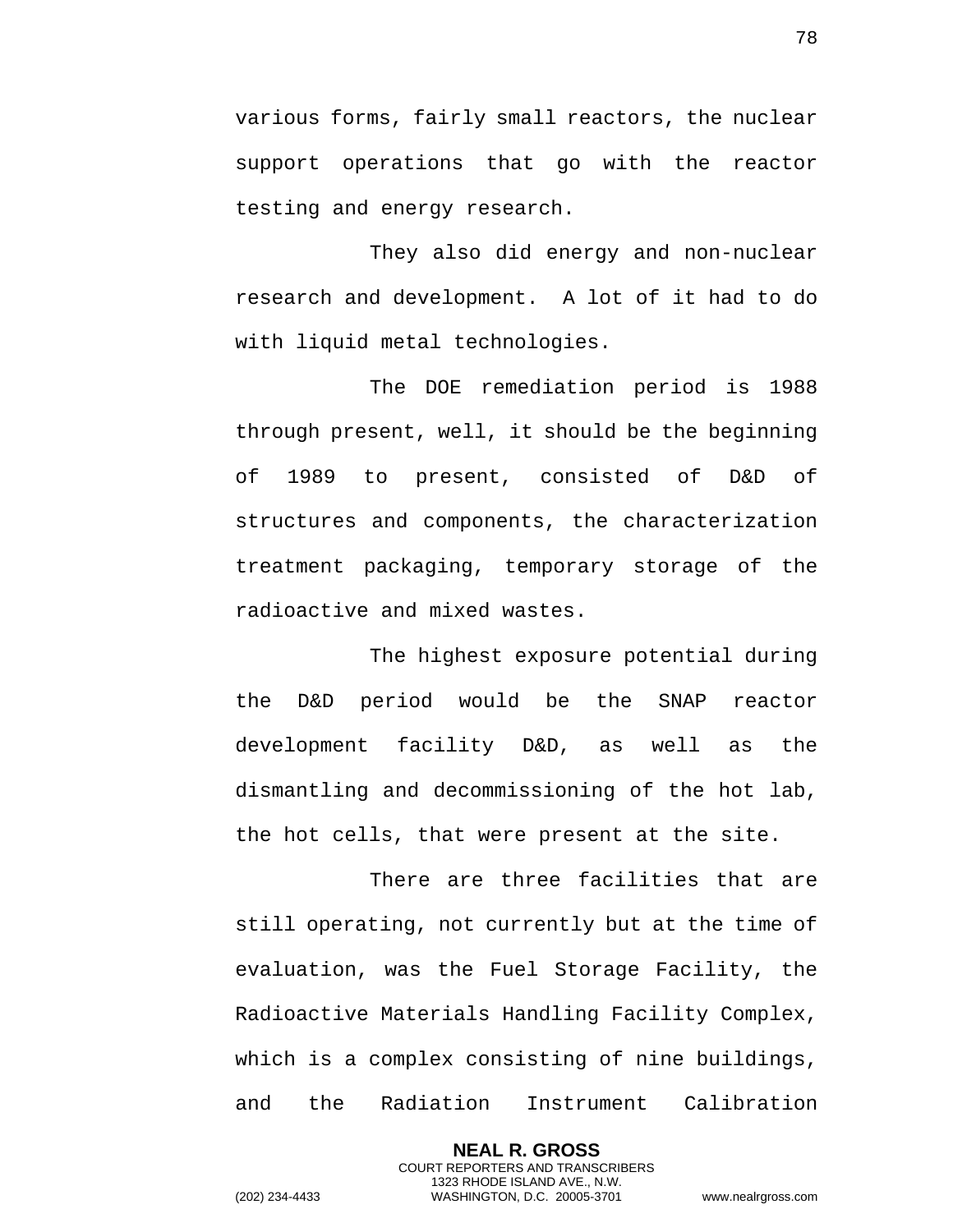Laboratory.

This is a little hard to read for pretty much everybody probably. I apologize. I thought it would come up a little larger.

Now on the left hand is the list of facilities and buildings. And if you see the red bars, is the operational period of the sites and the little vertical brackets to the right indicates the CEP Period.

And you can see there are three facilities still operating in a number of the open bars that aren't filled with the red consists of a facility that is still onsite but hasn't been decommissioned or dismantled or released. So there are still a number of facilities that they were working on at this time.

So Internal Exposure potential during the D&D period was a dust obviously from demolition operations removal of the reactor activated concrete, decontamination of the hot cell facility which would have all kinds of contaminants inside, fission products,

> **NEAL R. GROSS** COURT REPORTERS AND TRANSCRIBERS 1323 RHODE ISLAND AVE., N.W.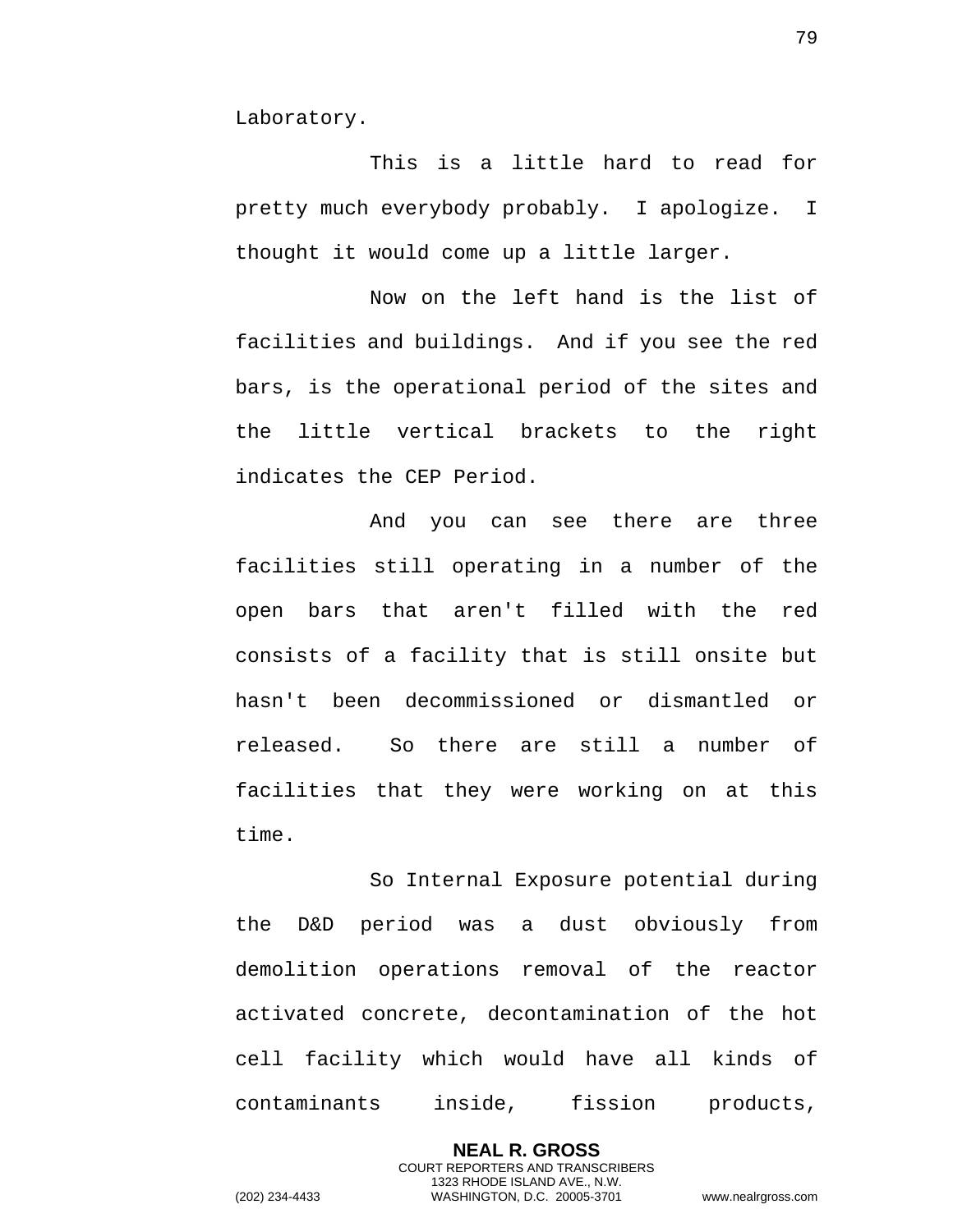activation products. So any unencapsulated radioactive material that was handled, stored, and packaged in the Radioactive Materials Handling and Disposal Facility.

The radionuclides of concern, transuranics, activation products, uranium compounds, limited thorium and plutonium and also fission products.

Now to Internal Monitoring Data available. The site had a state-of-the-art health physics program at the time. Not every worker was monitored for internal exposure.

They would limit the internal monitoring to workers that would enter high contamination areas or handling unencapsulated materials.

They had air sampling programs so any kind of elevated air sampling would trigger a special sample. The routine in vitro and in vivo sample was routine depending on the job assignment.

So in August '91 they started a contract with CEP which handled all their routine

> **NEAL R. GROSS** COURT REPORTERS AND TRANSCRIBERS 1323 RHODE ISLAND AVE., N.W.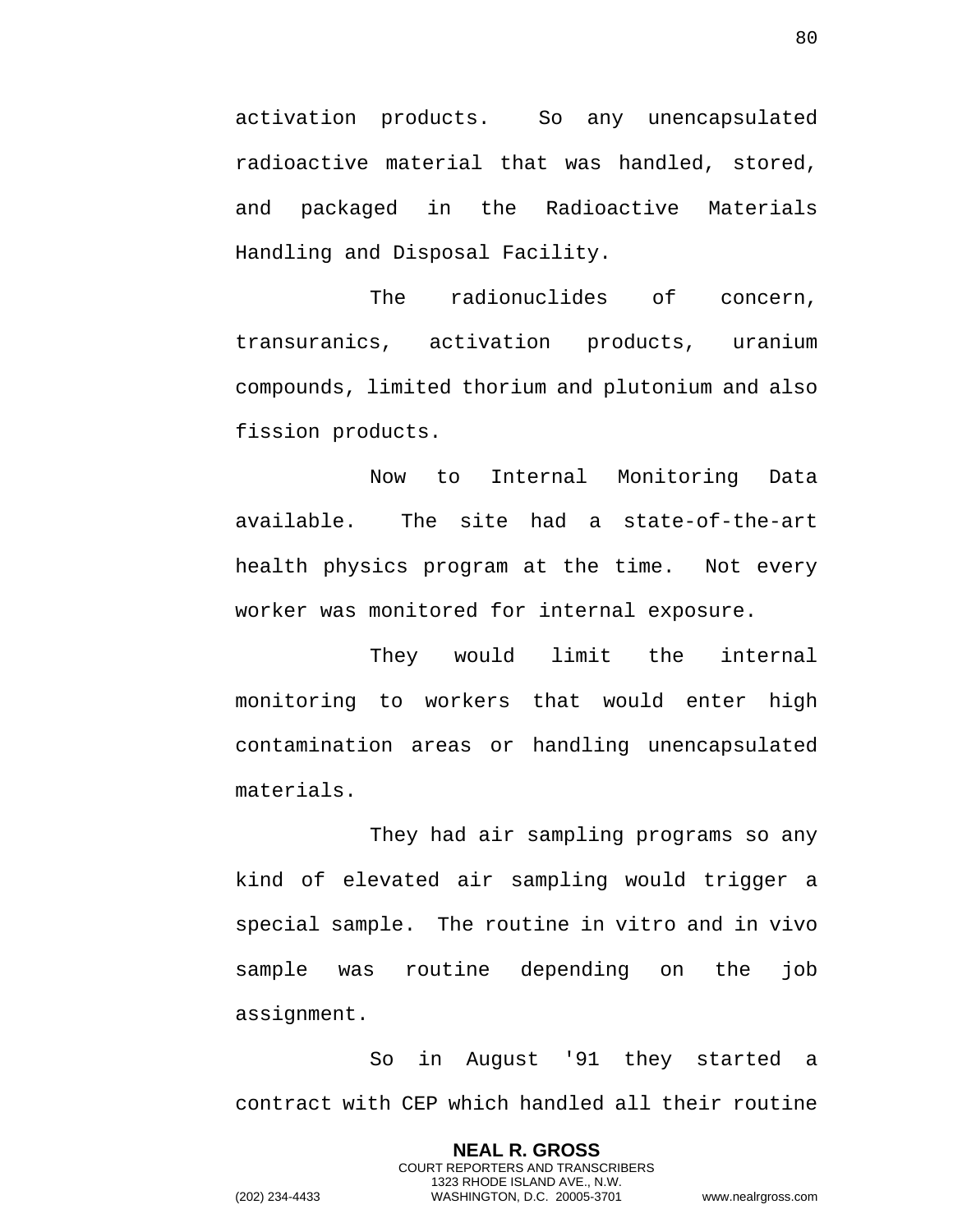urine analysis for uranium, gross alpha, plutonium, mixed fission products. What they did usually was the gross measurement and then they would follow-up if there was some kind of indication that it was a positive result.

Again, CEP was suspected of data falsification so we are not using this data. Again, the CEP data was baseline routine in nature. Air sampling was available for the same period also.

The site did in vivo counts that, in vivo whole body counts which were provided by Helgeson. They had a, what they typically did, they had a quarterly type sampling that would alternate between in vivo and in vitro sampling for critical workers that they would consider having a high exposure potential.

So based on our previous research at NIOSH, we have a coworker model, OTIB-80, that is available and the period for the coworker model just ends just prior to the CEP period.

For uranium, the last interval that we are using for intake calculations ends in 1988.

> **NEAL R. GROSS** COURT REPORTERS AND TRANSCRIBERS 1323 RHODE ISLAND AVE., N.W.

81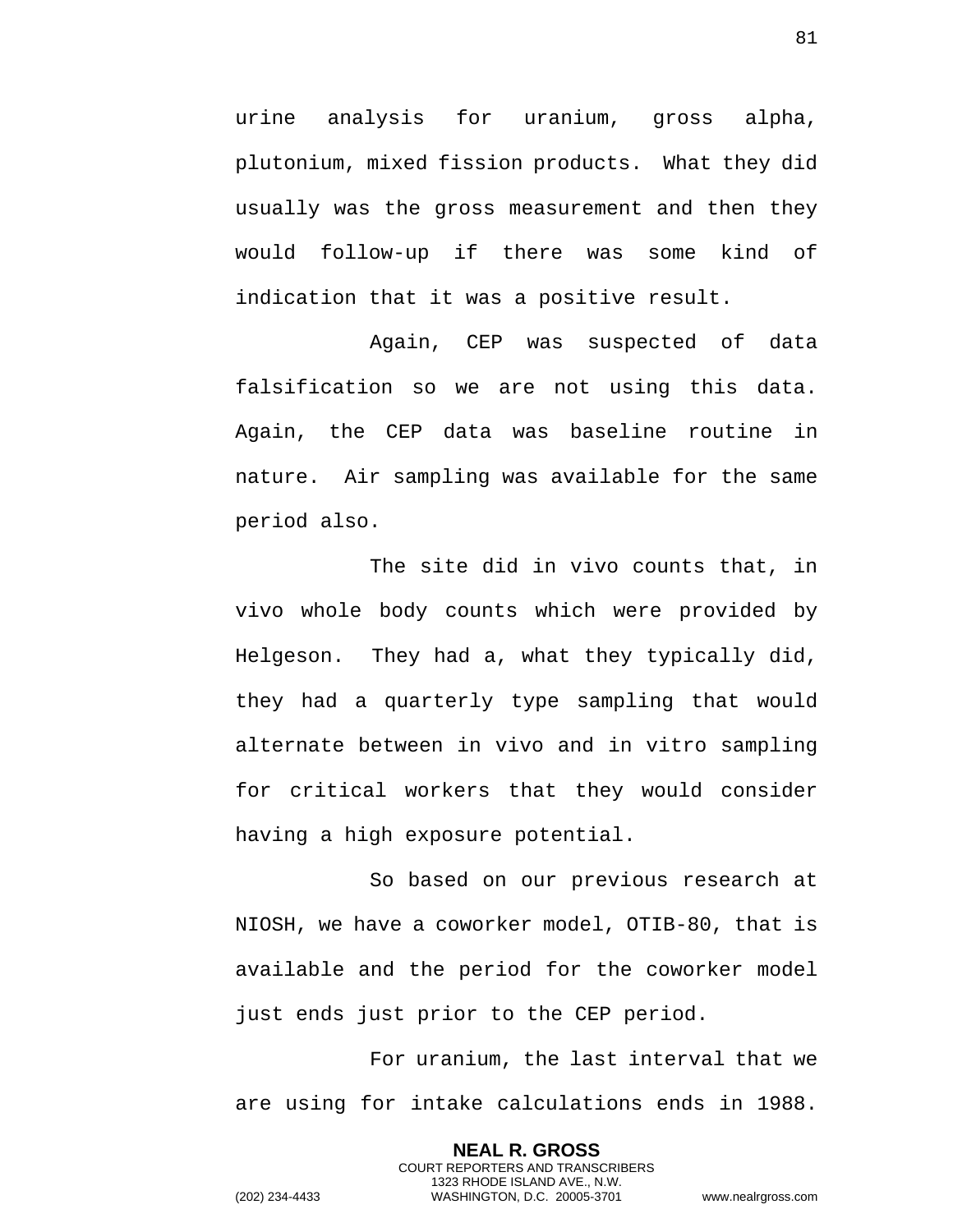For plutonium it ends in 1986 and for mixed fission products it ends in 1991.

So what we did, we have the data that was coded and analyzed for the coworker model. We plotted this here. This is for uranium and this is the non-zero uranium results.

Okay. The gray shaded area on the left side of the graph is the CEP period. We omitted the data so what we did, we compared the available data from the time when we did the coworker model, this was still operational period, with the data that was available, the bioassay data that was available after the CEP period, and plotted it on this graph to just get an indication of what the data looks like.

The data during the remediation period was not of sufficient quantity to be included in the coworker model. However, if you do a comparison, there's no indication that the data during the remediation period would indicate that.

So we did this analysis for uranium. Plutonium looks quite similar. So the data on

> **NEAL R. GROSS** COURT REPORTERS AND TRANSCRIBERS 1323 RHODE ISLAND AVE., N.W.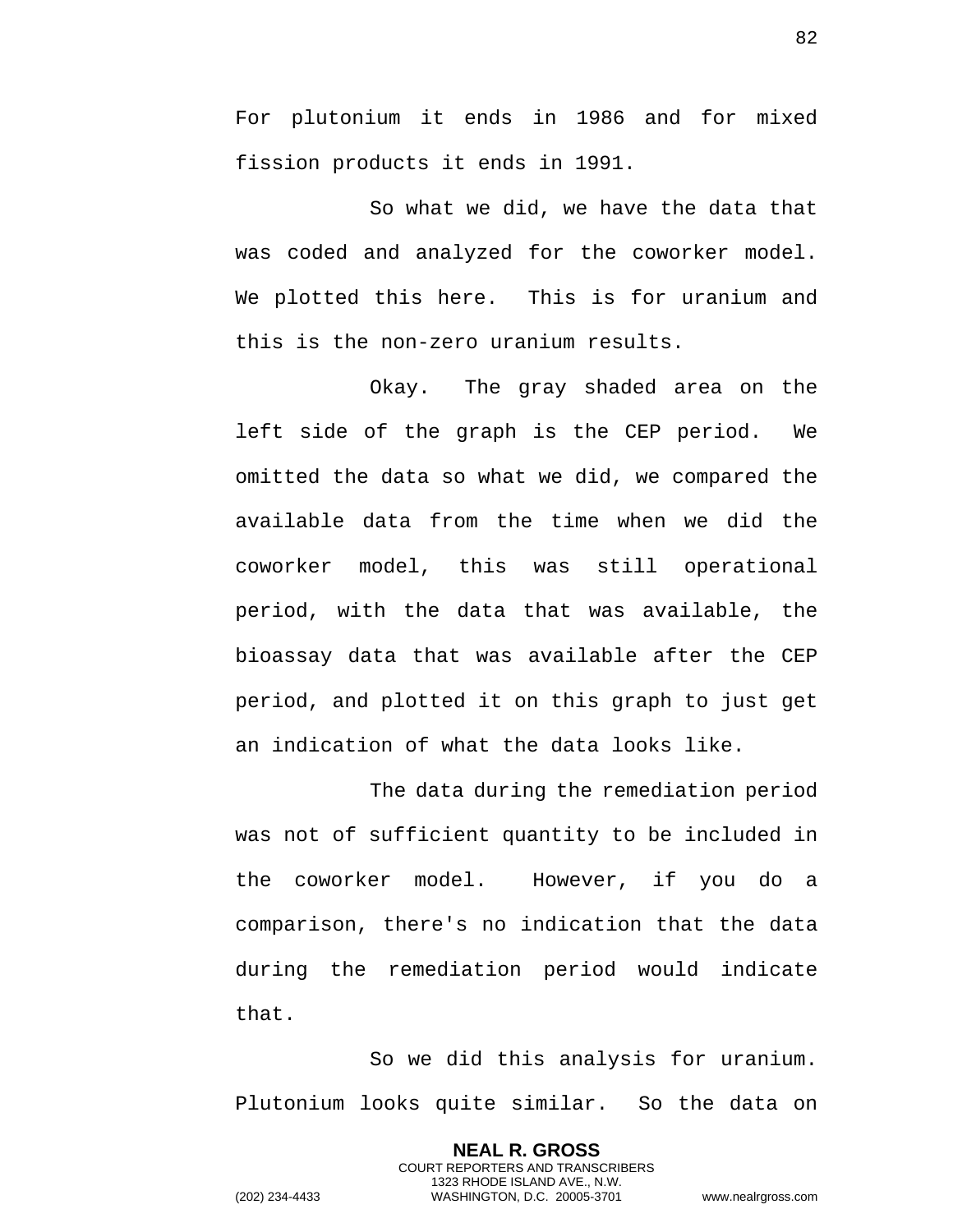the left is the data that was used for the coworker model, the non-zero plutonium results from all the workers at Area 4, Santa Susana, that were available to us.

On the right is the plutonium results that were collected after the CEP period and there's no indication that there was an increase. The same for fission products. Mixed fission products was done up until 1991 after the CEP period. They changed to strontium-90 analysis mostly. Again the comparison works fairly well.

Same for gross alpha. It's no indication that the gross alpha values were higher than what's collected during the operational period.

In addition, this is a graph that shows the frequency of the whole body counts that were done. And as you can see, starting in 1991 the site increased their, the number of whole body counts they did.

So actually during those three years that we're looking at they actually did a whole, they did a lot of the whole body counts and then

> **NEAL R. GROSS** COURT REPORTERS AND TRANSCRIBERS 1323 RHODE ISLAND AVE., N.W.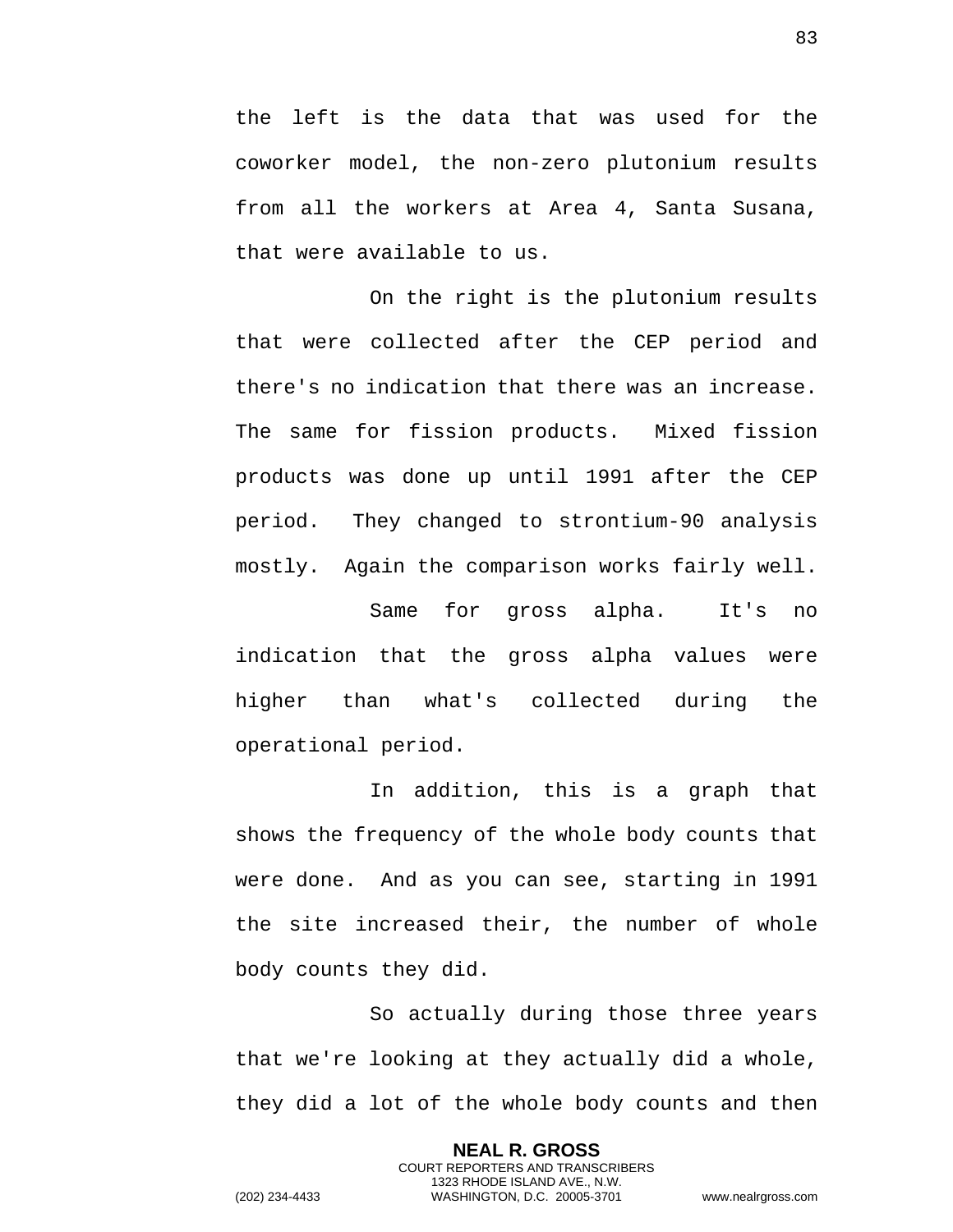we think this was due to a Tiger Team report that happened right around that time and that they were somehow held accountable for like doing more of this type analysis.

So for the internal feasibility, we found that the lack of CEP in vitro data does not cause an infeasibility to bound internal dose for monitored and unmonitored workers.

The comparison of remediation period bioassay data to the operational period data showed no indication that the coworker intake rates would not bound the exposure for unmonitored workers.

D&D and waste handling operations throughout the remediation period from 1989 through present remain consistent in procedure, equipment, and exposure risk.

During the CEP period the site was performing routine in vivo whole body scans with Helgeson. There were no measurable exposures.

In response to the DOE concerns with CEP data, the Santa Susana site initiated confirmatory resamples analyzed by the new

> **NEAL R. GROSS** COURT REPORTERS AND TRANSCRIBERS 1323 RHODE ISLAND AVE., N.W.

84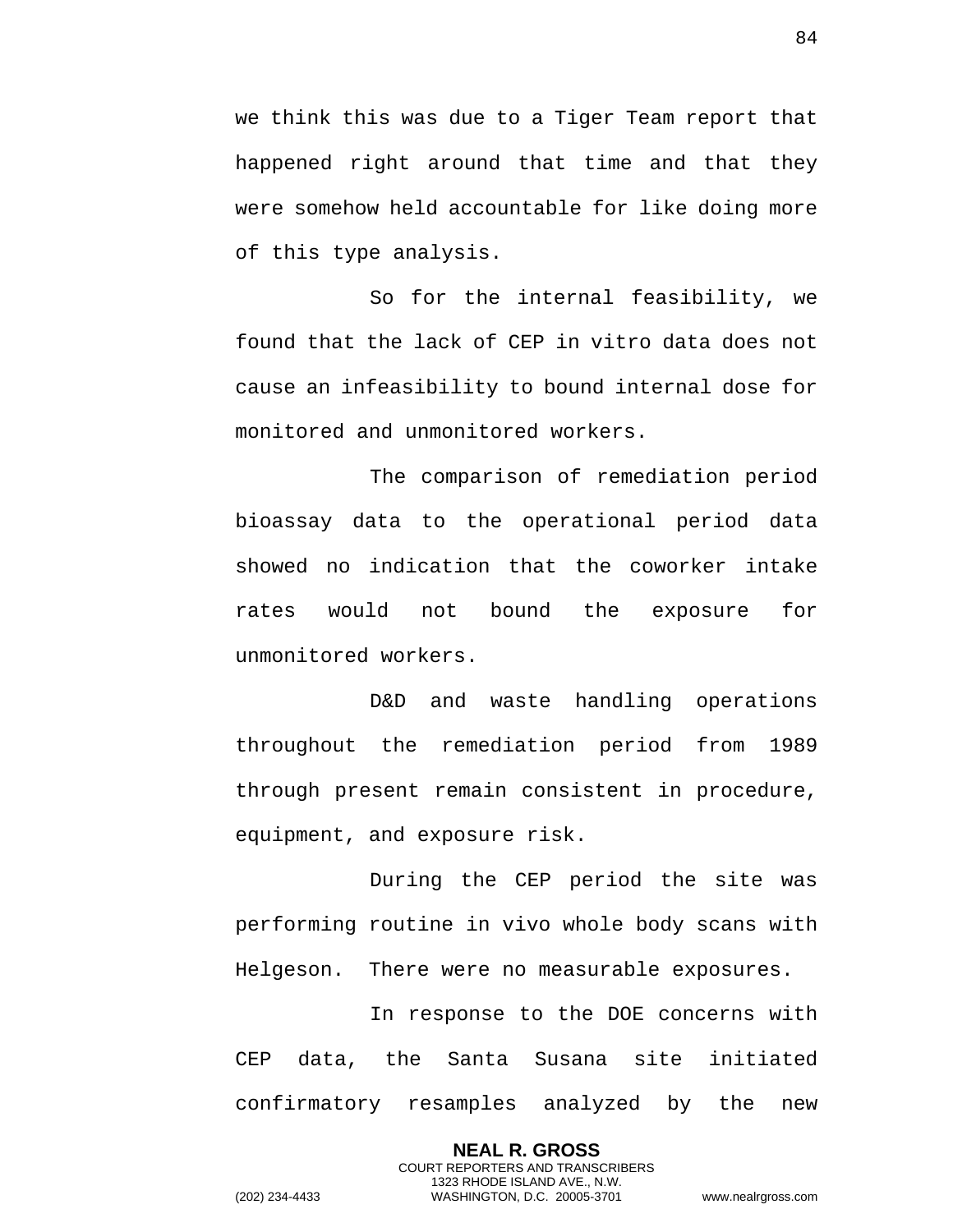contractor, Teledyne-Brown Engineering. These follow-up in vitro results confirmed no measurable internal exposures.

So this is our summary slide. I should also mention, of course external. We looked at the external. We have generally not had an infeasibility issue with the external at Santa Susana and that has not changed during the remediation period. Workers were monitored for external. It shows that they were during the operational period.

A little bit of additional information for the CEP data, as you may recall, what we did in order to do the coworker model is we were able to get all the scanned internal data from the site. Anybody that was ever monitored for internal -- internal or external, the data was scanned for epidemiological study at some point and the site just did hand that over to NIOSH at some point.

We scanned the data. So we are actually able to look at all the individuals that were monitored during this three-year period and

> **NEAL R. GROSS** COURT REPORTERS AND TRANSCRIBERS 1323 RHODE ISLAND AVE., N.W.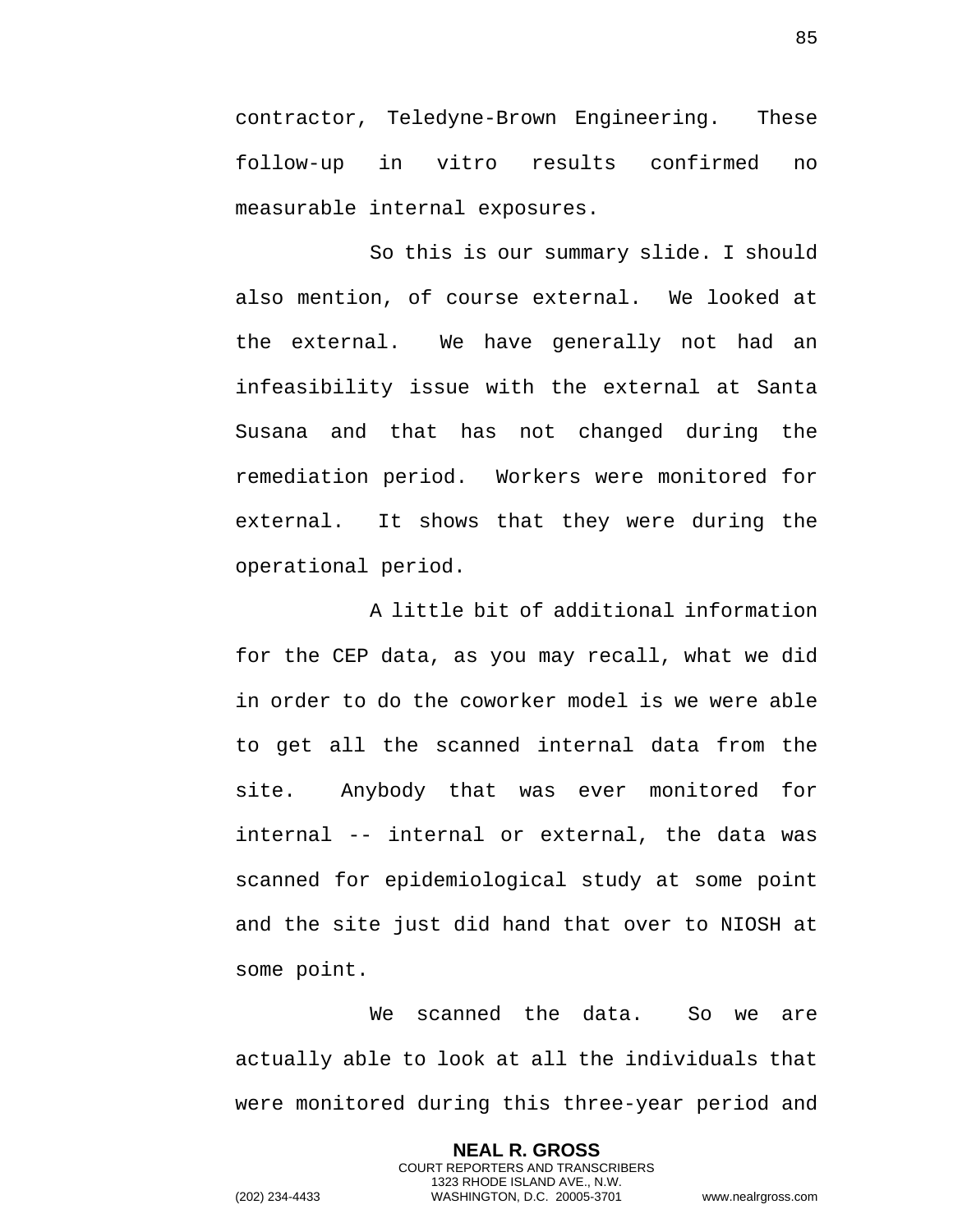pull out, you know, everybody that was monitored by CEP and look.

So we have about 55 individuals that are affected by this CEP issue. Overall there's around 90 people that were monitored for internal during this period. So we feel there is no infeasibility for internal or any of the external components for this period.

And that concludes my presentation. Any questions?

CHAIR MELIUS: Questions from Board Members? Josie?

MEMBER BEACH: Yes, I was looking at your whole body count and I know you said the Tiger Team, that may have been an indication of why they increased those whole body counts. But when you compare the work that was going on early, that middle section where there's not very many whole body counts, I was wondering if you could explain more of what triggered a whole body count. Was it an annual or was it triggered by something, maybe an incident?

> **NEAL R. GROSS** COURT REPORTERS AND TRANSCRIBERS 1323 RHODE ISLAND AVE., N.W.

DR. HUGHES: We are not sure. It seems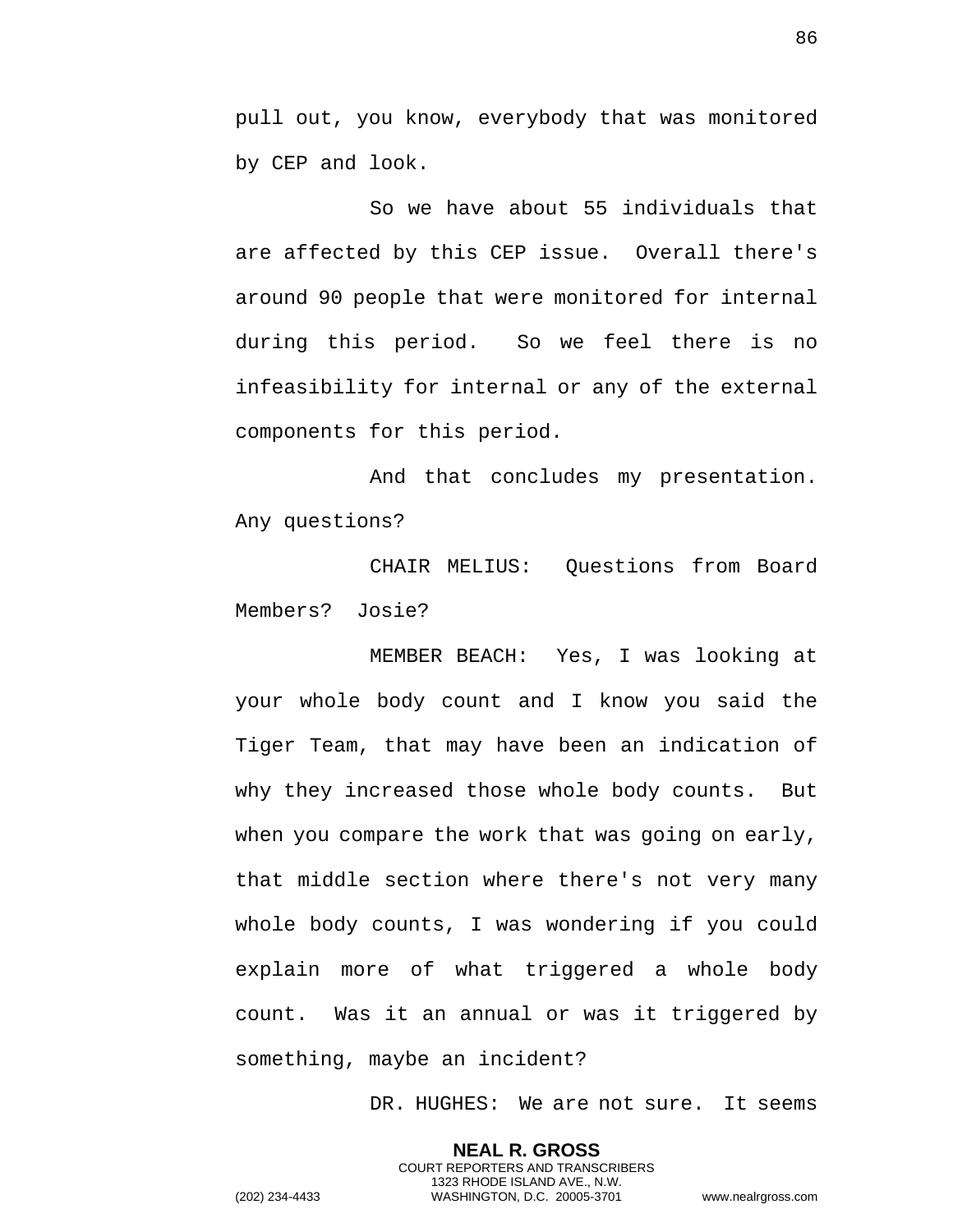somewhat -- we've been trying to find out actually what, you know, caused this increase.

I think it might have been the D&D. You know, that they were more worried about activation product exposure, that type of thing. I'm not sure.

MEMBER BEACH: Yes, it is interesting, especially the time frame and the spikes and, yes.

DR. HUGHES: Well, I know for sure they were not doing it to counteract the CEP because they were not aware of the CEP issue until, you know, it was made public. I think that was all came to the open like in '94 period when they, once the site learned that the CEP was an issue. They issued statements to all the workers explaining what, you know, and that they were doing follow-up, that sort of thing.

But we're not exactly sure what triggered it. That would be my guess, the Tiger Team, but I'm not entirely sure so I guess I should have pointed that out.

MEMBER ROESSLER: This is Gen Roessler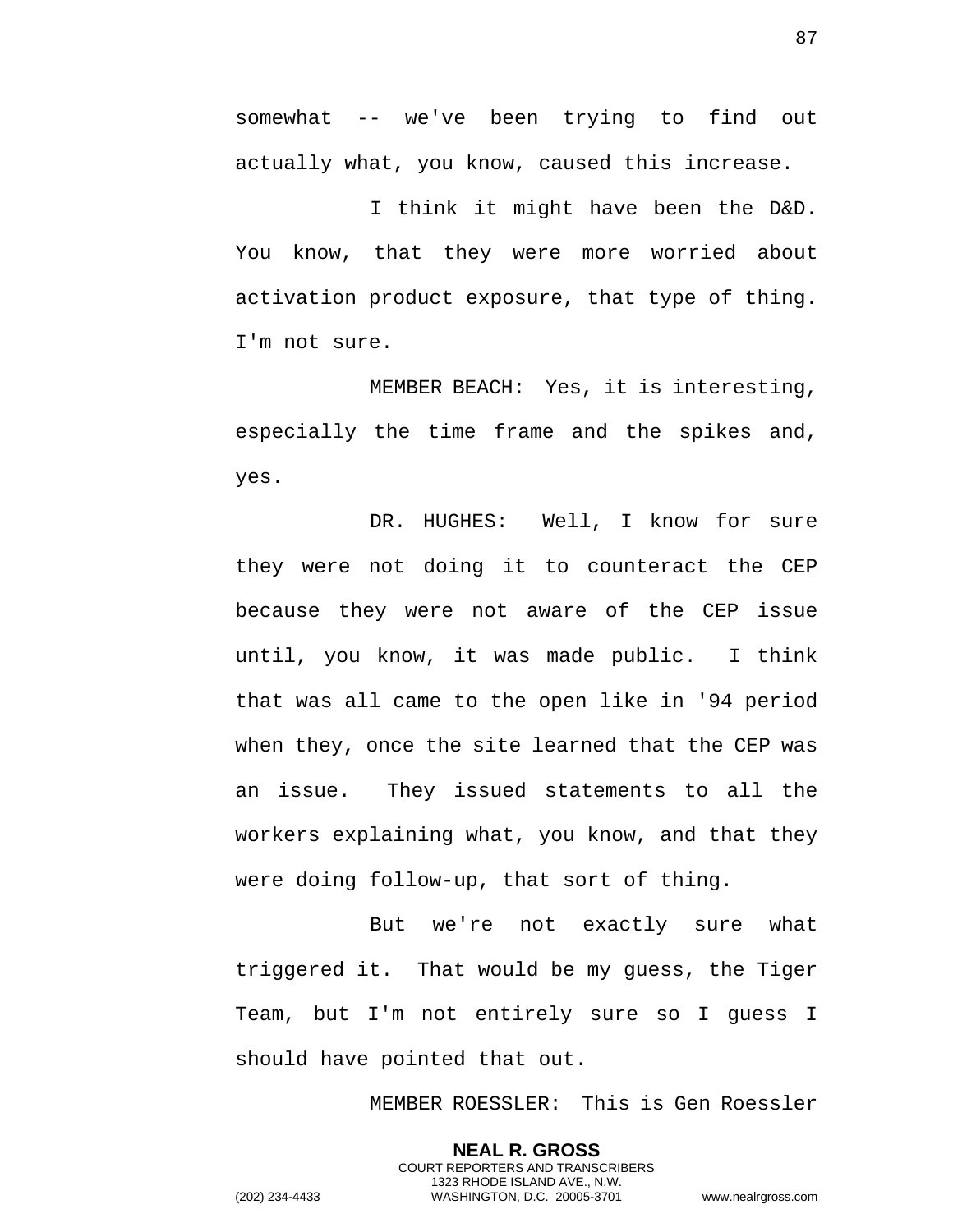on the phone.

CHAIR MELIUS: Go ahead, Gen.

MEMBER ROESSLER: Lara, that was a very nice presentation and easy to understand. I do have one question and my slides aren't numbered. It's the one under the plutonium bioassay results where you're comparing the coworker data with the data, well, you're comparing the red dots with the blue dots?

DR. HUGHES: Right.

MEMBER ROESSLER: Yes. And the only one there that -- I mean, in all of those slides that you used previously that's pretty convincing. But this one, those plutonium results are really scattered and there's one up there and that's a log scale on the y axis. There's one dot way up at the top. I'd be curious to know what that was and --

DR. HUGHES: Right. That's the mixed fission products slide. Yes, we went --

MEMBER ROESSLER: Oh, there. I've got the wrong title there. Okay, it's the mixed fission products, right.

> **NEAL R. GROSS** COURT REPORTERS AND TRANSCRIBERS 1323 RHODE ISLAND AVE., N.W.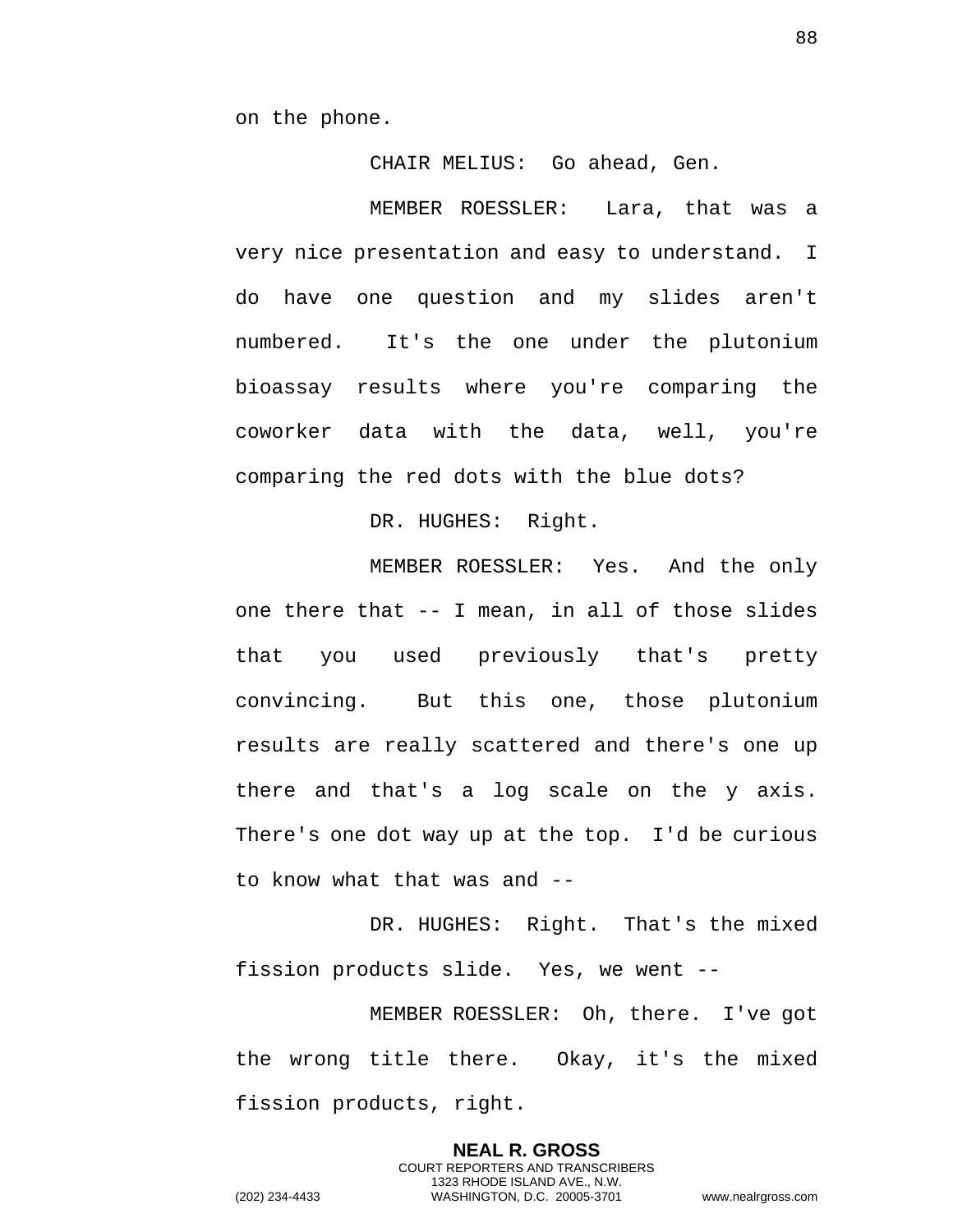DR. HUGHES: Yes.

CHAIR MELIUS: Gen, you had me looking to find a blue dot on the wrong slide.

MEMBER ROESSLER: Yes, I'm sorry. I took the title above instead of below.

DR. HUGHES: We actually looked at that because I pulled up particular data for that because I wanted to know what's going on with it and it's a censored result.

And it's, I forget what the unit was, I think it was reported in microcuries and it's some, when I would convert it, it was very large and I'm not sure it, you know, we didn't throw it out because we didn't quite know what the deal was with it.

But at the same time it's a censored result. It wasn't labeled a positive so it's not a -- like one particular high result. I'm sure, I'm sorry if that doesn't help. I'm not exactly sure what's going on with it.

MEMBER ROESSLER: But you did notice it?

> **NEAL R. GROSS** COURT REPORTERS AND TRANSCRIBERS 1323 RHODE ISLAND AVE., N.W.

DR. HUGHES: Yes. Yes, we did.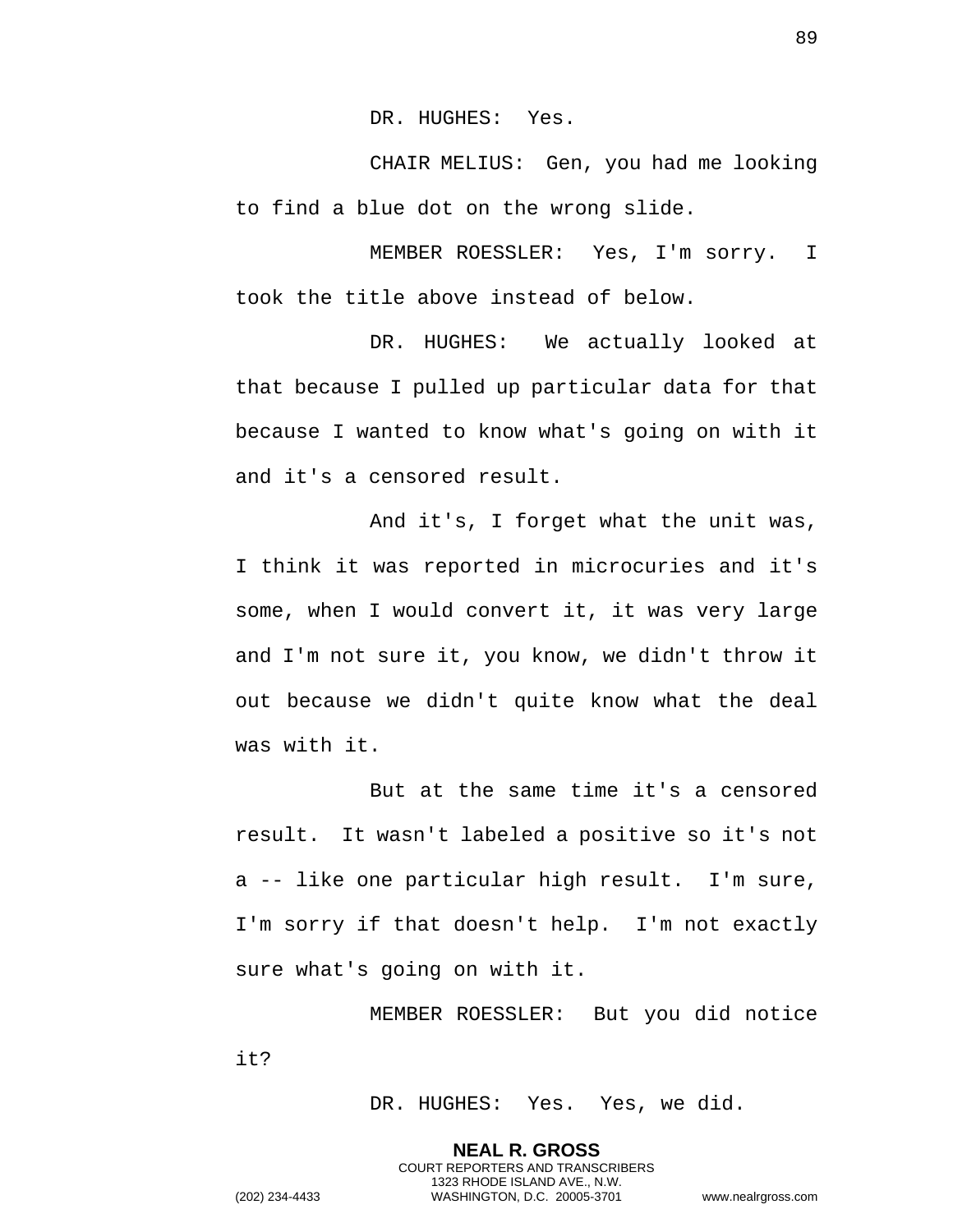MEMBER ROESSLER: Okay. Thank you.

CHAIR MELIUS: Other Board Members with questions? Yes, Yes. Thank you for all the pictures. They really -- and the site timeline was very helpful. That's a really great graphic and maybe, Stu, you can remind some other people for presentations where you have a complicated site. It really helped us understand, us Board Members that are -- I wasn't looking at you, Tim.

DR. HUGHES: That credit goes to the ORAU Team. They came up with the slide and, yes, it's very helpful.

CHAIR MELIUS: Okay. Well, thank the ORAU Team then. And thanks for you and Stu for not, you know, taking it out, I guess.

Yes, Phil?

MEMBER SCHOFIELD: On these whole body counts, do you know what all they were looking for when they did them?

DR. HUGHES: Not sure, no. I mean, they would look for cesium, maybe cobalt.

(Off microphone comment)

DR. HUGHES: I think so, yes.

**NEAL R. GROSS** COURT REPORTERS AND TRANSCRIBERS 1323 RHODE ISLAND AVE., N.W. (202) 234-4433 WASHINGTON, D.C. 20005-3701 www.nealrgross.com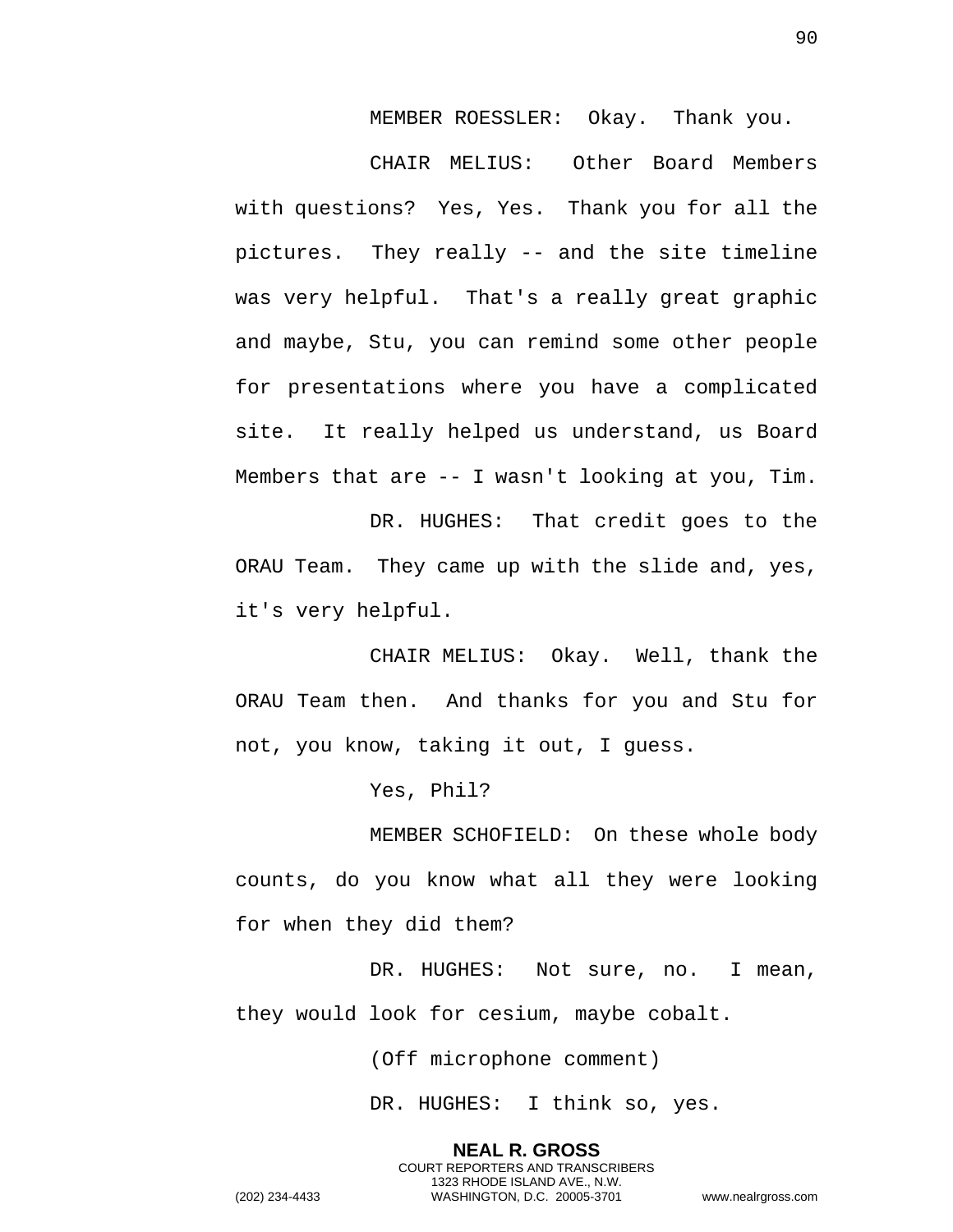CHAIR MELIUS: We couldn't hear that, so.

DR. HUGHES: Oh, I'm sorry.

CHAIR MELIUS: Will Stu go, we couldn't hear Stu and I couldn't --

MR. HINNEFELD: I asked, were they doing fission product counting and she said she thinks so.

CHAIR MELIUS: Oh, okay. I heard her yes, I didn't hear what the yes was for. Okay. Brad?

MEMBER CLAWSON: Yes, Lara. I'm just looking at your whole body count and I like the two blips. But right there in the center where there's nothing but you still had work going on in those areas, I would just, do we understand why there was a lack of whole body counts or --

DR. HUGHES: No, I'm not sure. I mean, they were still monitoring people for internal but they did mostly in vitro. At that time it may have, you know, been the contract issues. They didn't have a contract with -- they didn't have the onsite whole body counters so they had to

> **NEAL R. GROSS** COURT REPORTERS AND TRANSCRIBERS 1323 RHODE ISLAND AVE., N.W.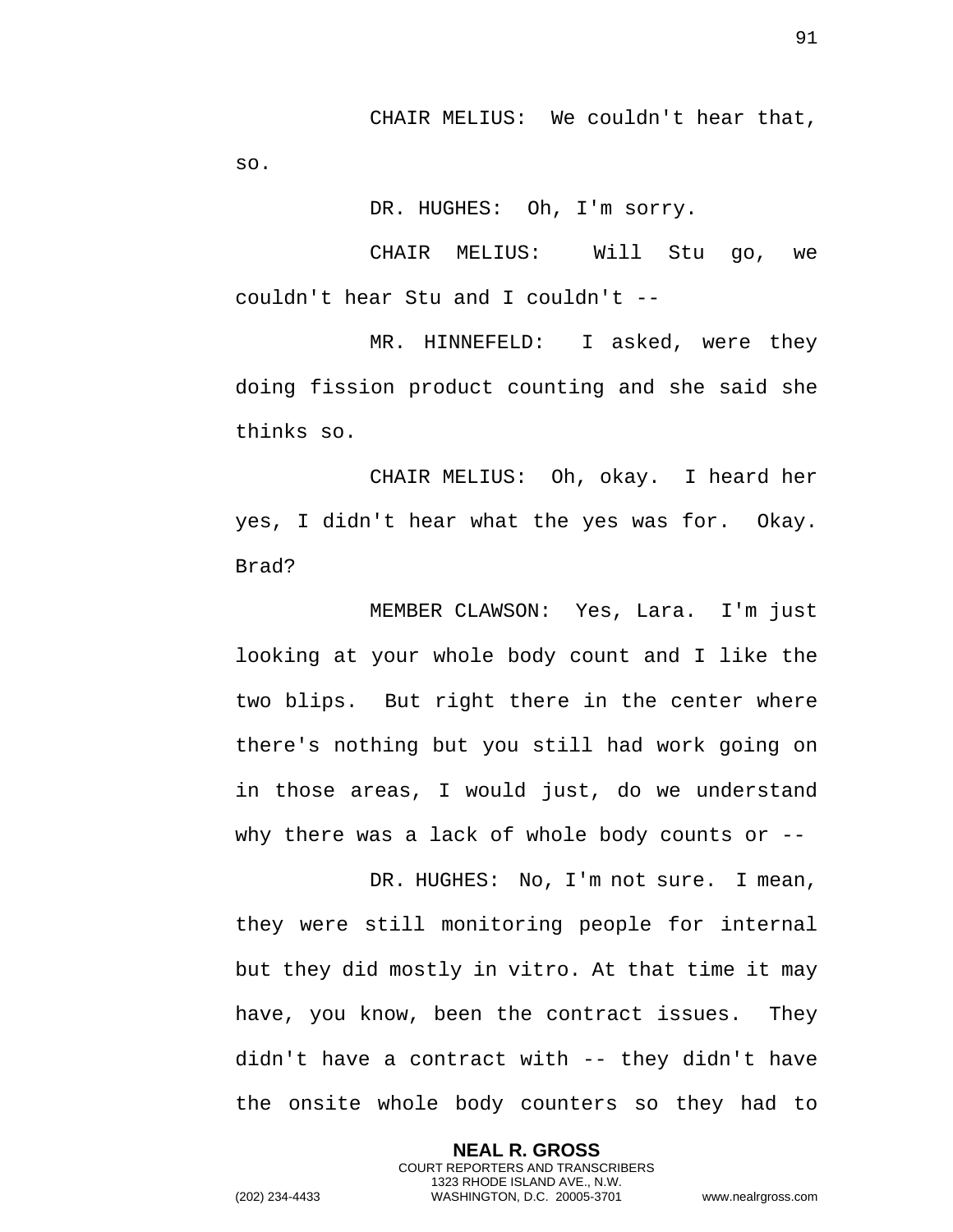have a contract with like the Helgeson or I think at some point they had -- I'm sorry, I don't remember.

(Off microphone comment)

DR. HUGHES: That's the SEC period, yes.

MEMBER CLAWSON: Yes, I just, okay.

CHAIR MELIUS: Okay. Any additional Board Member questions? If not, we'll thank you very much and very helpful presentation.

And petitioner?

MS. BLAZE: I'd like to thank NIOSH and the Advisory Board for their work and effort on behalf of Santa Susan Field Laboratory and SEC 235.

I may have some information relevant to the site remediation increase in whole body count. So I'll just skip ahead for one second in my presentation.

I'm D'Lanie Blaze from CORE Advocacy for Nuclear and Aerospace Workers, by the way.

Rockwell International indicated a 40 percent increase of onsite radiation as a result

> **NEAL R. GROSS** COURT REPORTERS AND TRANSCRIBERS 1323 RHODE ISLAND AVE., N.W.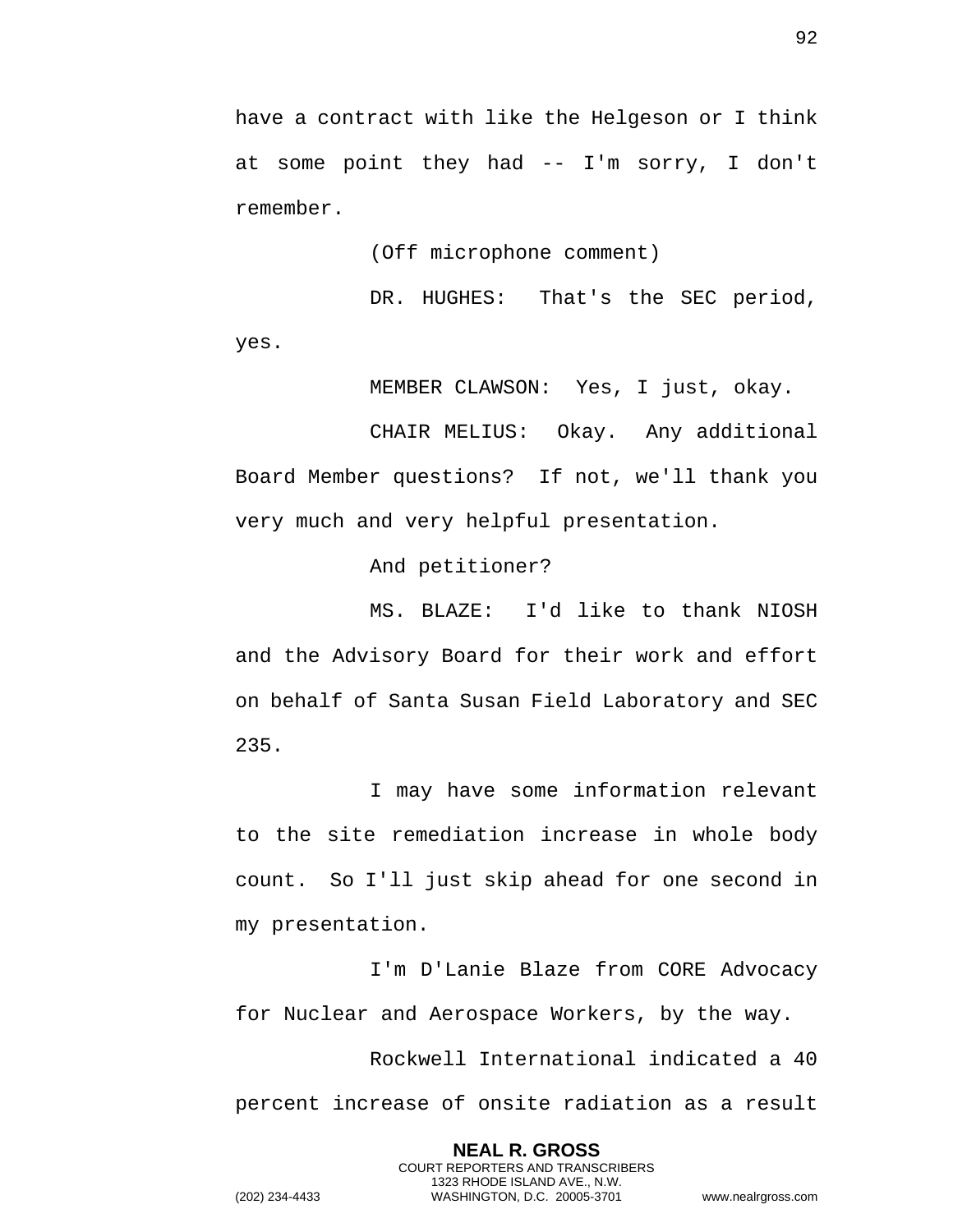of site remediation and DD&D. So that might help you guys with what we were looking at in response to Josie's question.

And it's my understanding that Department of Energy and Boeing have not disclosed all the site remediation, subcontractors, engaged in the ongoing decontamination, decommissioning and demolition of Area 4.

DD&D workers are currently being automatically disqualified from this program because they cannot establish their presence at the work site and they have not been monitored for radiation exposure since transitioning to subcontract status and their work locations and their job duties did not necessarily change.

They were still doing DD&D but their radiation badges were taken away and their monitoring programs were discontinued.

So far, the Department of Energy has been unresponsive to FOIA and Privacy Act requests to identify subcontractors onsite and to obtain employment records.

> **NEAL R. GROSS** COURT REPORTERS AND TRANSCRIBERS 1323 RHODE ISLAND AVE., N.W.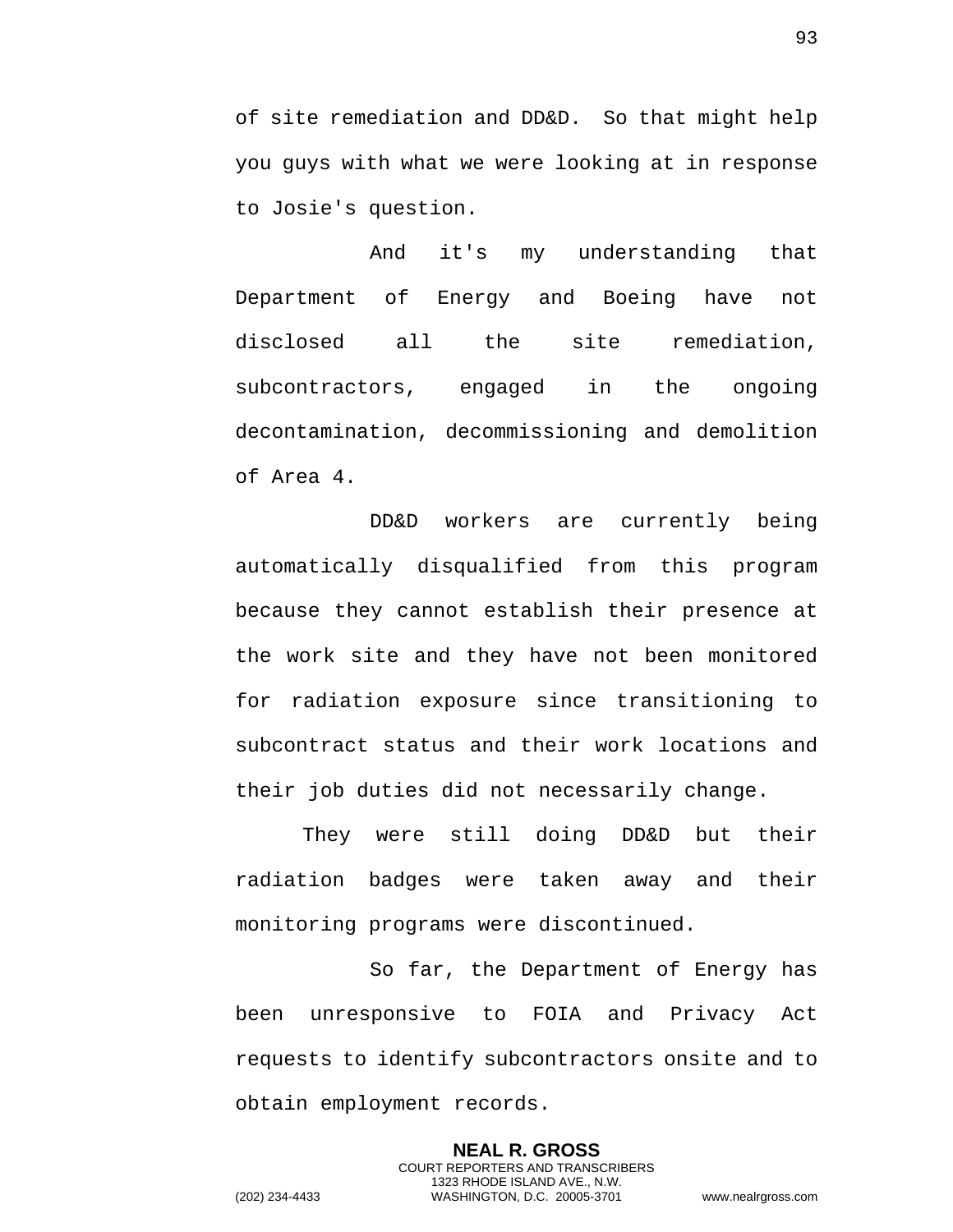Acceptance of SEC 235 for all workers onsite regardless of presumed work locations would be consistent with your decisions at GE Evendale, Rocky Flats, Oak Ridge Hospital, and Area 51.

It has been established that The Boeing Company routinely provides inaccurate and misleading employment verification summaries that misrepresent eligible Area 4 employees as workers who do not qualify under EEOICPA.

Therefore, we cannot reliably identify work locations or rule out Area 4 employment.

New information not only raises significant questions about data falsification but further establishes that it is not possible to conduct dose reconstruction with sufficient accuracy.

DOE and Boeing claim that all Department of Energy operations, materials, and only a handful of easily identified workers were strictly confined to Area 4. So it has been assumed that Area 4 employment can be easily

> **NEAL R. GROSS** COURT REPORTERS AND TRANSCRIBERS 1323 RHODE ISLAND AVE., N.W.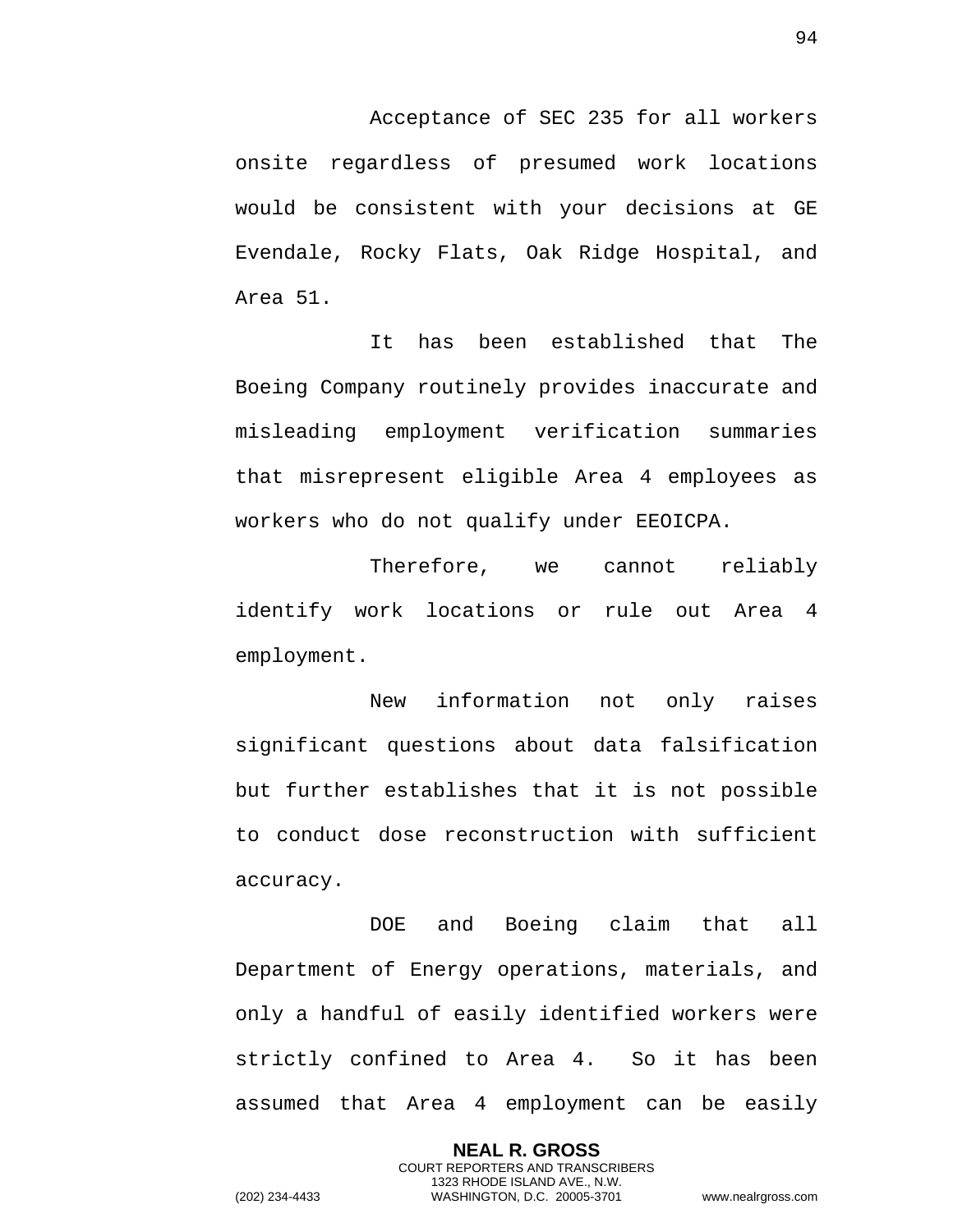established or easily ruled out. However, persistent irregularities in the Boeing summaries have prompted a deeper look.

Now DOE and Boeing remain engaged in a 30-year controversial and costly environmental clean-up of Santa Susana, to which their obligations are significantly less if they can downplay the perception of DOE operations that resulted in environmental contamination and worker exposure. And evidence strongly suggests that this agenda has interfered with EEOICPA.

Documents show since 2002, Department of Energy and Boeing have partnered to limit and control worker access to this program.

Their efforts to limit eligibility to a handful of workers hamstrung EEOICPA for three years as they argued with Department of Labor over who should be eligible.

DOE even tried to convince Department of Labor that Boeing should be able to decide who qualifies and should be able to withhold employment records and radiation data for any worker who doesn't.

> **NEAL R. GROSS** COURT REPORTERS AND TRANSCRIBERS 1323 RHODE ISLAND AVE., N.W.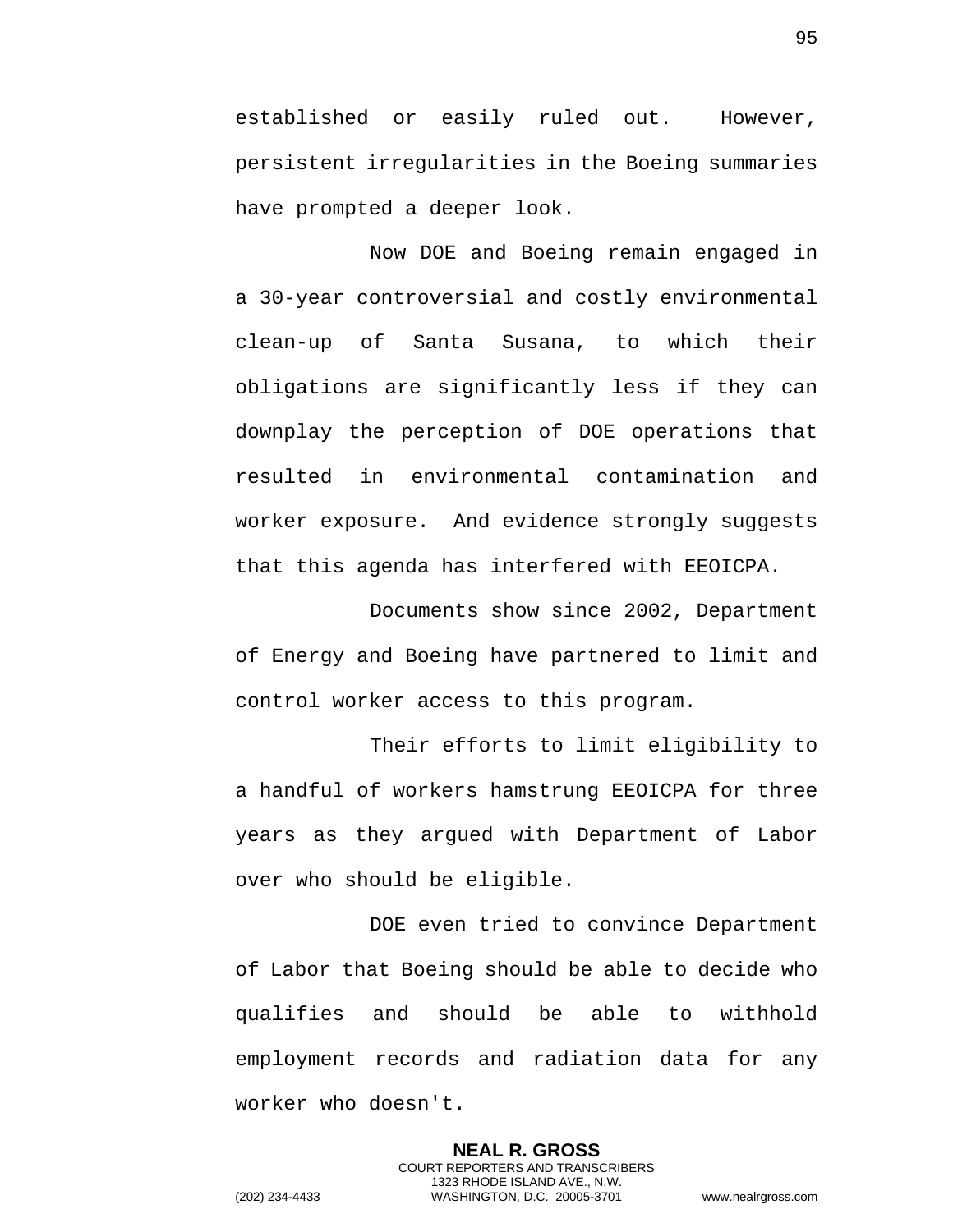In 2005, however, the national office expanded eligibility far beyond what Department of Energy and Boeing had in mind by declaring the entirety of Area 4 to be the covered area and by welcoming workers who may have rotated into Area 4 from other locations at the site.

Boeing agreed to assist Department of Labor by identifying which workers rotated into Area 4. They were permitted to create the Employment Verification Summary.

It has since been discovered that that summary falsely represents -- misrepresents Area 4 workers who have years or decades of covered employment as workers who should be disqualified from this program.

Moreover, evidence suggests that the summary was engineered to only identify some covered employment among that original handful of employees that DOE and Boeing initially intended to acknowledge, thus the decision to expand the eligibility has been undermined.

This tactic has dramatically reduced the number of claims adjudicated. Many are

> **NEAL R. GROSS** COURT REPORTERS AND TRANSCRIBERS 1323 RHODE ISLAND AVE., N.W.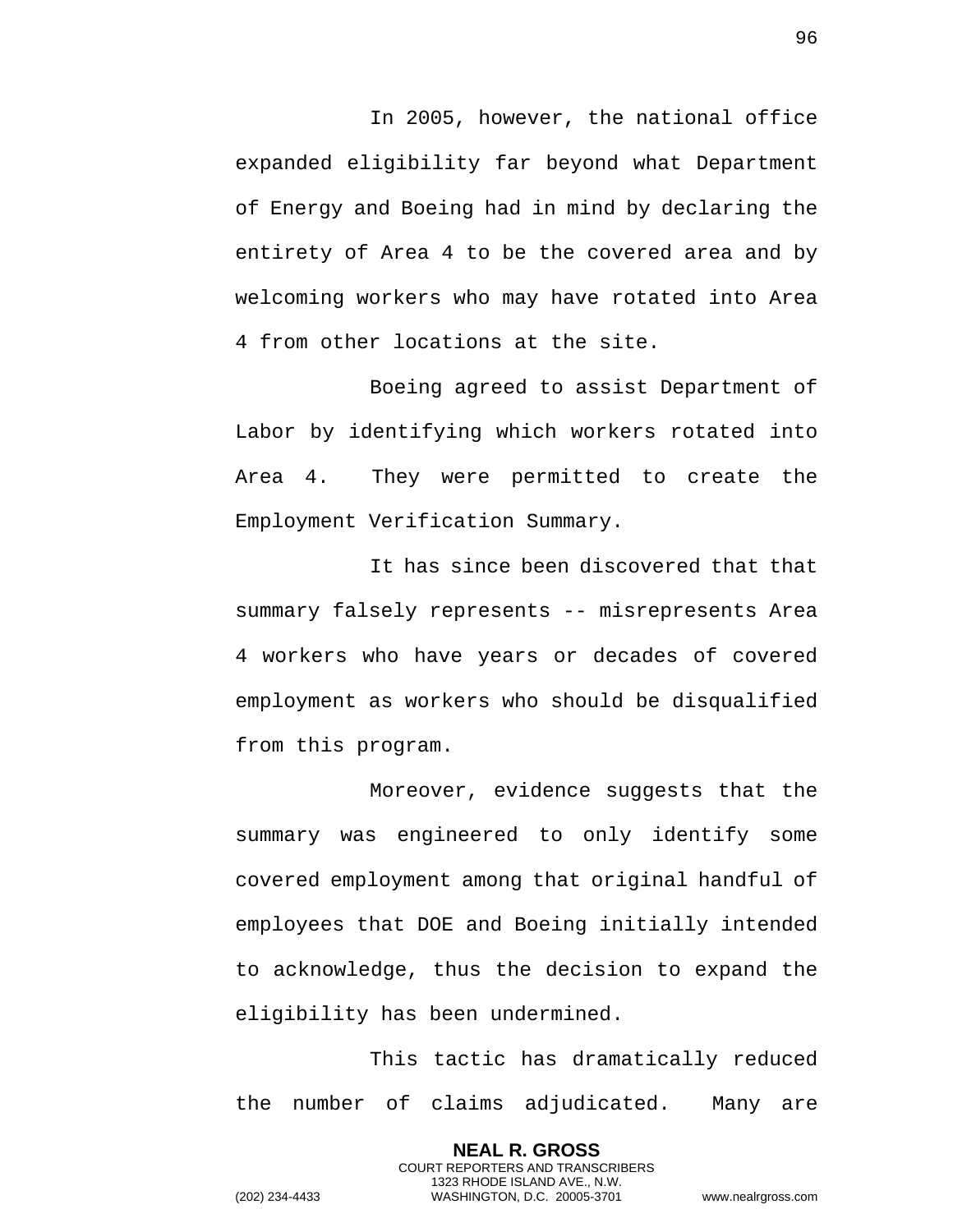disqualified at the outset. Of the limited number that proceed to dose reconstruction, many arrive based on an incomplete depiction of covered employment.

The summary may also obscure SEC eligibility, changes in job titles or work locations, incidents and exposures, all of which have direct bearing on accuracy in dose reconstruction.

We cannot determine how many viable claims have been derailed because of the summary. Any claim where some or all employment was disqualified based on presumed work locations is deserving of another look.

Why would DOE and Boeing try so hard to obscure worker rotation? Under the Freedom of Information Act, I obtained contracts and documentation showing Santa Susana Area 1 was allocated to DOE-ETEC Energy Research to support DOE Area 4 programs.

These Area 1 facilities accessible to all workers onsite, relied on employees affiliated with every area of the site. They

> **NEAL R. GROSS** COURT REPORTERS AND TRANSCRIBERS 1323 RHODE ISLAND AVE., N.W.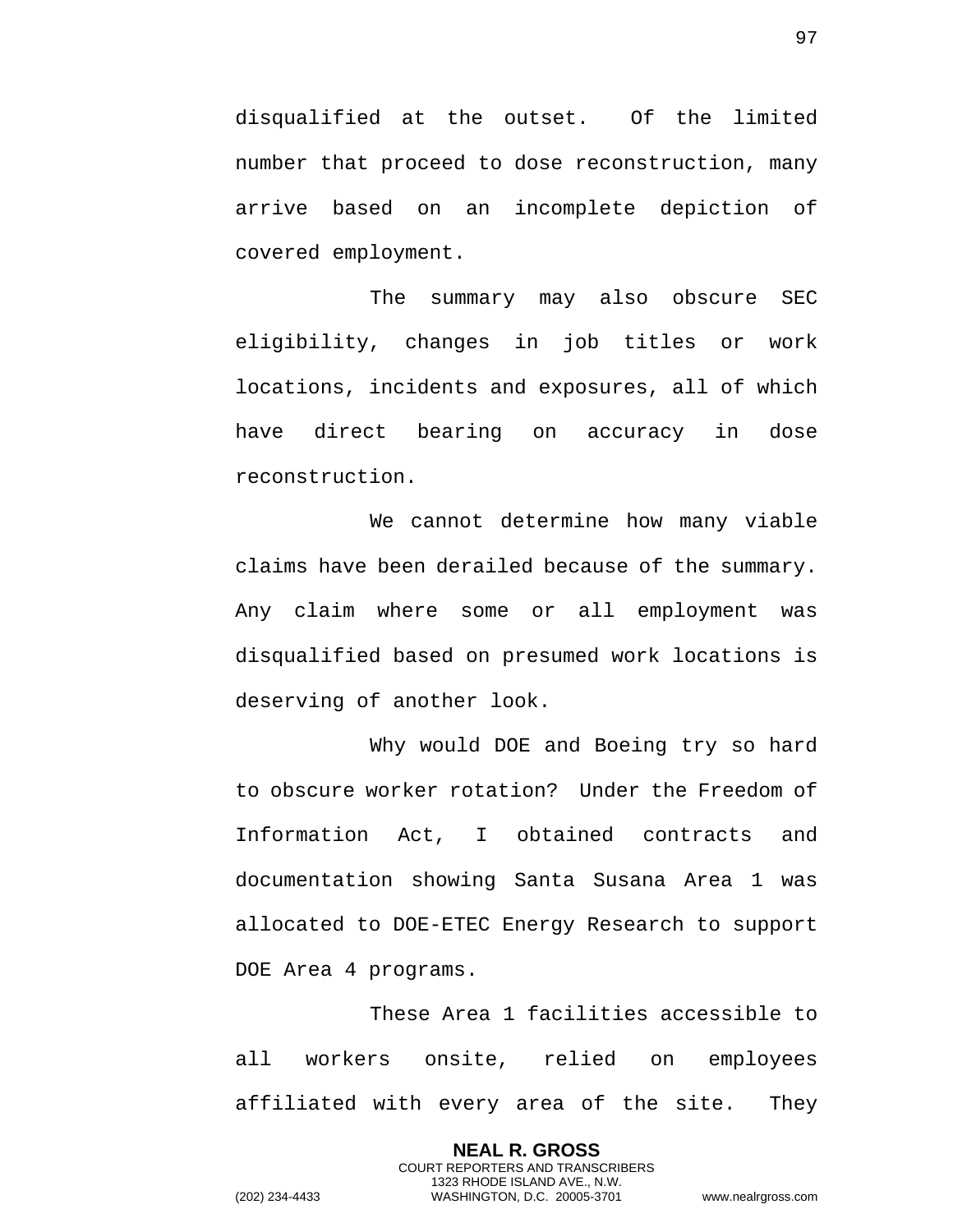routinely rotated between Areas 1 and 4 to perform job duties at the related facilities requiring transport of personnel and materials across the site.

This created cross-staffing and undocumented worker rotation. Moreover, DOE-ETEC Area 1 and Area 4 research also relied on rotating personnel and facilities at Canoga and De Soto until at least 2005. Support facilities have also been identified in Areas 2 and 3.

This documentation not only validates an increased number of workers whose health was impacted by DOE operations, but it verifies DOE's presence, interests, and activities site-wide.

This could increase cleanup obligations tenfold before environmental findings, potential offsite contamination, violations of existing agreements with the State of California or the multimillion dollar housing developments next door are even considered, in addition to the expanded conditions and considerations at Canoga and De Soto facilities. The NIOSH Evaluation Page 14 cited the

**NEAL R. GROSS** COURT REPORTERS AND TRANSCRIBERS 1323 RHODE ISLAND AVE., N.W. (202) 234-4433 WASHINGTON, D.C. 20005-3701 www.nealrgross.com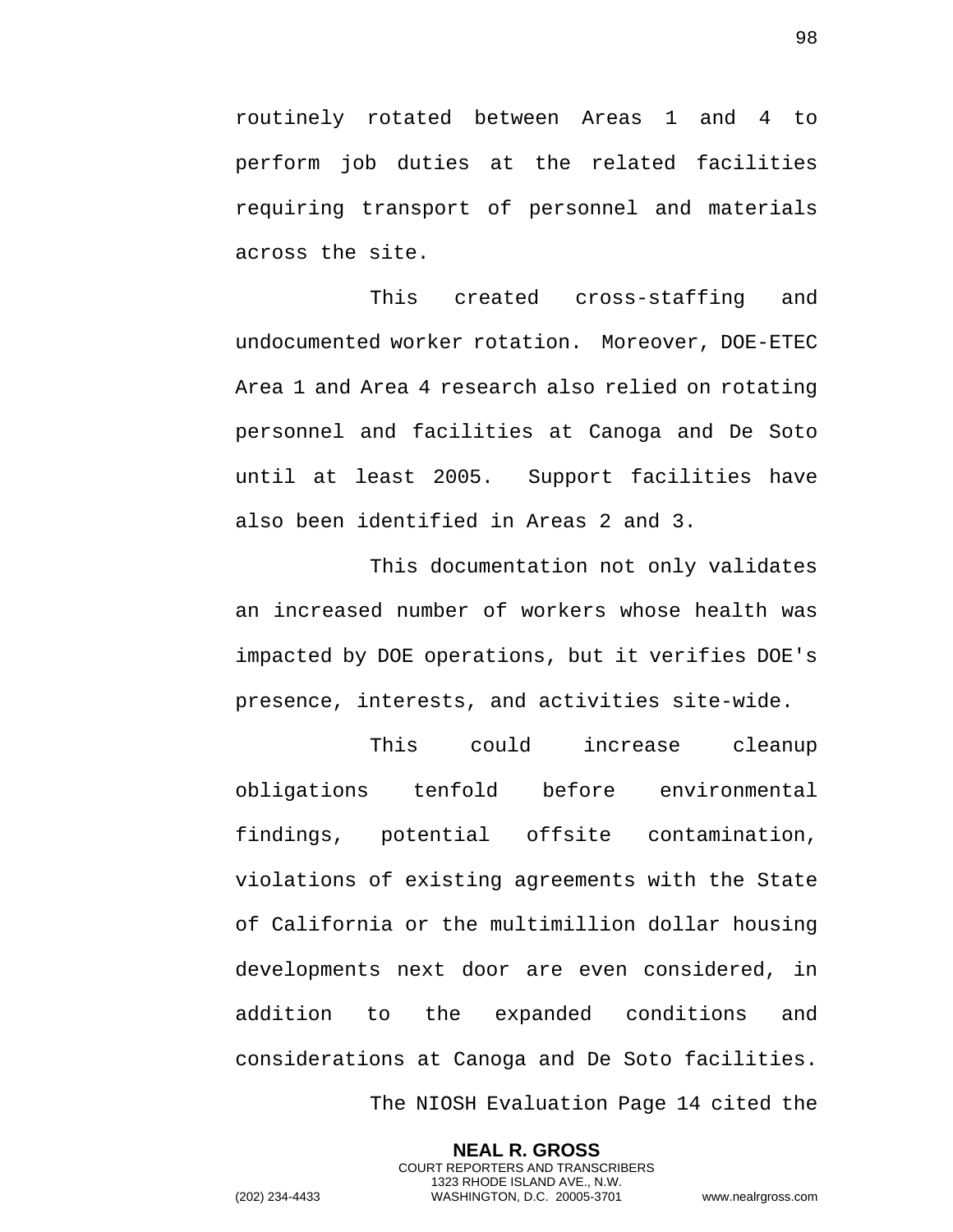DOE/EPA Former Employee Interview Report, but it failed to acknowledge DOE's Summary Table 3.0, and that shows how employees responded when they were asked what area of the site they worked in while employed by the contractor.

Out of 132 workers interviewed, only seven stated that they never worked in Area 4. 55 stated that they rotated between all areas.

In 2014, I provided NIOSH and the Board with all 300 worker interviews, wherein workers consistently expressed dismay that their Area 4 employment was never recognized under EEOICPA. We now understand that Boeing's summary is the reason.

Based on radiation records for these rotating workers who've been disqualified by the summary, NIOSH concluded that there's no good way to determine how long the worker was present in the covered area, the location of the monitoring in Area 4, or the duration of potential exposure.

Over the course of about 40 years, rotating workers were issued visitor dosimeter badges at Santa Susana, Canoga, and De Soto, and

> **NEAL R. GROSS** COURT REPORTERS AND TRANSCRIBERS 1323 RHODE ISLAND AVE., N.W.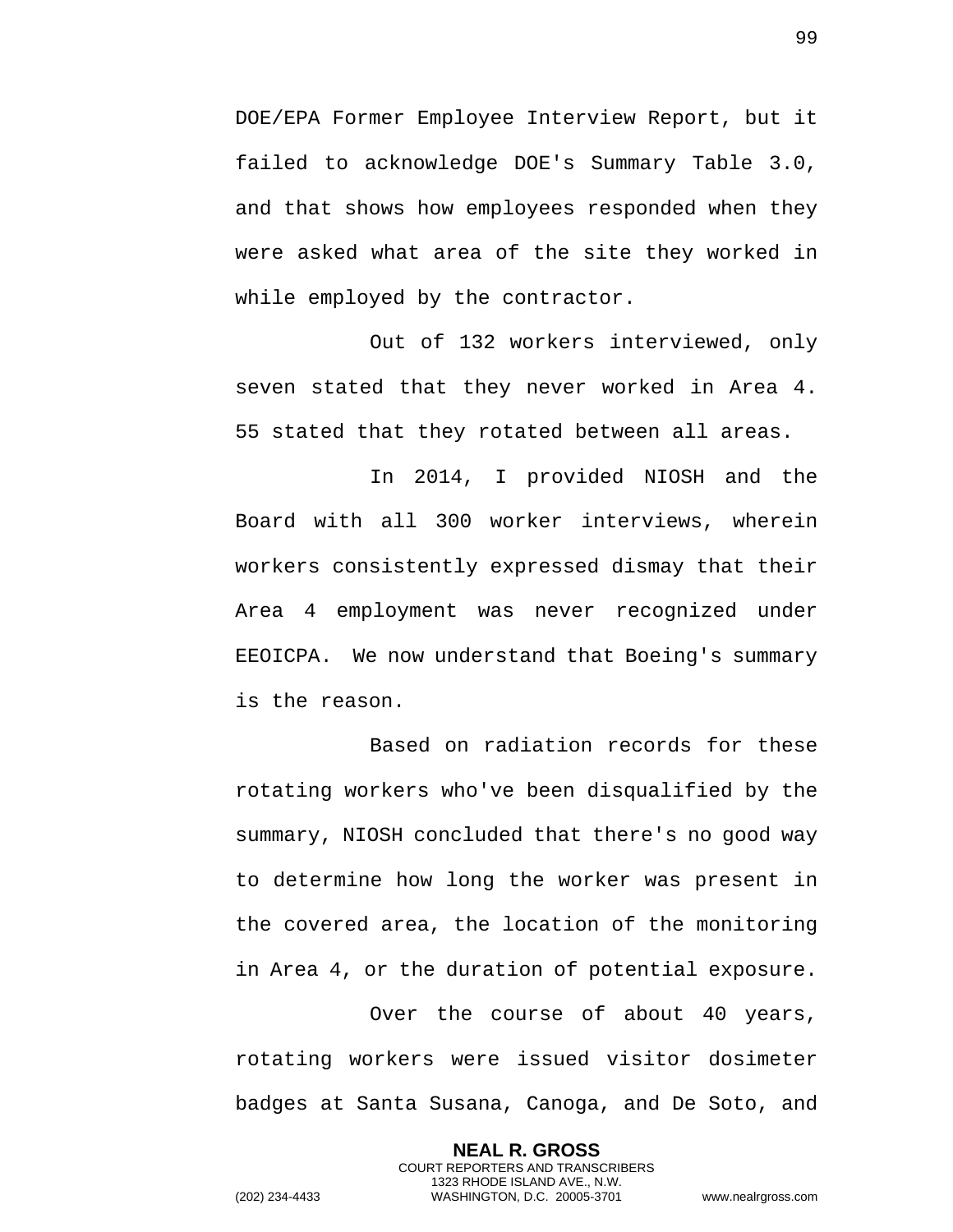wore these badges for days, weeks, months, or quarterly periods without adequate tracking.

Personal radiation data is often withheld by Boeing and it is my understanding that NIOSH still does not have a reliable and usable database that contains the data for the monitored workers.

Boeing claims that its extensive employment databases date back to the 1940s. But when I suggested that we compare authentic employment records to their summaries, employment records started becoming increasingly difficult to obtain.

Since SEC 234 was passed, and particularly since I submitted information on Area 1, DOE and Boeing have not responded to numerous requests to verify employment for several new claimants. I've had to ask the national office to subpoena employment records.

DOE states it has recently modified Boeing's contractual responsibilities to provide employment records under EEOICPA and the Privacy Act.

> **NEAL R. GROSS** COURT REPORTERS AND TRANSCRIBERS 1323 RHODE ISLAND AVE., N.W.

100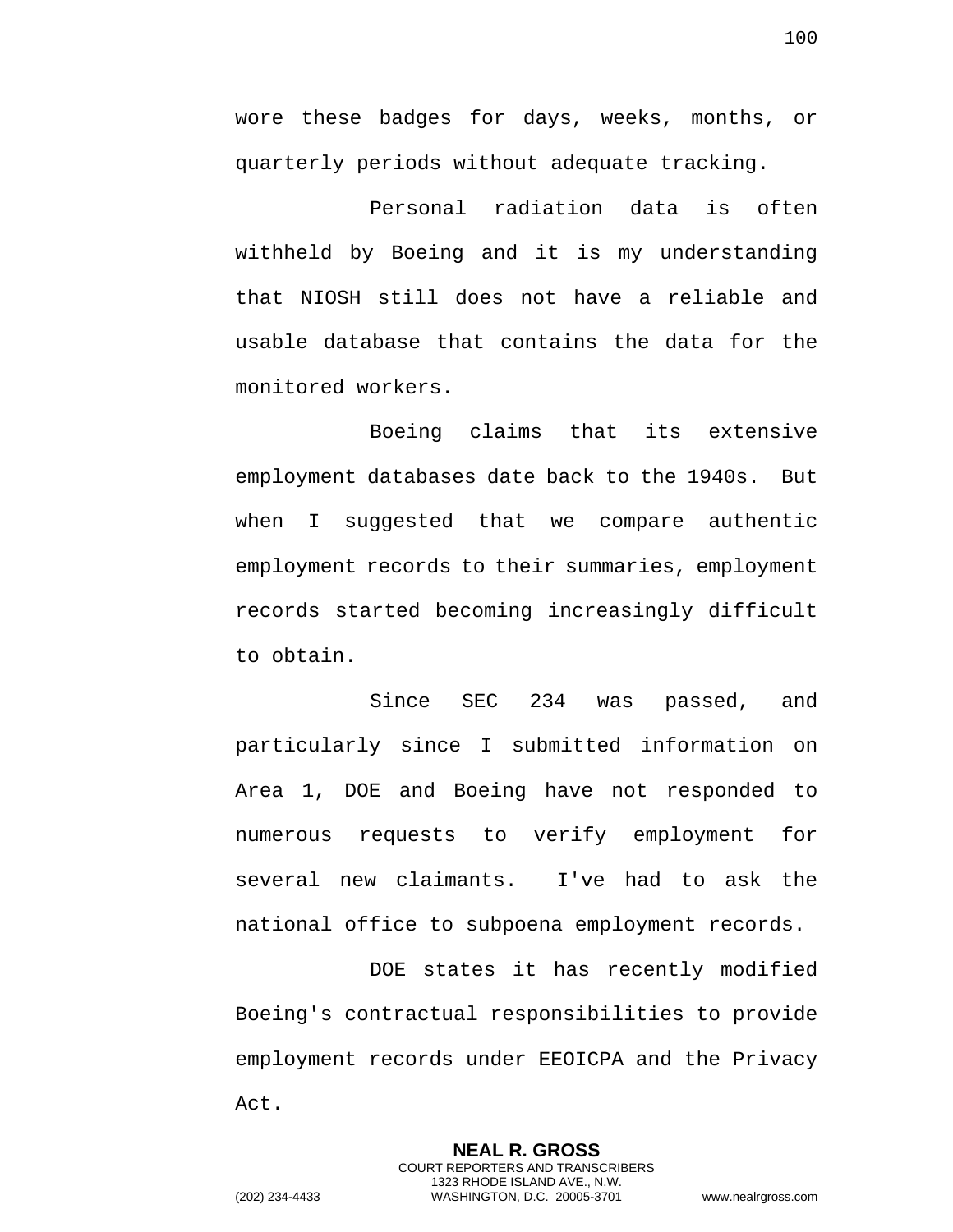I've been given insufficient time to address these complex issues, much less to get into Boeing's inaccurate depiction of site history provided during the creation of the Site Profile, which has further compromised dose reconstruction, and on which NIOSH has based its evaluation of this SEC.

I provided NIOSH and the Board with a more accurate depiction of Area 4 facilities, operations, materials, and identified no less than 50 additional radiological facilities that were excluded from the Site Profile, along with all corresponding environmental data. Four Board Members left their copies behind.

I followed up with a 400 page PDF and supported documentation in an attempt to inform the Board of these issues and I now submit documentation on DOE-ETEC operations in Area 1, the support cross-staffing, and worker rotation site-wide.

SC&A validated the existence of DOE-ETEC Area 1 Operations in 2008 in its review of the Site Profile and I ask that this be evaluated

> **NEAL R. GROSS** COURT REPORTERS AND TRANSCRIBERS 1323 RHODE ISLAND AVE., N.W.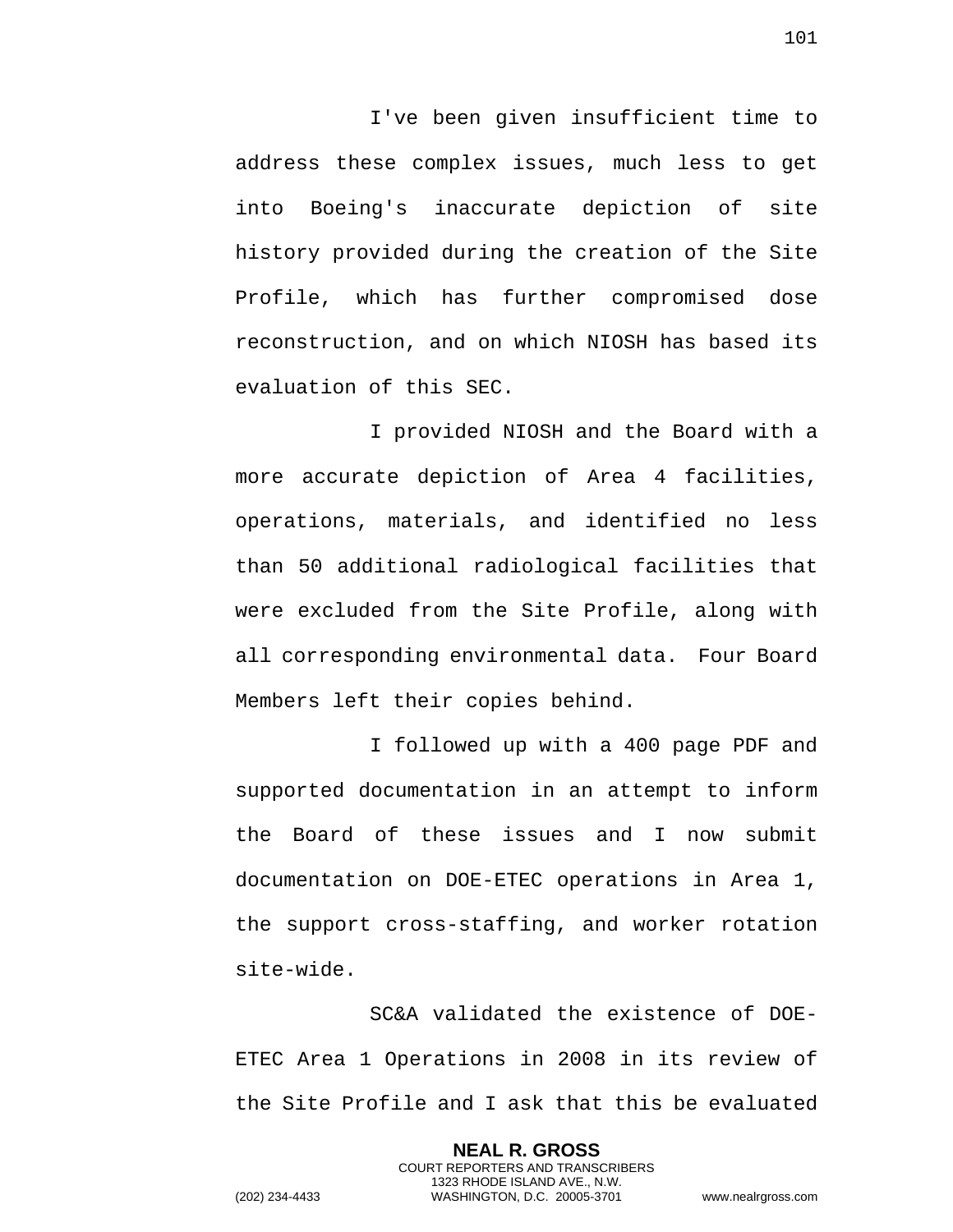more closely.

If additional documentation on the summaries are needed, I'm prepared to present that with corresponding EEOICPA case ID numbers for your review in whatever format you guys need to look at that and if I need to redact it or just submit the case ID numbers, I can do that.

In closing, this is not DOE or Boeing's program. Their interests in an outside agenda must not interfere with this legislation. EEOICPA is a worker program and that's one reason why those who present information on the behalf of the workers should have more than ten minutes to do it, particularly when the Board provides ample time to NIOSH as it presents information based on data created by the contractor.

I respectfully ask that you exercise your authority on behalf of Santa Susana employees by investigating these issues and by passing SEC 235 for all workers onsite. If I may provide additional documentation, I welcome the opportunity as well as your questions. Please add my comments to the docket. Thank you.

> **NEAL R. GROSS** COURT REPORTERS AND TRANSCRIBERS 1323 RHODE ISLAND AVE., N.W.

102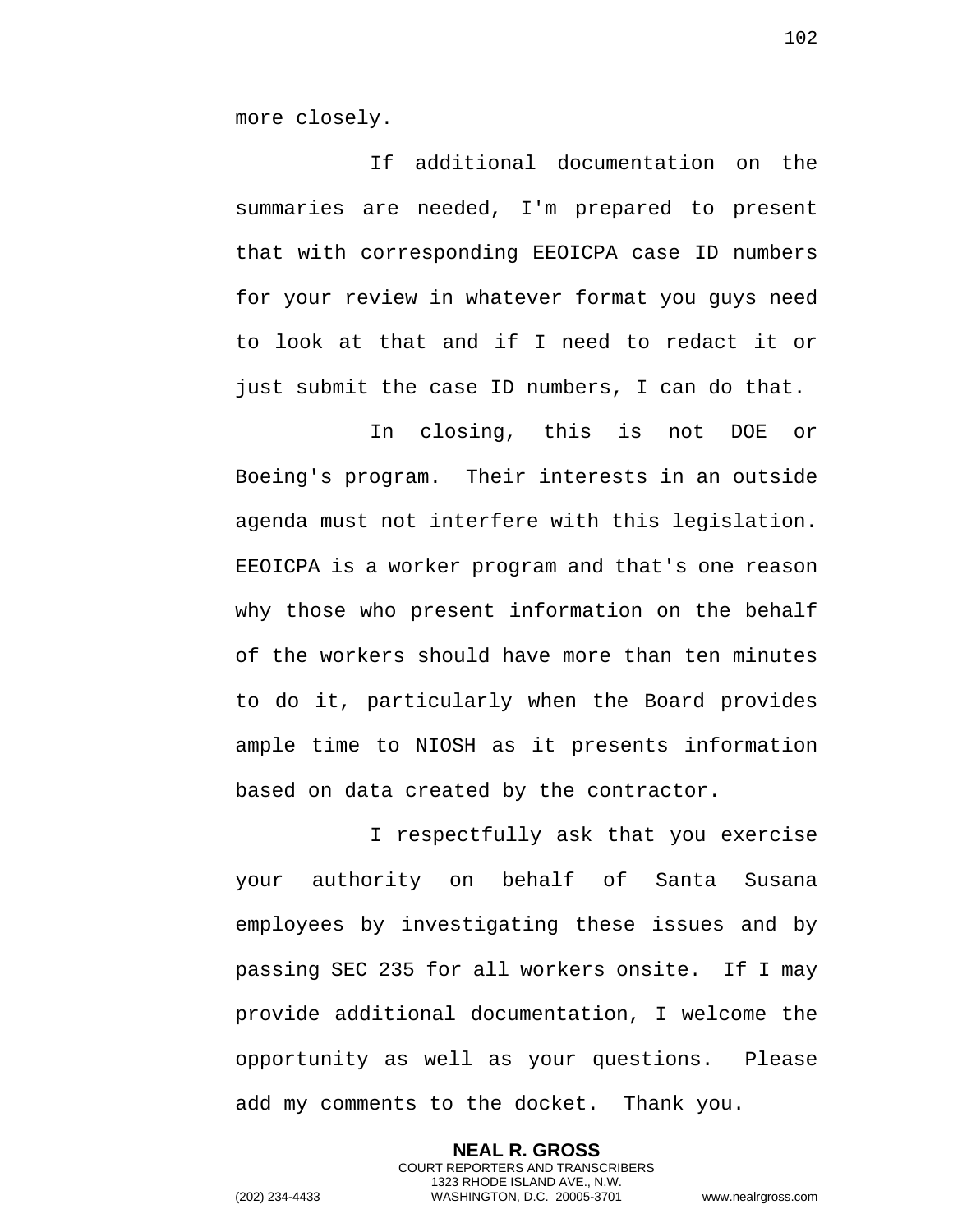CHAIR MELIUS: Thank you. Any further discussion or questions from the Board? Okay. Any recommendations on what we should do with it and how we should handle this? Phil?

MEMBER SCHOFIELD: One thing that's still concerns me is, the D&D, is the fact that you looked at some of the reports put out by the State of California and the EPA, about hot spots around all areas of there and not just Area 4, it makes me question how extensive the D&D's been and how well-protected the workers are where they're working on this. These hot spots seem to be all over the place.

CHAIR MELIUS: Okay. Josie?

MEMBER BEACH: I would like to recommend that the SC&A be tasked to review this ER and the Work Group take it up.

CHAIR MELIUS: Okay. Yes, I think it was a suggestion. I don't know if we need a formal motion on it.

MEMBER SCHOFIELD: I'll second that. CHAIR MELIUS: Does everyone agree? No, don't second. We don't have a motion. But

> **NEAL R. GROSS** COURT REPORTERS AND TRANSCRIBERS 1323 RHODE ISLAND AVE., N.W.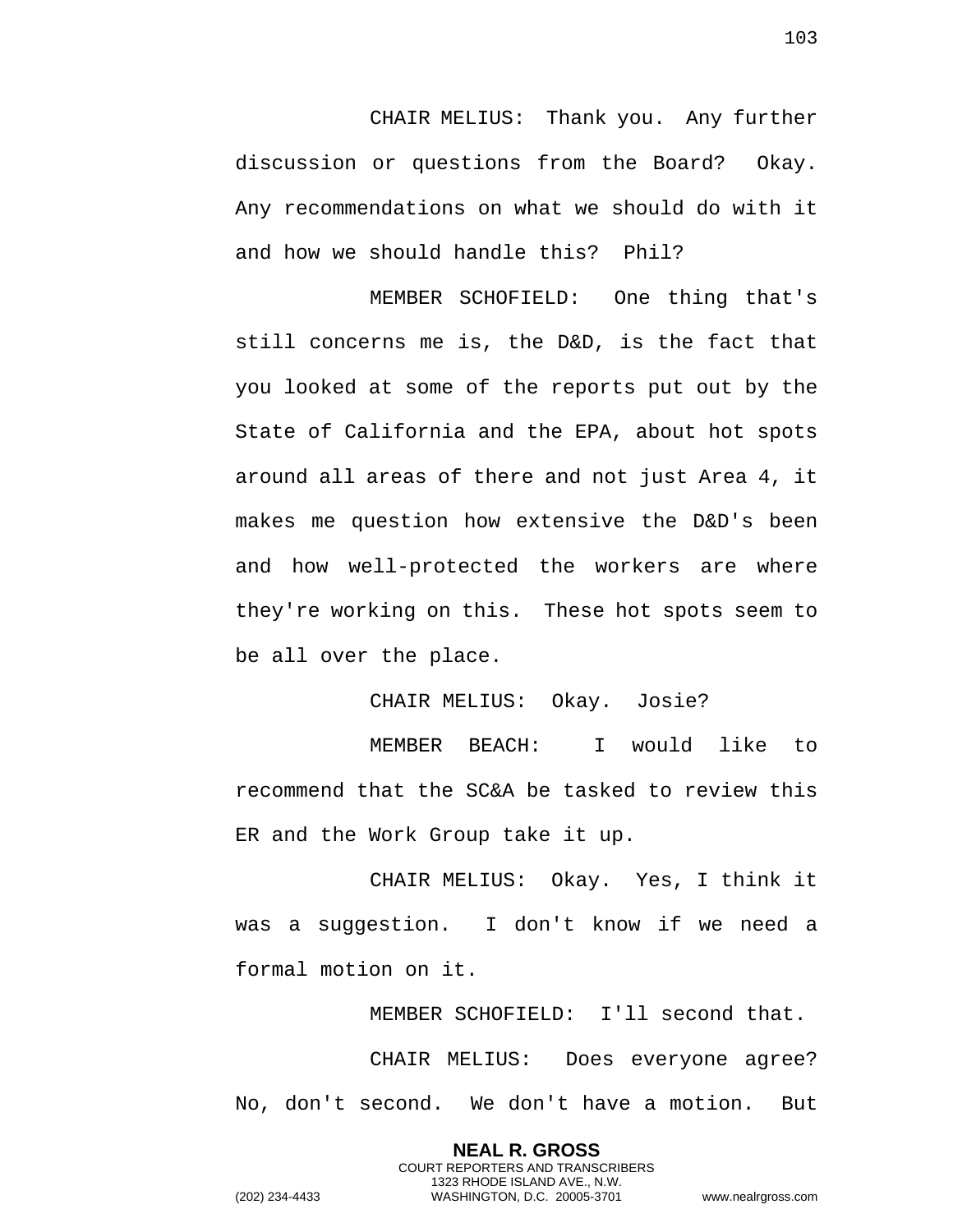you agree with it? Phil, do you agree?

MEMBER SCHOFIELD: Yes, I do.

CHAIR MELIUS: Yes, okay. Gen or Paul, does that make sense to you?

(No audible response)

CHAIR MELIUS: Okay. So we will refer the evaluation to the Work Group so the Work Group can task SC&A in terms of following up, again, the focus being on the '91 to the '93, for this petition. Work Group has, in terms of our actions here today.

MS. BLAZE: Dr. Melius? That was NIOSH's decision to limit the SEC Petition to '91 to '93 but I'd respectfully submit that these problems impact workers onsite from the outset of site operations to the present.

So my recommendation would be that considering new information about worker rotation, we really need to look at that information.

CHAIR MELIUS: Yes, but our charge is to review the recommendation from NIOSH and the Class that NIOSH evaluated. We don't --

> **NEAL R. GROSS** COURT REPORTERS AND TRANSCRIBERS 1323 RHODE ISLAND AVE., N.W.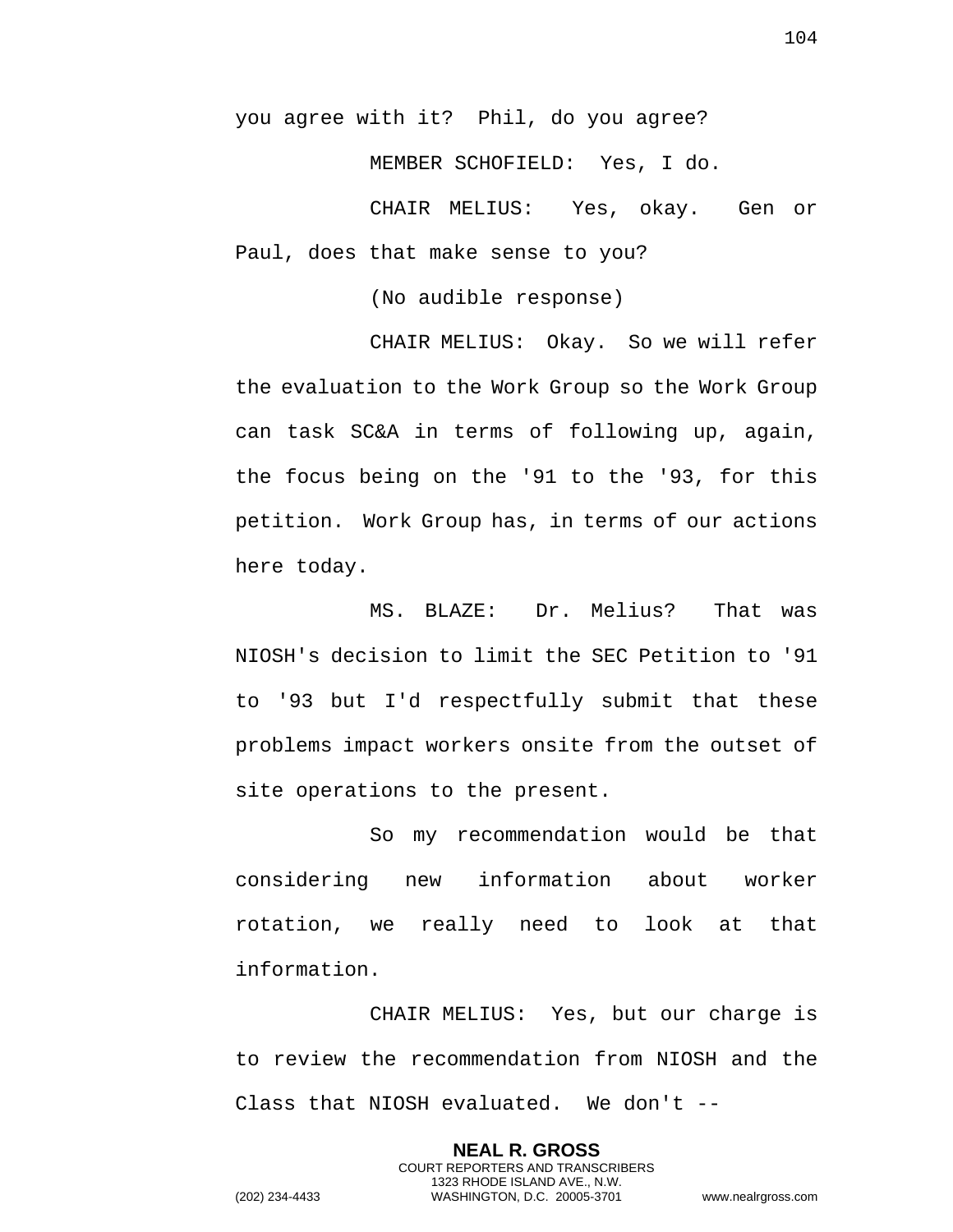MS. BLAZE: Is there a possibility that NIOSH can change their decision?

CHAIR MELIUS: Well, they can at a later point in time but not --

MS. BLAZE: Okay.

CHAIR MELIUS: But right now we're limited to what was recommended by NIOSH.

MS. BLAZE: I understand. Can you tell me to whom I should hand this new info?

CHAIR MELIUS: To NIOSH, would be the best and they can put it in the docket.

MS. BLAZE: Thank you, again.

CHAIR MELIUS: Thank you.

MEMBER BEACH: Is SC&A tasked now or is that something the Work Group has to do?

CHAIR MELIUS: I think that they should, that can certainly be tasked now in terms of the reviewing this report --

MEMBER BEACH: Review, okay.

CHAIR MELIUS: -- under that. I think if the Work Group has any particular instructions or whatever, Work Group, you know, Chair, whatever it can. But again, it's focusing on

> **NEAL R. GROSS** COURT REPORTERS AND TRANSCRIBERS 1323 RHODE ISLAND AVE., N.W.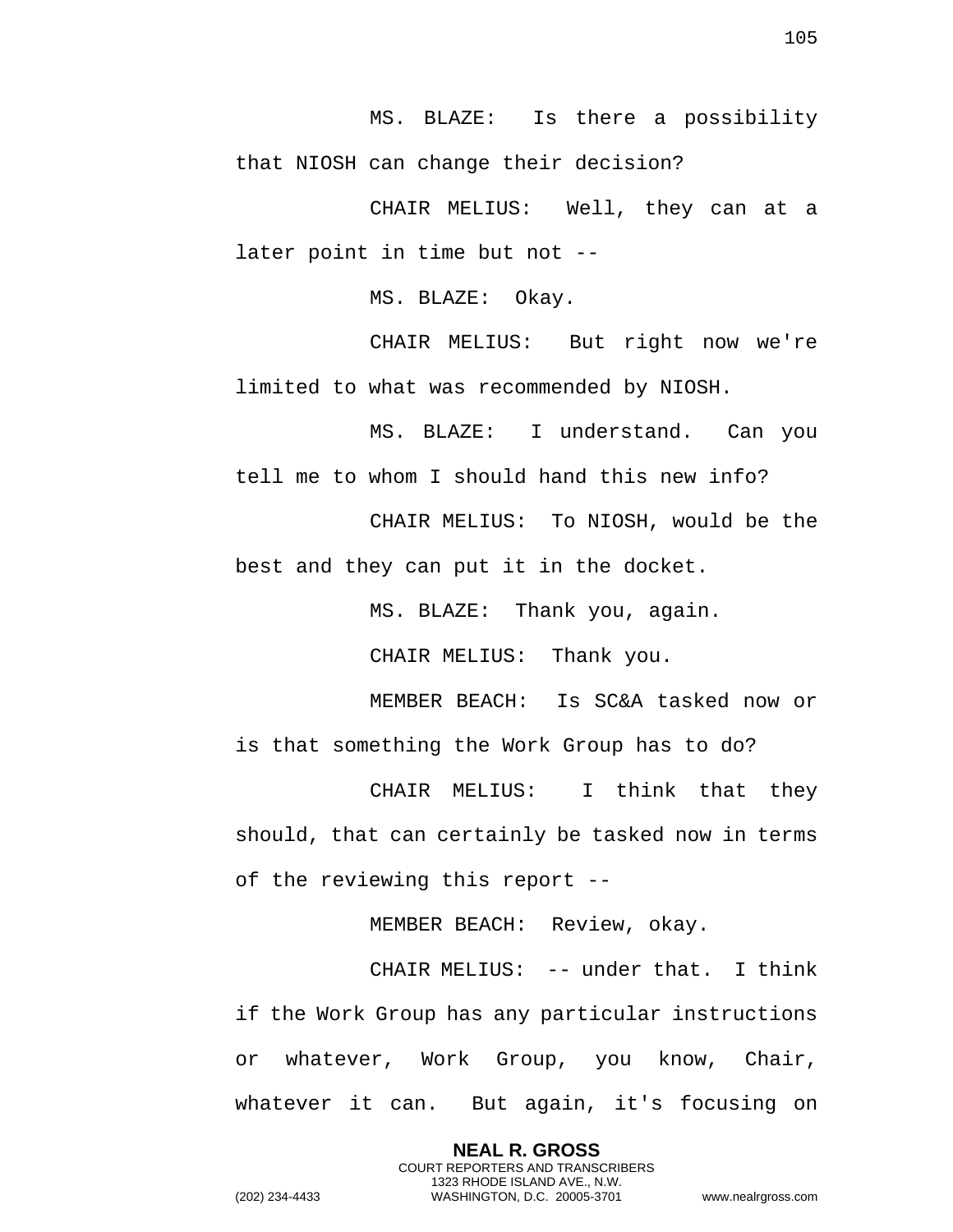this report and that's our charge and so forth. Some of these issues have come up before. A lot of these issues that have been raised, you know, are mostly DOL issues in terms of employment verification and so forth and we're limited to the facility and to -- yes, I know that, but just understood. Yes, yes.

Okay. Brad, you had your, are you just getting ready or -- okay. Anyway, thank everybody and I think we're at lunch break. So return here promptly by 2:00. We have a SEC and two reports to review -- hear about, not review but hear about.

## **Lunch**

(Whereupon, the above-entitled matter went off the record at 12:14 p.m. and resumed at  $2:03$  p.m.)

CHAIR MELIUS: Okay, we will start. This is -- looking at the title, Evaluation of Monitoring of Subcontractor Construction Trade Workers at the Savannah River Site.

We'll start with Tim Taulbee, then we'll have Joe Fitzgerald. So, go ahead.

> **NEAL R. GROSS** COURT REPORTERS AND TRANSCRIBERS 1323 RHODE ISLAND AVE., N.W.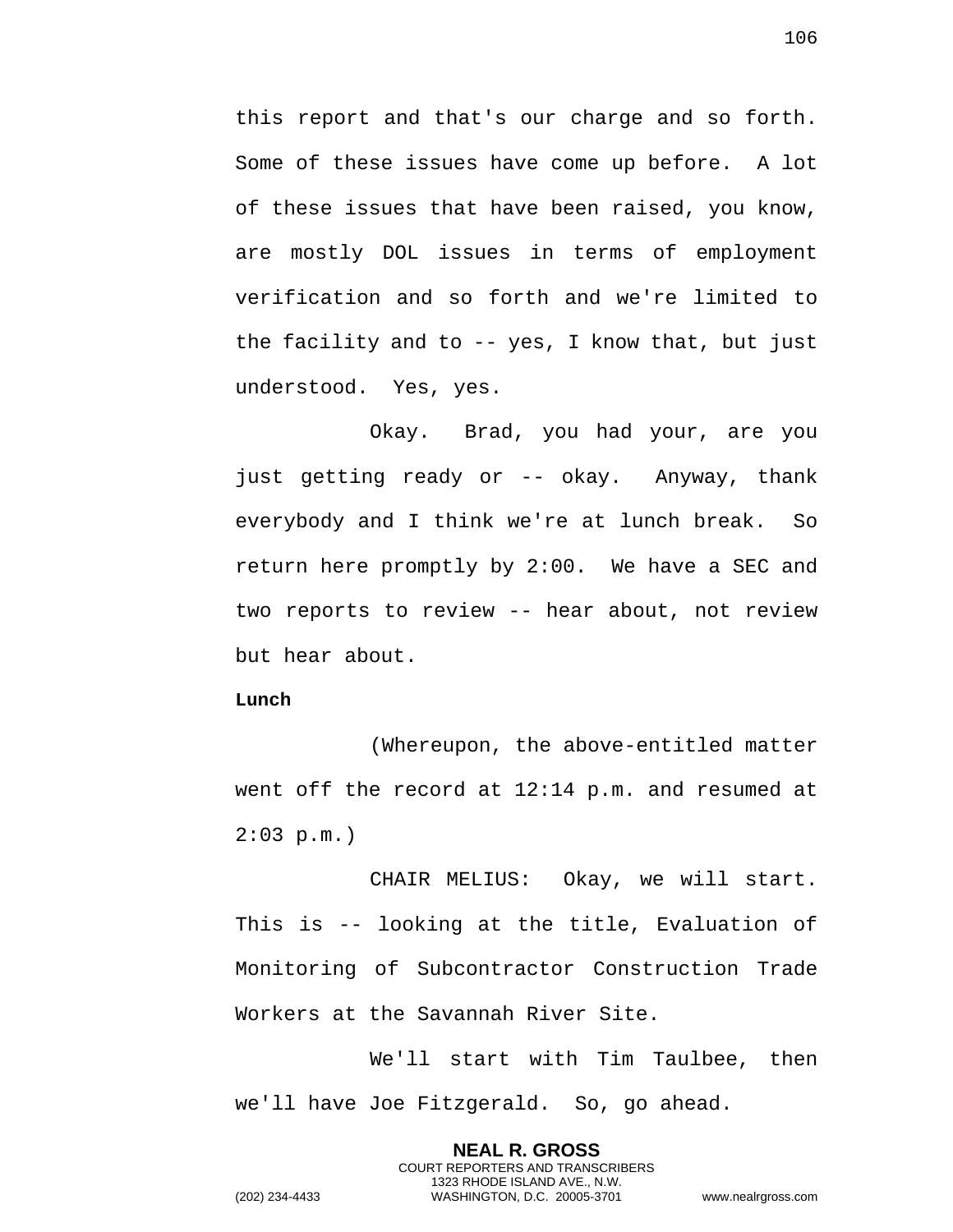**(1972-2007; Aiken, SC)** 

DR. TAULBEE: Thank you, Dr. Melius. As Dr. Melius said this is the Evaluation of Monitoring of Subcontractor Construction Trades Workers at the Savannah River Site.

Before I get going I would like to recognize the work of Mike Mahathy. He is the one who put this report together, he and his team.

They did a phenomenal job of digesting a large amount of data. It was very tedious, but they did a really good job and I hope I do it justice here in the presentation.

So a little of background, the goal of this report, or this evaluation, was to determine whether subcontractor construction trades workers were sufficiently monitored for internal exposure to support coworker model development.

And so if you think back one of the things that we have been discussing for the past few years amongst the Savannah River Site Work Group was the subcontractor construction trades workers, whether there data was available.

> **NEAL R. GROSS** COURT REPORTERS AND TRANSCRIBERS 1323 RHODE ISLAND AVE., N.W.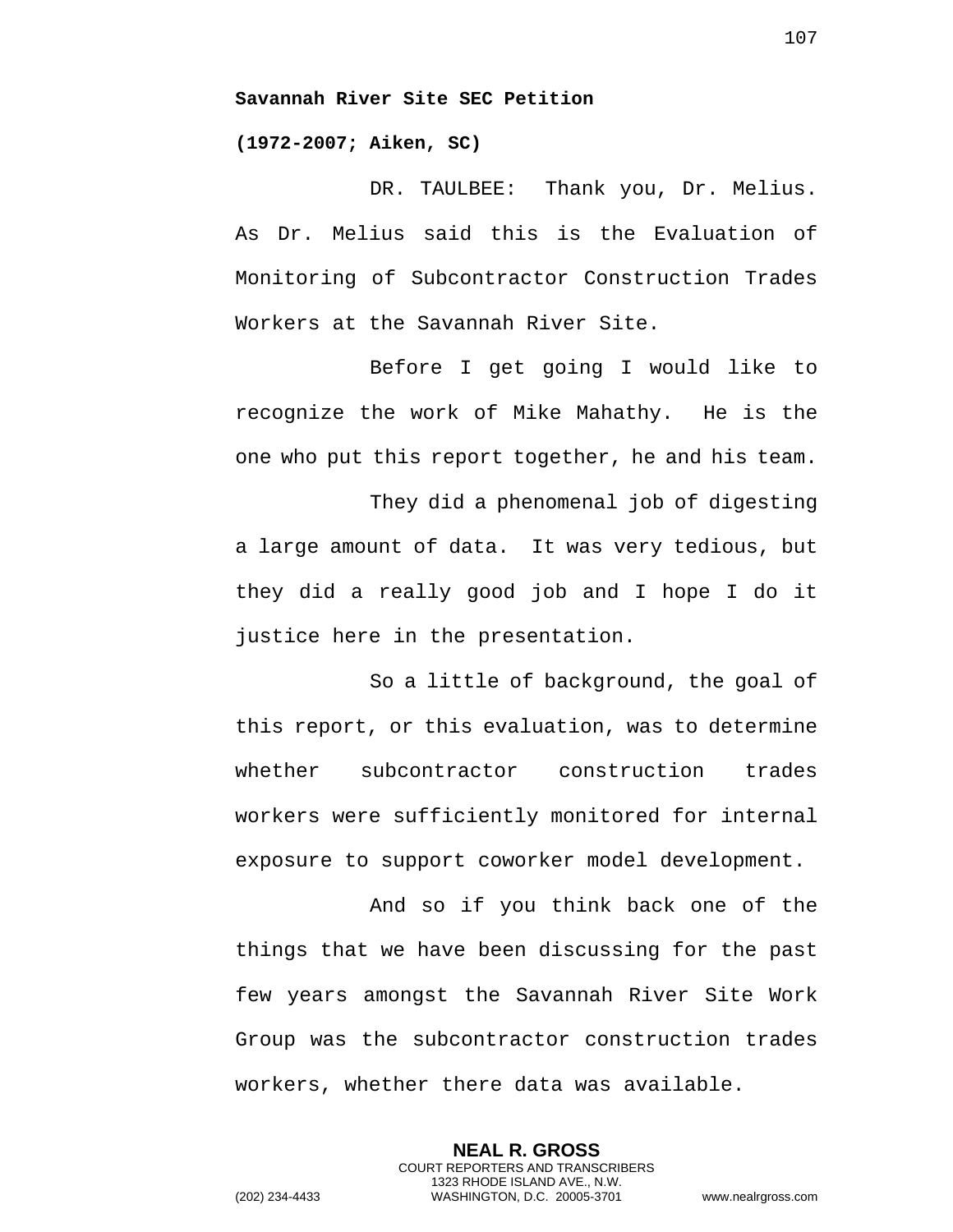There was some indication early on that their monitoring data might have appeared in what was called company files, and so it, you know, may not have made it into their personal files.

And so we were looking for a way in order to evaluate this, did this data, the monitoring that was done, did it make it into their individual files.

And as I indicated last year during one of the updates that in June of 2016 -- okay, we've got a -- apparently I've got slides on a timing issue here. Can I back out of this?

(Off microphone comment)

DR. TAULBEE: Oh, did you. That's all right, I can work through this, but it might jump on me here periodically and I'll get back to it.

Last year we located and captured a fairly large set of job plans with the 773A building over an extended time from 1981 to 1986, and what these job plans were was they covered all off-normal work in the area, including operations work, DuPont construction work,

> **NEAL R. GROSS** COURT REPORTERS AND TRANSCRIBERS 1323 RHODE ISLAND AVE., N.W.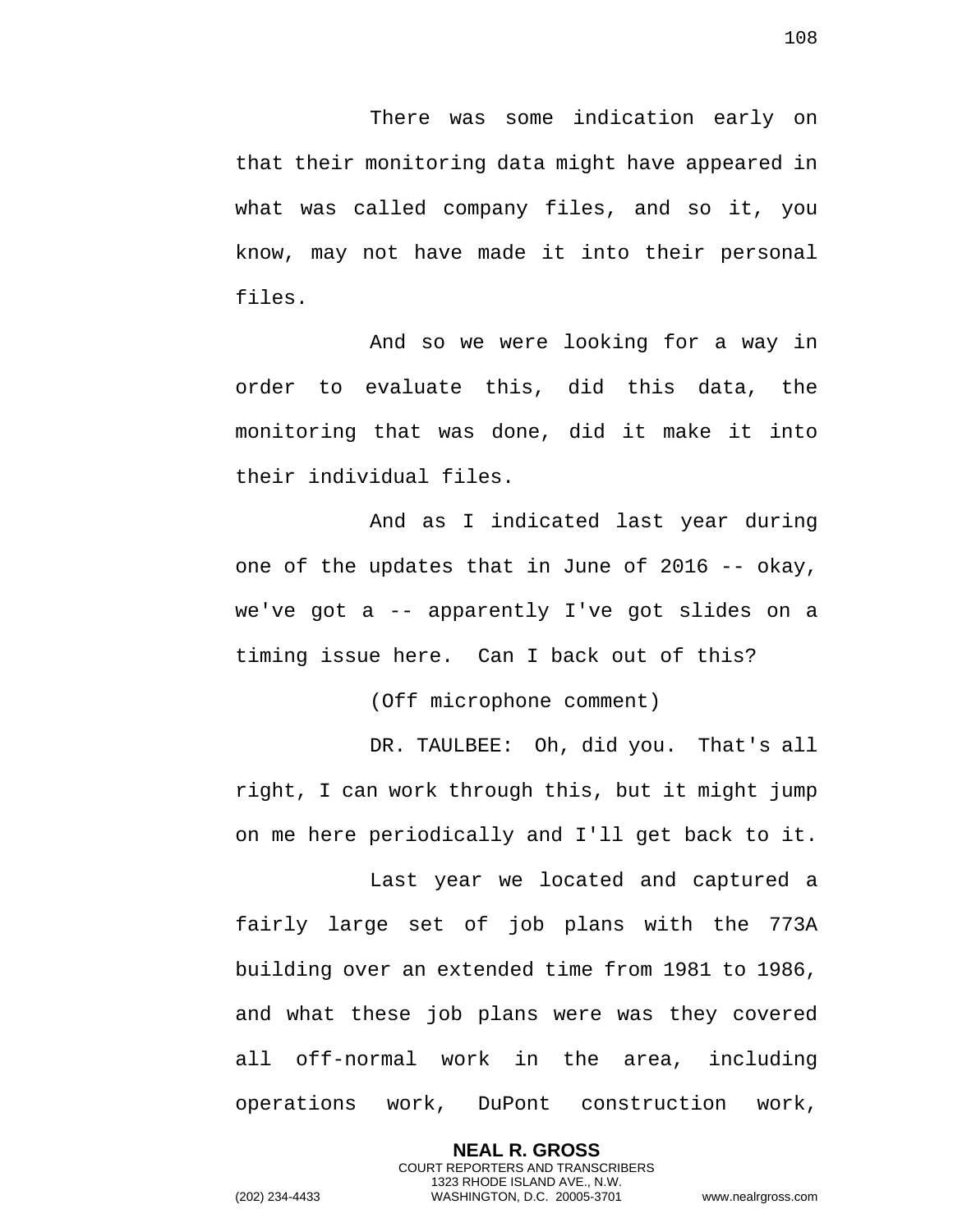maintenance work, is what I am calling that, and then the subcontractor construction work.

These job plans, because they covered all off-normal work, so if operations was going to clean out a glove box it was on a job plan. If they were going to remove trash from a cell that was on a job plan. If maintenance was going in to rewire something or to re-pipe something that was on a job plan.

But the routine work, the actual manufacturing of whatever they were doing, or the research they were doing, was not on a job plan.

So we had this set of job plans from which to look at, and here you can see some examples.

I'll talk about the one on the right here briefly, and this would be a maintenance job plan and you can see up at the top it's done by maintenance and this was to re-pipe a 125-pound air pressure line on the face of Cell 11.

The job plan on the left was a construction job plan and it's to remove and repipe the cell inflatable seal line.

> **NEAL R. GROSS** COURT REPORTERS AND TRANSCRIBERS 1323 RHODE ISLAND AVE., N.W.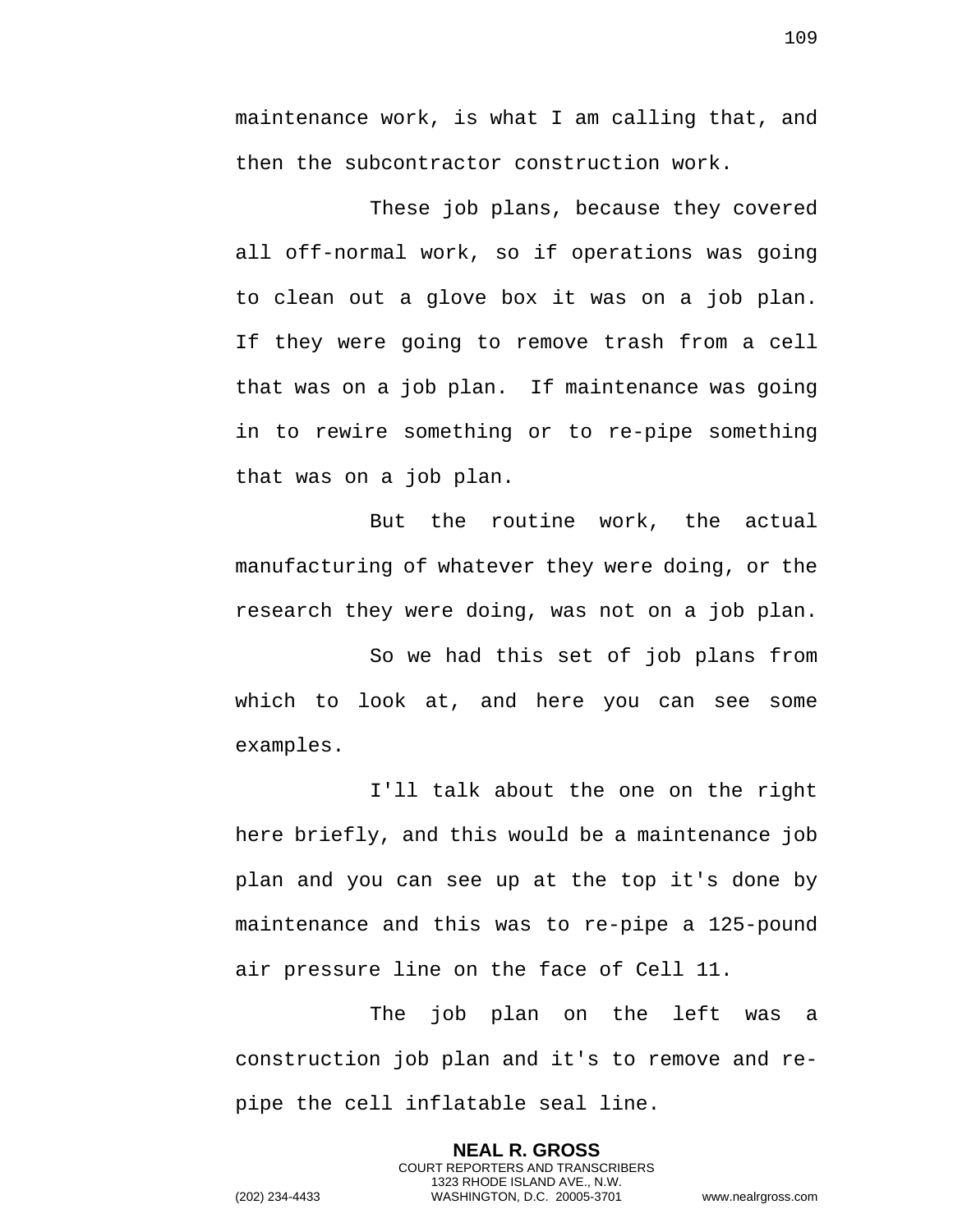And so this is how we could go through these job plans and sort out whether it was operations, whether it was maintenance, or DuPont construction, or construction trades workers, and the construction would be the subcontractor construction trades workers.

So the monitoring at Savannah River, I'm going to talk predominantly here about the subcontractor construction trades workers, but I wanted to point out internal monitoring for construction trades workers, DuPont CTWs, or the maintenance folks, E&I technicians, was predominantly routine monitoring.

They were covered under DPSOL 193-302, but they also have incident data in there as well as some job-specific data. So they are predominantly routine monitoring, but when an incident happened they would have follow-up bioassay just like anybody else would during a normal operations type of scenario and they would have some job-specific data.

The subcontractors also had routine monitoring. These would be subcontractor CTWs

> **NEAL R. GROSS** COURT REPORTERS AND TRANSCRIBERS 1323 RHODE ISLAND AVE., N.W.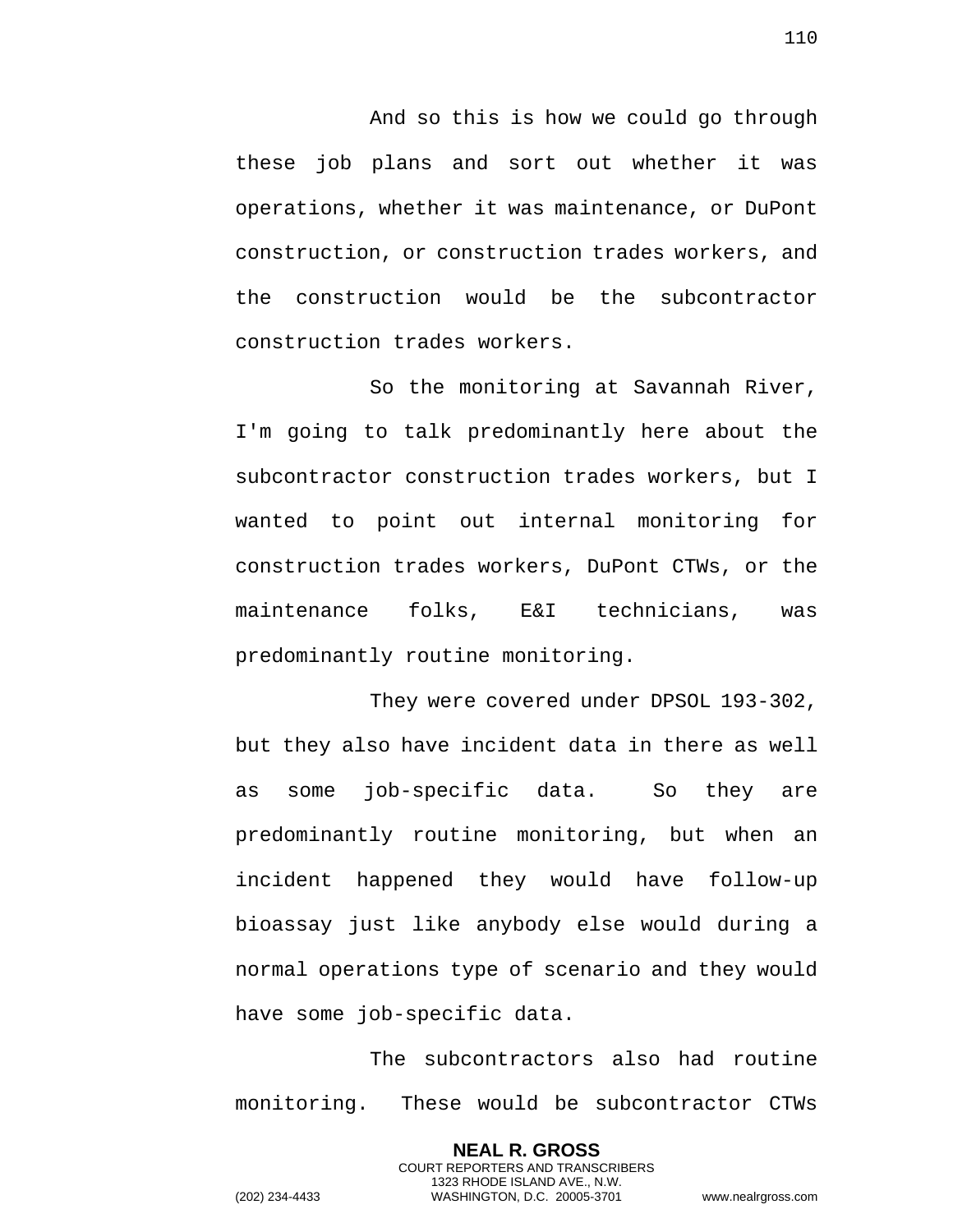working for BF Shaw if they were the pipefitters, or [identifying information redacted] working as an electrician.

Some of them were on a routine monitoring, others were on an incident-based monitoring and/or job-specific monitoring, so it varied.

What we found in our evaluation is that the split was actually closer to 50/50 between the two from our random sample, and I'll get into that a little bit later here.

So one of the first things we did was we went through and sorted out those job plans and we identified, Mike and his team identified, 550 subcontractor CTW job pairings.

This resulted in 255 unique subcontract workers. So we pulled out all of the CTW job plans then looked at the names, entered them into a database, came up with 255 unique subcontract workers.

We randomly selected 110 of the subcontractors to go and do further follow up, and so this was a random sample. Mike didn't

> **NEAL R. GROSS** COURT REPORTERS AND TRANSCRIBERS 1323 RHODE ISLAND AVE., N.W.

(202) 234-4433 WASHINGTON, D.C. 20005-3701 www.nealrgross.com

111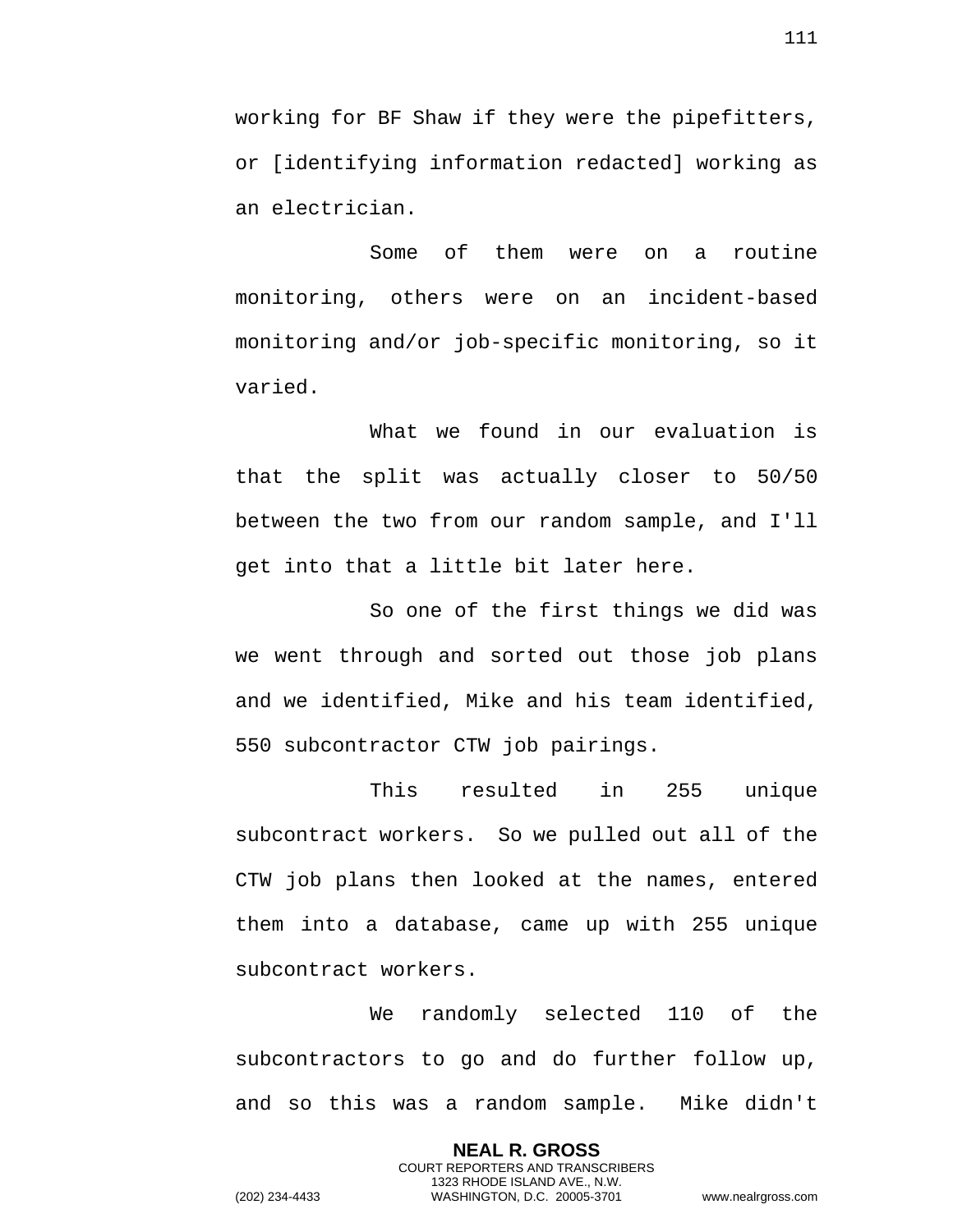select these, a statistician went through and selected these 110 workers.

This resulted in 133 subcontractor CTW job pairings, okay. So what you will see is some subcontractors worked on more than one job during the time period.

We looked at the distribution of crafts during this to see if it was a reasonable random sample and what you see here from this particular slide is that the bulk of these subcontractors were pipefitters, electricians, and carpenters, they made up over 50 percent.

And if you think of the work that would be done in 773A around the cells it would be a lot of re-piping, a lot of electrical work, and carpenters did a lot of framing and work within the rooms, repairs, and that type of thing.

And so that makes up the bulk of it, but all of the trades were really represented. We've got painters and ironworkers, sheet metal workers, laborers, millwrights, concrete workers, so we really have a nice distribution of

> **NEAL R. GROSS** COURT REPORTERS AND TRANSCRIBERS 1323 RHODE ISLAND AVE., N.W.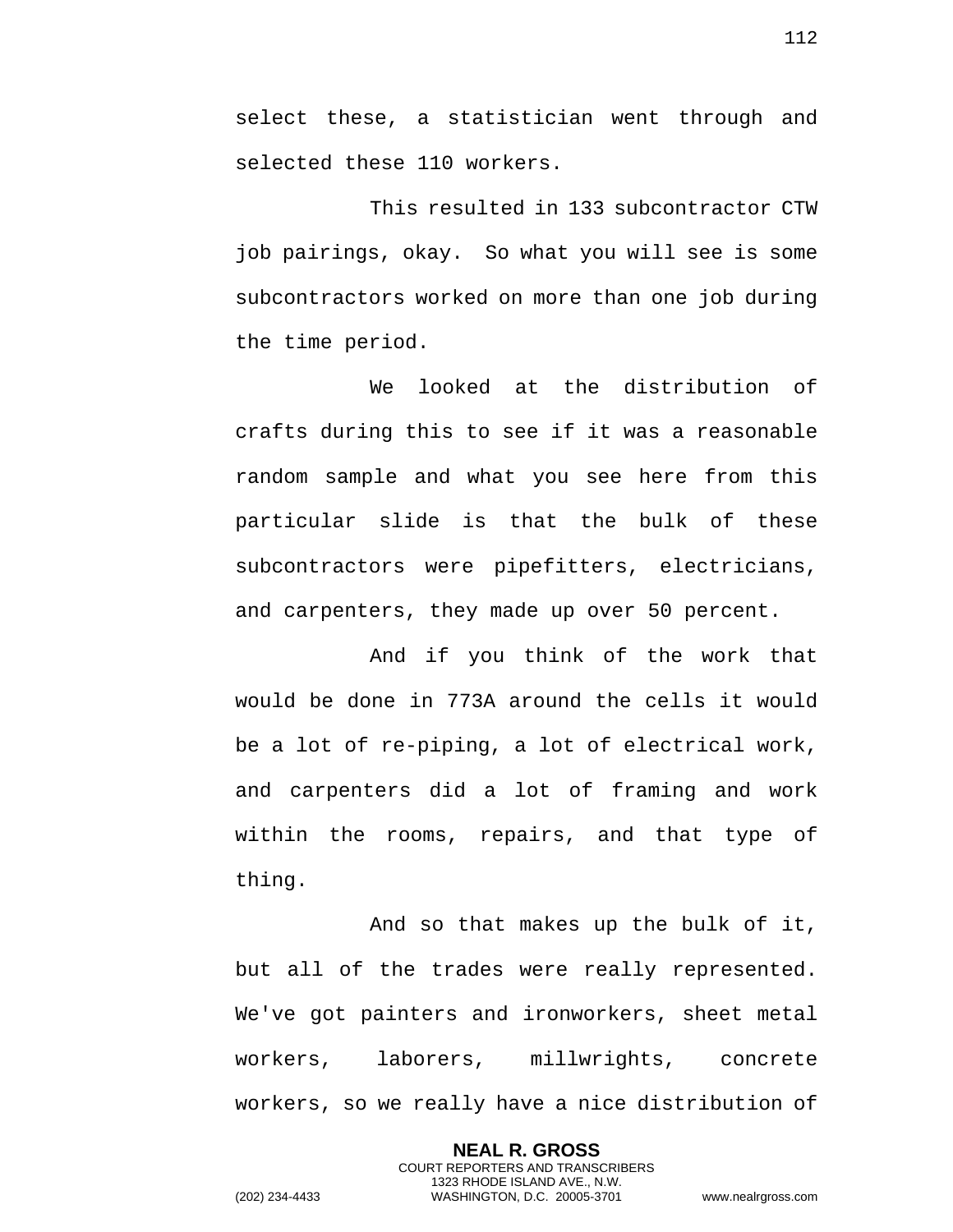all the subcontractor construction trades.

So once we have this 110 workers, last November Mike and his team went down to the Savannah River Site to look for the bioassay for these workers and his team found the bioassay data for 105 of the 110 subcontractor construction trades workers.

Now of the 133 subcontractor construction trades worker job pairings, 88 individual subcontractor CTWs were required to use a respirator, and this was our trigger for internal monitoring that we used.

Now some bioassay results were found for the 105 workers, were from job plans that did not require respiratory use. We did not consider these, we sat them off to the side, we just looked at those that required a respirator.

Some bioassay results preceded the date of the job plan and were also not considered, we set those aside. So we only looked at subcontractor construction trades workers that were on a job plan using a respirator and we looked for bioassay data after that, within that

> **NEAL R. GROSS** COURT REPORTERS AND TRANSCRIBERS 1323 RHODE ISLAND AVE., N.W.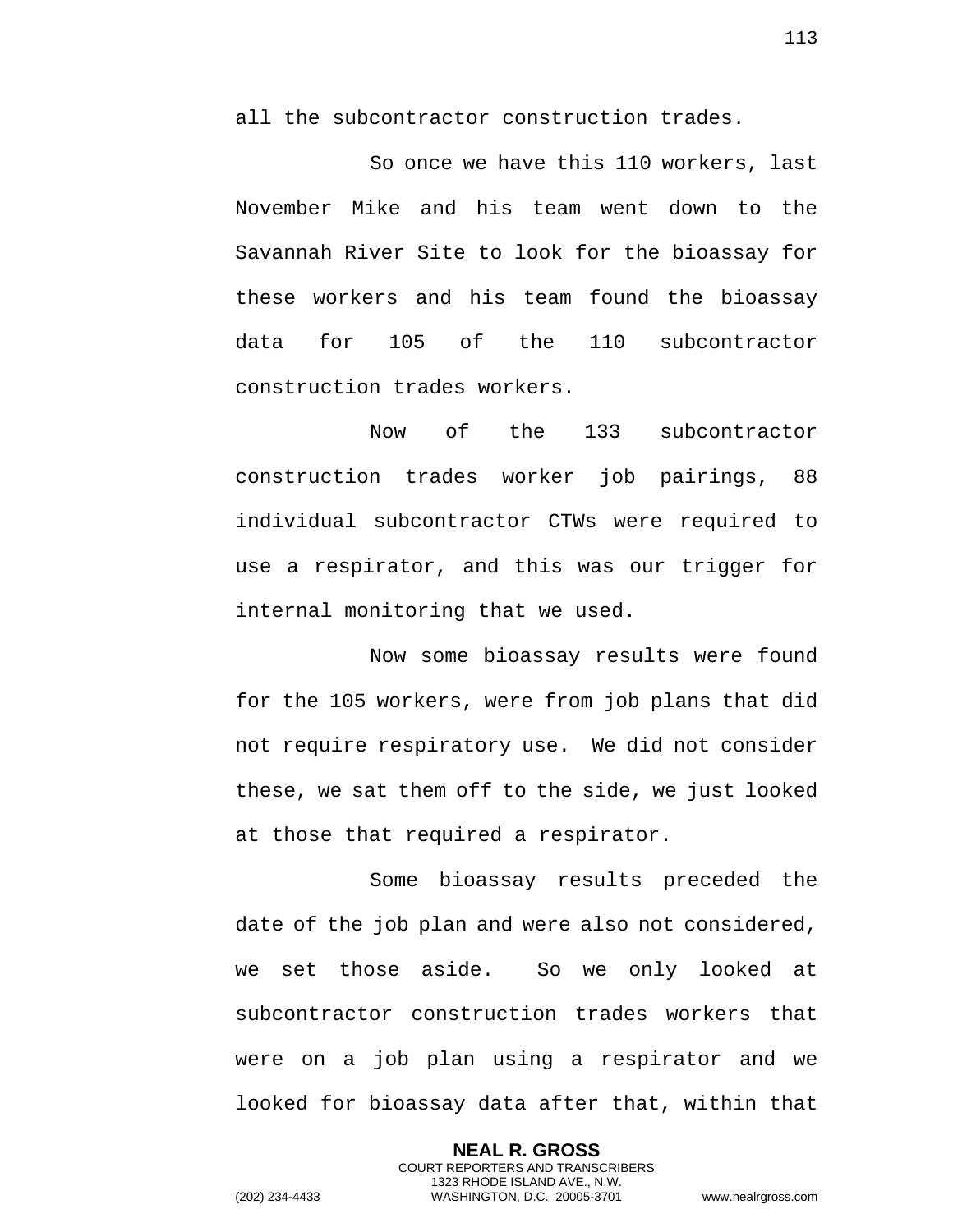specified time period of one year.

We did not look at tritium for any of this, this was all longer-lived bioassay monitoring.

So here are our results, the first couple of years, because we have so few, we've combined them together. And what you will see is down at the bottom, if you follow the totals, that's the 133 job pairings.

Eighty-eight requiring respiratory use. And we found that 59 of the 88 subcontractors that were required to wear a respirator have bioassay data. This comes out to 67 percent of the subcontractor construction trades workers wearing a respirator have bioassay data.

We feel that this is reasonable. Well, why do we feel that this is reasonable for the development of a coworker model? Well, first, we use a distribution of bioassay data to develop the coworker model and then we typically assigned the 95th percentile to the unmonitored worker.

> **NEAL R. GROSS** COURT REPORTERS AND TRANSCRIBERS 1323 RHODE ISLAND AVE., N.W.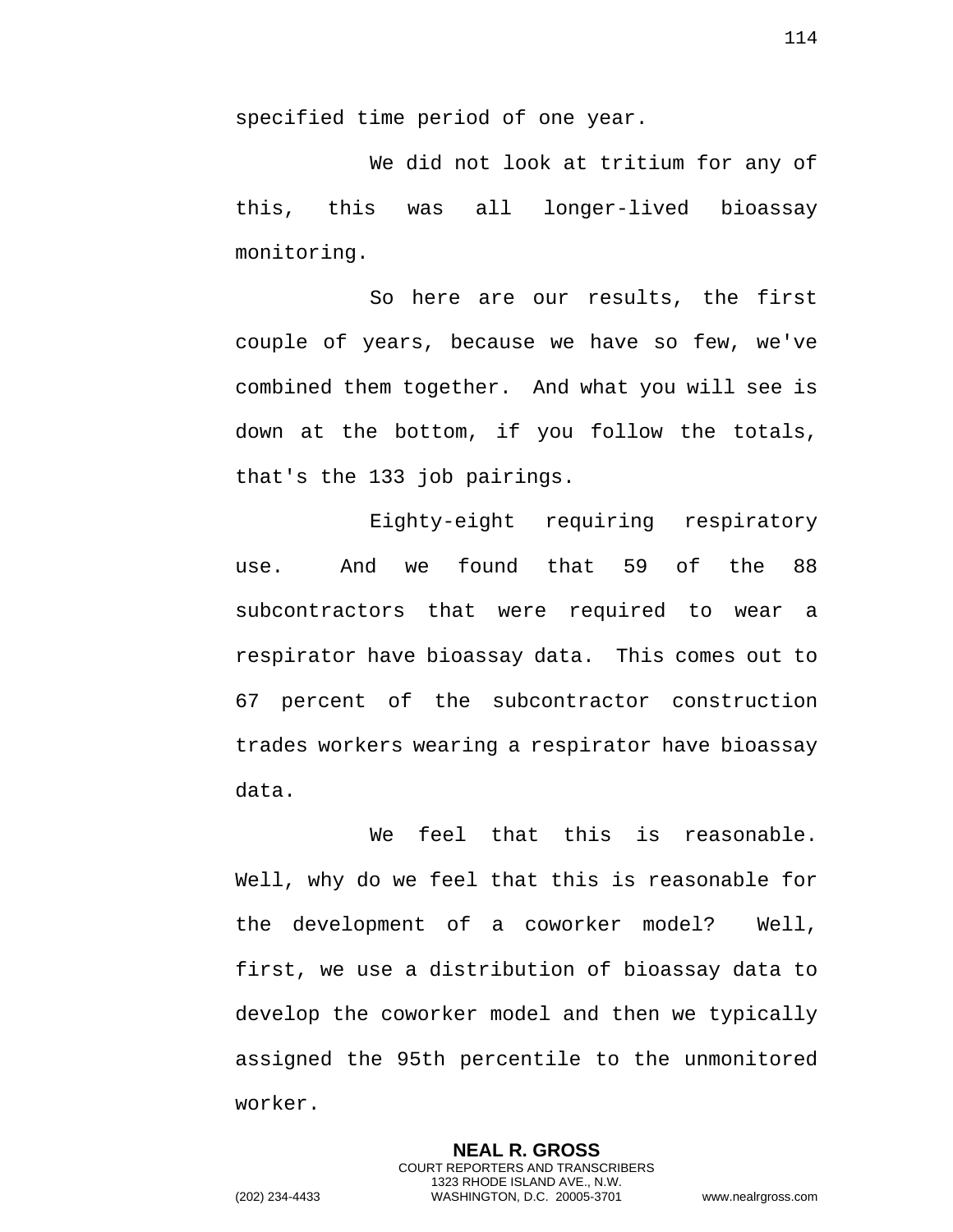So 67 percent of the data is sufficient as long as there isn't a bias in the data, if you're not missing some of the high data or if you don't have, you know, if there is a bias.

Since we are using the 95th percentile we were concerned are there high exposures or incident data present in the random sample, and the answer was yes, so we didn't find really any bias or evidence of bias.

To give an example of an incident bioassay data that we found, as I indicated some of these were positive, some of the monitoring for these workers was positive.

This was from an incident while painting in C-005, that's a room in the chemistry wing of 773, and in this particular bioassay the individual had a non-detect for plutonium, it's less than 0.1 dpm, but the americium was positive, it was 0.5.

Some of the bioassay that we found were from incidents and subsequent follow-up and these bioassays were negative. So we knew an

> **NEAL R. GROSS** COURT REPORTERS AND TRANSCRIBERS 1323 RHODE ISLAND AVE., N.W.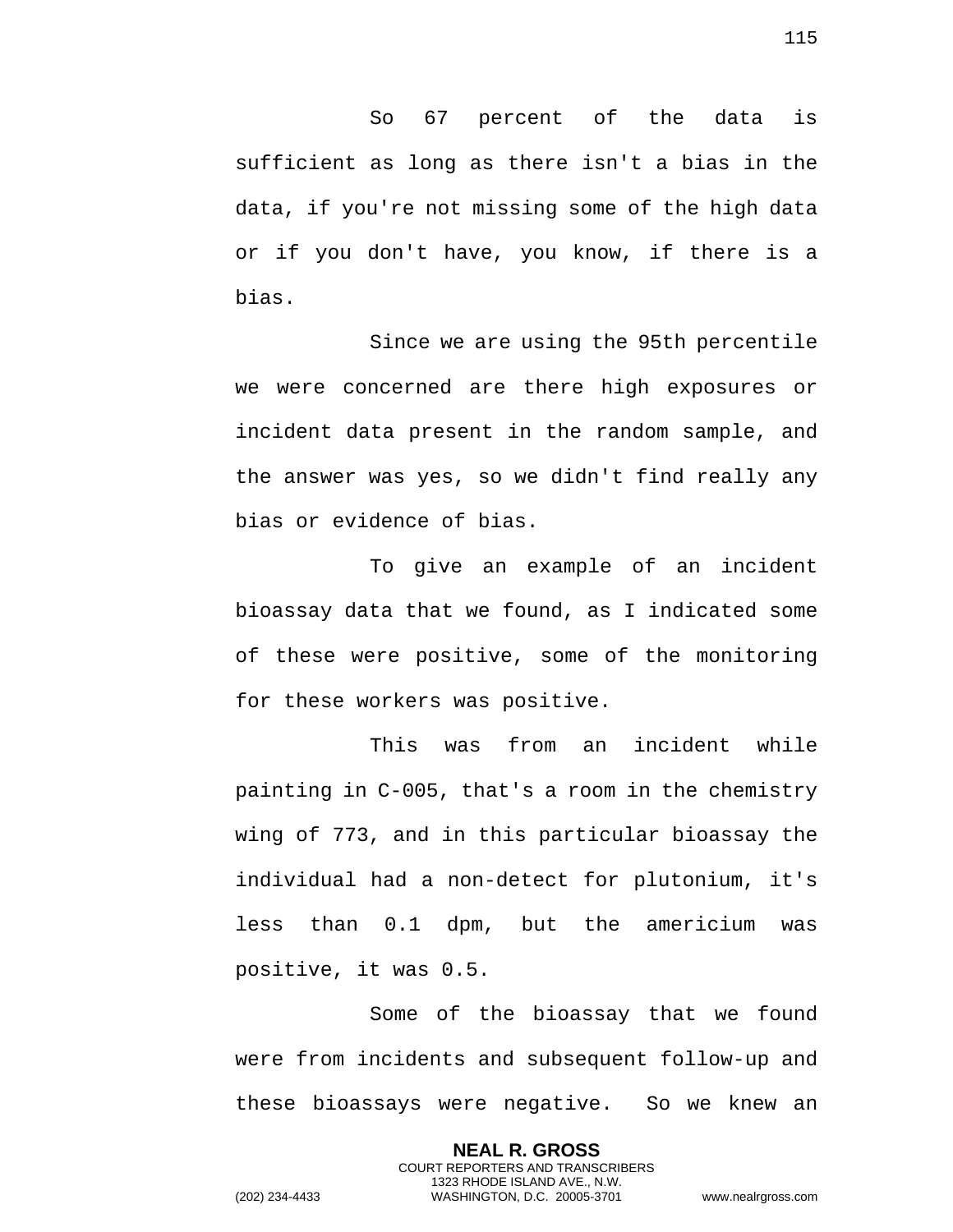incident happened, health physics required these people to go and leave bioassay samples, go and look at the results and they were negative.

In our report we listed examples of these incidents that we found to demonstrate that, yes, higher exposed people were involved in it and are part of this dataset.

One of the individual's exposure was so high he is actually a part of the trans plutonium registry, so we do have high-level data within this dataset so we don't see any bias.

Okay. Another reason why we feel the 67 percent is reasonable for the development of a coworker model is we looked at the coworkers of these unmonitored workers, and by coworker I am saying on those job plans more than one worker would typically be listed, anywhere from two to 20 might be on a job plan.

And so when we looked at the unmonitored workers we went back to those 29, we looked at them and we found that 23 of the 29 had somebody else on that job plan that was monitored.

> **NEAL R. GROSS** COURT REPORTERS AND TRANSCRIBERS 1323 RHODE ISLAND AVE., N.W.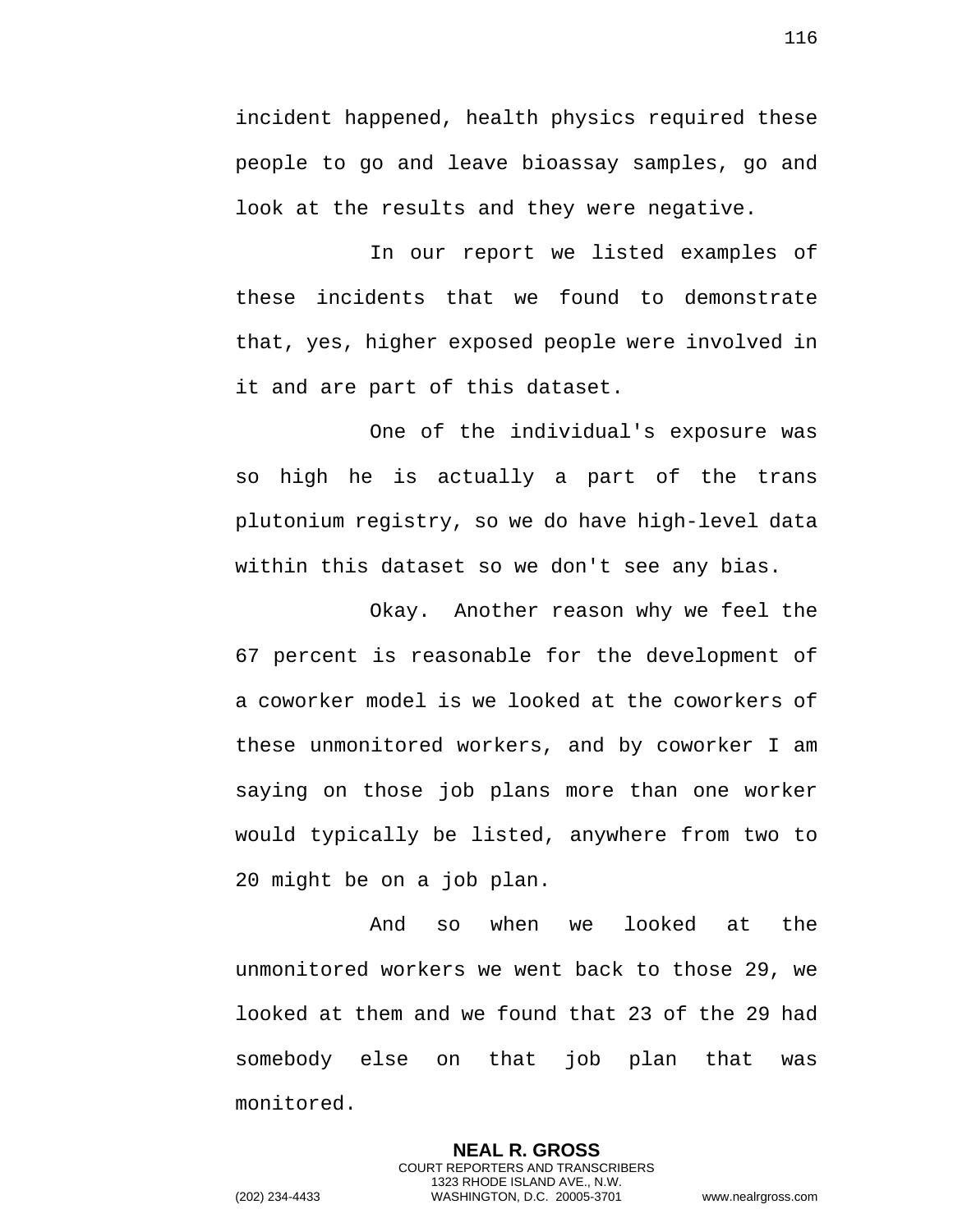Now you can put a caveat on here, because that coworker could have been a DuPont operations, could have been a DuPont maintenance worker or a DuPont construction, or it could have been another subcontractor CTW that didn't make it into our random sample, so it's a mixture of all of those.

But if you consider this additional part -- hold on just a second. I apologize for the interruption. Thanks, Stu.

So if you consider this additional data this increases from 59 to 82 of the 88 subcontractors, or 93 percent were either directly monitored or a coworker on the same job plan was monitored for this group of people that we sampled and looked at.

Another reason why we feel the 67 percent is reasonable for the development of a coworker model is respiratory use is a reasonable surrogate for the need for internal monitoring, but not all respirator use requires bioassay.

Some respiratory protection is precautionary, you'd put people in respirators in

> **NEAL R. GROSS** COURT REPORTERS AND TRANSCRIBERS 1323 RHODE ISLAND AVE., N.W.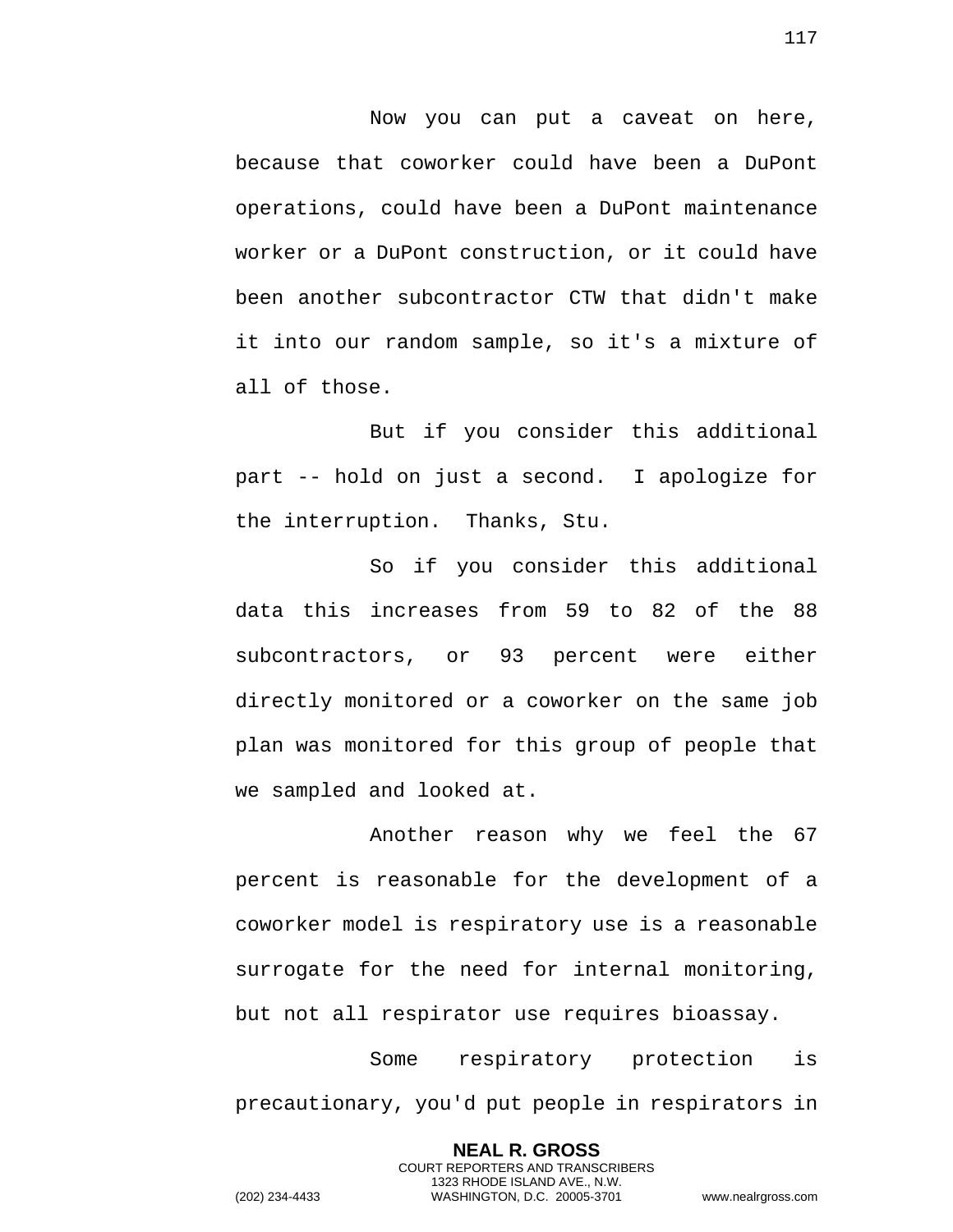case something happens of if contamination is unexpectedly encountered.

If there is no contamination then there is no potential for an intake and bioassay is not necessary. So was wearing a respirator really necessary in all these cases? Well, yes and no.

The yes part is as precautionary, absolutely, and I'll show an example here in just a second, but on the hindsight when no contamination was found do they really need to wear a respirator, not necessarily.

Health physicists in general are conservative in an effort to prevent intakes of radioactive material. In a good radiological safety culture we would rather have a worker in a respirator and not need it than a worker need a respirator and not have it, okay.

So you're going to tend to overuse respirators intentionally to prevent intakes. So let me show an example where bioassay was not necessarily needed, and let me read this particular example here, it's very difficult from

> **NEAL R. GROSS** COURT REPORTERS AND TRANSCRIBERS 1323 RHODE ISLAND AVE., N.W.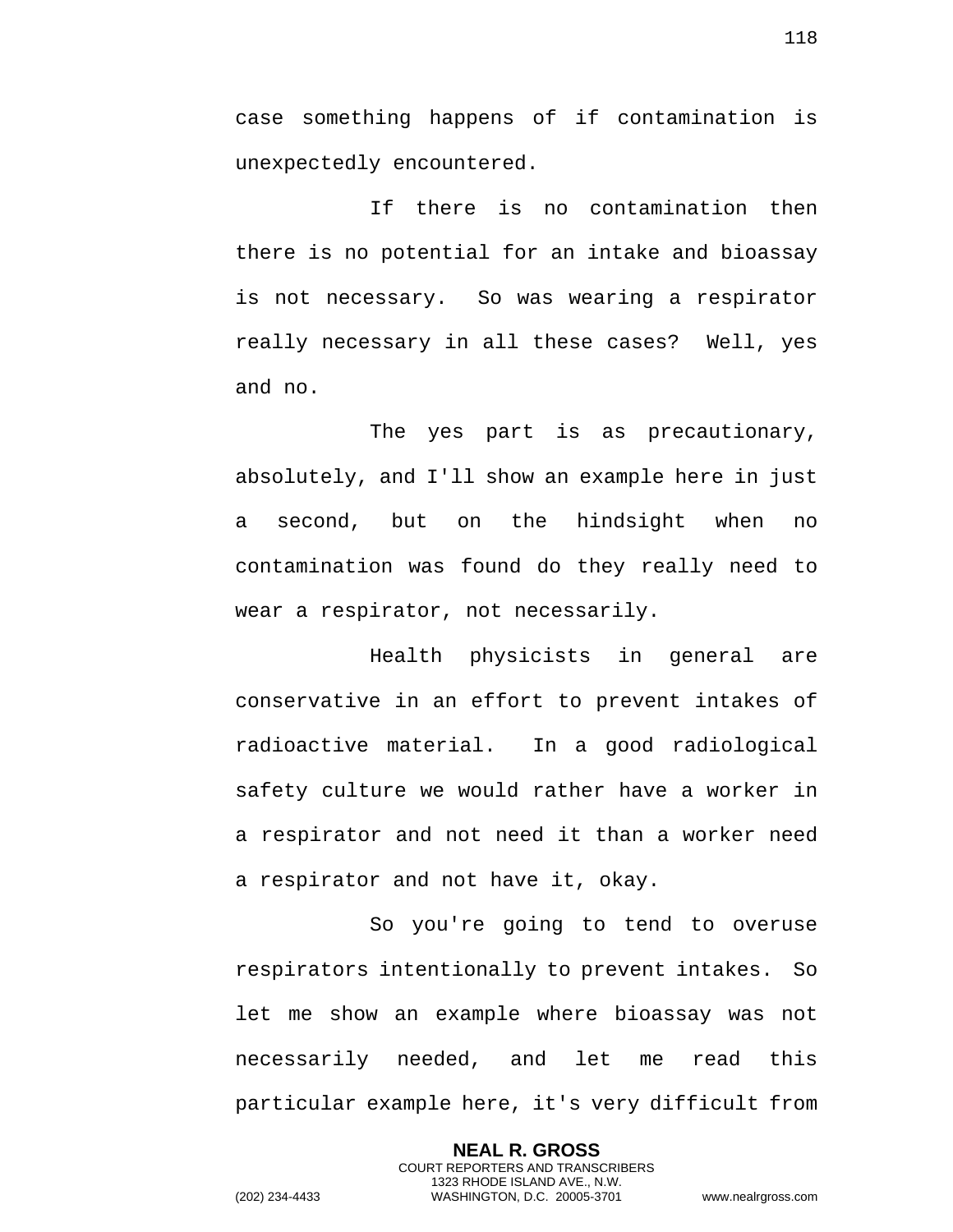the screen.

But this is from a radiological survey logsheet of the High Bay Area behind the trans plutonium fuel facility in the basement of 773A. This was written by the rad tech at the time.

"Surveyed for construction pipefitters to complete jobs started yesterday. OGE line," that's the off-gas exhaust lines, this would be a contaminated line, "was bagged up and cut into two sections.

"No problems were encountered. Construction and operational health physics wore two pair of white coveralls, cloth and plastic shoe covers, cloth hood, rubber gloves, and fullface respirator for the job.

"No transferable contamination was detected during the job. Impactor air sample taken during the job calculated to less than 0.2 times ten to the minus 12 microcuries per cc."

That's less than 10 percent of a DAC. So in this particular case they were going to be cutting into the off-gas exhaust line. This would be a potentially contaminated line. You

> **NEAL R. GROSS** COURT REPORTERS AND TRANSCRIBERS 1323 RHODE ISLAND AVE., N.W.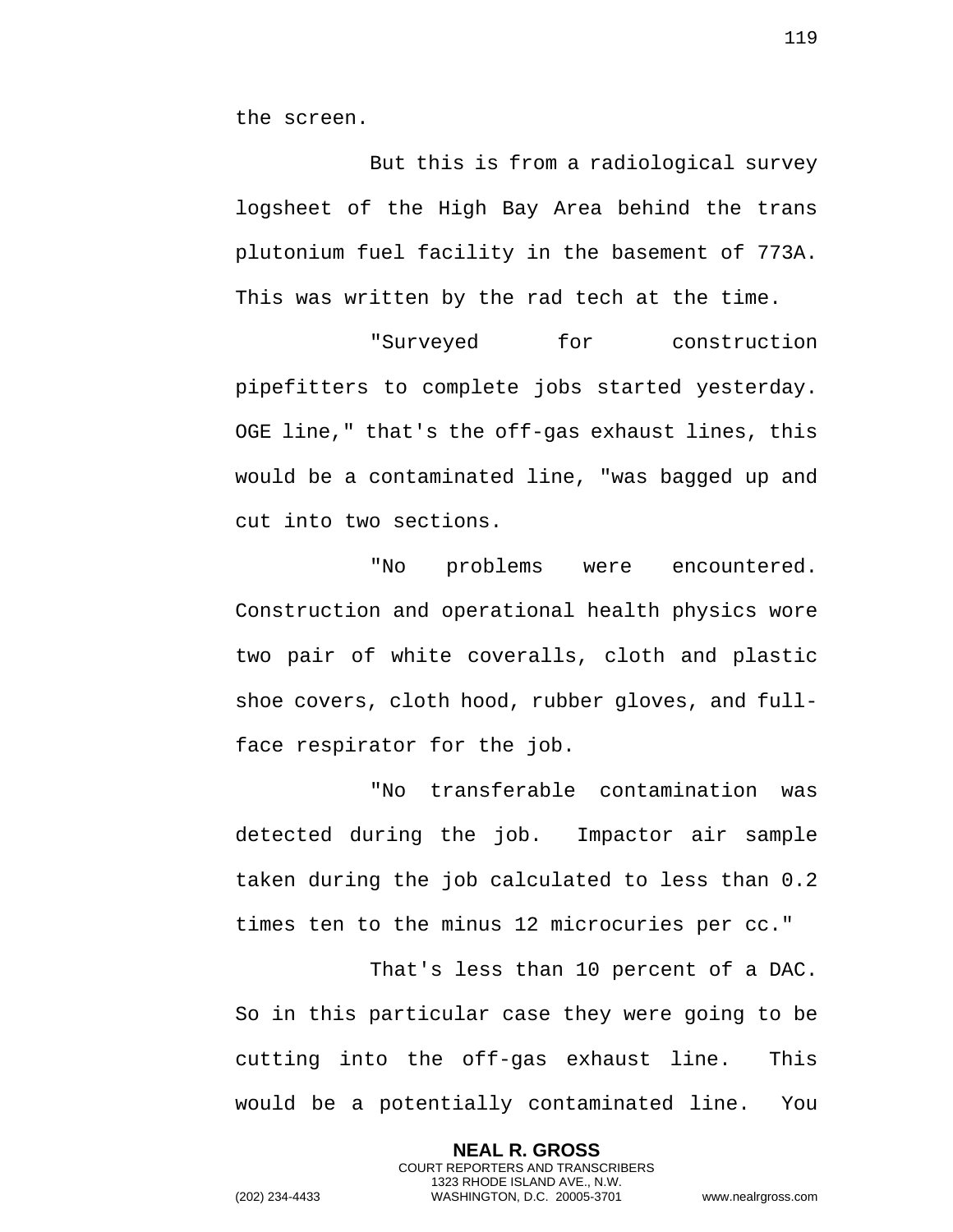are absolutely going to put people into a respirator.

Before you've cut into any of these lines you're going to try and flush them. Apparently the flushing did quite well because when they cut into it they didn't find any contamination.

They had an air sampler set up there in the workplace, this would be a portable stanchion air sampler, and according to past interviews with RTCs they were set at nose height.

It recorded no activity, it was less than detectable, so they are less than 10 percent of the derived air concentration. So did they really need a respirator for this job? Well, I think they did because they were cutting into a contaminated line, but was there any contamination, no, so there's no potential for an intake.

So considering this type of scenario did the rad tech then require them to submit a bioassay sample, they may not have. So this 67

> **NEAL R. GROSS** COURT REPORTERS AND TRANSCRIBERS 1323 RHODE ISLAND AVE., N.W.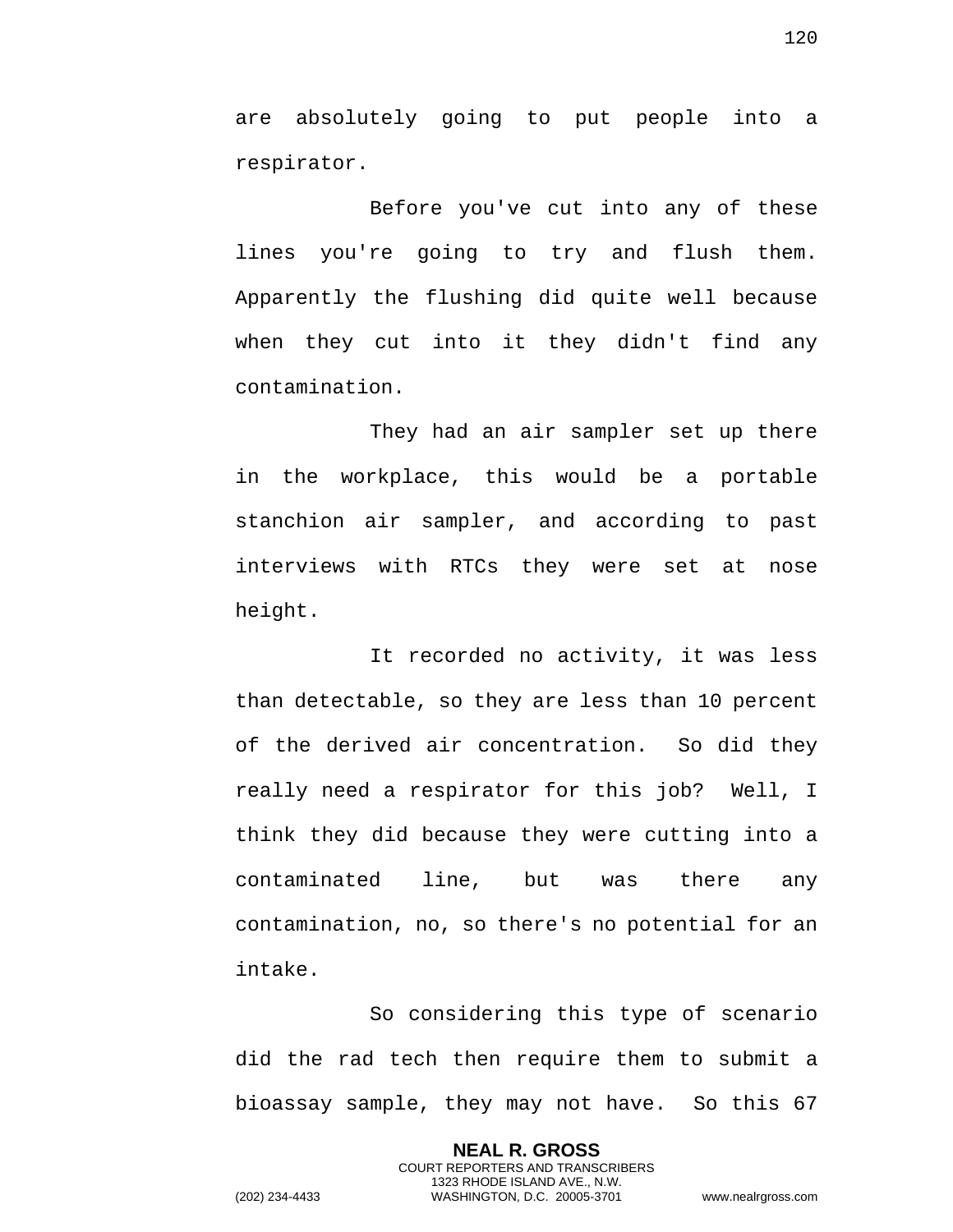percent that we're talking about to develop a coworker model we feel would be reasonable, especially if you applied the 95th percentile to the workers in the particular case where there is no evidence of an intake.

The fourth reason why we feel the 67 percent is reasonable for a coworker model is there will not be 100 percent compliance with bioassay monitoring of subcontractor employees.

This is currently in programs today. There is limited ability for health physics to enforce bioassay compliance. About the only tool that they have is to restrict somebody from going into an area again if they didn't leave a bioassay sample.

You can put them on a restricted list and they can't go in again. That's about the only tool that you really have to keep them, or to compel to leave bioassay samples.

Some workers are going to refuse to leave a bioassay sample. I have worked in construction from the time I got out of the Army, before I started college, and my dad was a

> **NEAL R. GROSS** COURT REPORTERS AND TRANSCRIBERS 1323 RHODE ISLAND AVE., N.W.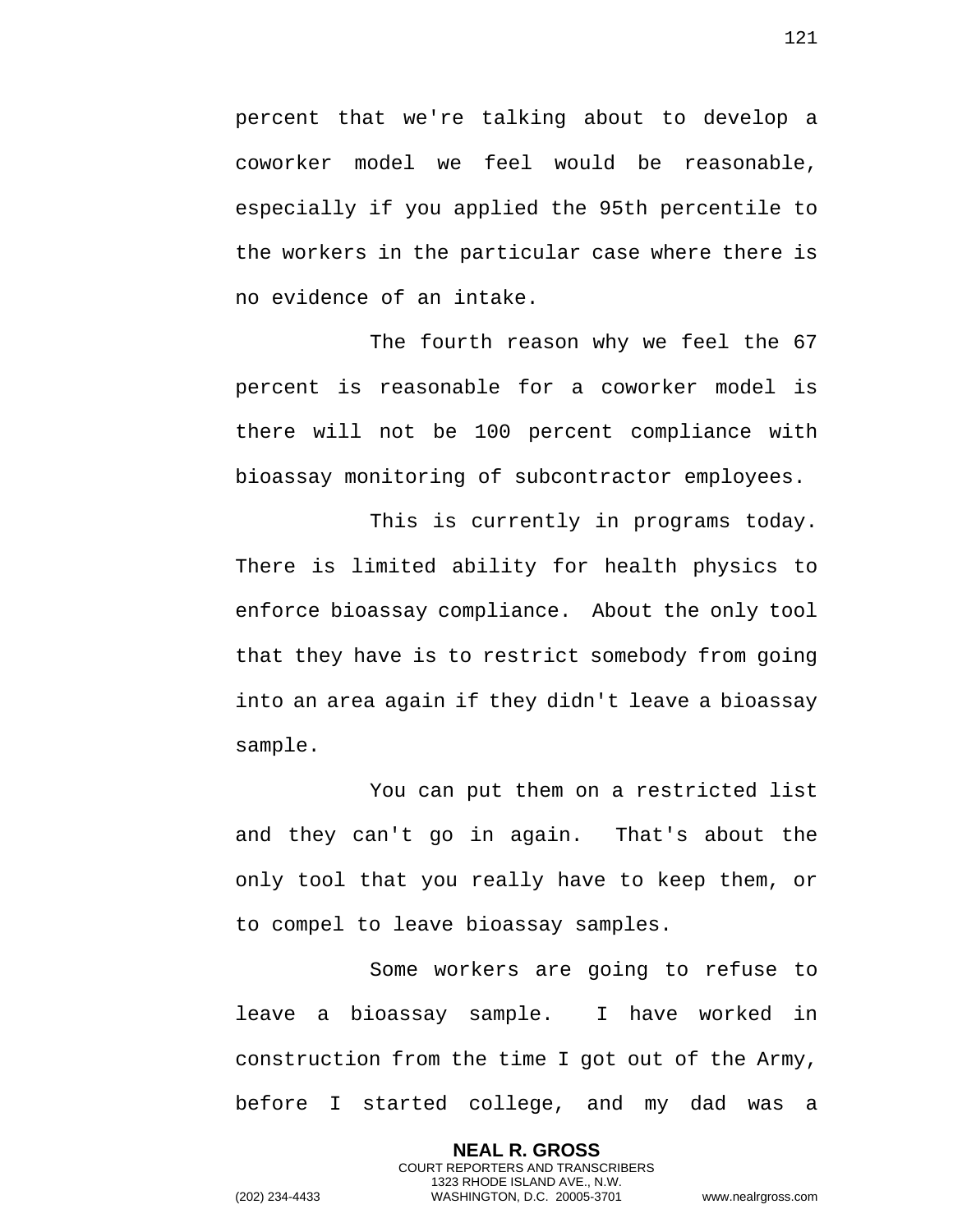construction trades worker for 42 years running heavy equipment, my uncle was a boilermaker for 45 years, I've been around construction work all of my life.

I can tell you that you are not going to get 100 percent out of this particular workforce, or really any workforce. If people don't want to leave a sample they're not going to.

We showed some examples to the Work Group last week where a couple of workers, subcontractors, refused to leave bioassay. One of them stated they were exercising their right, the other one indicated time was money.

So 100 percent is really not possible. Also, subcontractors might move to another job and not return. So you restrict them, they don't really care, they're not coming back.

The question before the Board is: how much data is sufficient to support the development and use of a coworker model for dose reconstruction? And that's something that, and I hope you all will consider and deliberate on

> **NEAL R. GROSS** COURT REPORTERS AND TRANSCRIBERS 1323 RHODE ISLAND AVE., N.W.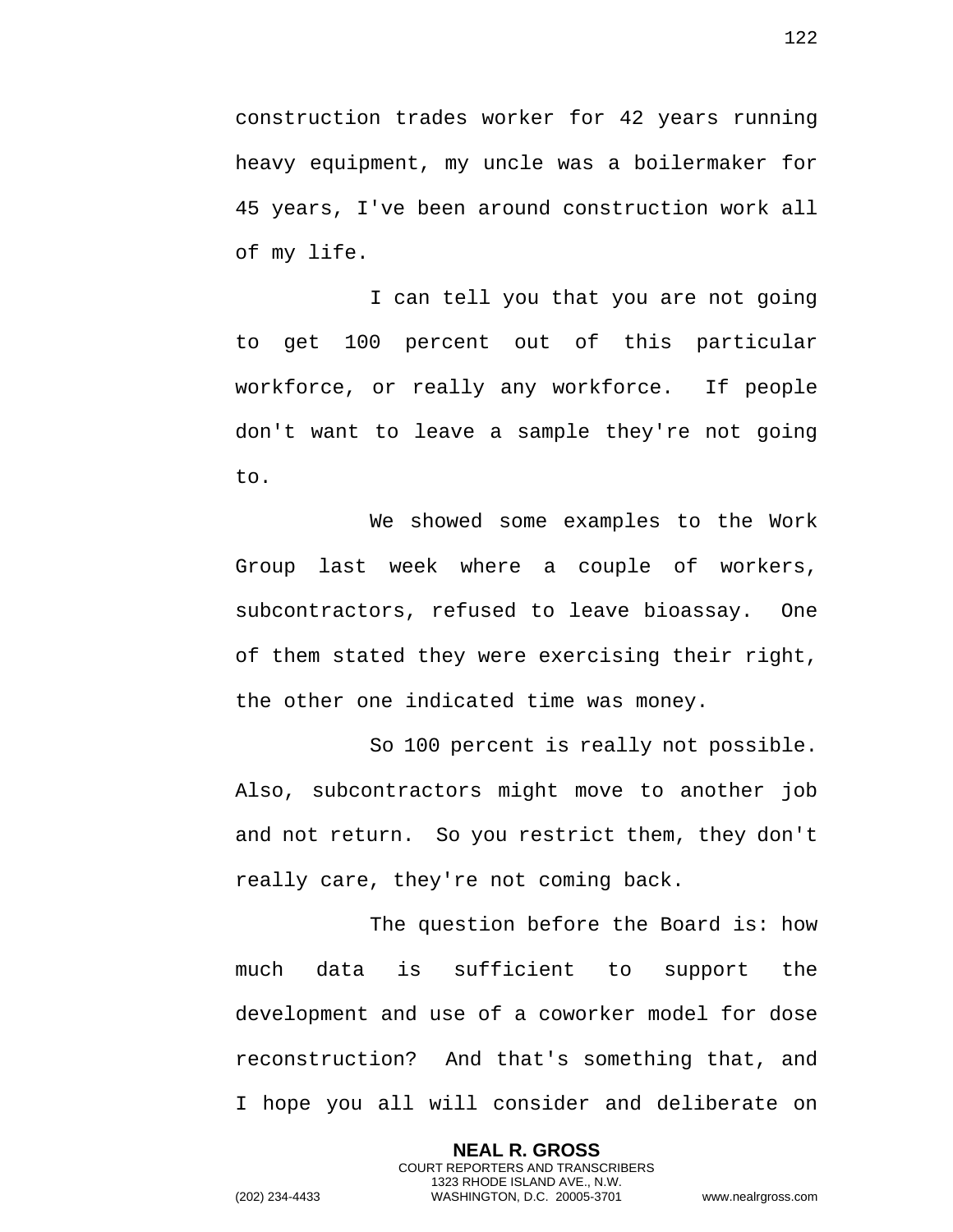and discuss as to whether or not this is, you know, what level of compliance really is necessary.

So in summary, 97 percent of the subcontractor CTWs were monitored for external dose. I didn't present that here, but it is there in our report.

Sixty-seven percent of the subcontractor CTWs were monitored by bioassay. Thirty-four of that 67 there is routine monitoring, the remaining 33 percent were incident-based or job-specific. It does say on job-specific, but it should be or job-specific.

When you consider the unmonitored an additional 79 percent of those unmonitored subcontractor workers had a coworker on the same job plan that was monitored with bioassay, which would raise that to 82 of 88 subcontractor CTWs had either personal monitoring or a monitored coworker.

So our conclusion is that radiation dose to subcontractor construction trades workers may be reconstructed with sufficient accuracy

> **NEAL R. GROSS** COURT REPORTERS AND TRANSCRIBERS 1323 RHODE ISLAND AVE., N.W.

123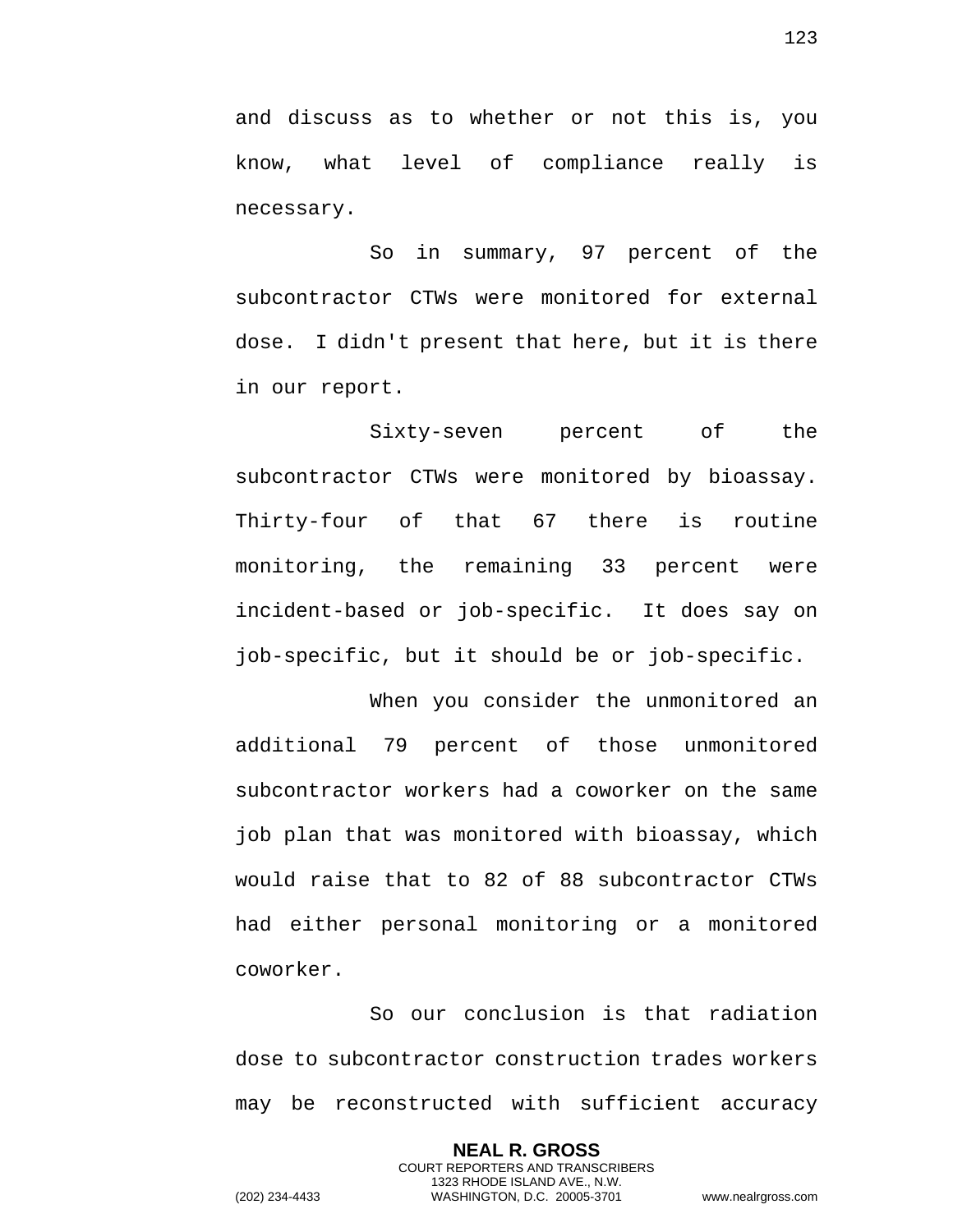using either the routine, they're incident-based, or job-specific bioassay monitoring data available for the individual worker.

Remember, 67 percent of these subcontractor workers have monitoring data, or we can use coworker data or a combination of the two, whichever may be higher.

Radiation dose to the unmonitored subcontractor construction trades worker can be bounded using the 95th percentile of the coworker distribution developed from the monitored construction trades workers.

So what we are saying basically is if you have six construction trades workers on a job and four of them are monitored, we're saying that we can use the 95th percentile to estimate the dose for the two that didn't leave the sample.

That's what we are effectively saying with the 67 percent. And that concludes my presentation on the evaluation of the subcontractors.

Before I go on to the status of issues I think Joe should give his talk and we should

> **NEAL R. GROSS** COURT REPORTERS AND TRANSCRIBERS 1323 RHODE ISLAND AVE., N.W.

124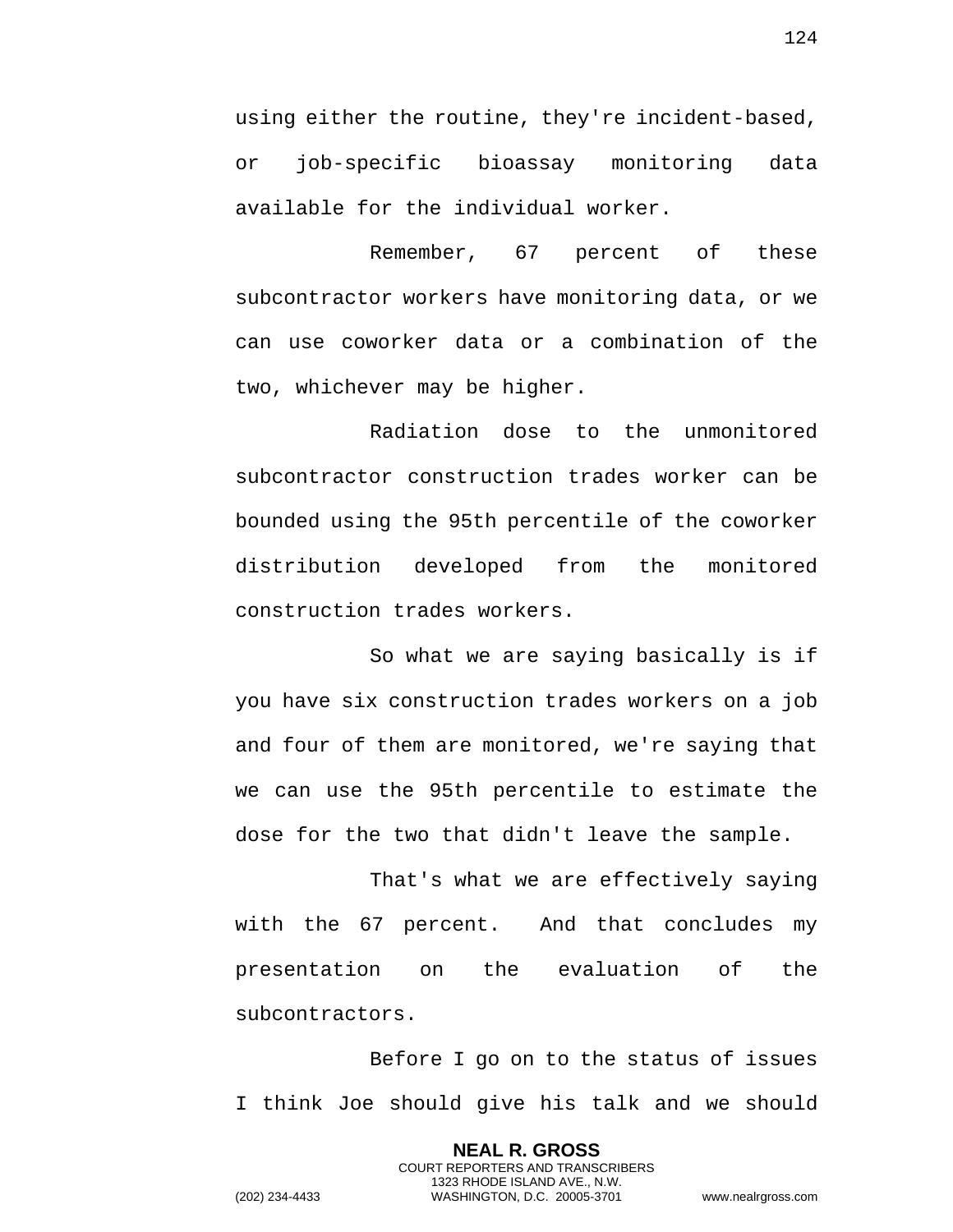discuss that some and then we'll go on to the other issues. I'd be happy to answer any questions.

CHAIR MELIUS: Yes, before Joe, Board Members have questions? Yes, Josie?

(Off microphone comment)

CHAIR MELIUS: Okay, go ahead.

MEMBER BEACH: First of all, on Slide Number 5, I was trying to capture these. Give me one second.

> DR. TAULBEE: The pie chart? MEMBER BEACH: The pie chart, yes. DR. TAULBEE: Yes.

MEMBER BEACH: So looking at that pie chart and you pointed out several times that all the subcontractors are captured, there is a category of other that takes up a good portion of the pie chart, who fits in that category?

DR. TAULBEE: Mike Mahathy, can you help me out on that? I believe it's construction trades workers not listed there.

MR. MAHATHY: Yes, they're construction trade workers, that includes

> **NEAL R. GROSS** COURT REPORTERS AND TRANSCRIBERS 1323 RHODE ISLAND AVE., N.W.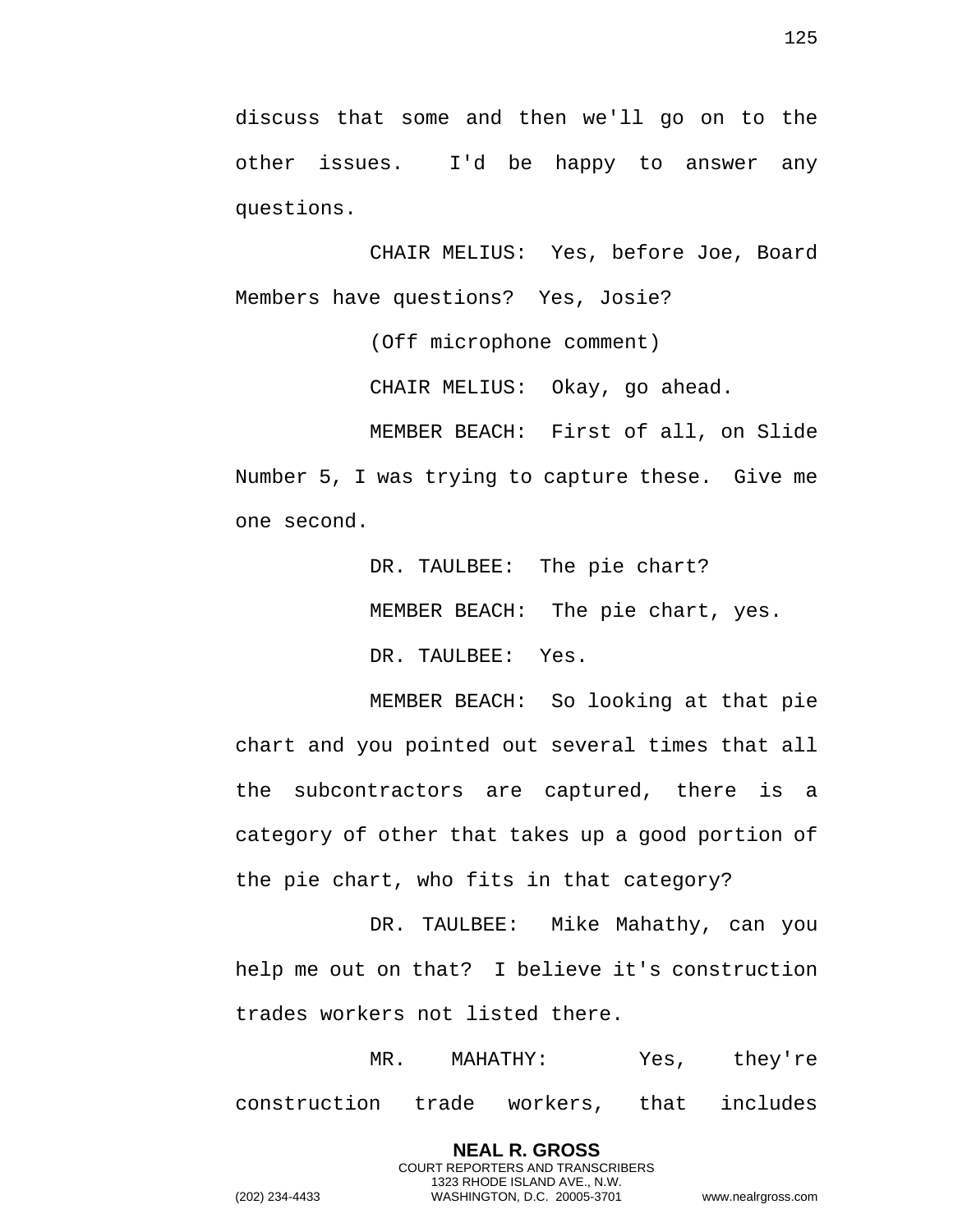construction category -- let me get this slide up so I can --

MR. KATZ: Mike, you were very hard to understand.

MR. MAHATHY: Okay, sorry. Yes, I am looking at it now. Those were, they had down as just as construction, so there were construction workers but not specified.

DR. TAULBEE: Okay. So those would be unspecified construction workers?

MR. MAHATHY: Yes.

DR. TAULBEE: Okay.

MEMBER BEACH: Okay. That's a big piece of the pie there, so that concerned me a little bit.

DR. TAULBEE: Actually, it's not, Josie.

The other is the one just to the left of the red at the very top. This goes clockwise around.

MEMBER BEACH: Okay, so it's not the orange section over here?

> **NEAL R. GROSS** COURT REPORTERS AND TRANSCRIBERS 1323 RHODE ISLAND AVE., N.W.

DR. TAULBEE: No, the orange section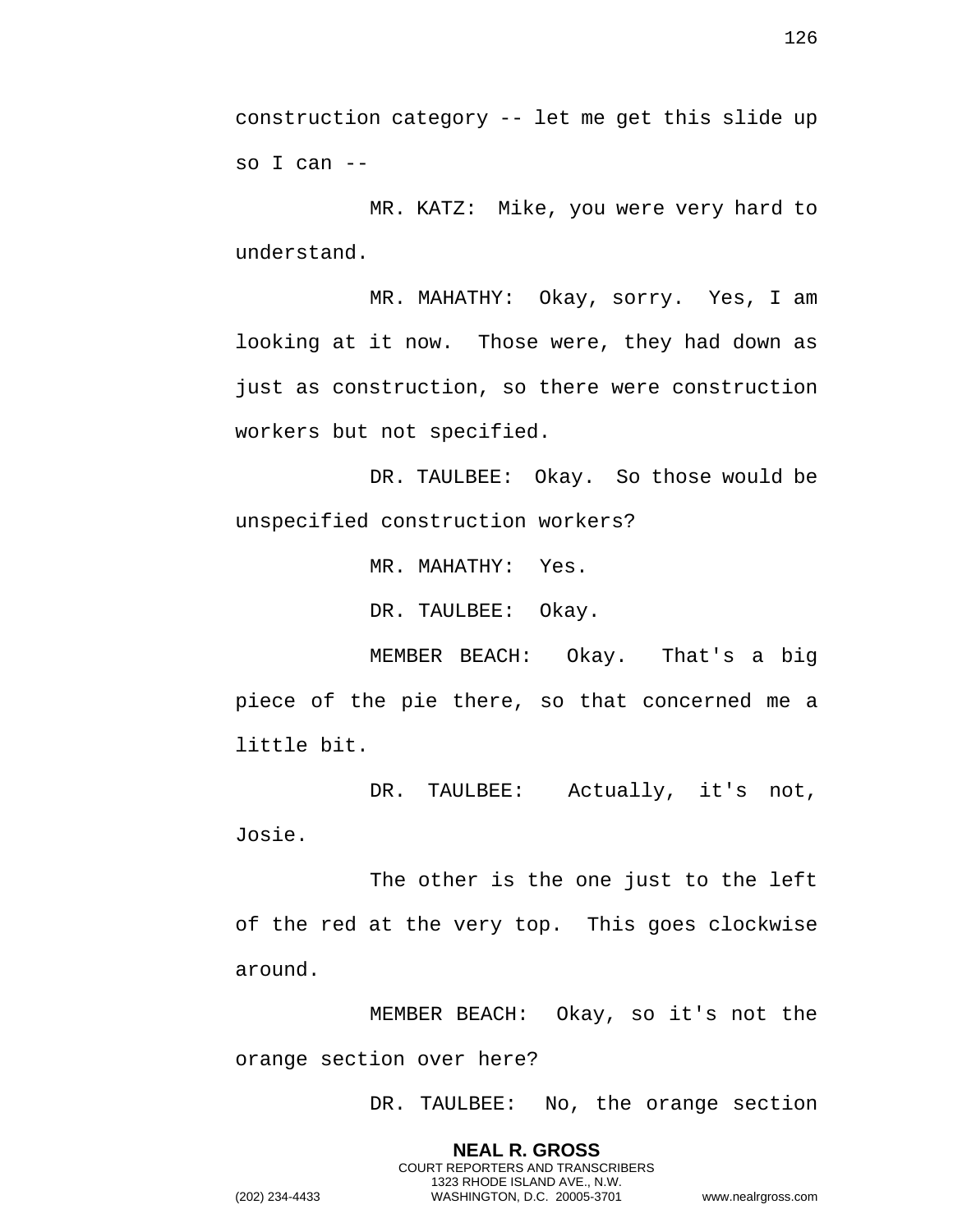is electricians.

MEMBER BEACH: Okay. Okay, thank you. It's hard to see that.

DR. TAULBEE: Yes, if you read around like the clock --

MEMBER BEACH: Okay. So there could be a few people that are in that section that might be hard to determine who they are?

DR. TAULBEE: That's correct.

MEMBER BEACH: Okay. And then on slide 7 -- should I let someone else -- okay, I'll just finish my questions.

CHAIR MELIUS: Yes, go ahead.

MEMBER BEACH: So this date, I just want to be clear, is from '80 to '86, what data do you have for the rest of the period, the '89 to '98?

DR. TAULBEE: We did not have job plans for that time period. This was the only time period that we had what we felt were a complete set of job plans for a specific area that was readily available and that's what we sampled from.

> **NEAL R. GROSS** COURT REPORTERS AND TRANSCRIBERS 1323 RHODE ISLAND AVE., N.W.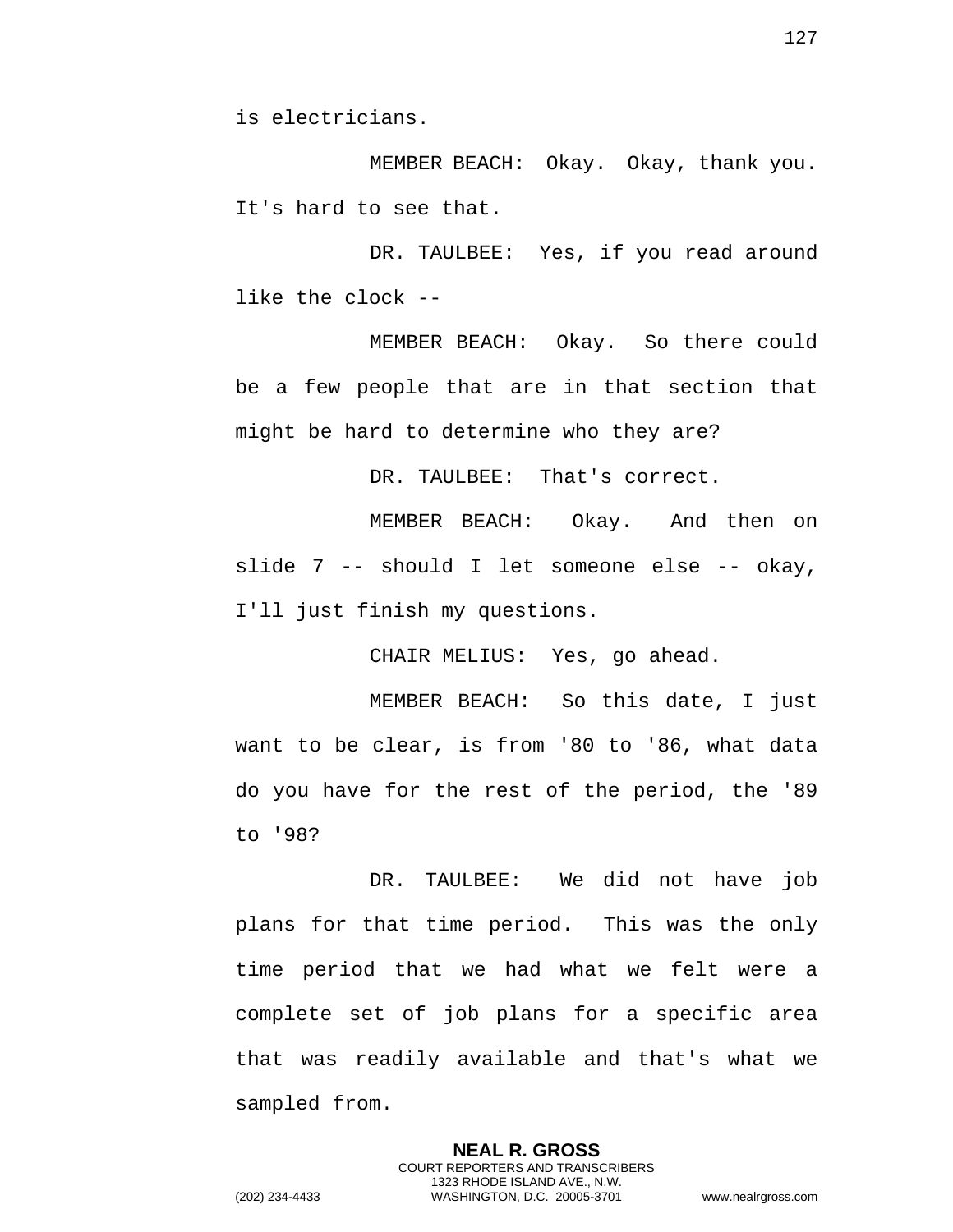MEMBER BEACH: Okay. And two more questions, Jim, and I'm -- so last year you were saying 75 percent was what you needed for bioassay data to do an accurate coworker model, today you are at 67 percent?

DR. TAULBEE: The 75 percent was a ballpark asked by Brad of what did I think might be and we just basically came up with -- I was thinking if you've got a Work Group of ten, two to three construction trades workers might not comply.

It was a guess, but it was something I was asked and we threw out 75 percent. And looking at this data, when you consider all of the other information that I presented there, the one through four of additional follow-up and including the other coworkers, I am fully comfortable with the 67 percent, or slightly over two-thirds.

MEMBER BEACH: Okay. And then, last question, on slide 15, my math needs some help here. Sixty-seven percent of the subcontractors had routine bioassay and then the next bullet you

> **NEAL R. GROSS** COURT REPORTERS AND TRANSCRIBERS 1323 RHODE ISLAND AVE., N.W.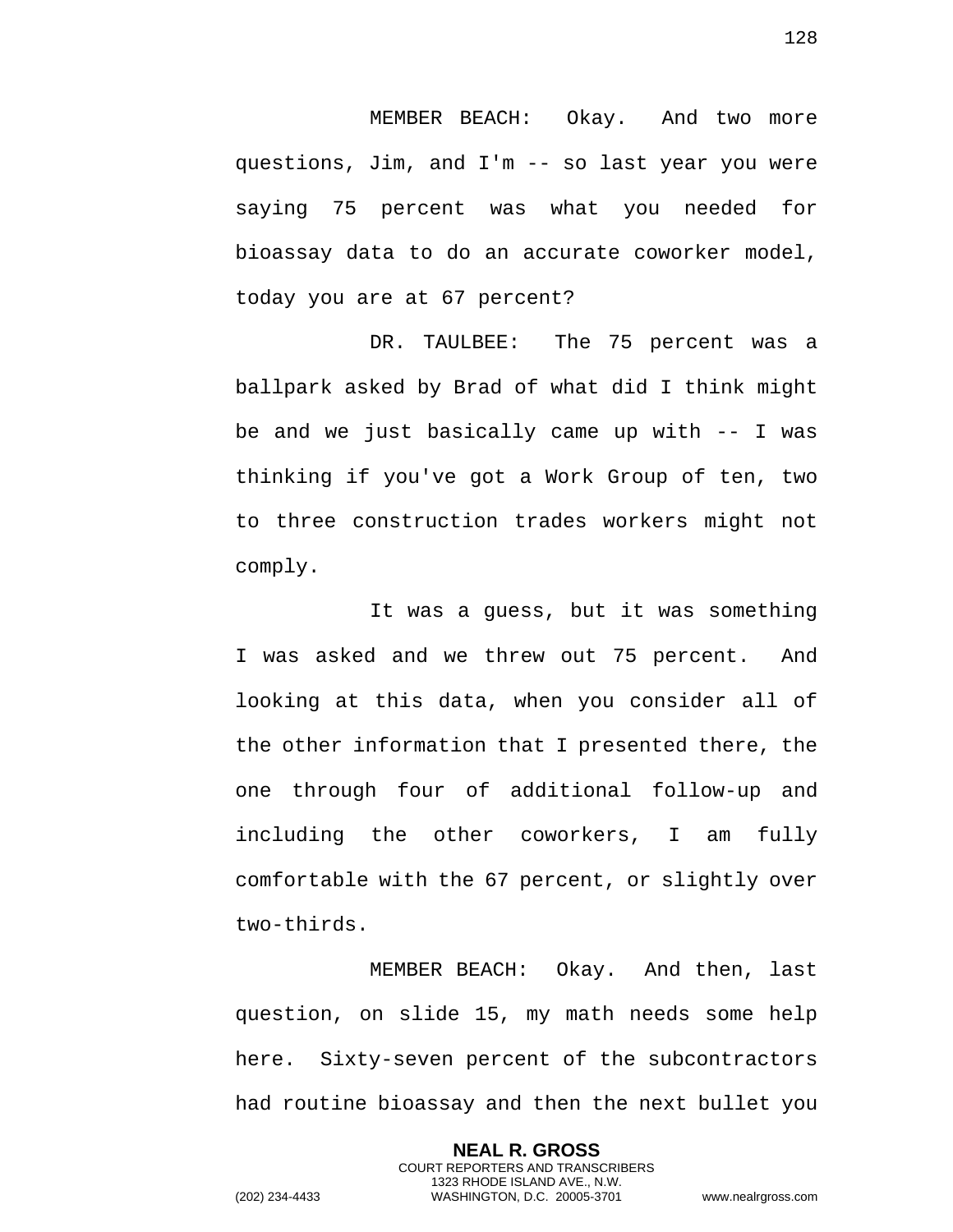talk about the additional 79 percent remaining unmonitored subcontractors, so can you kind of explain that?

DR. TAULBEE: If you look at the 29 unmonitored subcontractors, okay, 23 of them, or 79 percent, had a coworker on the same job plan that was monitored.

MEMBER BEACH: Okay. So you are saying that --

DR. TAULBEE: Seventy-nine percent of the remaining unmonitored subcontractors.

MEMBER BEACH: So you're going to have to rely on your coworker that you worked with if they had bioassay and you did not?

DR. TAULBEE: That would be correct.

MEMBER BEACH: And that's going to make it into their records and it could potentially be more than several people on one job?

DR. TAULBEE: This is why in our conclusions we specified here that we felt the dose reconstruction could be done with sufficient accuracy using a combination of their individual

> **NEAL R. GROSS** COURT REPORTERS AND TRANSCRIBERS 1323 RHODE ISLAND AVE., N.W.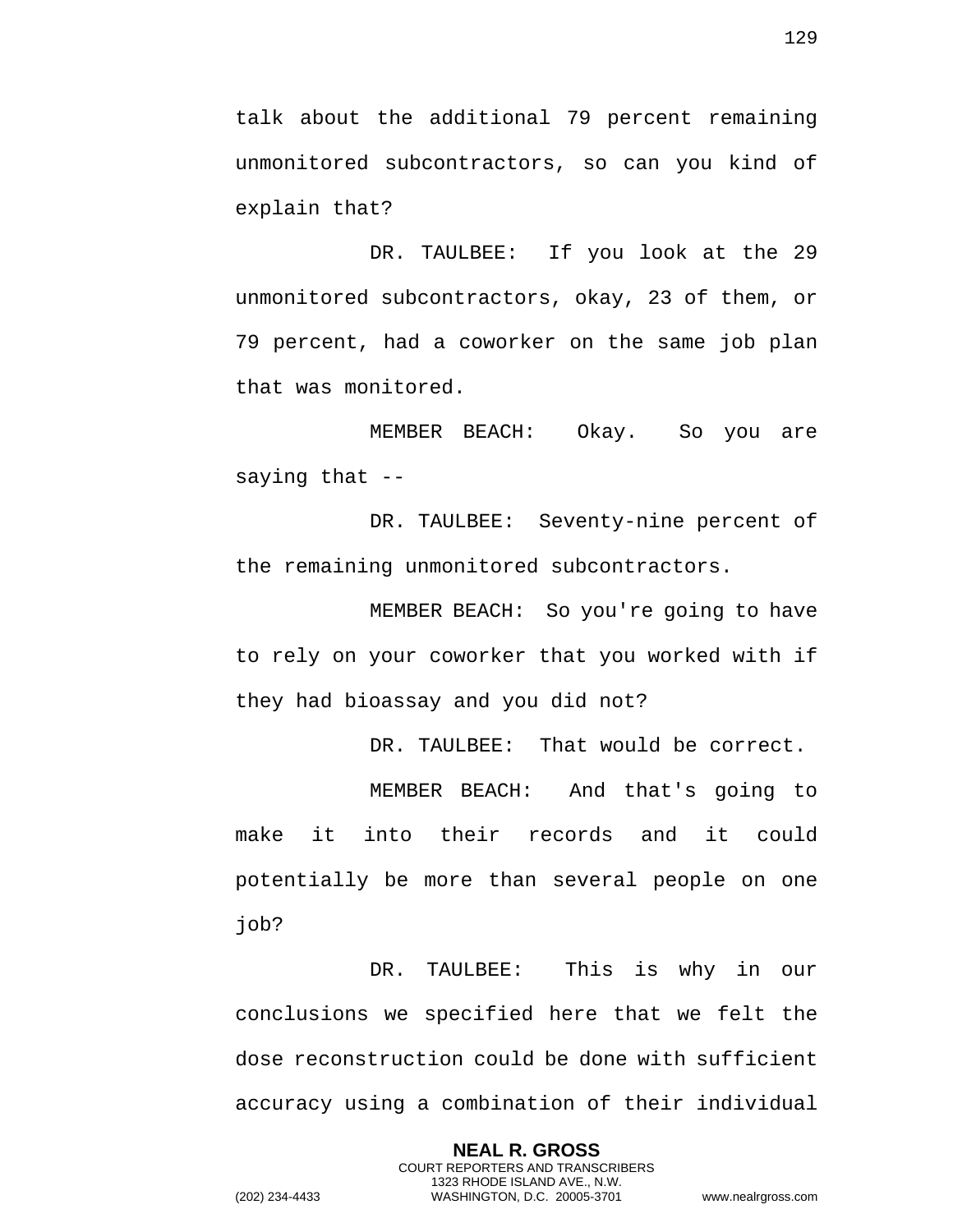data, the coworker data individually, or a combination of the two, whichever would be higher.

The coworker model data, their data, and the coworker model data to fill in if you wanted, whichever would be higher.

MEMBER BEACH: Okay. That gets very complicated. So, okay, thank you.

MR. MAHATHY: Dr. Taulbee?

DR. TAULBEE: Yes, go ahead, Mike.

MR. MAHATHY: I was going to point out that the 79, it's not 79 percent of the whole, it's 79 percent of the ones that remained, so that's a small number actually.

DR. TAULBEE: Yes, it's 23 of 29.

MR. MAHATHY: Right, right, okay.

CHAIR MELIUS: Yes, Brad, then Dave Kotelchuck.

MEMBER CLAWSON: There is a lot of information here, Tim, and we've been doing this for a lot of years now.

The thing that really bothers me on this is slide 15, because when we're getting into

> **NEAL R. GROSS** COURT REPORTERS AND TRANSCRIBERS 1323 RHODE ISLAND AVE., N.W.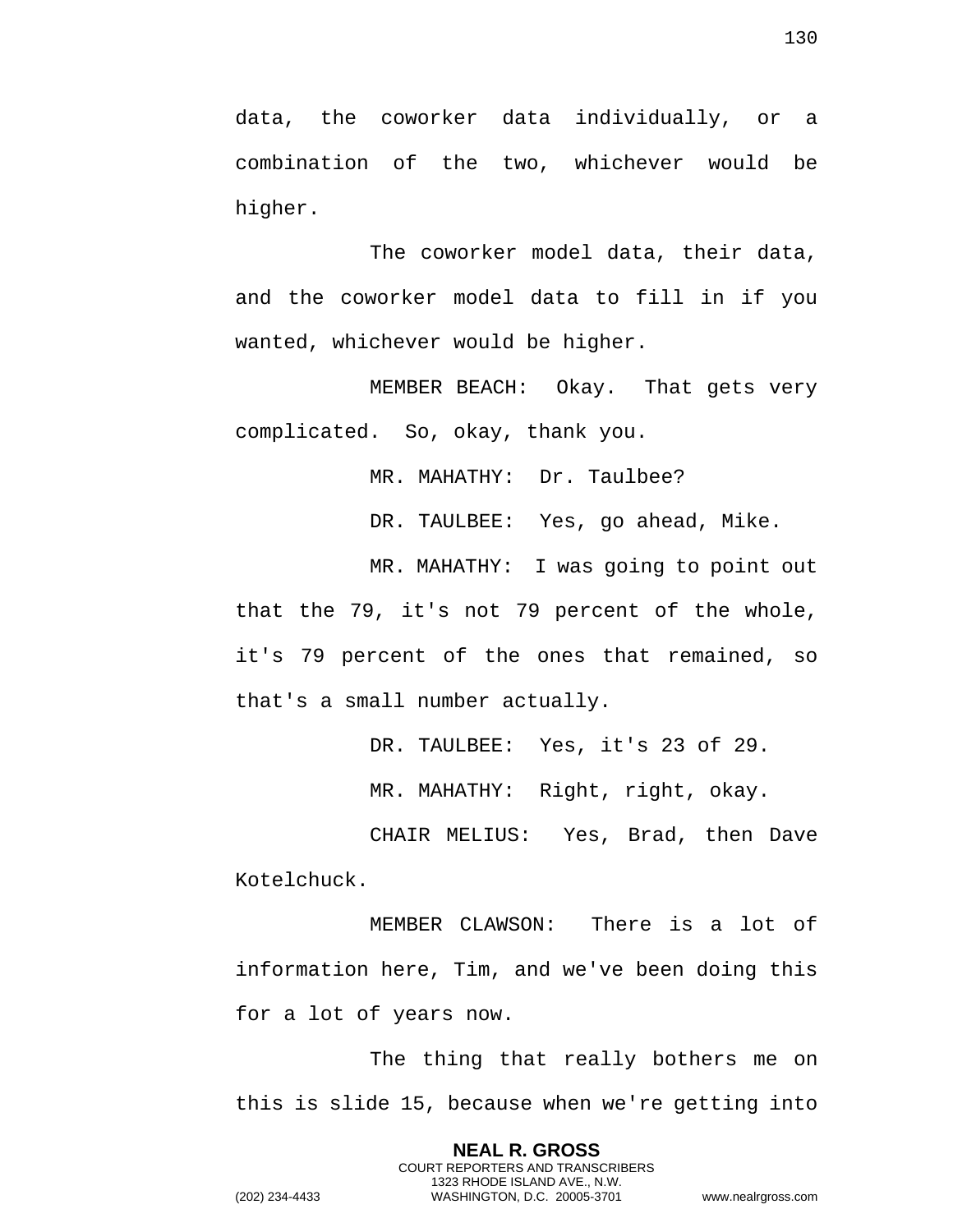this we are relying on the other coworker to help with the coworker model to make the coworker model work for the subcontractors.

The thing that really bothers me about this is we did this for one building and we have an entire site to be able to do this with. It's already taken us how many years to be able to get to this point.

Myself, you feel confident with 67 percent, and my personal opinion is that it is not. I have an awful lot of problem with us relying on other coworkers to make the coworker model work, but we'll work through this.

I just want to voice my concern with this.

DR. TAULBEE: May I respond to that?

I understand some of your concern there, Brad. With these additional coworkers, these people would be part of the dataset that we would be looking at.

When we were looking at the dataset, we are looking at large datasets, okay, in our random sample we selected individuals, okay,

> **NEAL R. GROSS** COURT REPORTERS AND TRANSCRIBERS 1323 RHODE ISLAND AVE., N.W.

131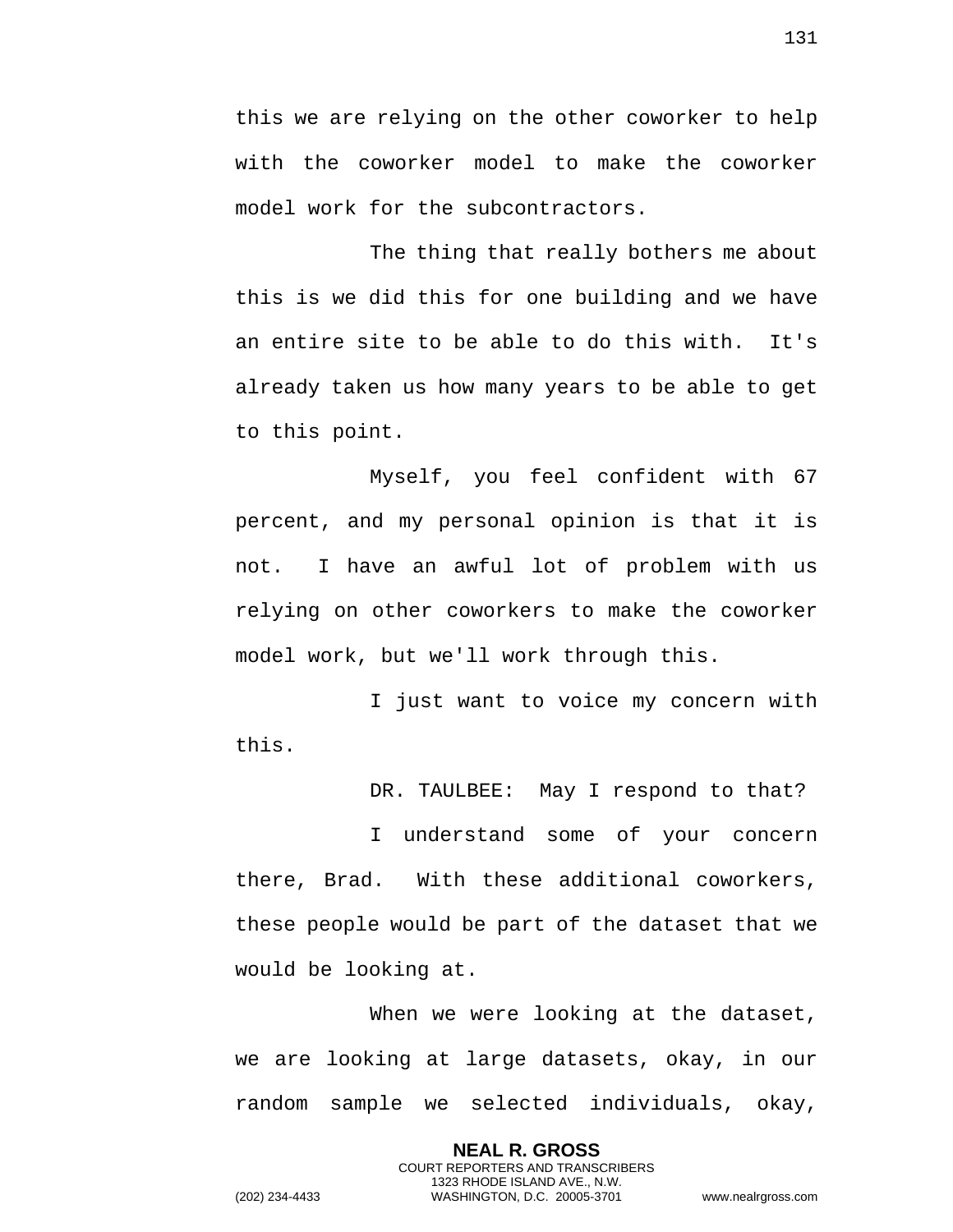these other coworkers would be part of that group, and that's what we would be doing.

So we're not looking at the coworker of a coworker, we are looking at the total dataset that we've got and we'd be taking the 95th percentile off of that and applying it. I just wanted that to be clear.

MEMBER CLAWSON: And I'd like to respond to that. I understand what you are saying. I want us to keep in mind why we have SECs, if the data isn't there, the data isn't clear.

This is why we have it and I really - - we've been fighting this fight, especially with coworker models, this is, if I remember right, this is almost the sixth different shot that we've taken at these coworker models and I just, I do have a problem with it.

## CHAIR MELIUS: Dave?

MEMBER KOTELCHUCK: Yes. Going over this I am concerned about the issue of bias in the selection of the people. Let's go to the bias in the selection of the exposures. Let's go

> **NEAL R. GROSS** COURT REPORTERS AND TRANSCRIBERS 1323 RHODE ISLAND AVE., N.W.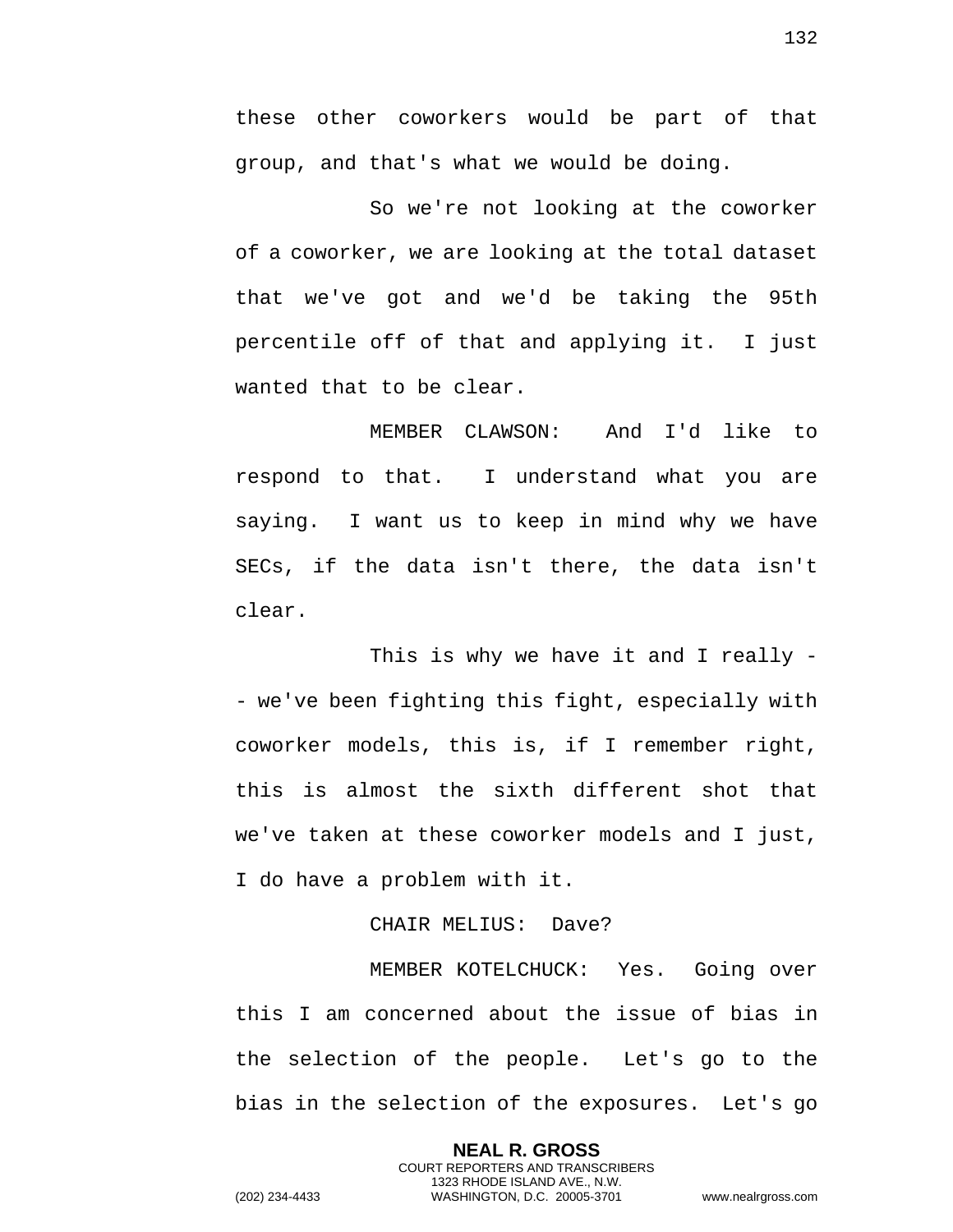to slide 15.

A lot of these, it appears, other than the DuPont are small contractors and what worries me is that folks who believe they have a high level of exposure might simply walk away figuring that their employer, either their employer might fire them for "doing a bad job" or "not being careful," or they may worry, I assume since the Savannah River Site is a major employer in that area that a number of the tradesmen who are working in construction might hope to get a job in the future with the company and they don't want to have a record of having heavy exposure on the job.

Now a lot of what I am saying is essentially sociological, and it's hard to know how to pull out what's going on. There are certainly experiences elsewhere in other sites that people over the years in the industry where the levels were high, if you will, tried to do things to keep down any observation that they were heavily exposed.

So I am worried that the people in the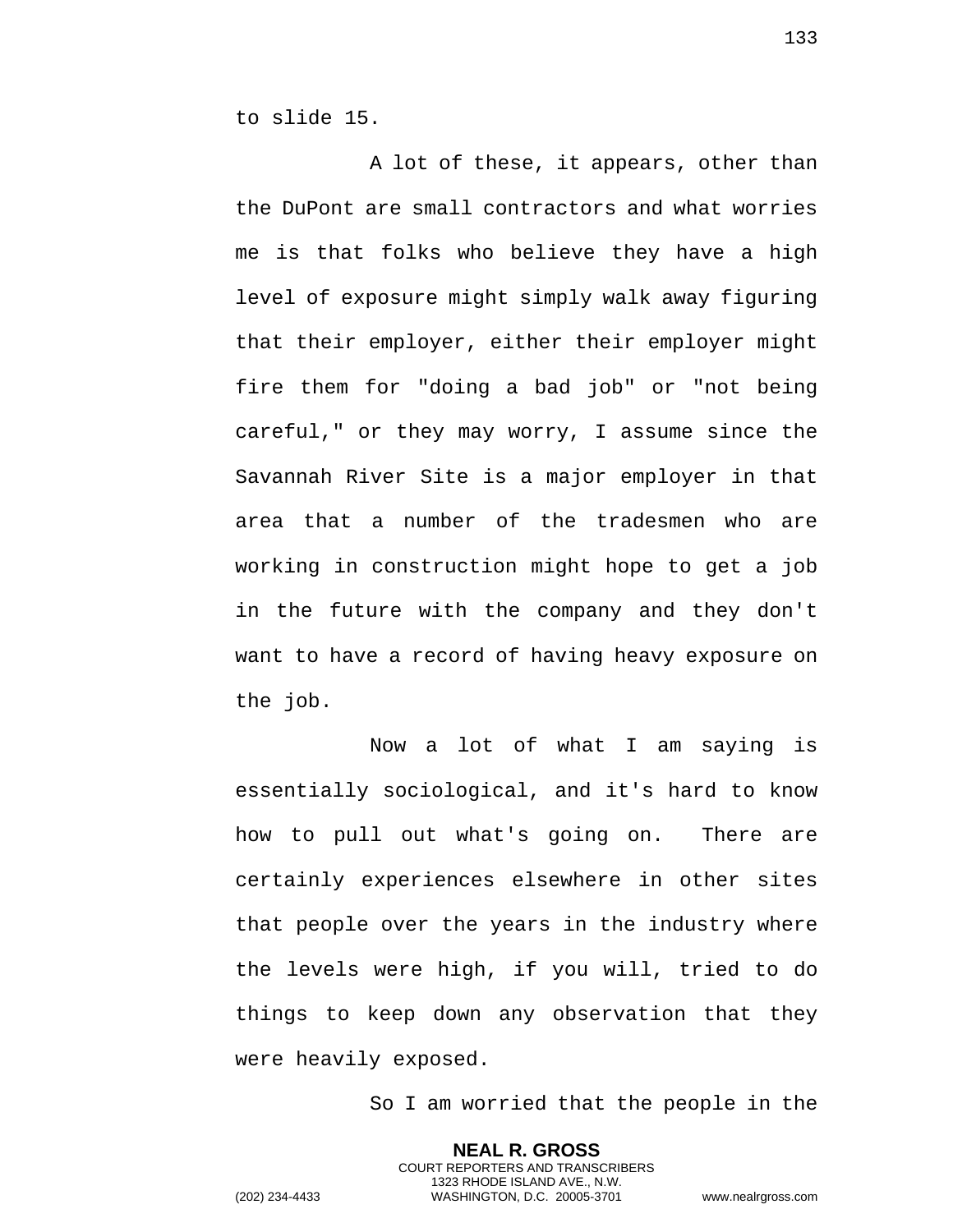highest level of exposures might simply have walked away. One possible way, or one possible piece of information that might be able to sort things out is DuPont's a major company and people, I expect, who are working for DuPont want to continue to work for DuPont.

DuPont may well have enforced their rules about people leaving bioassays more than the small subcontractors, and half the people are DuPont and half are other subcontractors.

Possibly there is some way of comparing the DuPont and the non-DuPont to see if there is any difference in the kinds of exposures that are reported by people in those areas.

DR. TAULBEE: That was actually requested to us by the Work Group this past Wednesday during the call, was to compare the 95th percentile of the DuPont construction trades workers and the 95th percentile of the subcontractor construction trades workers, so we are going to work on doing that in the coming weeks and months.

> **NEAL R. GROSS** COURT REPORTERS AND TRANSCRIBERS 1323 RHODE ISLAND AVE., N.W.

MEMBER KOTELCHUCK: Oh, good, good.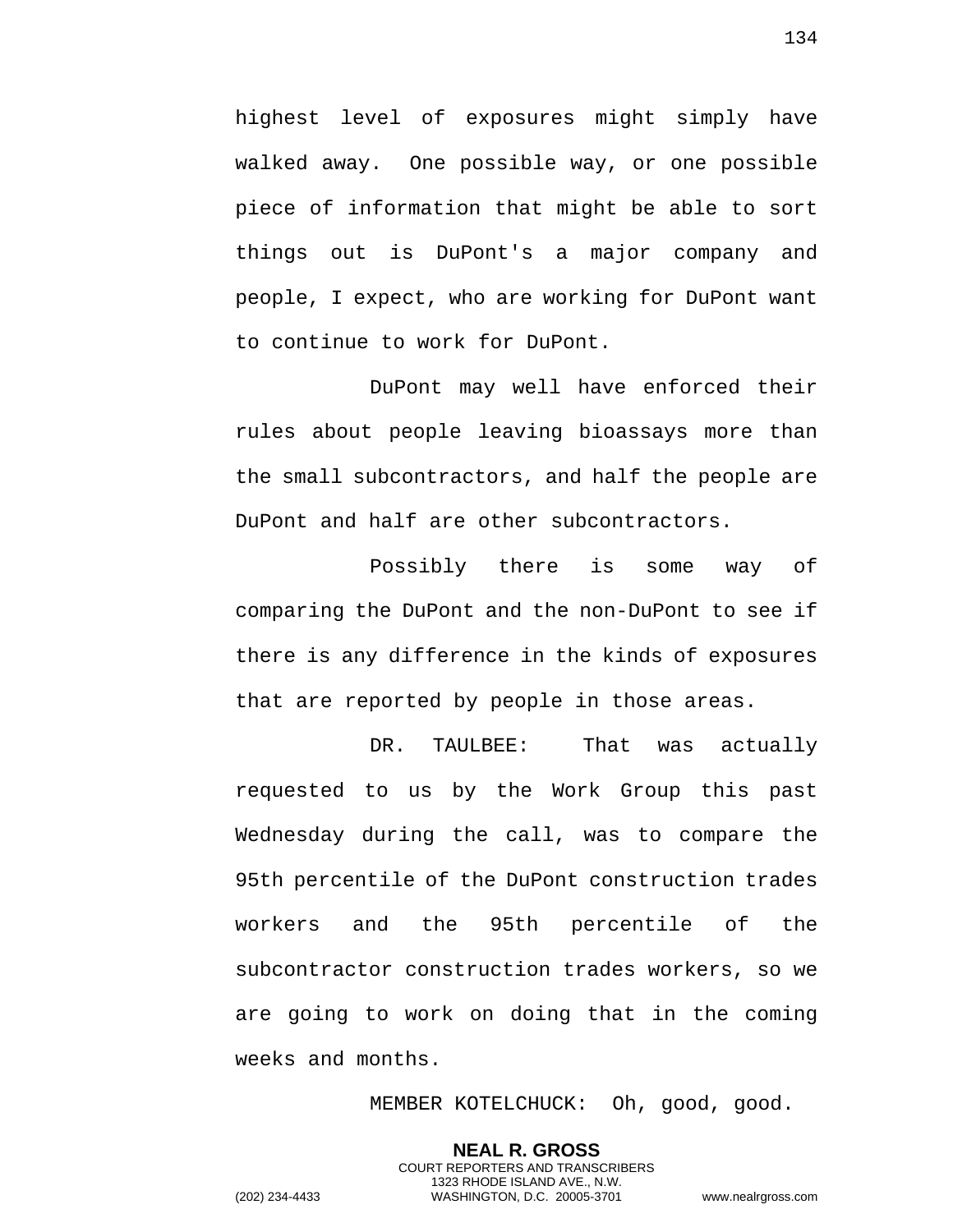CHAIR MELIUS: Okay, let's stop the questions for now because we have other presentations and limited time. So, Joe.

Joe Fitzgerald from SC&A who has been evaluating this in a slightly different approach.

MR. FITZGERALD: Yes. Good afternoon, Dr. Melius and the Board. First off I want to acknowledge, I guess Greg Lewis left, that's too bad, because actually he did quite a bit of work along with the Site to make our two site visits possible and it was a big resource issue, so I just want to give him a kudos even in his absence.

And, likewise, as I did at Work Group, just recognize Tim and his team. We had to kind of learn off their nickel, in terms of some of the protocols and the data availabilities at Savannah River and I think it was useful seeing that he and Mike Mahathy had started a few months before we did.

That really got us jump started, so that was really helpful and very collegial, and I appreciate it.

Yes, as Dr. Melius said, in September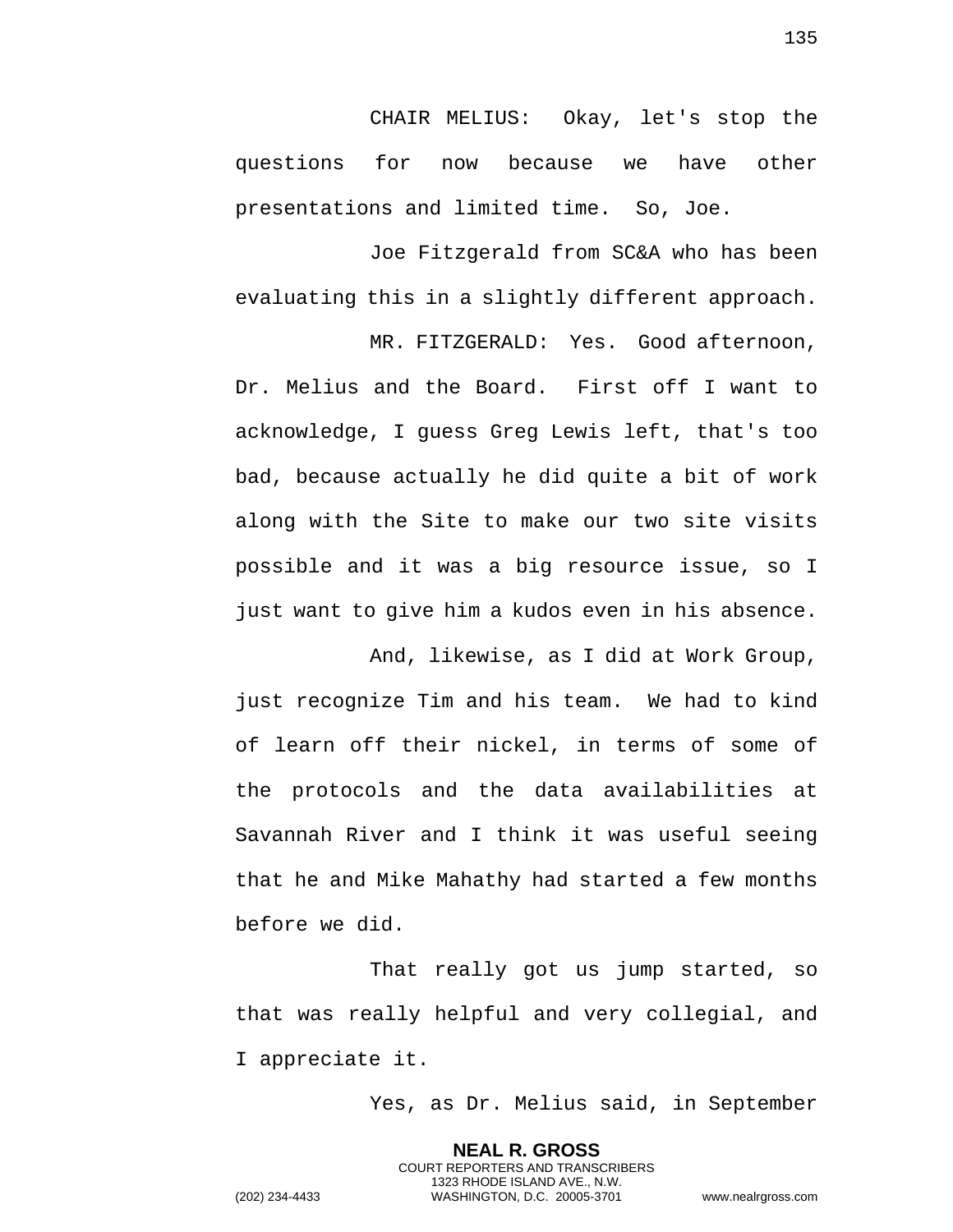of last year we were asked to do a slightly different cant on this thing, even though we did borrow from the concept of looking at a job plan, in this case we looked at RWPs to look at, you know, the bioassays, to pair bioassay results for a completeness analysis.

The notion was to look broader. So what we were doing, we used a number of different approaches, a computerized system called EDWS, which we had access to at Savannah River, it's an in-house search engine for their documentation and record, using that as well as some files that NIOSH had as well as some physical onsite searches.

What we were trying to do is, frankly, locate as many RWPs for the SEC period, '72 through 1995, and use those RWPs, select from those RWPs to span a representative group of facilities, of timeframes, and operations just to get a more diverse sense of this question of completeness and adequacy, and I think it was very helpful to do it that way.

We identified in the end RWPs for 1982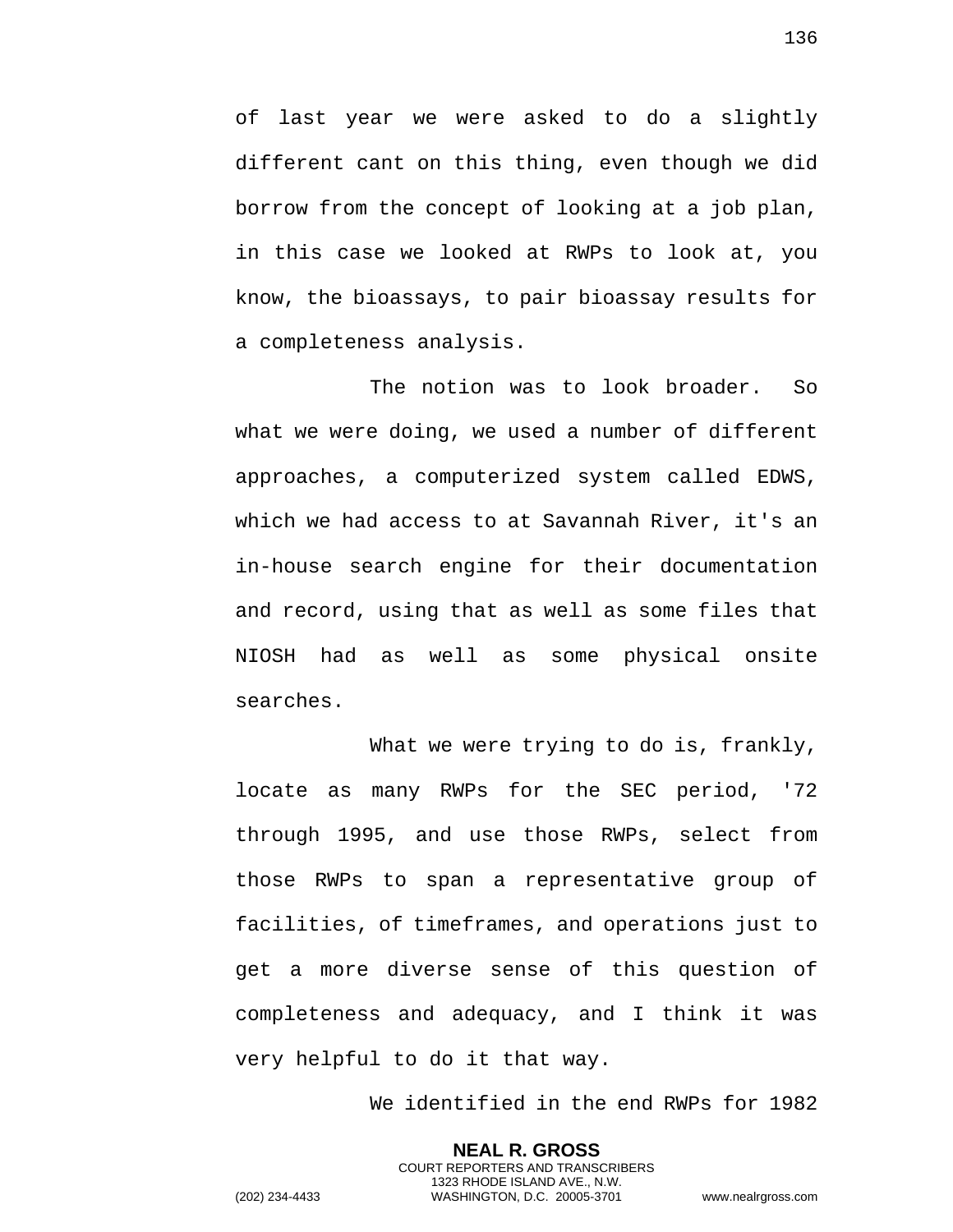to '95, and I was somewhat surprised, but in retrospect I think there's a pretty good explanation for it.

We found most of the radiological work permits for the 1989 to 1995 period, the ones that were in fact most prolific with the numbers of CTWs or subcontractor CTWs identified, and a lot of this that I point out here corresponds with the Westinghouse early tenure at the site.

They started in '89 I believe at the site and certainly that coincided with a lot of upgrades as far as formality of the program. Westinghouse instituted a lot of their procedures, a heavier reliance on radiological work permits, more formalization of procedures and those kinds of things.

Also, at the same time was a much more expanded use of outside subcontractors. The restart a K Reactor, that effort was going on, involved a lot of construction trade workers being brought in to basically do a lot of the construction upgrades at the reactor.

> **NEAL R. GROSS** COURT REPORTERS AND TRANSCRIBERS 1323 RHODE ISLAND AVE., N.W.

And, I -- You know, I think Tim was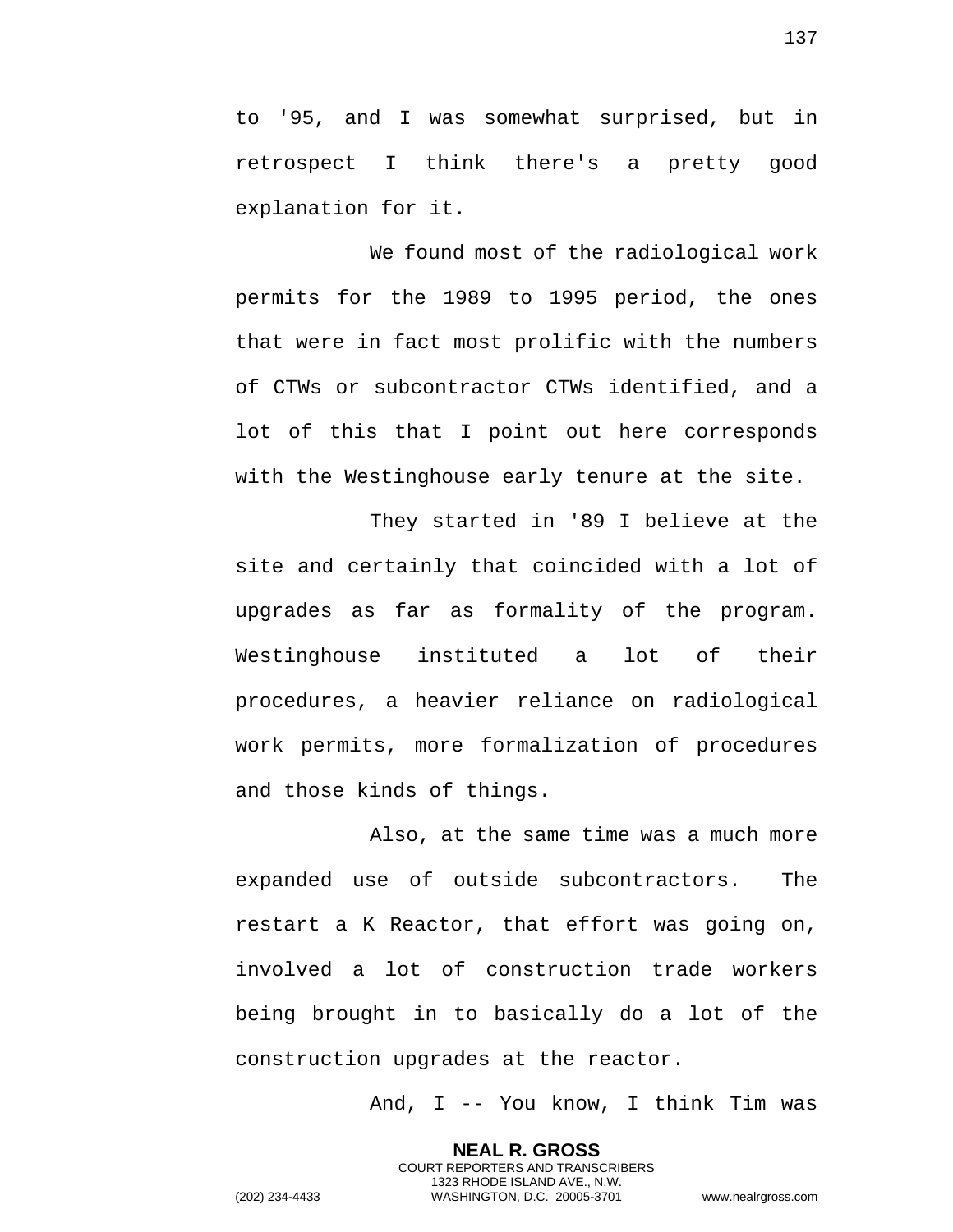pointing out that tritium didn't figure in his review in the high-level case, but because this was a K Reactor, a tritium production reactor with, you know, certainly residual contamination it was the converse for us.

Actually, tritium figured more prominently in the RWPs that we saw for that period.

So, anyway, we did onsite matching of what we found, the 306 identified subcontractor CTWs with matching records, which were basically either on electronic fiche or hard file, and this was with the support of the Savannah River internal dosimetry staff in terms of giving us access to all that.

And we chose -- this is a little different, we didn't look at respiratory protection as the trigger, but we essentially looked at whether or not we could identify within the 30- or 90-day period following the RWP job date, in fact, a bioassay being recorded as a result.

> **NEAL R. GROSS** COURT REPORTERS AND TRANSCRIBERS 1323 RHODE ISLAND AVE., N.W.

And since we were dealing roughly with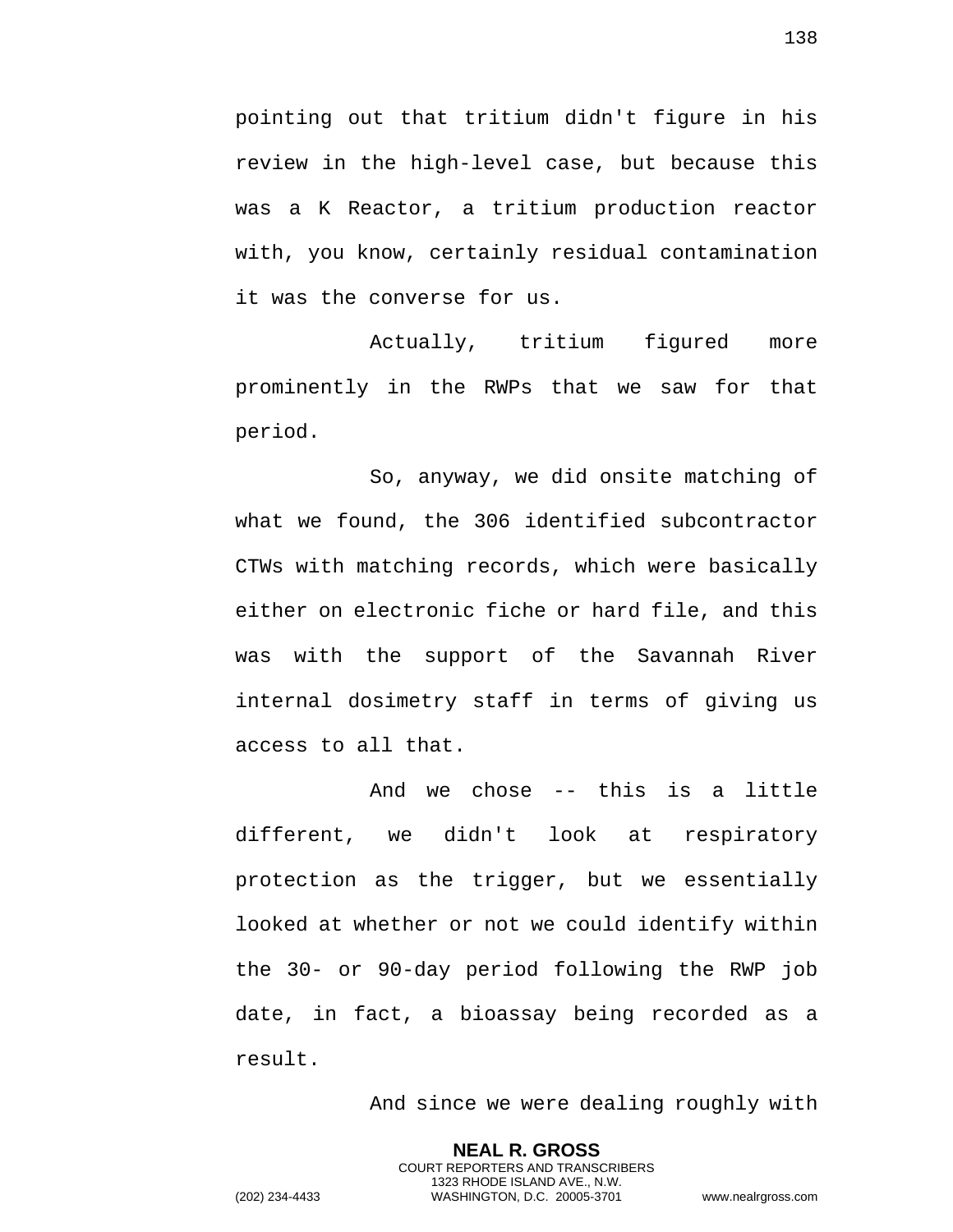75 percent of the RWPs targeting tritium, certainly a 30- or 90-day made more sense than a year. You obviously wouldn't see much after a year if it was a one-time tritium exposure, so I think that was the approach we made.

And, again, looking at over 300 and given the timeframe and the resource limitations at Savannah River I think this was probably the best approach as far as getting results in terms of pairing and looking at the question of completeness.

Now surely if we had more resources and more time at the site I think we could be more specific, but I think this was probably the best we could do to come up with the result that we are looking for.

I think Tim went through this list, and I won't go through it again, but just to give you an idea of the different crafts that were involved in these RWPs. This was sort of the scope of what we saw in the RWPs that we were looking at.

> **NEAL R. GROSS** COURT REPORTERS AND TRANSCRIBERS

And, I guess, again from our

1323 RHODE ISLAND AVE., N.W. (202) 234-4433 WASHINGTON, D.C. 20005-3701 www.nealrgross.com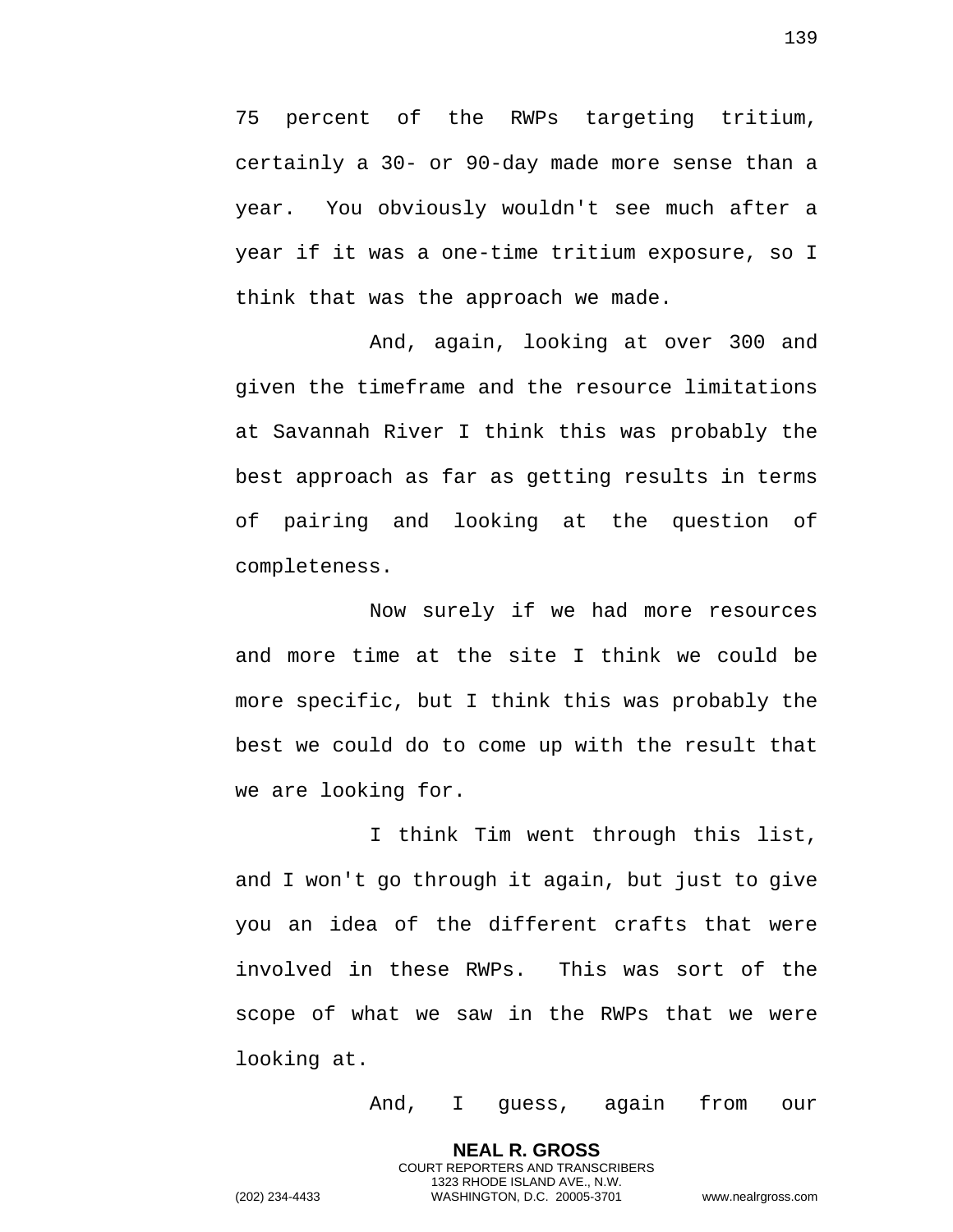experience were taken aback a little bit. This is the 1990s, we were going into this thing thinking that we would have a pretty uniform set of RWPs, we would have target nuclides, we would have specific dates, we really didn't think this was going to be an issue or a question of, you know, having a benchmark to compare bioassays against.

So we were I think surprised and I think we had to adapt, to some extent, to the fact that we had several different forms of work permits, some of which were specific and explicit about the end-of-job bioassays, some which were unclear, unfortunately, with target nuclides, some of which were, as we found, did not even have a date.

So we had to go and cull out the ones that were just not useable, but even the ones that we ended up having to use, again, they were not the uniform set that we were hoping for.

And, again, that kind of compelled some change in the way we presented our results and when we get to the results you'll notice that

> **NEAL R. GROSS** COURT REPORTERS AND TRANSCRIBERS 1323 RHODE ISLAND AVE., N.W.

140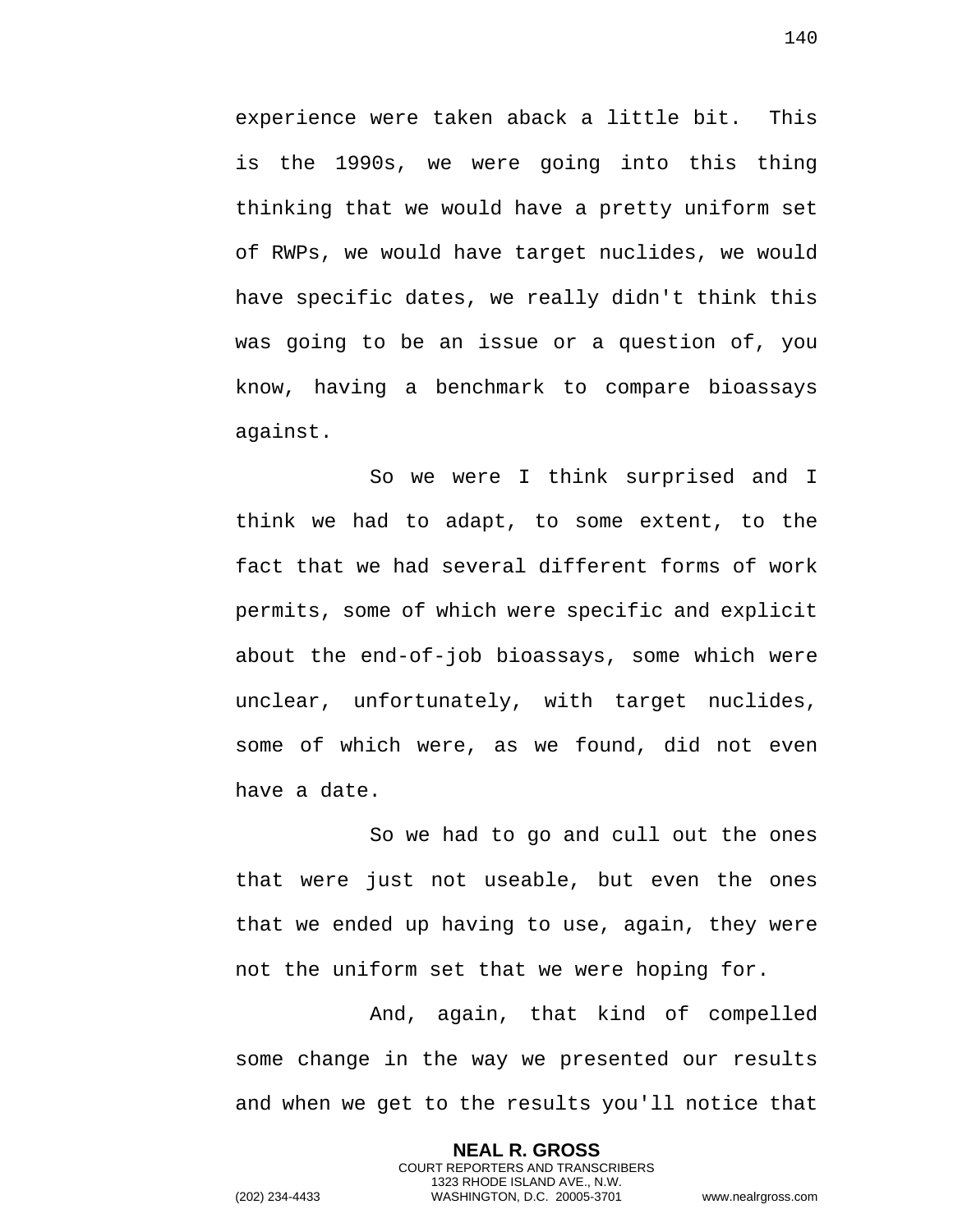we presented two sets, essentially, one set that were from RWPs that were much clear, much more explicit, others that were a bit more general, and I'll give you more information on that.

And I said earlier, of the 243 subcontractors that had bioassay results within the 90 days that we were looking at, threequarters were ones that had tritium identified as the target, about 20 percent had plutonium, and the balance were mixed fission products, uranium and whatnot.

And these are our results. In terms of, and this was another thing that we were going to look at, the question of whether records were just not identifiable at all, and initially we were particularly concerned because we had a relatively high number. I think it was 18 or 19 that the dosimetry staff at Savannah River could not find.

But as it turns out, you know, because we are dealing with handwritten records, the dosimetry staff is used to going through a number of permutations, and it's very possible after a

> **NEAL R. GROSS** COURT REPORTERS AND TRANSCRIBERS 1323 RHODE ISLAND AVE., N.W.

141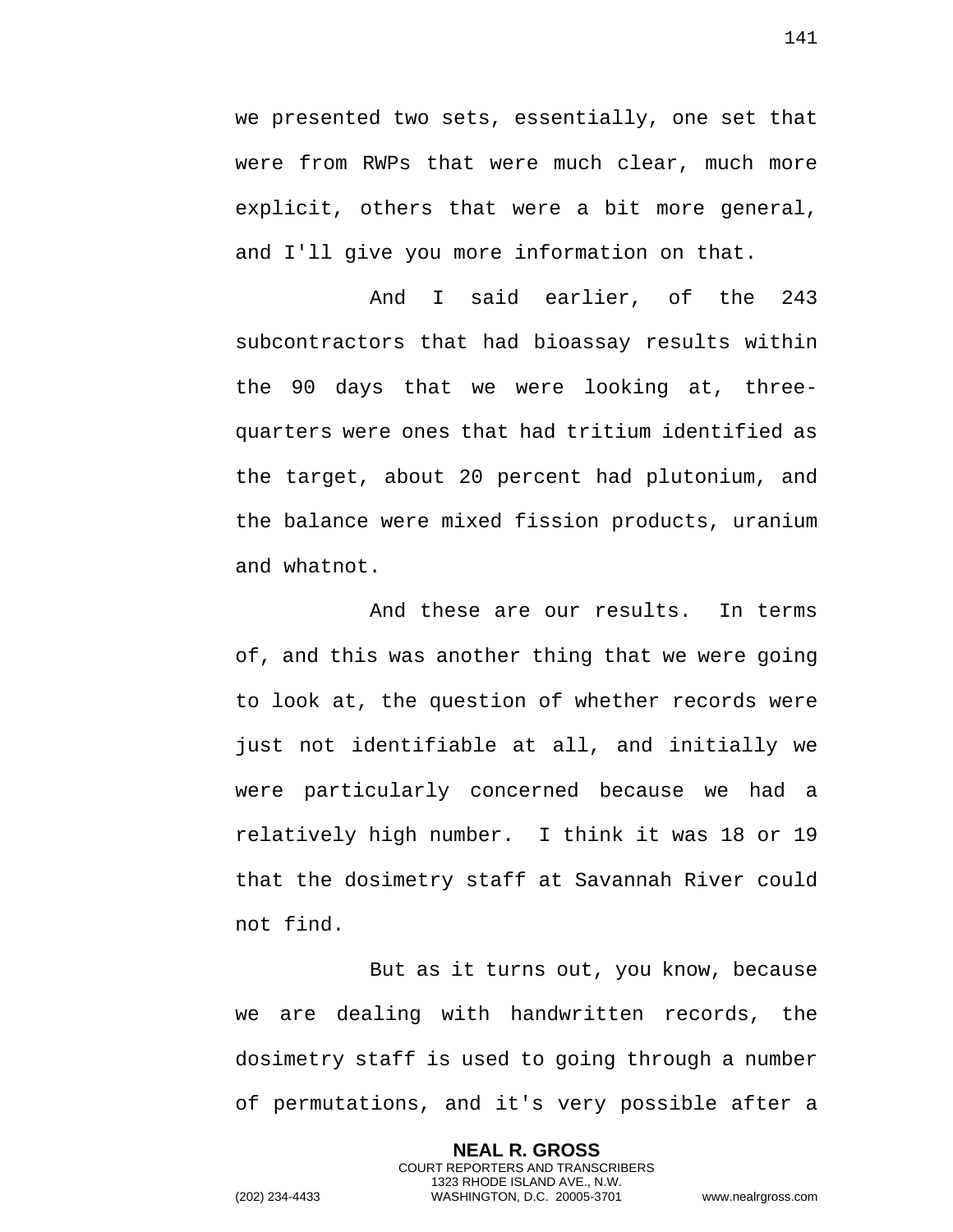while that you can actually identify some of these folks just by doing comparisons, doing matchings from earlier years, trying different numbers, and as it turns out we were able to identify all but five using that process as far as identifying the workers against the bioassays.

So going from that, looking at the 306 total RWPs, and this is the whole mix of the different kinds of RWPs that we're using, I found this surprising.

I didn't see Tim's results, but we came up with about 34 percent were missing, completeness about 66 percent. This is using the 30-day benchmark. At 90 days that becomes 80 percent complete, 20 percent missing, and this is for, again, the total number.

So we're narrowing this down to the 197 that had -- were clear, end-of-shift bioassay requirements, not with some of the ambiguity on some of the others, that number was 71 percent complete for the 30-day period and 84 percent complete for 90 days. So, again, that's the spread of what we found.

> **NEAL R. GROSS** COURT REPORTERS AND TRANSCRIBERS 1323 RHODE ISLAND AVE., N.W.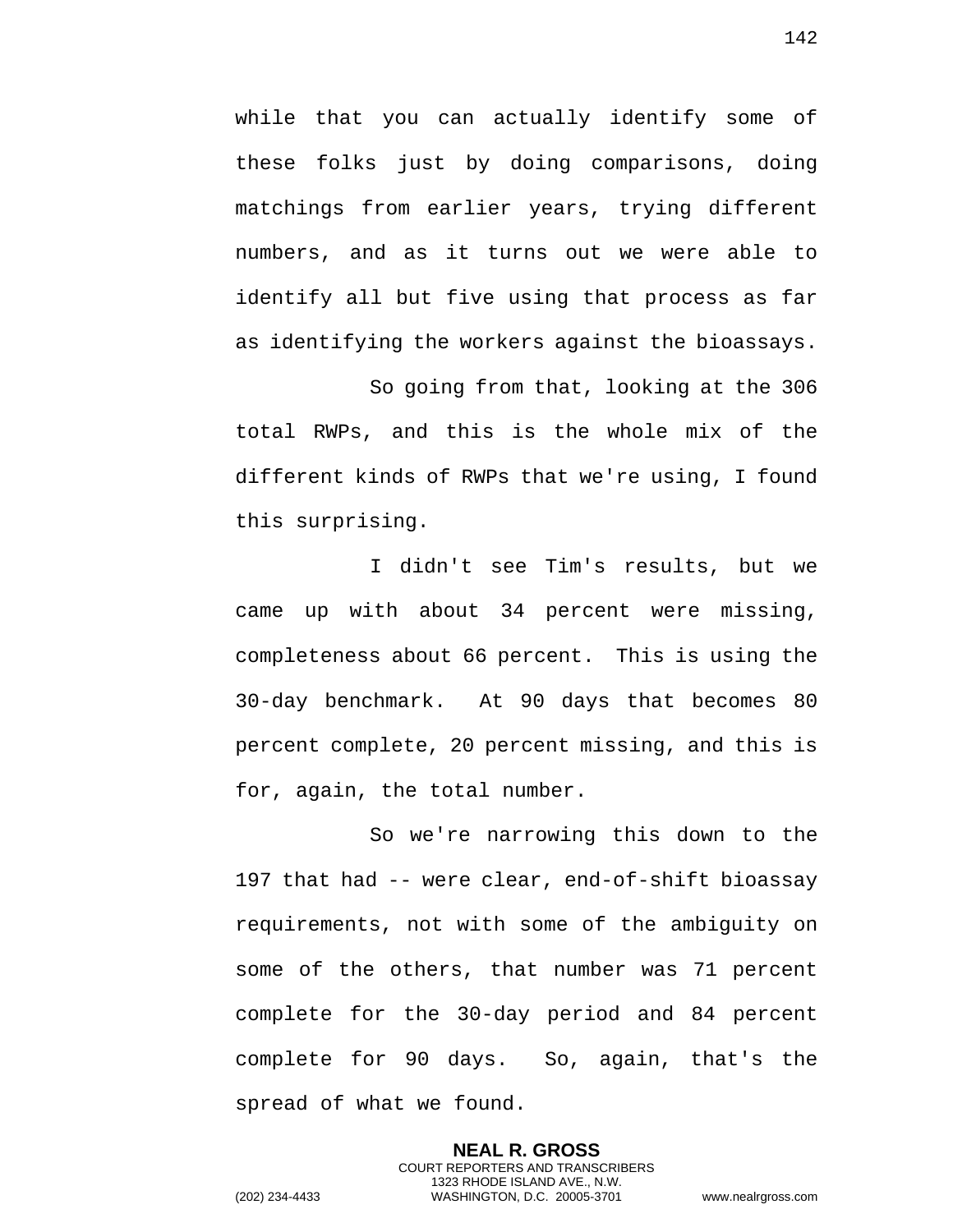Now at the very end of this cycle, this is, in fact, after we got the data and after we had crunched the data and were preparing a report, I got access to the Noncompliance Tracking System at DOE and I was doing some searching, this is actually a very searchable database, and I looked at Savannah River and, again, I was a little taken aback because I had not been aware of the '98 Notice of Violation and when I looked at it I was concerned that, actually it was very relevant, I think, to this overall review and, you know, it's too bad that search wasn't done six months earlier because I think we could have addressed it in a more early sense.

And, again, all we had available to us was the Notice of Violation itself, what was on the NTS as well as the enforcement letter, which I made a copy for you.

The hyperlink that was listed in our report turned out to be in error, so I wanted to make sure everyone at least had a copy of the letter. That doesn't have the attachment. That hyperlink has been corrected since, so that's out

> **NEAL R. GROSS** COURT REPORTERS AND TRANSCRIBERS 1323 RHODE ISLAND AVE., N.W.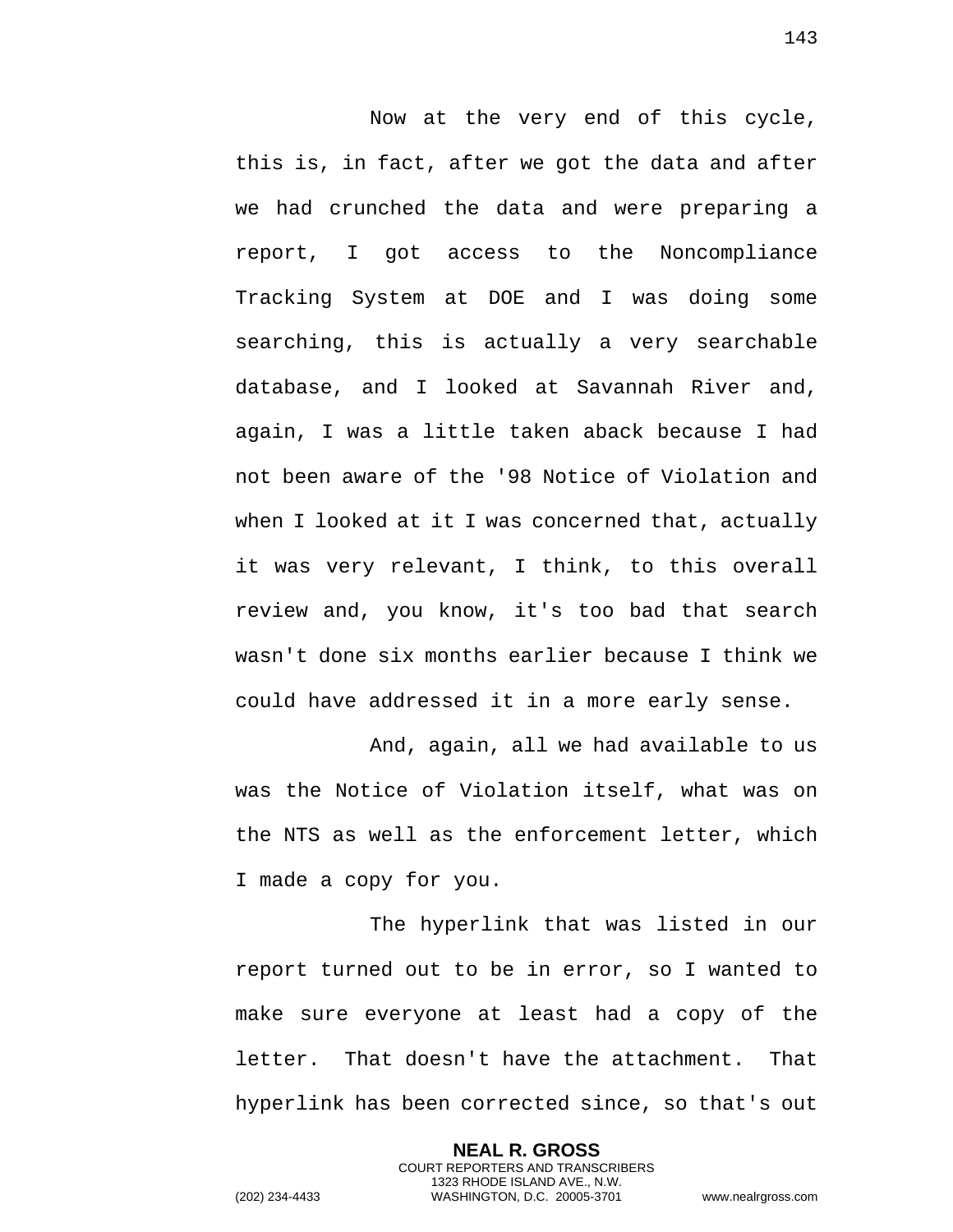there.

But the Westinghouse/Savannah River in '98 was cited under 10 CFR 820, and that's the -- I think it's the Quality Assurance reg, for deficient work processes, respect to full worker adherence to establish WSRC bioassay requirements, and I parenthetically mention that action was deferred under 10 CFR 835, which we have talked quite a bit about.

Again, in the letter, and I don't want to dwell on all of the aspects addressed in the letter, I think DOE acknowledged that, in fact, Savannah River had some pretty robust field indicator programs that looked at, you know, evidence of intakes, evidence of contamination in the air, and I think DOE took that in consideration and the citation was for 820 rather than 835 and the action was deferred under 835.

Anyway, Westinghouse, and this is in the letter, found worker nonparticipation, jobspecific bioassays, that shouldn't be '95, that was actually May of '97, so there was actually two surveys, May of '97 and September of '97, but

> **NEAL R. GROSS** COURT REPORTERS AND TRANSCRIBERS 1323 RHODE ISLAND AVE., N.W.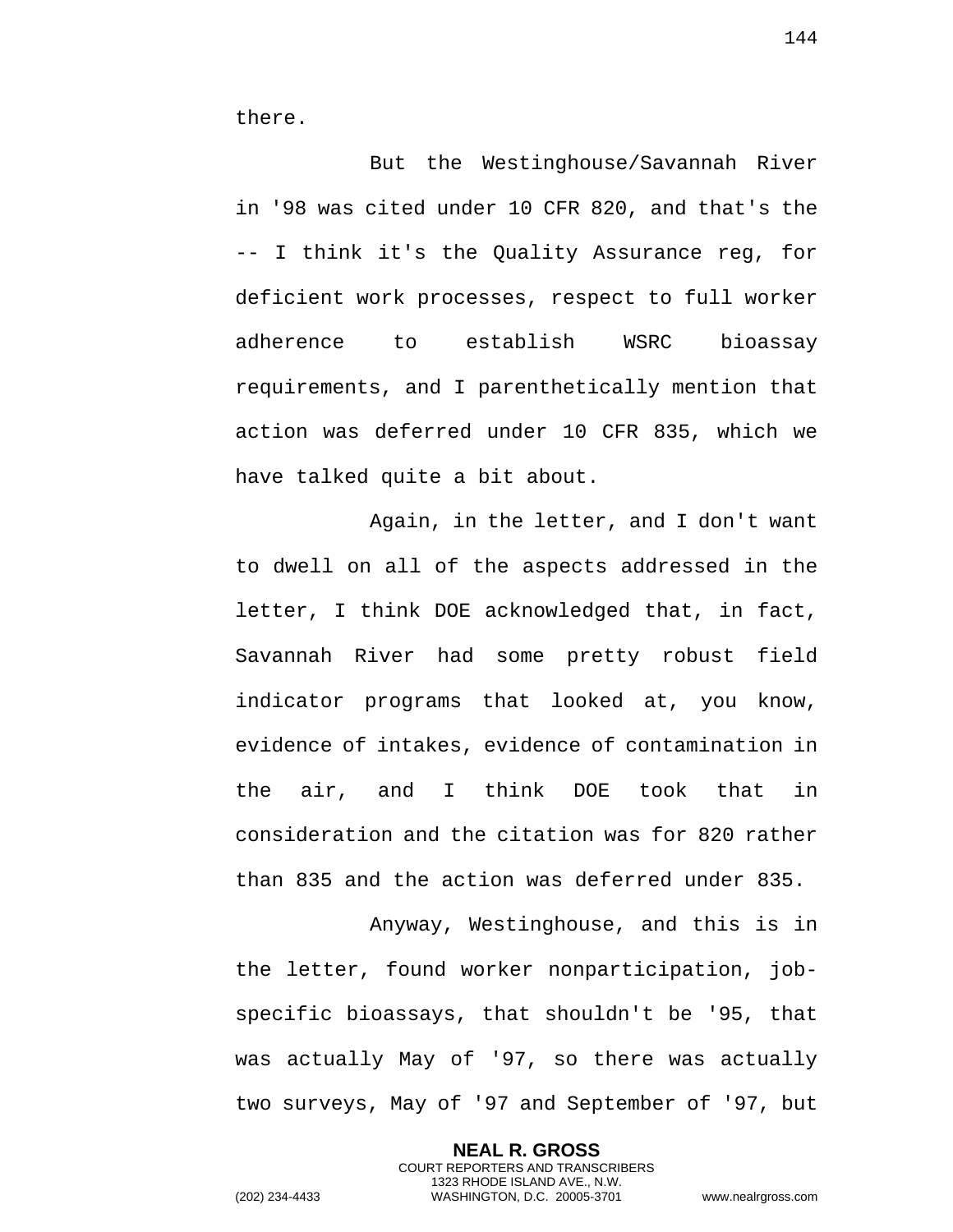in the May timeframe they found 67 percent nonparticipation.

That's sort of a flip from what Tim and I were discussing. It's not a 67 percent participation, but the other way around, 67 percent nonparticipation. Apparently, that was a limited sample.

Later in '97, the same year, and this was on the heels of those results, Westinghouse did a complete survey of all the RWPs for the second quarter, this is job-specific RWPs to be explicit about it, for the second quarter of '97 and they evaluated that and issued the results in September that found that 79 percent, in fact, did not provide results and that figured prominently in that NOV in terms of the citation and the follow-on of that.

There was a whole series of corrective actions that Westinghouse committed to. I'm not going to go through all of the details, but essentially revamped the overall program, the training, the forms that were being used.

> **NEAL R. GROSS** COURT REPORTERS AND TRANSCRIBERS 1323 RHODE ISLAND AVE., N.W.

It was interesting that one of the

145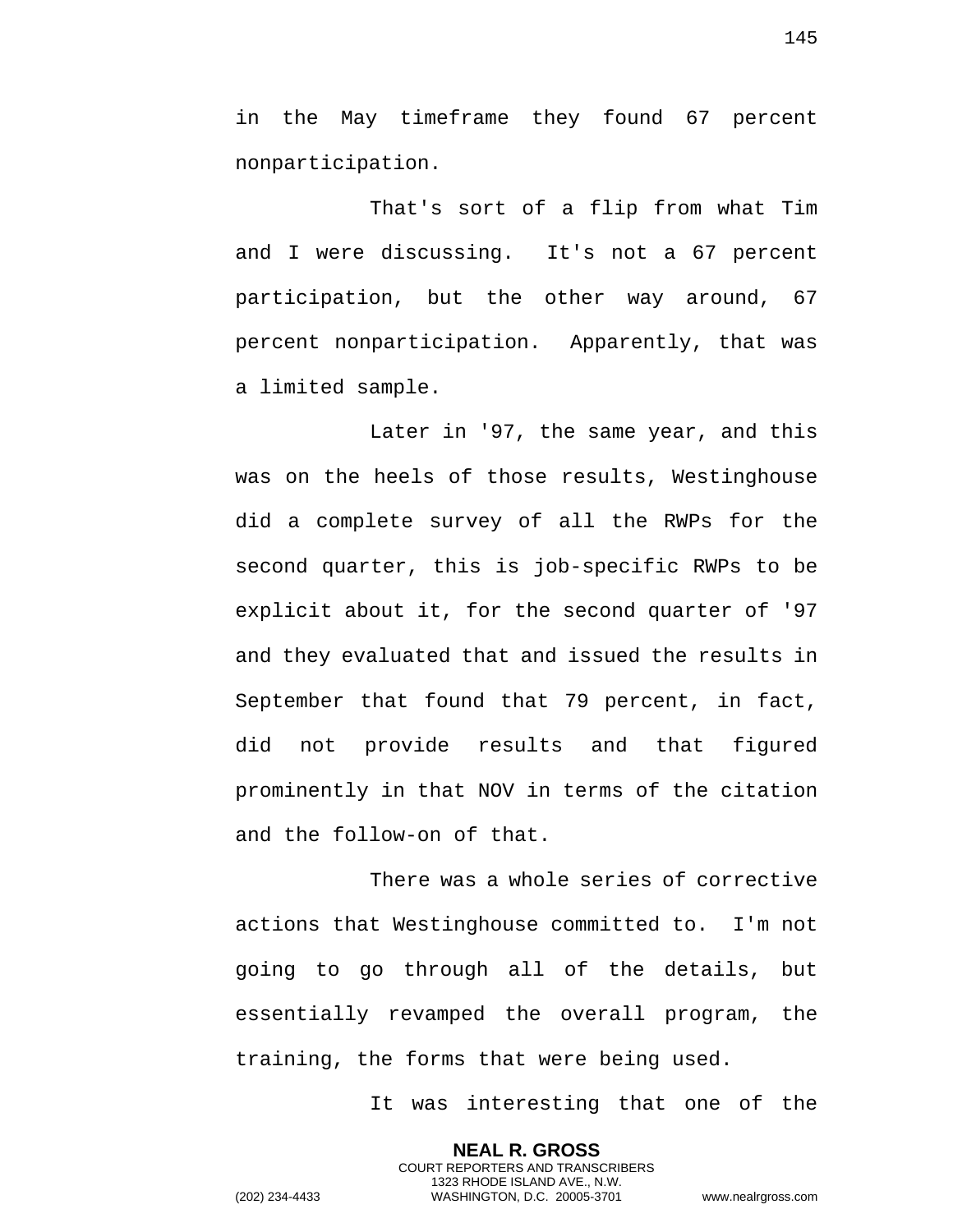issues was fixing the RWP forms, clearly making that more uniform, having check-offs and having the information be more uniform in those forms.

So that kind of explained to me a little bit of why we were having such a hard time before that.

And I also mentioned that Westinghouse undertook a re-sampling of the 1997 missing CTWs. I think as NIOSH pointed out in the Work Group meeting, it's 256.

Two hundred and fifty-six CTWs were, they did re-sampling and the re-sampling showed no measurable intakes for those workers for that timeframe. So these re-samplings were done following the results that were achieved.

I guess the bottom line is this, you know, clearly we felt this has some important implications for this question that we are addressing, and NIOSH, as we heard in the Work Group, is conducting a further follow-up with Savannah River to get more information to establish if they did anymore re-samplings, whatever.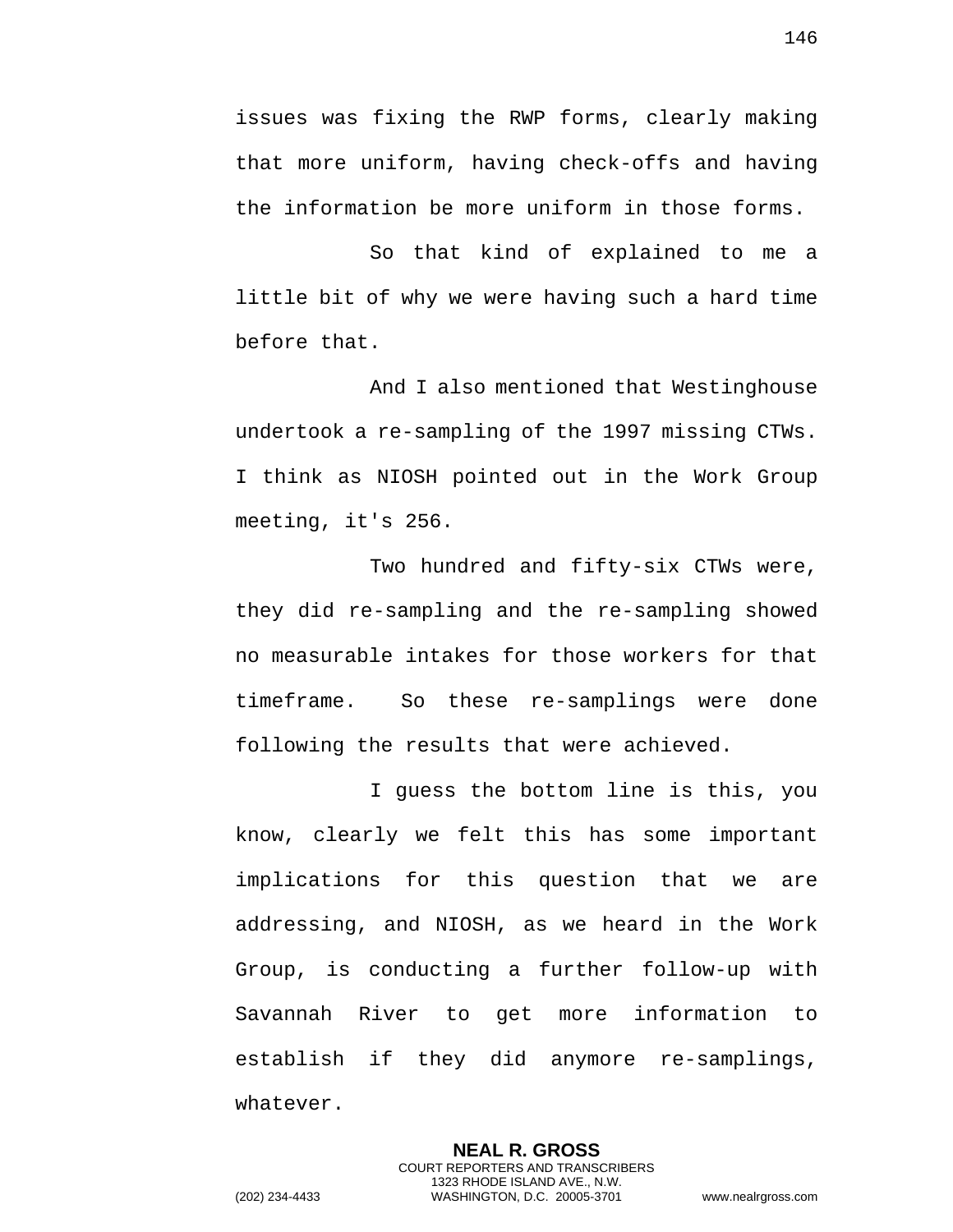Again, we didn't have time to do any follow-up. This was something that we wanted to bring to the Board's attention, to NIOSH's attention. It factors into this whole thing, but, you know, again, this was very late in the game.

And, finally, conclusions, we were tasked, frankly, last year to take the review in a broader sense to answer the question how complete is the subcontractor CTW bioassay database, and our conclusion is that given the results that we found, which is the 16 to 34 percent missing, and I'm not getting into of the strategies for mitigating against that, just looking at the issue of how complete is it, our conclusion was it wasn't complete, it wasn't sufficiently complete.

We also felt that the NOV findings in '98 are of real concern because, frankly, those metrics are even worse. So it certainly raises questions for the Westinghouse era.

We don't have enough documentation before '89, frankly, to talk about the DuPont era

> **NEAL R. GROSS** COURT REPORTERS AND TRANSCRIBERS 1323 RHODE ISLAND AVE., N.W.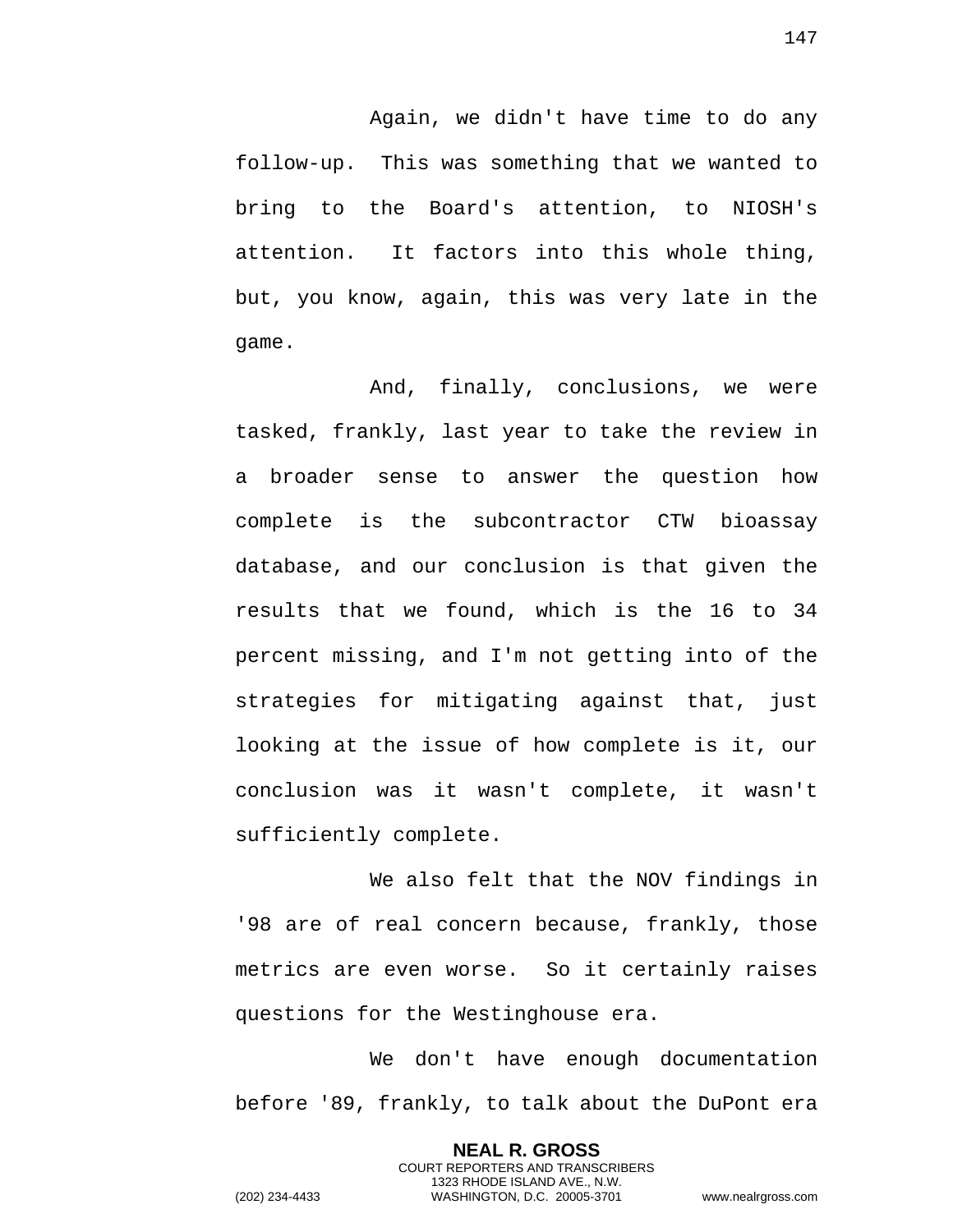except for what NIOSH has done in the early '80s, but certainly it raises some serious questions about the adequacy of the data for job-specific bioassays that were conducted in that '90s timeframe.

Now the corrective actions were taken and put in place by the end of '98, so certainly Westinghouse tackled it pretty promptly, and looking at the NTS database we did not see any further citations or any further results that spoke to conformance issues after that date.

So after December '98 there didn't seem to be any further issues that we could actually establish.

And to echo to some extent what I think Tim just said, it does come down to how complete is complete, a question that I think actually Jim Neton raised at one of the earlier Work Group meetings.

You know, our conclusion is based on the fact that we felt 16 to 34 percent, certainly from our standpoint, isn't complete given the tasking that we got, but, again, I think the Board

> **NEAL R. GROSS** COURT REPORTERS AND TRANSCRIBERS 1323 RHODE ISLAND AVE., N.W.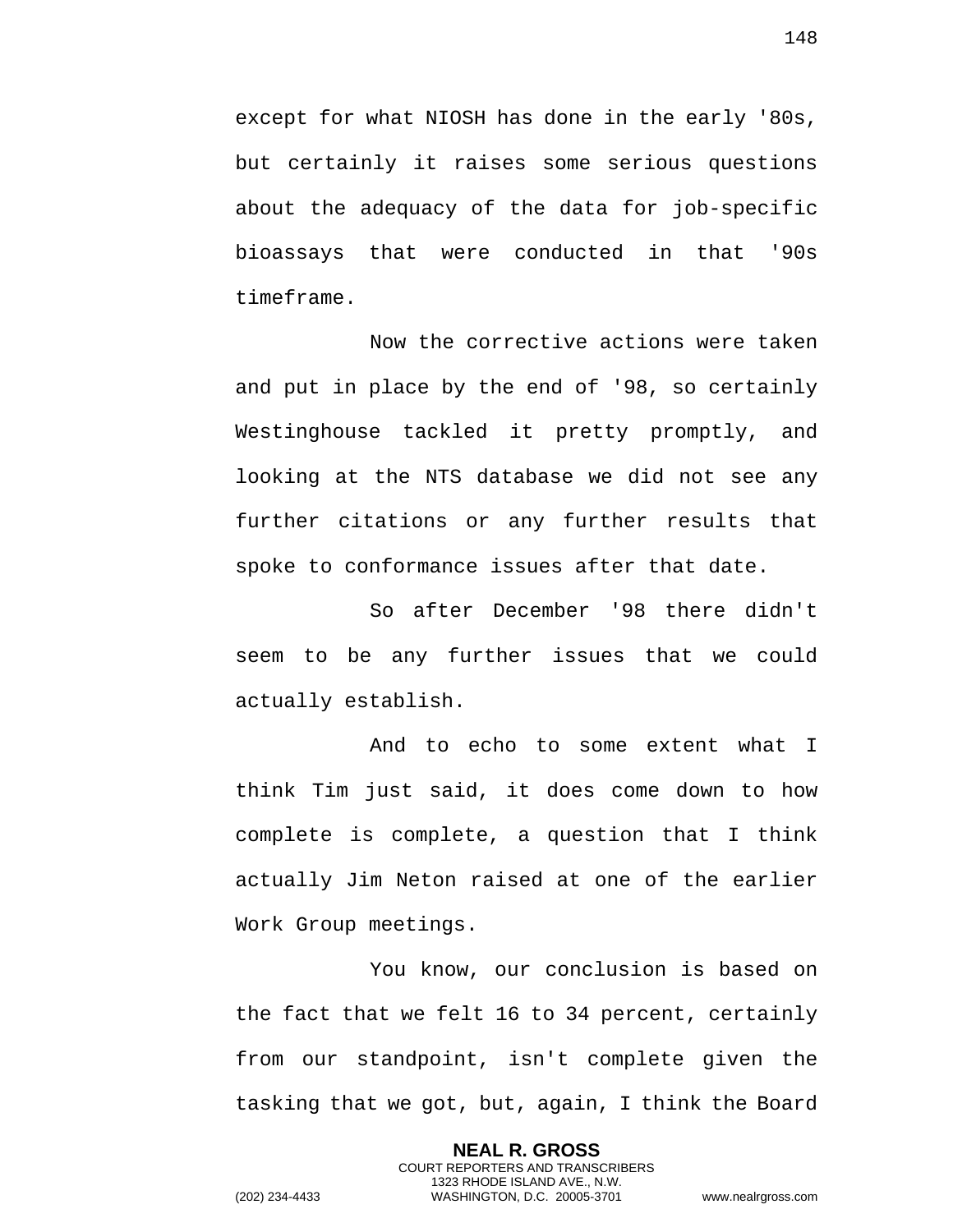will have to address that issue.

That's the end of my presentation unless there is any further questions.

CHAIR MELIUS: Board Members with questions?

(No audible response)

CHAIR MELIUS: Okay. And I think Tim had a few slides to finish, if you could do that quickly, Tim, please.

DR. TAULBEE: Yes. Okay, to finish up here I just wanted to give a little bit of the status of the issues. This is what I have been giving for the past multiple Board meetings.

These are kind of where we are at with our deliverables, and as you can see we have delivered all of the work products that we had committed to with the exception of the full OTIB-81, the full coworker model.

And what I have got here on this particular slide is also the time period when SC&A has provided us comments and we're going to be trying to track this through when we get the SC&A comments and then we'll respond to them, and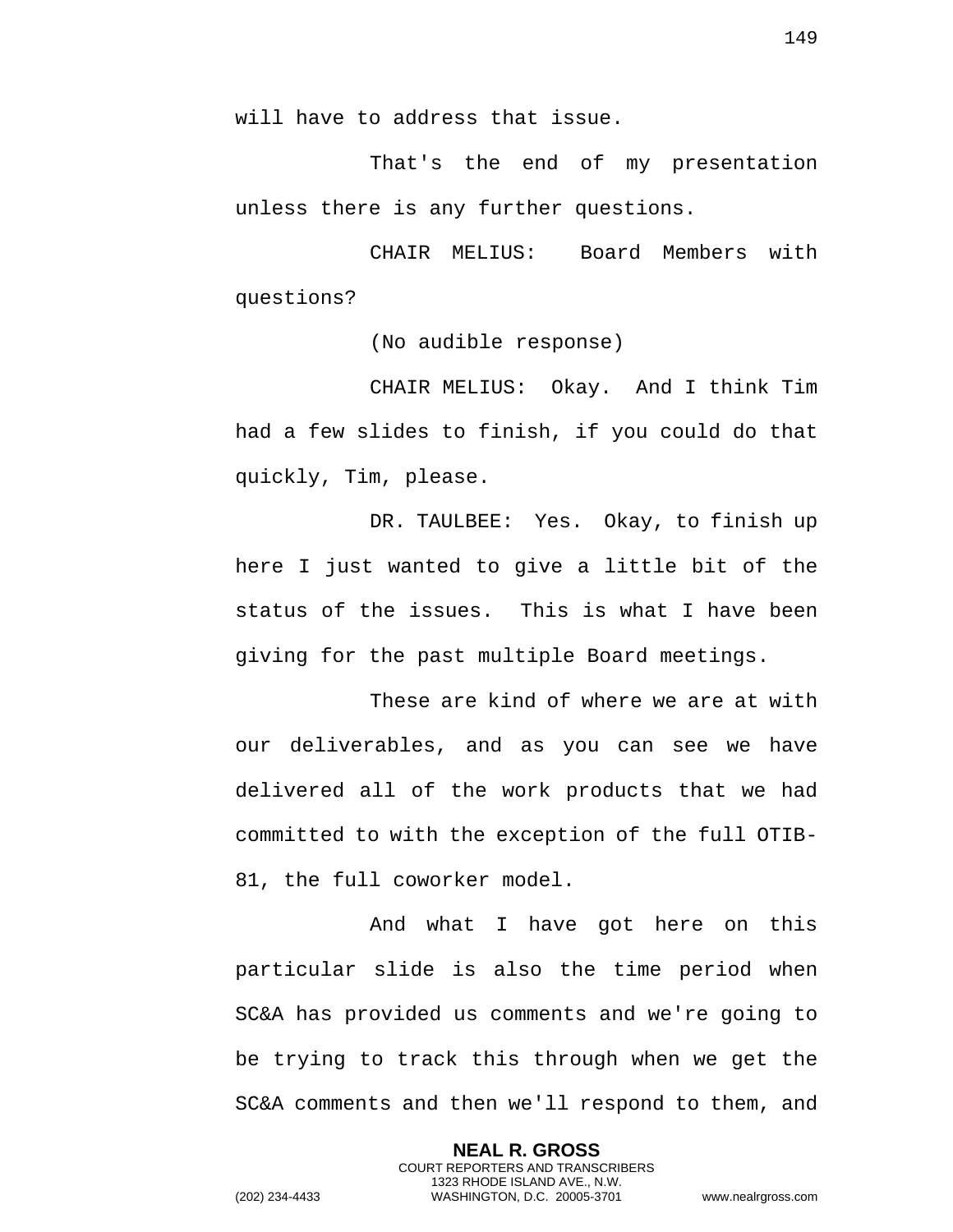so we'll be keeping this particular table here updated for the Board as requested.

To give a little bit of a summary on where we are at with the coworker models, this will be Revision 4 of OTIB-4 to contain all of the remaining radionuclides of interest.

The data completeness and QA verification has been completed. The final modeling is progressing and the current schedule of completion, delivery to the Board, will be November of this year.

I have listed next the current work following last week's Work Group meeting, and the first thing is to respond to the findings from SC&A reviews of documents submitted to the Work Group, and this would be both under the SEC issues Work Group as well as the SRS Work Group.

We are focusing right now on the coworker model issues and providing some of that feedback based upon the Work Group meeting last week.

We are developing responses to SC&A's report on the subcontractor monitoring. We do

> **NEAL R. GROSS** COURT REPORTERS AND TRANSCRIBERS 1323 RHODE ISLAND AVE., N.W.

150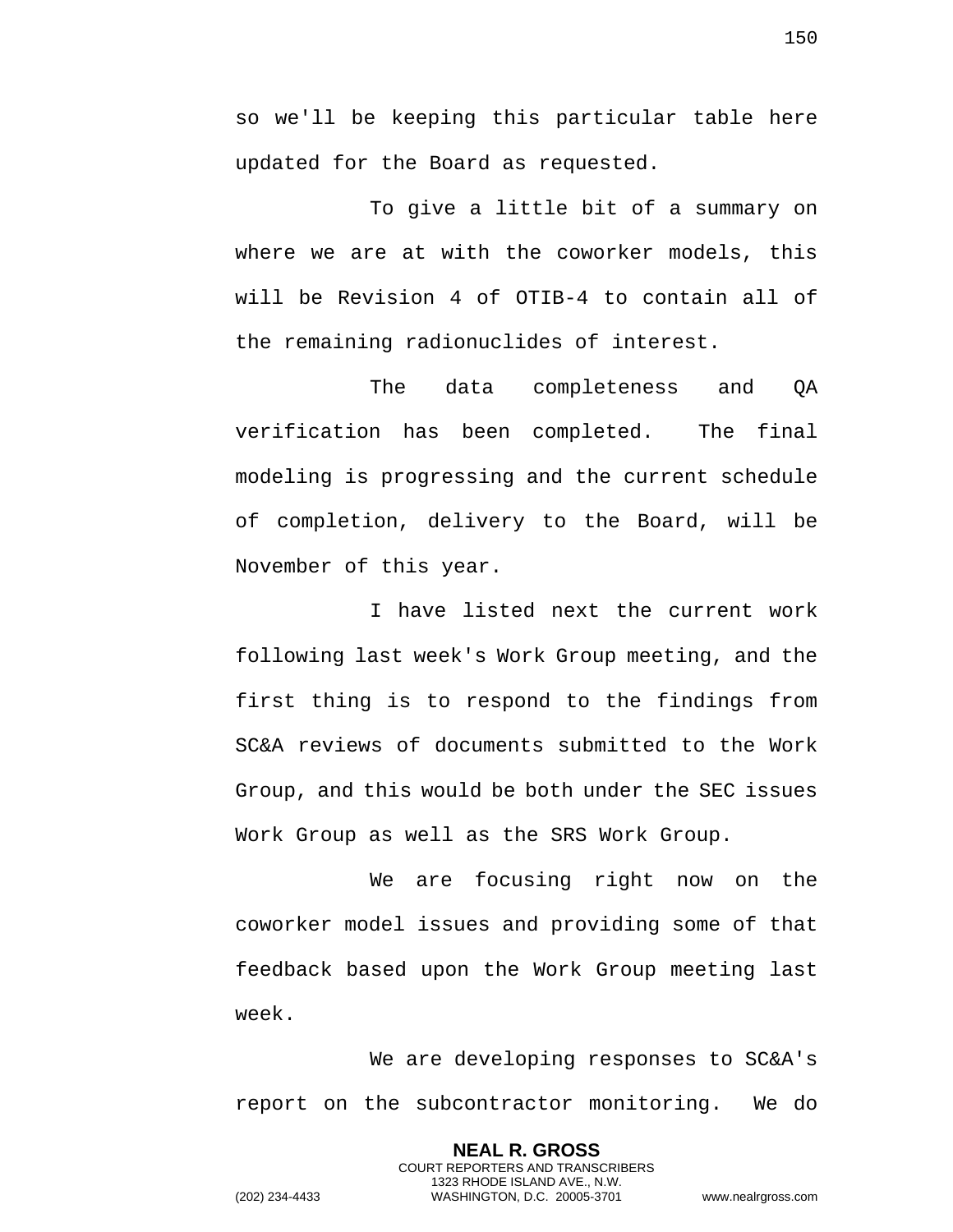have some concerns with that and we would like to address those and get them in writing to the Work Group.

As I mentioned earlier to Dr. Kotelchuck, we are assessing the distributions of the DuPont construction trades workers versus the subcontractor construction trades workers.

And then as Joe indicated in his last slide we are doing a follow-up with the site regarding the '95 to '97 assessment on internal bioassay monitoring that led to the Notice of Violation of 10 CFR 830, which is the Nuclear Safety Management Section which follows the QA.

And we have made that request to the Site, they are working on providing us with their full packet of information, their corrective actions.

It appears based upon the Notice of Violation that Joe pointed out that they did assessments in '95 and '96 and '97, and so we are definitely interested into whether they did additional ones prior to this time period and whether they did re-sampling of the individual

> **NEAL R. GROSS** COURT REPORTERS AND TRANSCRIBERS 1323 RHODE ISLAND AVE., N.W.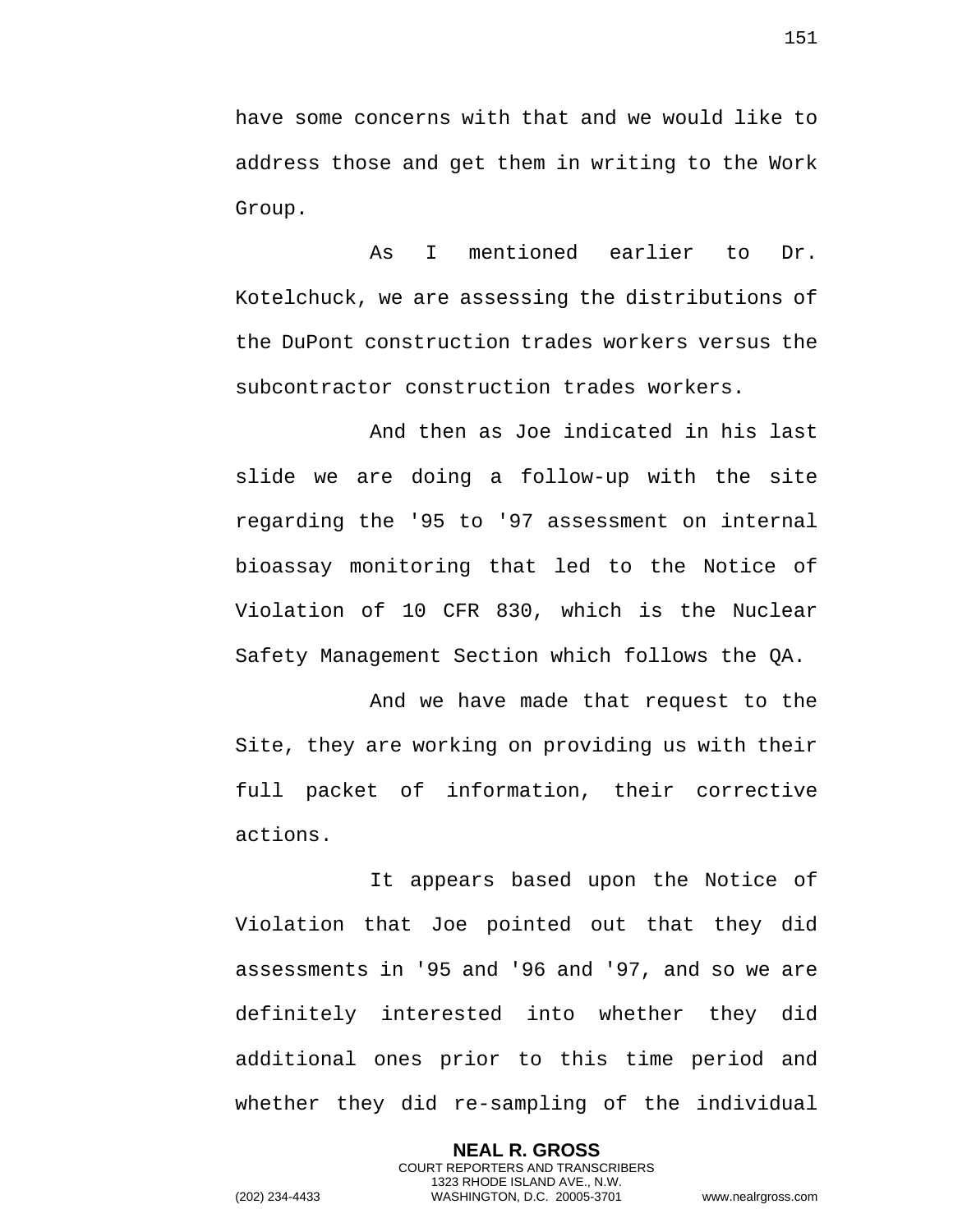workers.

Because as Joe pointed out in one of his slides there about does this nonparticipation actually equal missing data, if they did resampling that data then would be in the dataset that we could use to develop a coworker model.

So those are questions that we are certainly going to try and answer and we have made the request from the Site. So that's where we are currently at.

We hope to have several, or I hope to have at least a couple of more Work Group meetings between now and the December meeting, and we'll keep you all updated. Any questions?

CHAIR MELIUS: Thank you, Tim. No questions?

MEMBER CLAWSON: Yes, I do. Okay, Tim, so when we take and we -- they've re-sampled all of these people, that's going to show us for that one quarter, but, still, I am sure they haven't gone back and re-sampled people for five to six years.

> **NEAL R. GROSS** COURT REPORTERS AND TRANSCRIBERS 1323 RHODE ISLAND AVE., N.W.

DR. TAULBEE: What it appears from the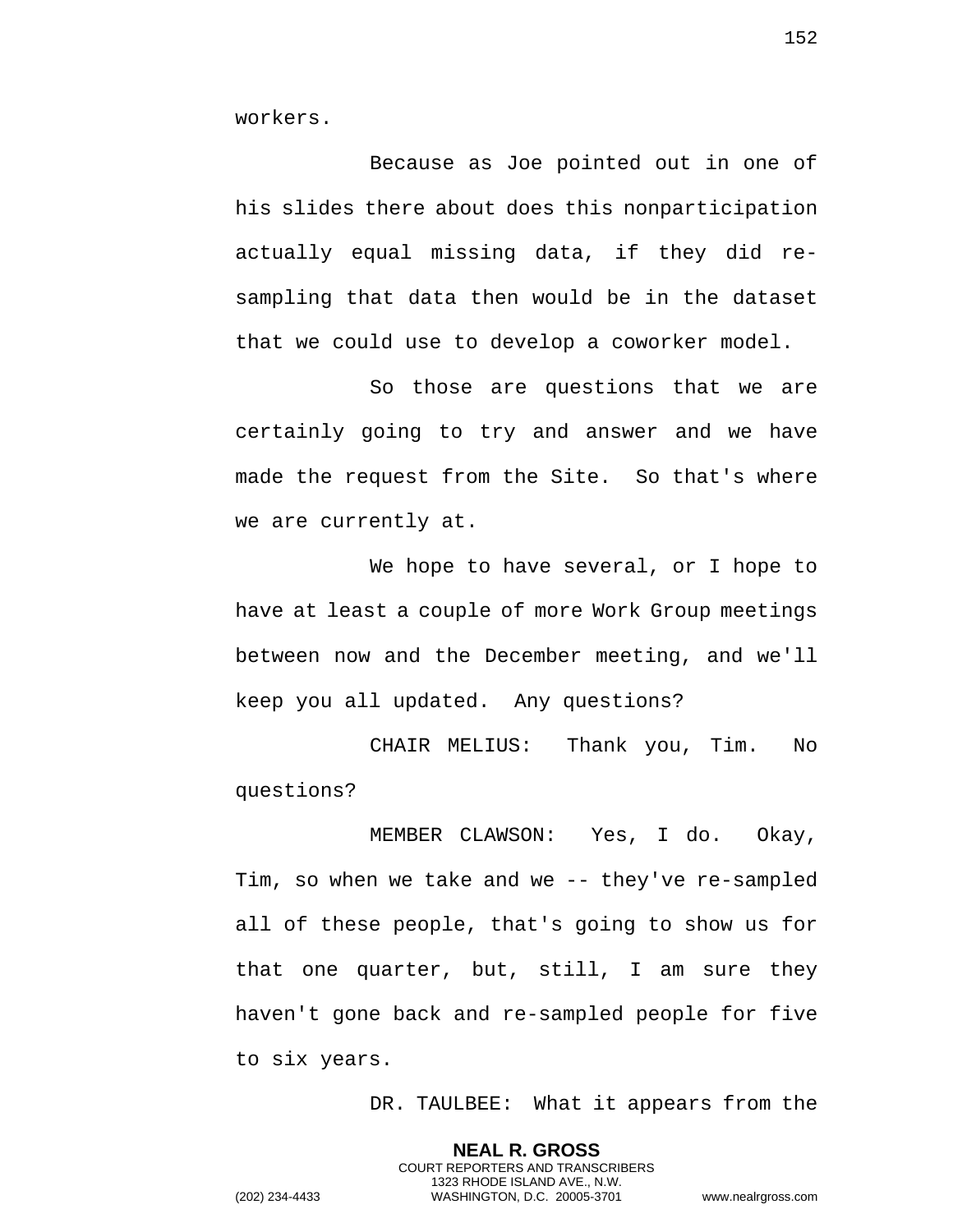discussion in the ORPS report is that they indicated that they did not necessarily assess doses, or intakes, based upon the job-specific bioassay, that that was handled under special bioassay which could be a re-sampling feedback loop that we don't know yet.

They certainly did in 1997, that's in the Notice of the Violation, where they went back and re-sampled all of the people in 1997, not just one quarter, all, according to the Notice of Violation.

So we know they did for that particular year. Did they in '95 and '96, I don't know yet. That's where we have requested the data to see.

CHAIR MELIUS: Henry and then Josie.

MEMBER ANDERSON: Yes, I am just concerned about, you know, half of the monitoring seems to be done for incidents and I was wondering how representative of those are the various trades.

Are some of them more apt to have more incidents that will be weighted towards, you

> **NEAL R. GROSS** COURT REPORTERS AND TRANSCRIBERS 1323 RHODE ISLAND AVE., N.W.

153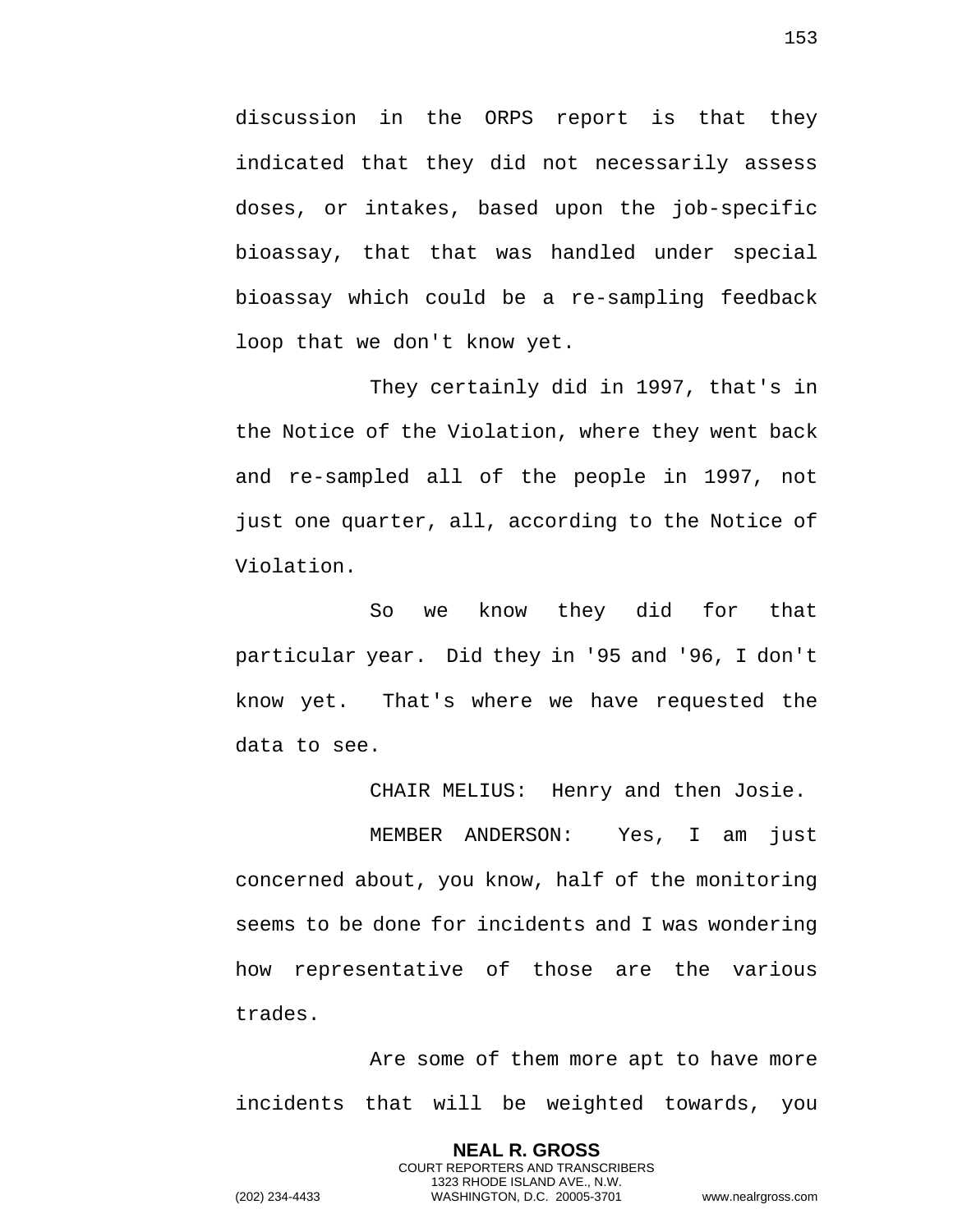know, a response to some kind of event monitoring versus the routine monitoring and is it randomly distributed through time, most incidents aren't necessarily like that?

DR. TAULBEE: We can certainly look at that. We haven't broken it down to that standpoint, but based upon my review of the job plans individually you've got pretty much an equal likelihood.

If a sheet metal worker is getting into the duct work it could be contaminated and they could end up getting an incident. Pipefitters may be more inclined to get an incident as well because of cutting into lines.

Electricians though, surprisingly, would get into places that, working on the same jobs with pipefitters that would also result in incidents. So we can look at those.

MEMBER ANDERSON: Yes. Or given the numbers if there was a -- there could be four or five workers exposed at the same incident because they are doing a fairly large job. Do you have any sense on that?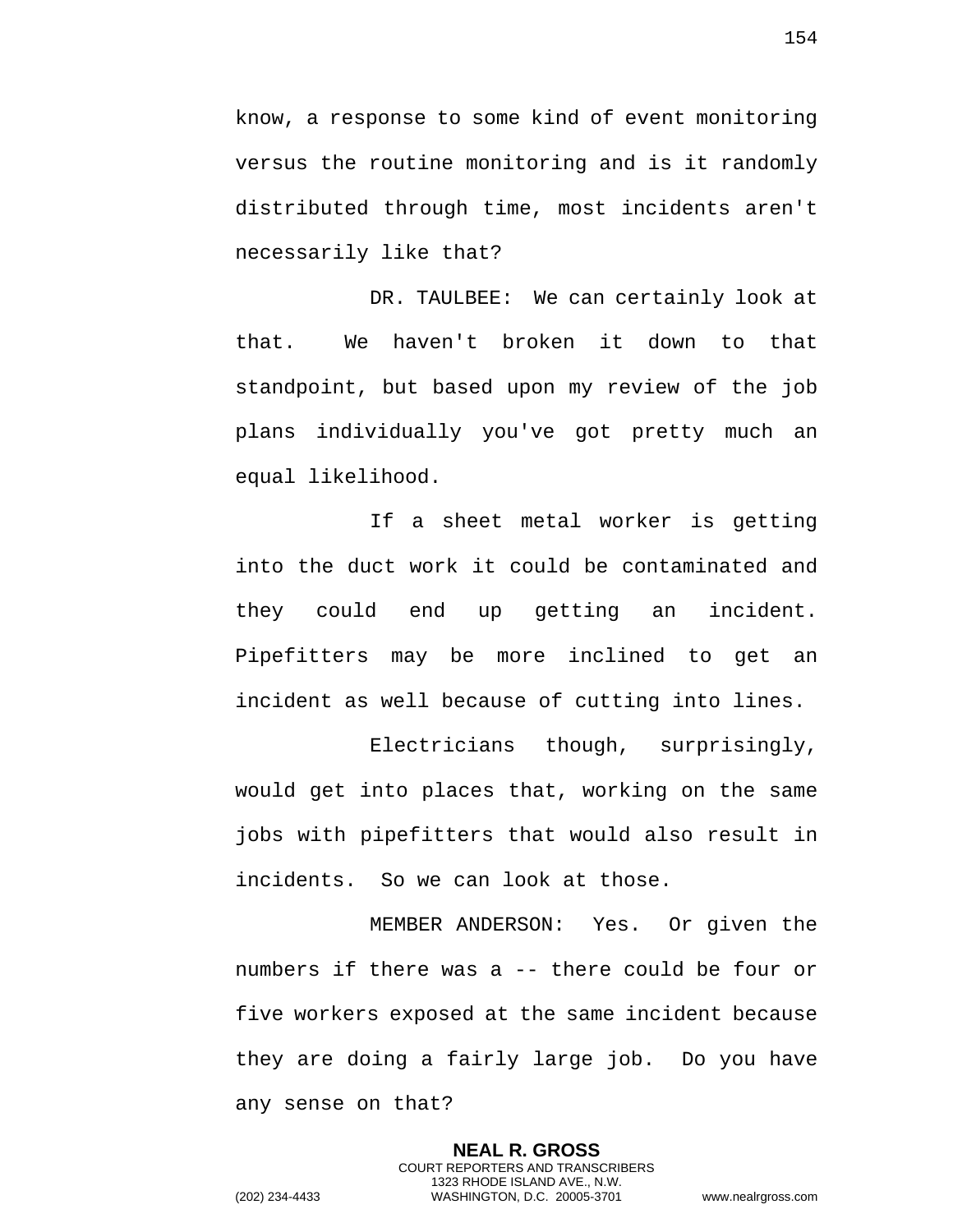I'm just trying to, again, look at the representativeness, how that compares to routine monitoring. There's quite a bit of -- it's a different approach than incident.

DR. TAULBEE: Right. I don't know that off the top of my head, but we can certainly look at that and report back.

CHAIR MELIUS: I'll just say, you're also talking about one area.

MEMBER ANDERSON: Yes.

DR. TAULBEE: That's correct. What -

CHAIR MELIUS: And so it's going to, I would think that the incident response team, so to speak, or whatever you want to call it, is going to differ depending on the type of incident that might occur.

I think the basic trades will be there, but, you know, same trades, but it would depend and you don't know, Tim, and I mean let's just admit that I mean and then --

DR. TAULBEE: Well you said something which caused me to, because I heard it earlier

> **NEAL R. GROSS** COURT REPORTERS AND TRANSCRIBERS 1323 RHODE ISLAND AVE., N.W.

155

-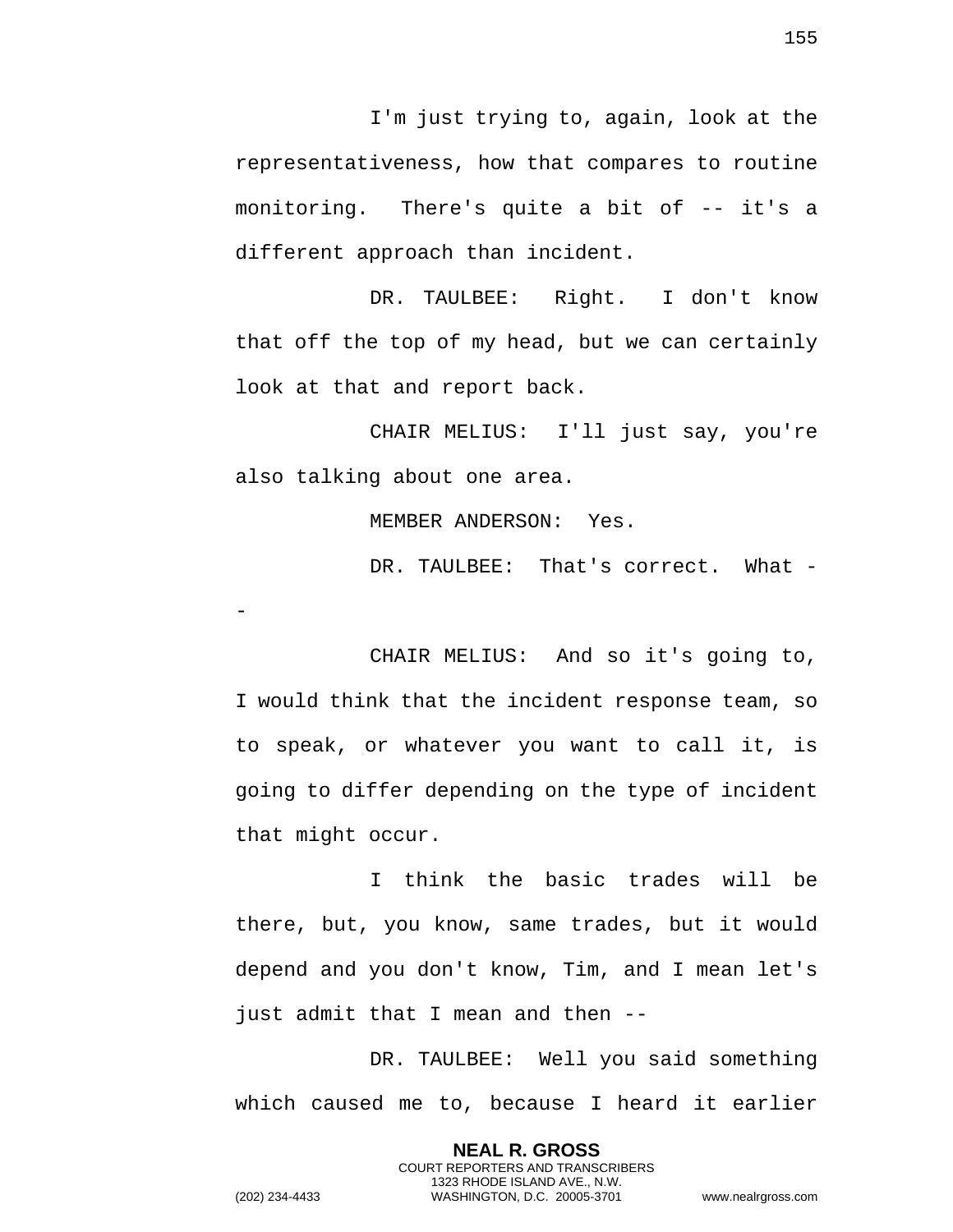and I didn't think to respond at the time, is that during the -- you know, we just looked at one area, but DuPont really had a conduct of ops across multiple facilities.

When you get to the Westinghouse era, when they started introducing a lot more subcontractors, I think really some of that uniformity went away.

CHAIR MELIUS: Yes.

DR. TAULBEE: And so, you know, I think even though we just looked at one particular area, I wouldn't expect to see much different elsewhere.

Now when you get into the post-1989, maybe, if you've got a large reactor restart and you've got, you know, hundreds of construction trades workers in one area things might be different.

CHAIR MELIUS: Yes. And I agree we need to treat the areas as, the eras as different, Westinghouse versus DuPont. Josie?

MEMBER BEACH: Okay. So looking at this Westinghouse assessment it seems like that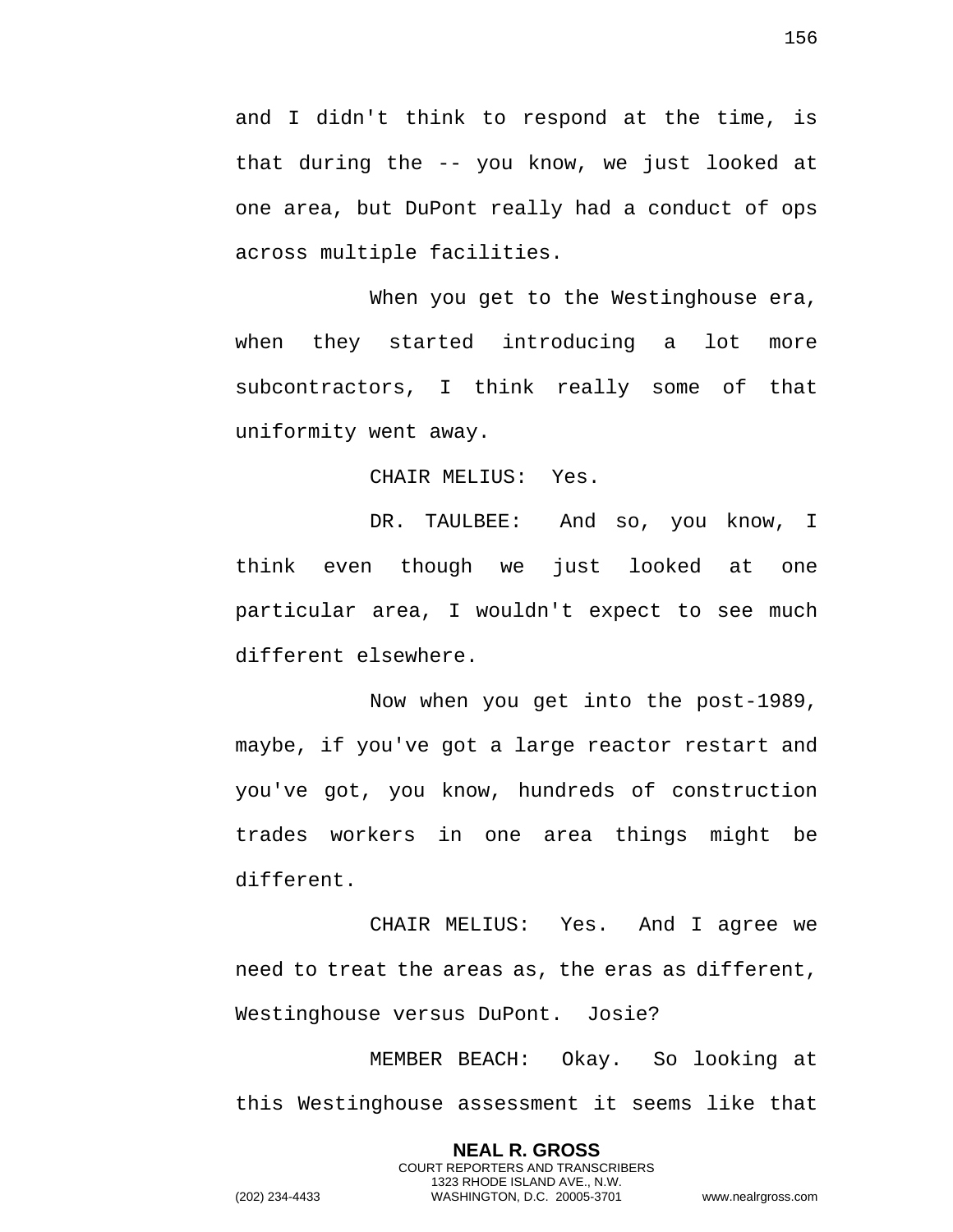would supersede both NIOSH's and SC&A's samplings which leads us to believe that there is a 79 to 80 percent missing bioassay data for that time period, is that correct, because that's the math I am getting?

DR. TAULBEE: If I may answer that, if you look at the 1997 assessment that assessment was for 3200 bioassay requests. Ninety-five percent of those 3200 requests were routine monitoring.

Five percent of those bioassay requests were job-specific monitoring. The 21 percent participation rate was just for the jobspecific bioassay monitoring, okay.

So 3200 bioassays -- 95 percent of 3200, whatever that number comes out to be, were submitted upon request. They indicated that they had 100 percent compliance amongst the routine monitoring.

And as Dr. Kotelchuck pointed out earlier, DuPont, or Westinghouse in this particular case, could compel their workers to leave the bioassay samples because they would

> **NEAL R. GROSS** COURT REPORTERS AND TRANSCRIBERS 1323 RHODE ISLAND AVE., N.W.

157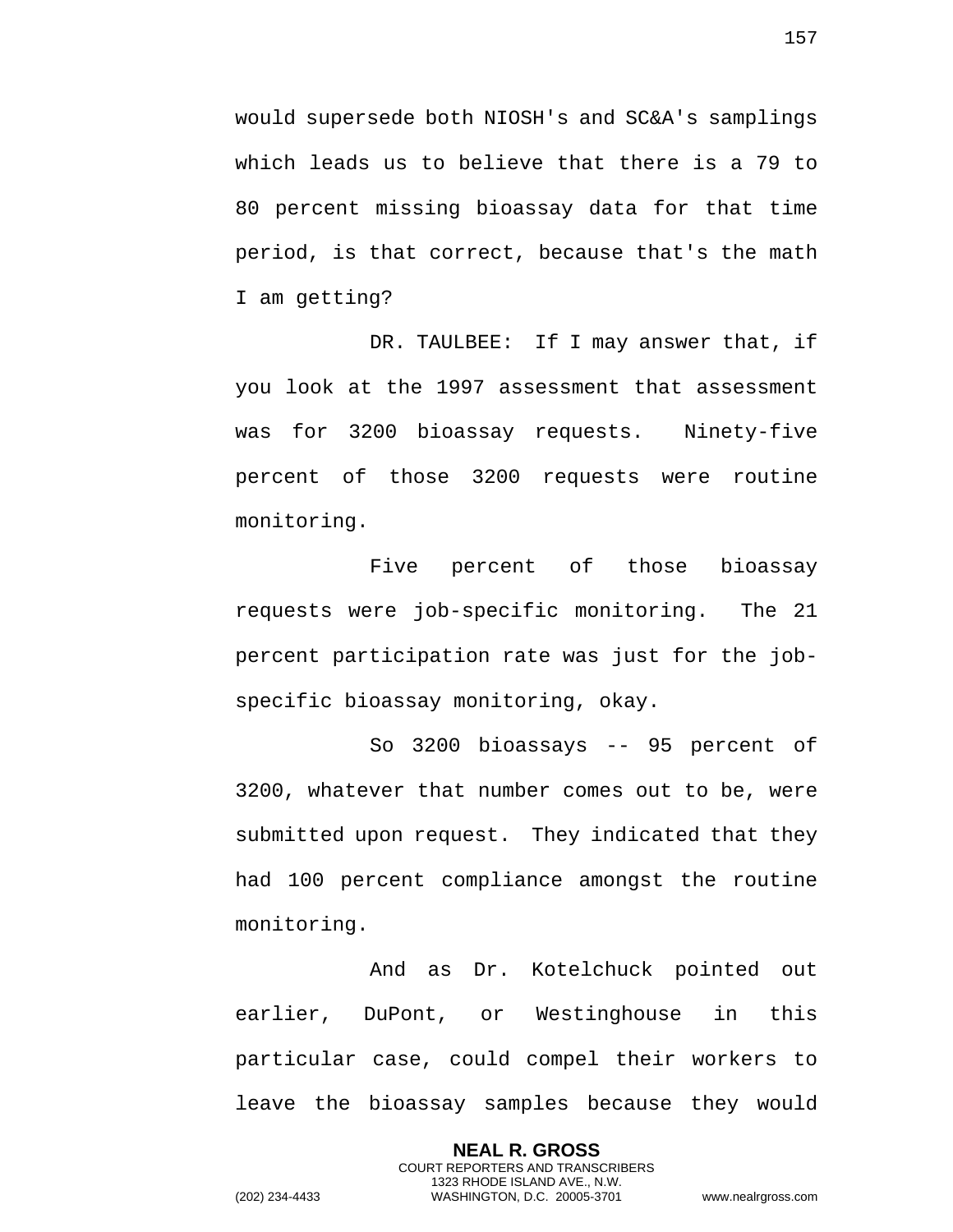restrict them and they wouldn't be able to do the job and they'd be fired.

So the job-specific ones are more likely to be subcontractors, but many subcontractors were also on that routine monitoring, okay, they weren't all job-specific, so the 79 percent missing bioassay is just jobspecific bioassay.

CHAIR MELIUS: Yeah, I mean, it cuts both ways. Yeah, it cuts both ways, because then how do you say your --

DR. TAULBEE: But of those they went back and re-sampled all of them.

CHAIR MELIUS: Yeah, but you're losing data when you're doing that.

DR. TAULBEE: It depends upon the radionuclide.

CHAIR MELIUS: Yeah.

DR. TAULBEE: If it's plutonium you're not.

CHAIR MELIUS: Well, yeah, but it depends. I mean, the case -- Joe, any comment on that?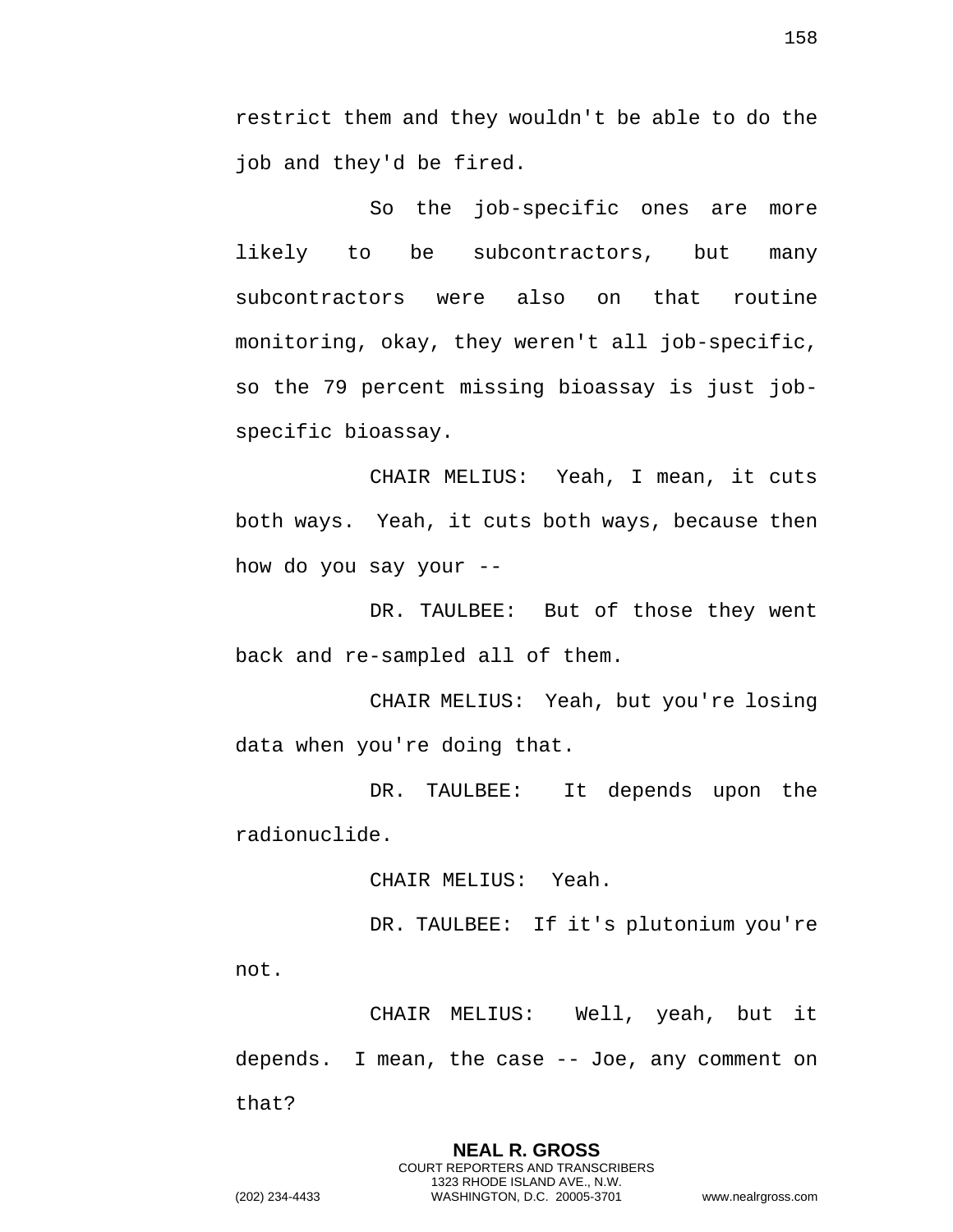MR. FITZGERALD: Well, yeah, I think you were touching on something that we found, that unlike -- I think you do have this diversity in the site, at Savannah River, and I think this was the genesis of wanting to have an additional broad scope, because the high-level caves I think you are dealing with, you know, again, the longer-lived emitters.

Whereas what we saw, and this doesn't surprise me either, we saw, you know, 75 percent of the RWPs for the early '90s were tritium, mainly because you did have all those subcontractors that were brought in because of the major -- and this I remember it firsthand - a major, major effort to get K Reactor restarted.

That was the only source of tritium production in the country. So a lot of resources were being pumped, and more than Westinghouse had, so they brought in as many, you know, as much support from the outside.

And these workers, because they are operating in slightly contaminated environments were all, you know, tagged to RWPs that required

> **NEAL R. GROSS** COURT REPORTERS AND TRANSCRIBERS 1323 RHODE ISLAND AVE., N.W.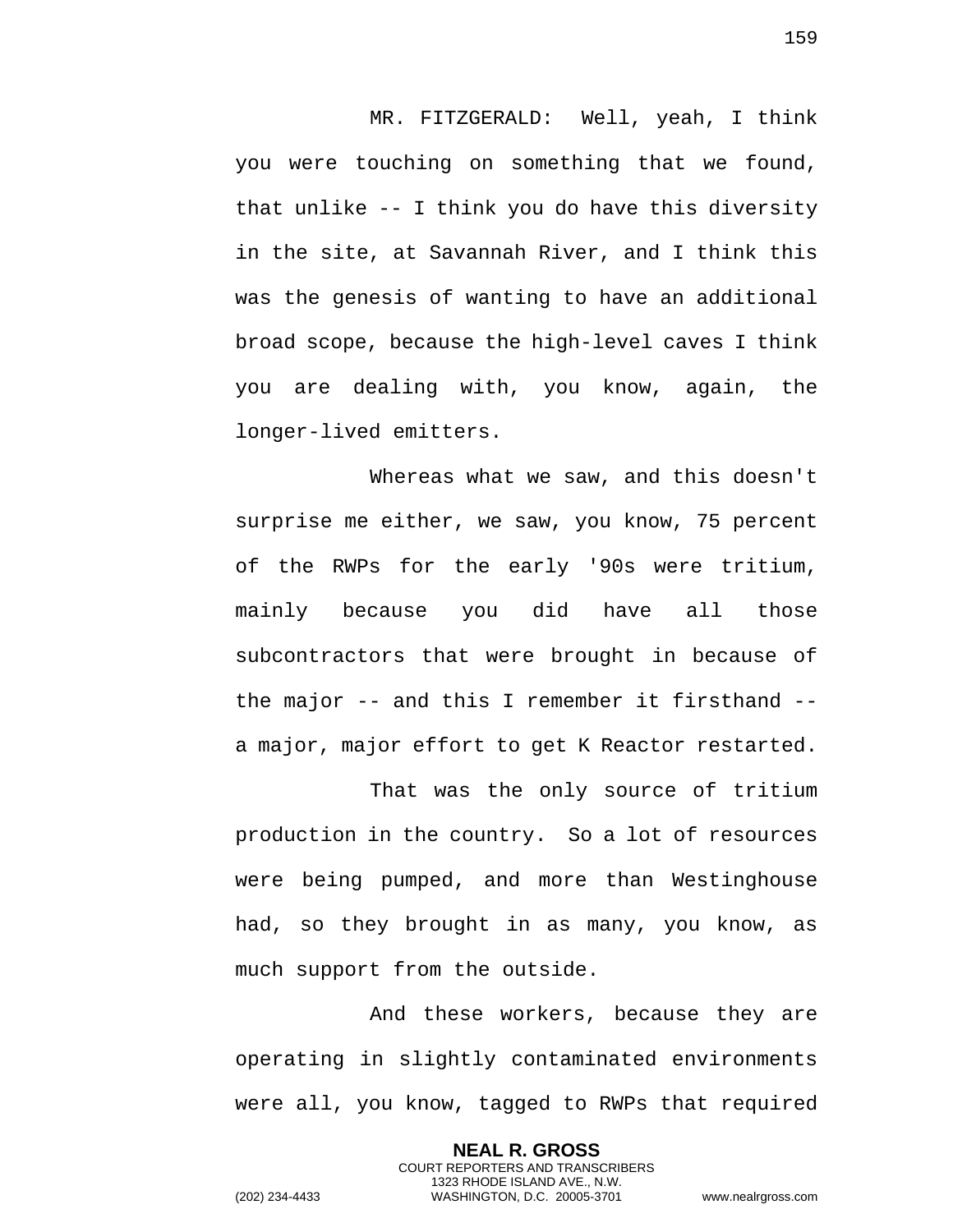-- and standing RWPs and all these varieties for which tritium bioassay was required. And you do have an issue if you have a delay, too prolonged of a delay in the bioassay for tritium. So that's certainly one issue that stands.

The other issue, and I know we've had this discussion offline already, is that, you know, the re-sampling I can understand. Westinghouse had to demonstrate to DOE that, despite the fact you had the 79 percent weren't bioassayed, that as it turns out there was no positive intakes.

I mean, if there were positive intakes I think it would have ratcheted up, you know, the violation and the concern incredibly, you know, significantly, but it doesn't answer, in my view, and still doesn't, the question of what about the time periods before?

I can understand why they'd do a resampling on the heels of an NOV, but did they do enough re-sampling to, frankly, mitigate the lack of bioassays in the earlier time periods? So that's kind of my offering.

> **NEAL R. GROSS** COURT REPORTERS AND TRANSCRIBERS 1323 RHODE ISLAND AVE., N.W.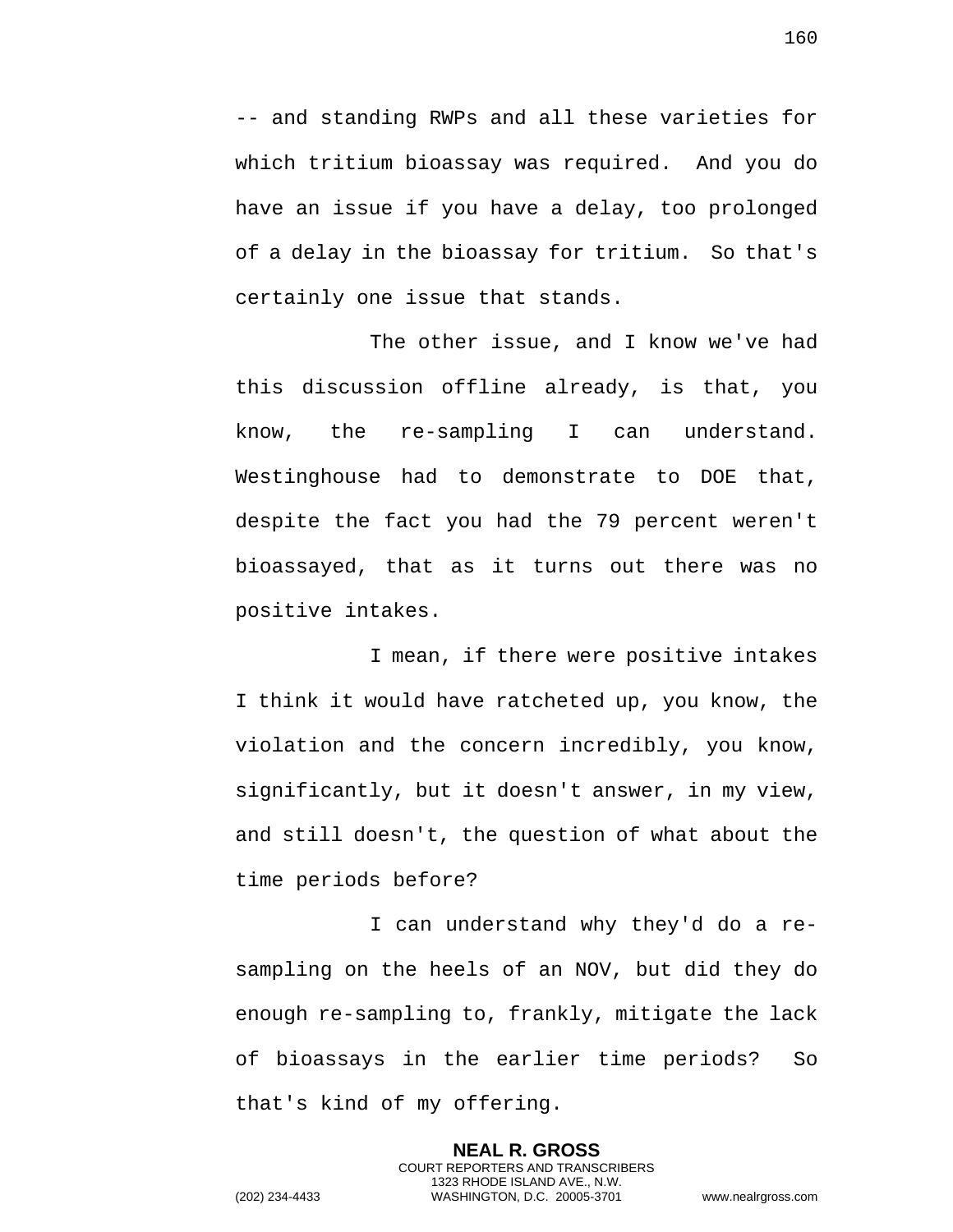CHAIR MELIUS: Before we go any further -- I don't see any hands up, so to speak, from the Board Members. We need to hear from the petitioners. Are the petitioners on the line?

MR. JOHNSON: Yes, sir, we're here.

CHAIR MELIUS: Okay. You are welcome to make comments.

MR. JOHNSON: This is Warren Johnson. Quite frankly, this feels like, well, essentially Groundhog Day. We were here roughly this time last year hearing roughly the same thing, which is we're talking about different statistics and whatnot, but the end result was -- just look at the big picture.

We've been doing this for over ten years. NIOSH has been creating dose reconstructions for over ten years that were wrong. They admit they were wrong. They were using the wrong model. This Class of worker has been told their dose reconstruction -- they weren't entitled benefits based on a dose reconstruction that was admittedly flawed, and now we're being told yet again "we think we can

> **NEAL R. GROSS** COURT REPORTERS AND TRANSCRIBERS 1323 RHODE ISLAND AVE., N.W.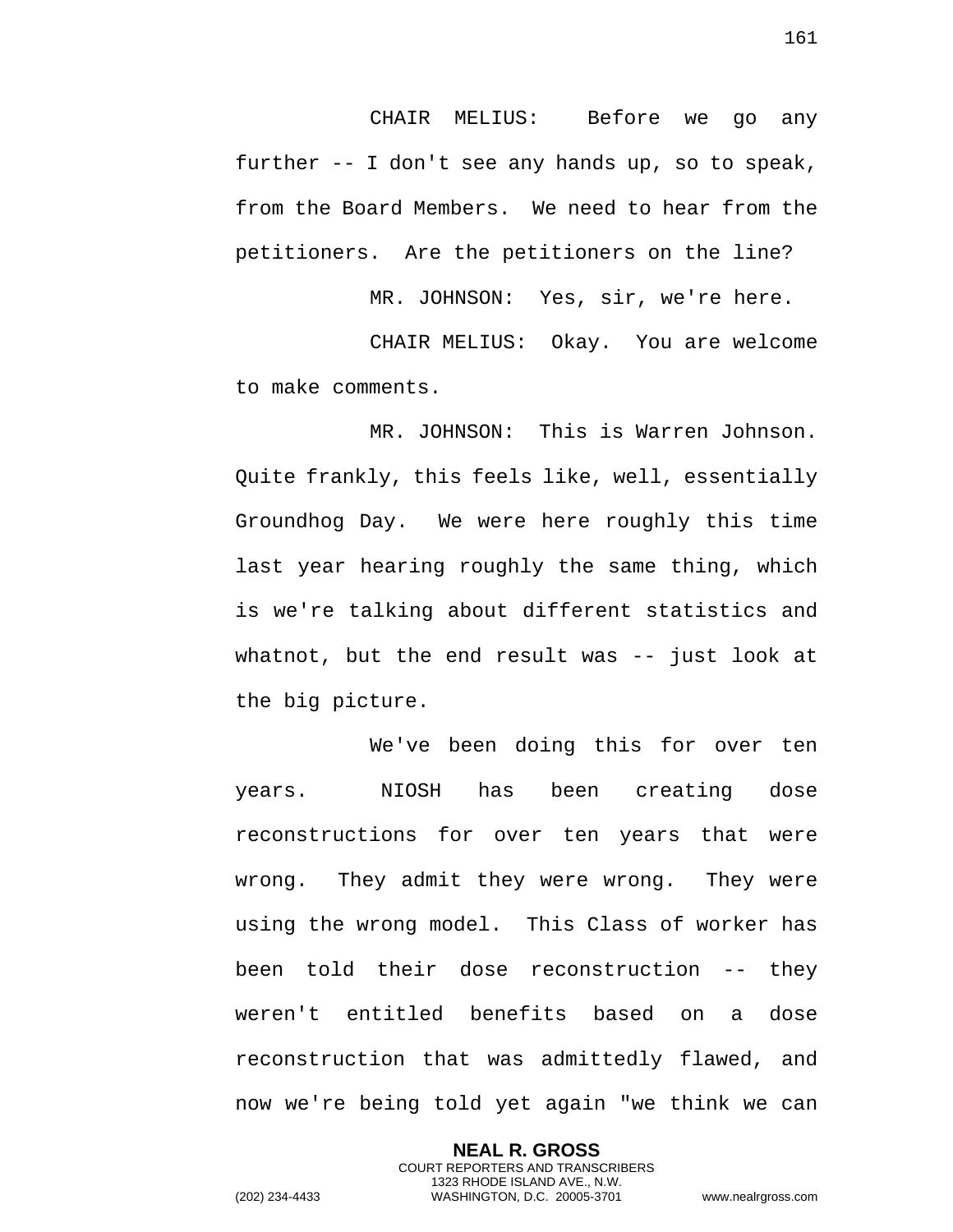get it right, we'll let you know in November."

You know, one of the problems with this analysis is feasibility. And, you know, obviously, the second is sufficient accuracy. It hasn't been feasible to get this right for over a decade and we are still -- what I hear is a lot of statistics that result in a guess.

The numbers, as I understand it, is - - that we just were told is 67 percent is enough, that's sufficiently accurate. Well, if you look at that, that's based on 59 of the 88 people, or of a sample of 88 workers who were assigned respirators.

You make a lot of assumptions to get there, that that's representative. One, you're assuming that everybody was properly assigned respiratory protection when they were supposed to be.

Two, you then break down that 59, 33 percent of the 88 is when -- they are being counted because they were involved in an incident and were sampled. Well, that's not sufficient. The other 34 percent of the 88 were based on

> **NEAL R. GROSS** COURT REPORTERS AND TRANSCRIBERS 1323 RHODE ISLAND AVE., N.W.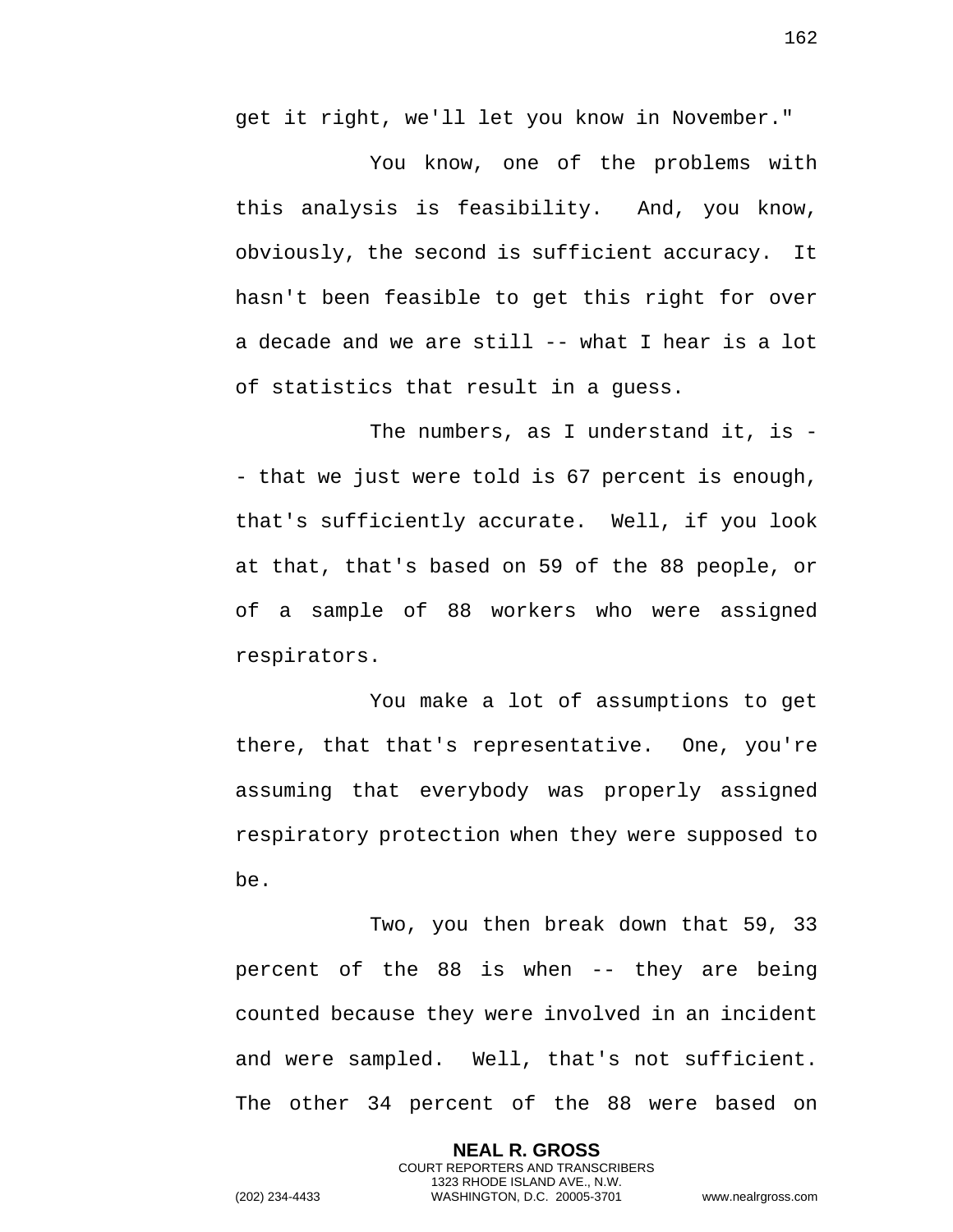routine monitoring. Well, we don't know, one, on the incidents, what were they being sampled for? The example was a person that was involved in an incident and had negative plutonium uptake and a positive americium. Well, what all was present? What all should they have been tested for?

On the routine monitoring, when did that take place, what was the basis, and what were they looking for? Were they looking for the correct thing?

If you're not looking for the correct radionuclide you're not going to find it. We're essentially ignoring all of the data collected from the worker outreach programs and the testimony of the various workers who often refer to the fact that there was no HP coverage when they needed it.

Well, that data is not there, you're overlooking that. And NIOSH referenced that the 67 percent is good enough if there's no bias. Well, you know, that's a very, very small sample of a great deal of potential workers. How many of those are we excluding that had high uptakes?

> **NEAL R. GROSS** COURT REPORTERS AND TRANSCRIBERS 1323 RHODE ISLAND AVE., N.W.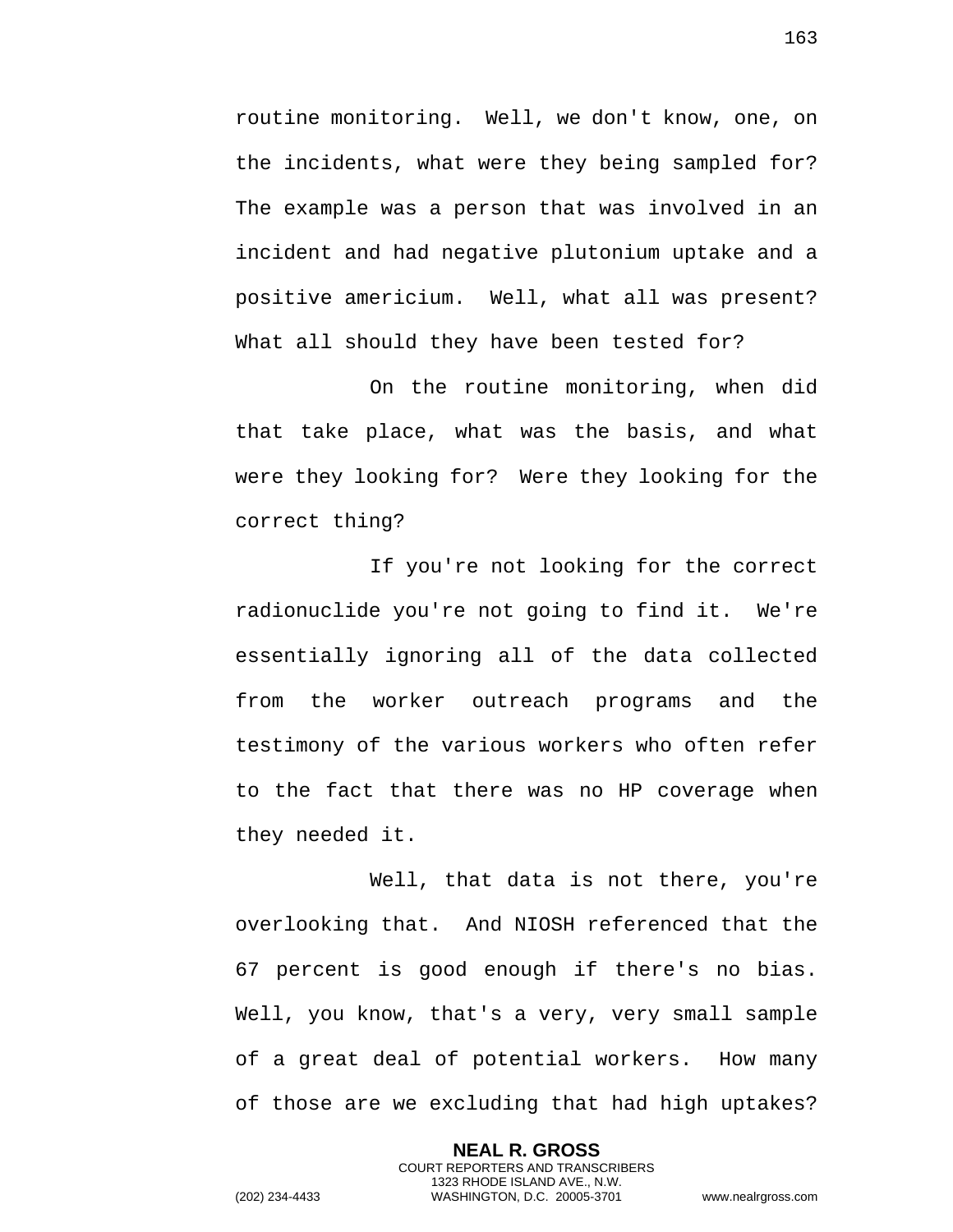The second part of that is we're focusing on one small -- a very small part of the site.

Another thing is, if we look at the history of this, we've been told numerous times about, you know, what the procedures say or what was reported, what's the highest intake reported.

I'll point you back to 2005, SC&A's report, it was TR-TASK1-0003 where they note it was reported there was 99 uranium uptakes, in the history of the site, in 2000. But SC&A found 155 positive bioassays for uranium over a 6-year period. So how reliable are these records? We know they are incomplete. There's reference to the destruction of records.

You know, if there were not incidents -- if incidents were not reported or discovered, there isn't going to be a bioassay for it. What we are going to, 79 percentile, or 79 percent non-participation rate on the bioassays, among other things that demonstrates to me is there was not adherence to the procedures that they were supposed to do.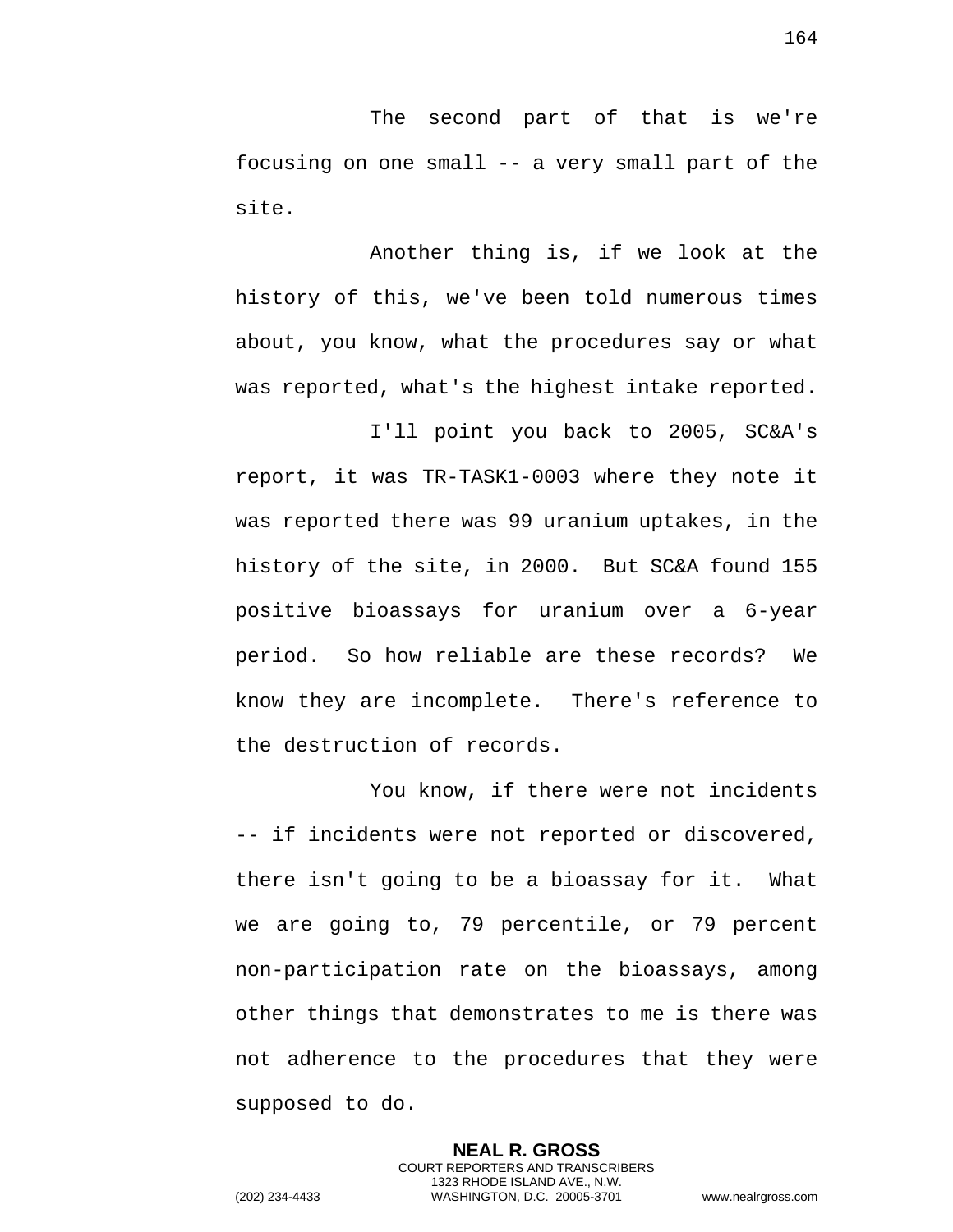Just because they had a rule doesn't mean followed it. And, in fact, history has shown many, many times it wasn't followed. I don't think you can give the benefit of the doubt to the site.

I think, among other things, that's certainly not claimant-favorable. It's certainly not sufficiently accurate. It essentially amounts to a guess.

I've heard a number of times from the NIOSH --

(Simultaneous speaking)

MR. KATZ: Excuse me. Excuse me, Mr. Warren, just one second. Hello, hello? There is some people having a conversation about a coffee shop on this line. You should have your phone muted or hang up, either way, but you are interfering with Mr. Warren trying to give his comments to the Board. So, please, either hang up or put your phone on mute. You press \*6 and that will mute your phone and then rest of us will be spared of your conversation. Thank you.

MR. JOHNSON: Thank you.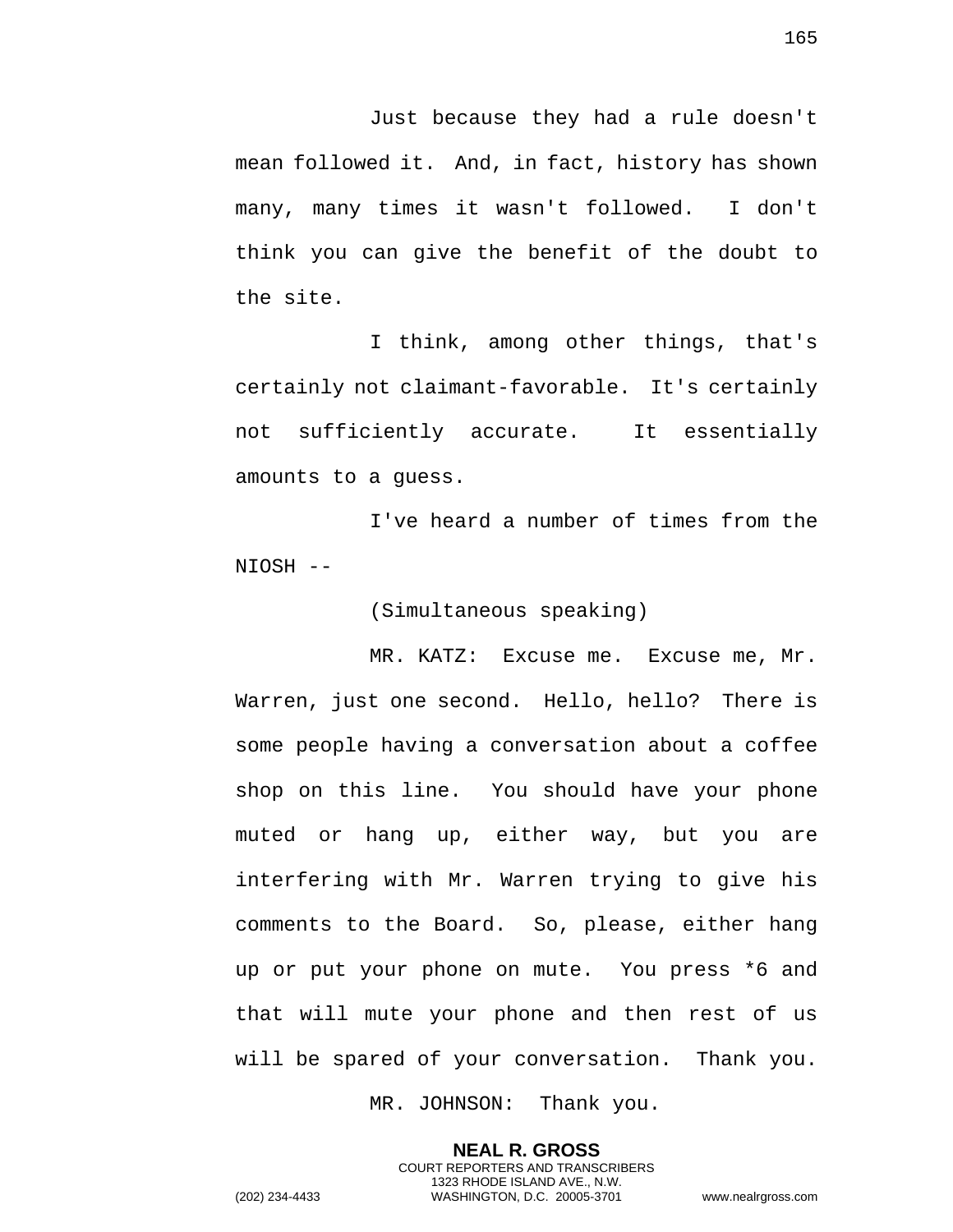MR. KATZ: Sorry, Mr. Warren, go ahead.

MR. JOHNSON: No problem. I was referring to a number of things. I've heard comments from the NIOSH representative that he wouldn't expect to see this or he would expect to see that.

I believe that's speculative. That's making an assumption, what he expects to see. I think, at this point, we deserve to deal with the evidence that's before us, and the evidence is that there is a sparsity of records, there is widespread noncompliance.

The Tiger Team even noted that there was a lack of HP coverage, there was a lack of HP coverage with trained technicians, properly trained. Some of the citations are safety violations, and the Tiger Team report notes that they were using a pancake probe at too high a speed to actually detect anything.

You know, there's too many flaws, too many guesses, to begin to say that this is being done with sufficient accuracy.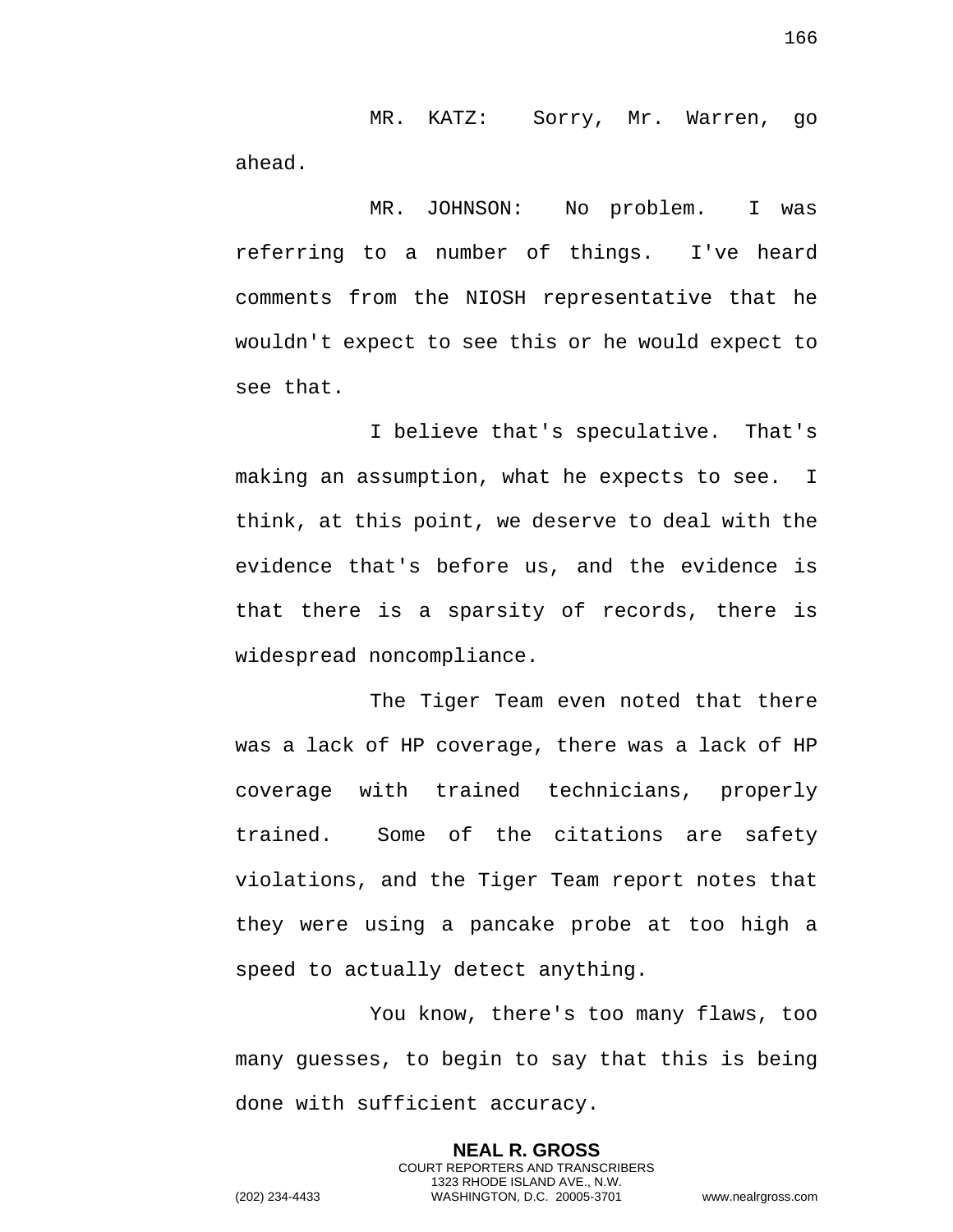As to feasibility, you know, we're over a decade now, and how many times can NIOSH get it wrong, how many times do these claimants have to sit and wait and suffer?

At this point, I think it's been proven that the dose reconstruction cannot be performed. One, it's not feasible. You can't ignore time. When it comes to feasibility you also can't ignore resources. How much money and time has been spent on this?

And then, second, they can't get to sufficient accuracy. We're talking about -- when I look at -- and you can do a lot of things with numbers and statistics, but when I look at it, what I understand from the sample was 59 of 133 people sampled were actually monitored.

Well, that's 44 percent as I do it. Yes, you can then try and whittle that down, but, one, is that representative sample at 133 of the workers? And, two, you selected that sample, only 59 of that sample actually submitted bioassay.

> **NEAL R. GROSS** COURT REPORTERS AND TRANSCRIBERS 1323 RHODE ISLAND AVE., N.W.

I believe that leaves us with the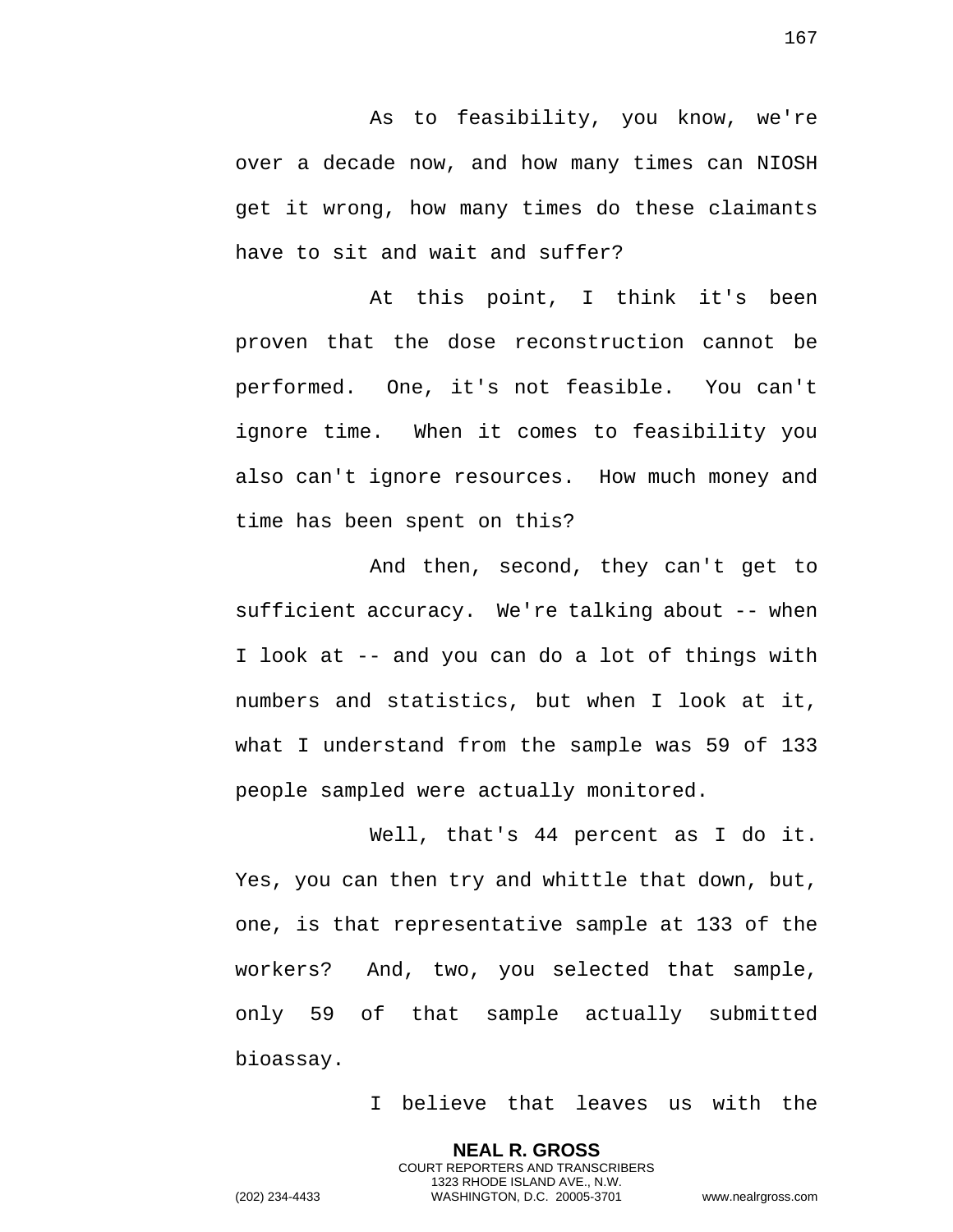coworker model that is proposed being essentially a guess, and that's not good enough. Sixty-seven percent is still a guess, but I believe it's less than that. It just depends on how you want to re-shake the numbers and what story you want to tell. But if we looks at the facts objectively, that's where we are.

This is too speculative to rely on. And at this point, after all this time, I believe it's appropriate for the SEC to be granted.

CHAIR MELIUS: Okay, thank you.

MR. JOHNSON: Thank you, all.

CHAIR MELIUS: Turning back to the Board, Brad, you had a comment?

MEMBER CLAWSON: I'm just wondering if we even have a quorum.

CHAIR MELIUS: It depends on who's on the phone.

MR. KATZ: Paul and Gen and Bill, do we have any of you on the phone?

MEMBER ZIEMER: This is Ziemer, I'm on the phone.

MR. KATZ: That's Paul.

**NEAL R. GROSS** COURT REPORTERS AND TRANSCRIBERS 1323 RHODE ISLAND AVE., N.W. (202) 234-4433 WASHINGTON, D.C. 20005-3701 www.nealrgross.com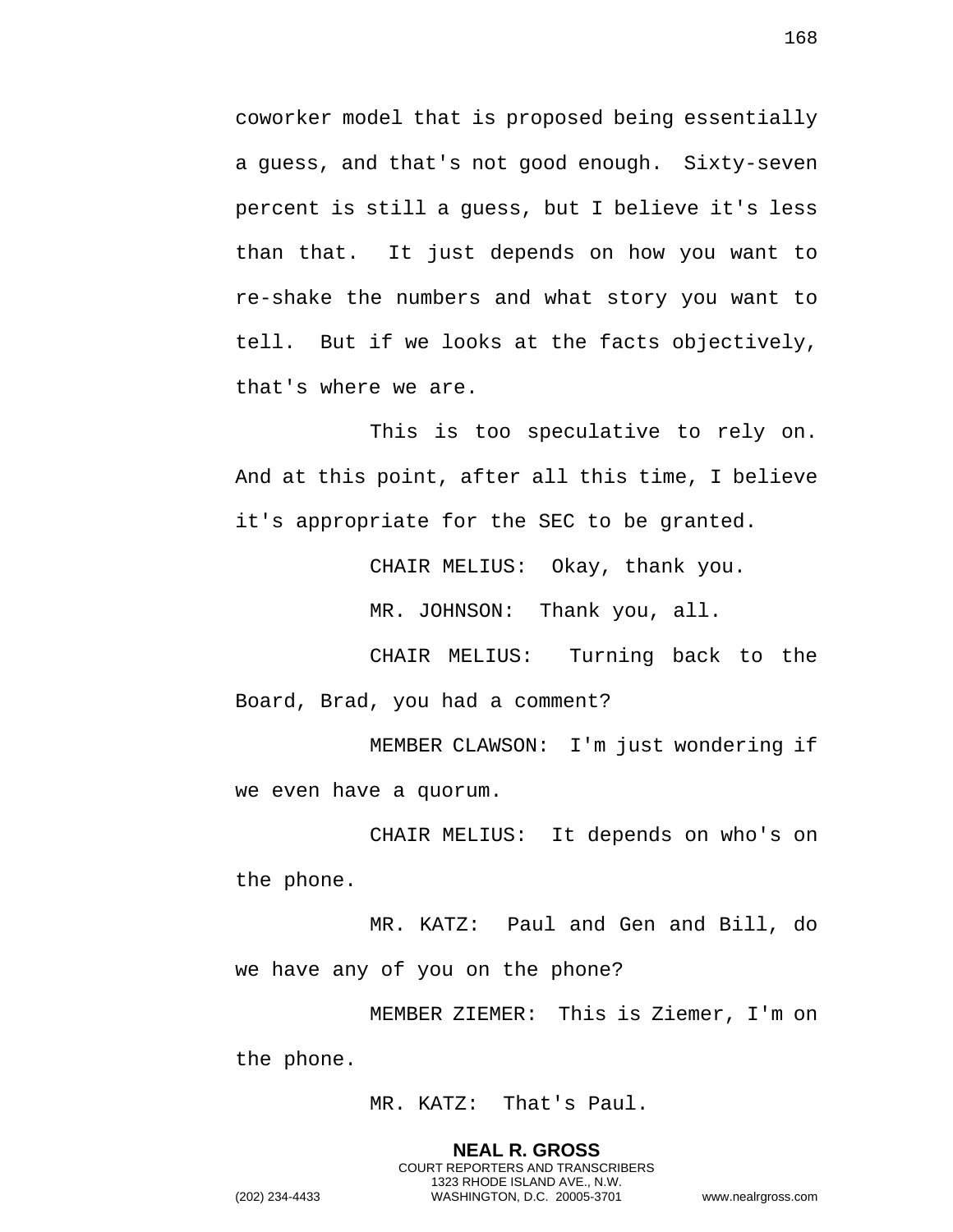MEMBER ZIEMER: Were you asking if I had a comment or what?

MR. KATZ: I'm sorry, I couldn't understand what you were saying, Paul.

MEMBER ZIEMER: Oh, you just asked if I was on the phone --

MR. KATZ: Right, right. Yes, I heard the yes. I thought you said something else after that. So that's not sufficient. Do we -- Gen, are you on the line?

> (No audible response) MR. KATZ: And Bill? (No audible response) MR. KATZ: We do not have a quorum. (Simultaneous speaking) MR. KATZ: Bill?

(No audible response)

CHAIR MELIUS: No. So we don't have a quorum, so we need to suspend and we will take this issue up again at the Board work call, presuming we have a quorum.

MR. KATZ: Right. That's the Board teleconference. I think it's in October.